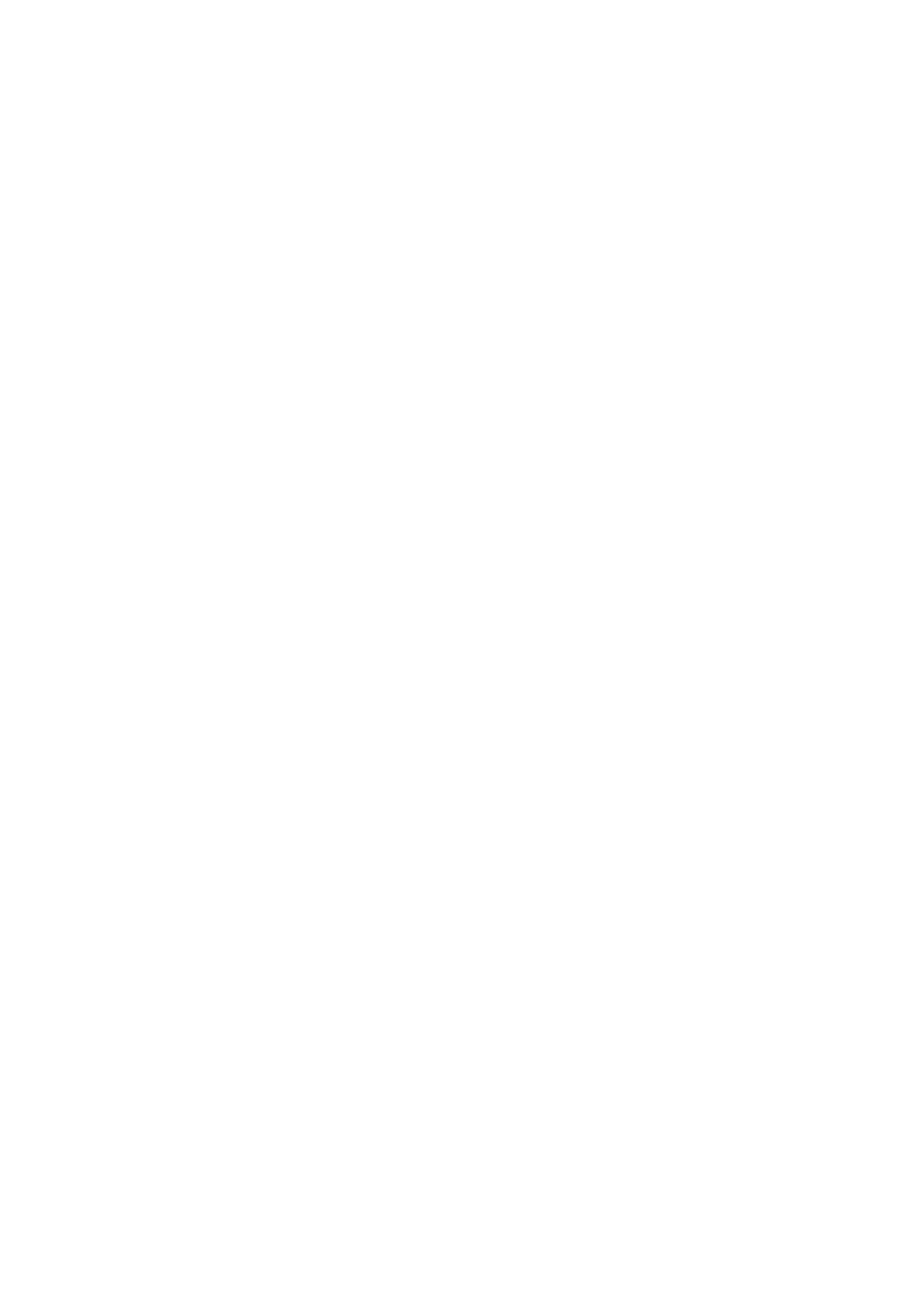# **JYVÄSKYLÄN YLIOPISTO**

| Tiedekunta - Faculty<br>Humanistis-yhteiskuntatieteellinen tiedekunta                                                                                                                                                                                                                                                                                                                                                                                                                                                                                                                                                                                                                                                                                | Laitos - Department<br>Kieli- ja viestintätieteiden laitos |  |  |
|------------------------------------------------------------------------------------------------------------------------------------------------------------------------------------------------------------------------------------------------------------------------------------------------------------------------------------------------------------------------------------------------------------------------------------------------------------------------------------------------------------------------------------------------------------------------------------------------------------------------------------------------------------------------------------------------------------------------------------------------------|------------------------------------------------------------|--|--|
| Tekijä - Author<br>Marina Kostina                                                                                                                                                                                                                                                                                                                                                                                                                                                                                                                                                                                                                                                                                                                    |                                                            |  |  |
| Työn nimi - Title<br>Motivation to learn English: the power of the future L2 Self-images<br>A case study of adult immigrants in Finland as English language learners of vocational education                                                                                                                                                                                                                                                                                                                                                                                                                                                                                                                                                         |                                                            |  |  |
| Oppiaine - Subject<br>Englannin kieli                                                                                                                                                                                                                                                                                                                                                                                                                                                                                                                                                                                                                                                                                                                | Työn laji - Level<br>Pro gradu -tutkielma                  |  |  |
| Aika - Month and year<br>Toukokuu 2020                                                                                                                                                                                                                                                                                                                                                                                                                                                                                                                                                                                                                                                                                                               | Sivumäärä - Number of pages<br>98 + liitteet               |  |  |
| Tiivistelmä - Abstract                                                                                                                                                                                                                                                                                                                                                                                                                                                                                                                                                                                                                                                                                                                               |                                                            |  |  |
| Motivaatiota englannin kielen opiskelussa on tutkittu paljon ja useista eri näkökulmista. Suomen<br>kontekstissa kuitenkin aikuiset maahanmuuttajat englannin opiskelijoina ovat olleet harvinainen<br>kohderyhmä, vaikka ulkomaalaisten määrä Suomessa jatkaa kasvuaan vähitellen. Tämän<br>tutkimuksen tarkoituksena on selvittää aikuisten maahanmuuttajien motivaatiota englannin<br>opiskelemisessa ammatillisten opintojen aikana Suomessa.<br>Teoreettisena pohjana on käyty Dörnyein motivaatiomallia L2MSS, joka selittää motivaatiota<br>opiskelijan luovien visioiden avulla. Lisäksi malli ottaa huomioon opiskelijan kokemukset, jotka<br>voivat vahvistaa tai estää motivaation muodostamista. Näin tutkimuksen keskeisenä kysymyksenä |                                                            |  |  |
| on selvittää, miten maahanmuuttajaopiskelijat kokevat itsensä englannin käyttäjinä ja miten nämä<br>visiot motivoivat heitä englannin opiskelussa. Tutkimus myös vastaa kysymykseen, miten englannin<br>ja suomen samanaikainen opiskelu vaikuttaa vieraan/ toisen kielen oppimisen motivaatioon.<br>Tutkimuksen aineistona on kuusi puolistrukturoitua haastattelua. Haastateltavat ovat aikuisia<br>maahanmuuttajia, jotka osallistuvat ammatillisiin opintoihin kolmessa ammatillisessa opistossa Etelä-<br>Suomessa. Haastattelut nauhoitettiin, litterointiin ja analysointiin laadullisen sisällönanalyysiin<br>menetelmiin.                                                                                                                   |                                                            |  |  |
| Tutkielman tulokset osoittavat, että maahanmuuttajaopiskelijoiden sekä "ideaaliminä" (Ideal Self)<br>että "oletettu- minä" (Ought-to Self) vaikuttavat vahvasti ja enimmäkseen positiivisesti englannin<br>opiskelemiseen. Myös haastateltavien aikaisemmat kokemukset ovat äärimmäisen tärkeässä roolissa<br>motivaation muodostamisessa. Tutkimukset antavat kielten opettajille kuvan, miten innostusta<br>englannin opiskeluun voisi vahvistaa. Tämän lisäksi maahanmuuttajaopiskelijat voivat hyödyntää<br>tätä tietoa ja oppia tukemaan oman kielen oppimismotivaationsa rakentamista sekä estää<br>demotivoivia tekijöitä.                                                                                                                    |                                                            |  |  |
| Asiasanat - Keywords<br>L2 language learning, L2 motivation, L2MSS, Ideal L2 Self, Ought-to L2 Self, learning experience,<br>immigrations, simultaneous language learning                                                                                                                                                                                                                                                                                                                                                                                                                                                                                                                                                                            |                                                            |  |  |
| Säilytyspaikka - Depository<br>JYX                                                                                                                                                                                                                                                                                                                                                                                                                                                                                                                                                                                                                                                                                                                   |                                                            |  |  |

Muita tietoja – Additional information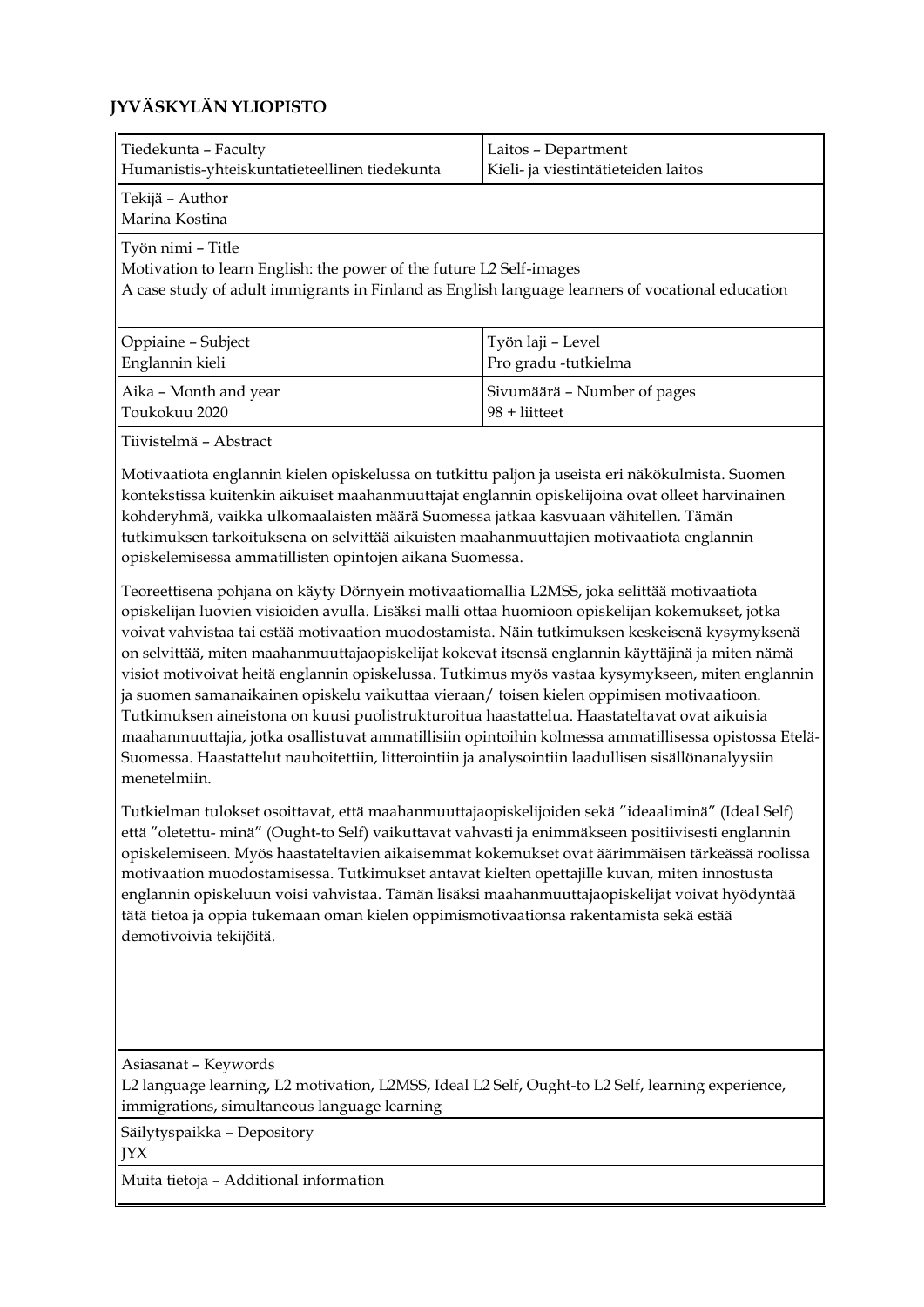# **Table of contents**

| 2.1.4 The current phase: socio-dynamic perspectives  16            |  |
|--------------------------------------------------------------------|--|
| 3 L2 MOTIVATIONAL SELF-SYSTEM (L2MSS) BY DÖRNYEI  18               |  |
|                                                                    |  |
|                                                                    |  |
|                                                                    |  |
|                                                                    |  |
|                                                                    |  |
|                                                                    |  |
| 4.2 Cultural awareness and languages in education for adults  36   |  |
|                                                                    |  |
|                                                                    |  |
|                                                                    |  |
|                                                                    |  |
| 5.4 Processing the data: content analysis as a research method  44 |  |
|                                                                    |  |
|                                                                    |  |
|                                                                    |  |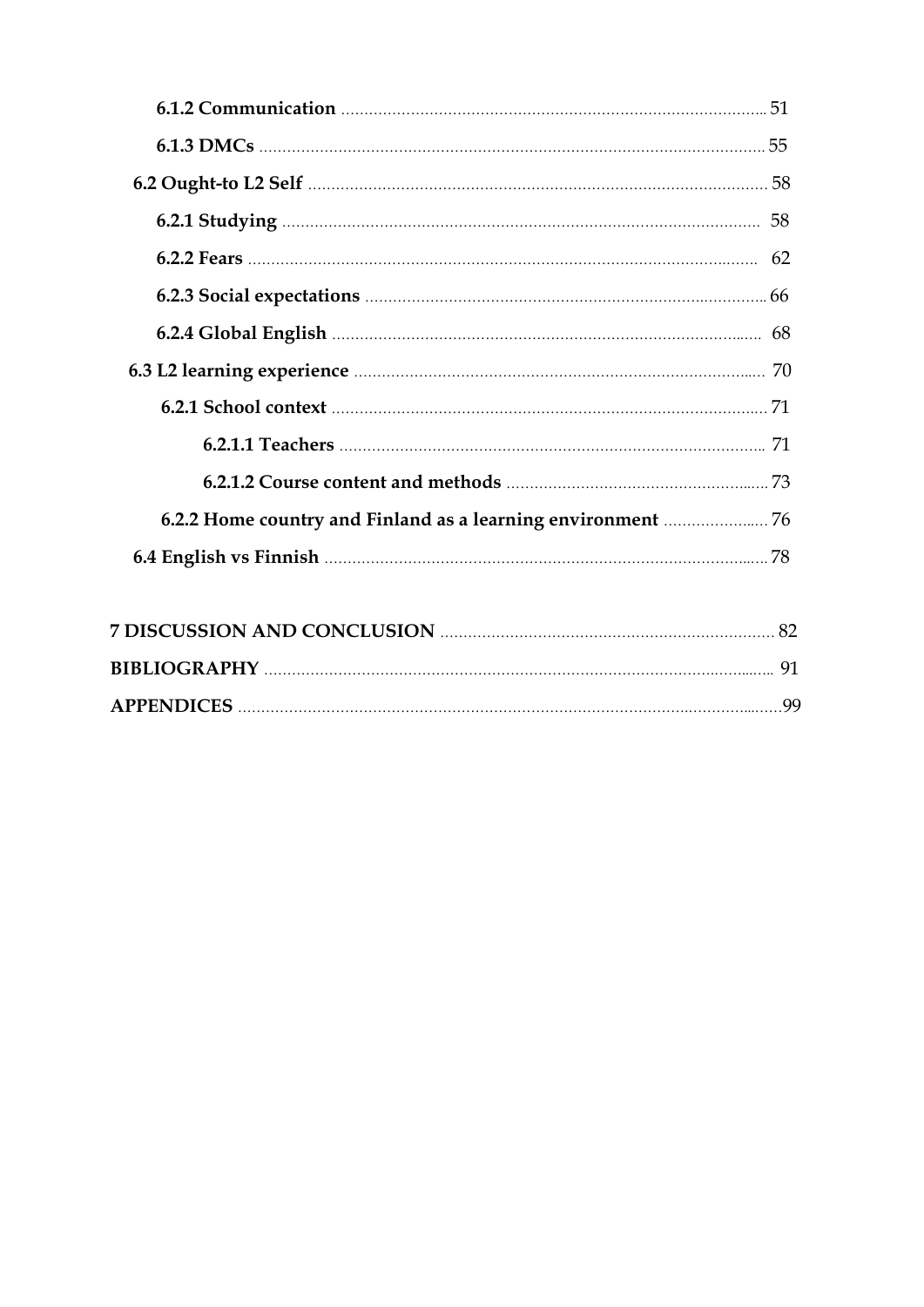# **1 INTRODUCTION**

Motivation is a key component that language teachers use in describing successful learners. It is common to hear that when having high motivation, language learners can achieve excellent language proficiency, while unmotivated students fail in their mastering a second language (L2). Recent motivational theories on L2 learning emphasized the importance of creating future L2 'selves' while learning a foreign language. The future L2 selves represent the visions of how the L2 learner sees himself/ herself as a language user in the future. Language 2 Motivation Self System (L2MSS; Dörnyei 2005, 2009) is one of the latest motivational theories, which states that shaping future self-images can help learners to enhance their motivation to learn a language, since the images become the learners' goals and desired competence in L2. Thus, L2MSS serves as a theoretical framework for this study.

Learning languages in conditions of immigration has remained a matter of debate. Finland is not an exception as immigration flow has been steady over the last decade in this country. Thus, 31,797 persons moved to Finland in 2017 (Statistics Finland 2018). Immigration brings various changes for the citizens of Finland, but simultaneously, forces newcomers to integrate into Finnish culture and learn the Finnish language. However, it is necessary to remember the new role of the English language as a Lingua France and the global need to master English today as well. Hence, Finnish immigrants often find themselves struggling between the needs to learn the two languages, English and Finnish, in order to have good competence in the labour market.

Even though motivation has been studied for several decades intensively, adult immigrants have been a rare target group in researching L2 motivation. Referring to the Finnish context, the previous studies have mostly focused on school pupils with immigrant backgrounds rather than adult immigrants, and the focus of studies has been on studying Finnish. However, adult immigrants getting vocational education in Finland have to accomplish a compulsory program of studies including the English language, which has become an essential skill when living and working in Finland.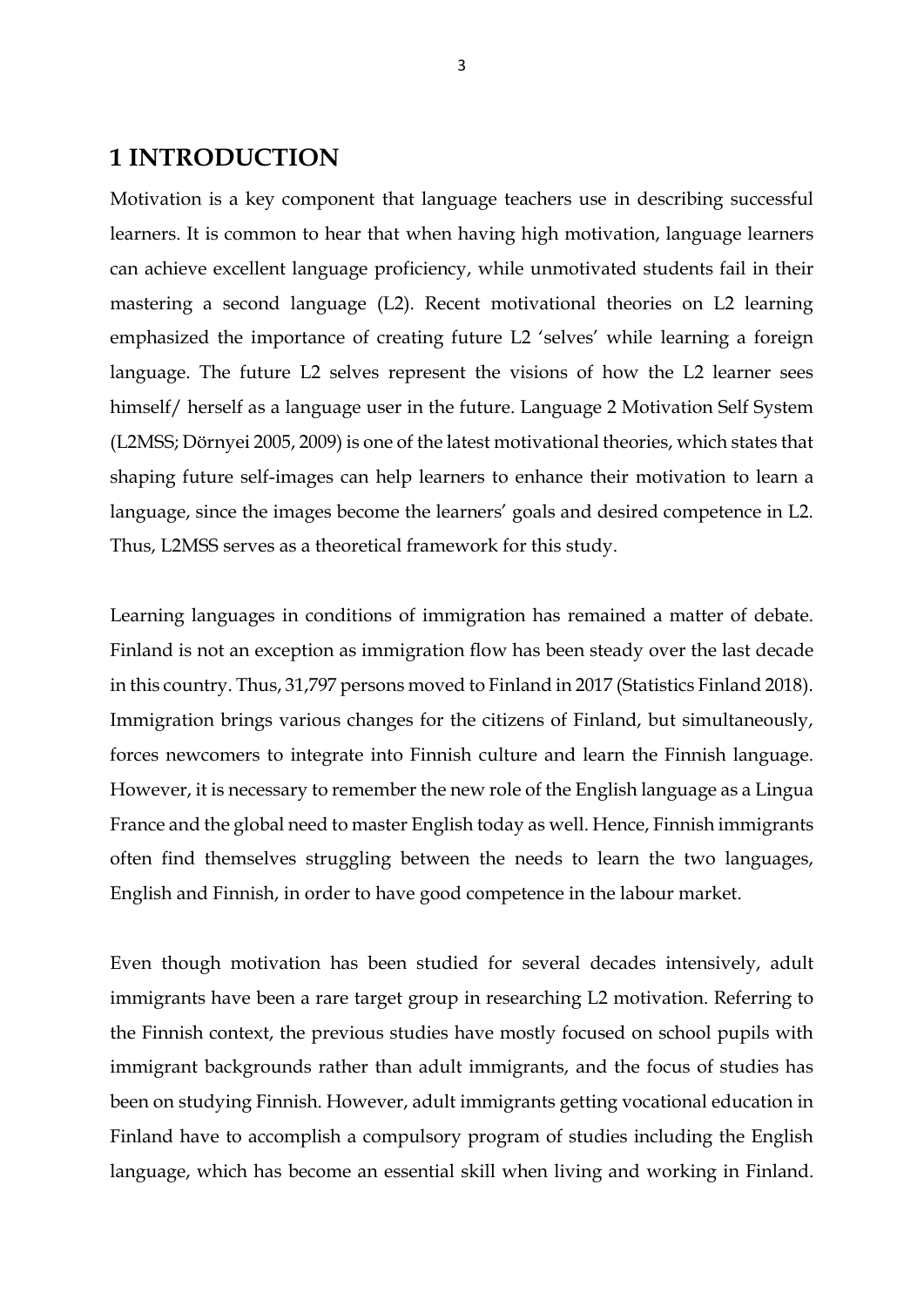The importance of the present study is also attributable to the fact that teaching immigrants seems challenging to L2 teachers, and hence, L2 teachers in Finland need to reinforce their multicultural competence by receiving updated knowledge (Education International 2017). In these terms, understanding immigrant students as learners of English is an important subject for exploration, since it can provide L2 teachers with a general understanding of the roots of immigrant students' L2 motivation and give helpful tools for enhancing their motivation to learn the language. Moreover, immigrant students will also probably find the research useful as it can help them to explore themselves as learners of English in conditions of immigration.

The present study aims to investigate the motivation to learn English among immigrant students living permanently in Finland and studying in Finnish vocational institutions. Before coming to Finland, some of them had weak English knowledge, while others spoke the language quite fluently. Thus, formulating the objectives of this study, the first one is to find out how the learners see their potential future related to the English language and how strong a motivation is evident in their visions. So, approaching the first objective there is a need to expose the Ideal L2 Self and the Ought-to L2 Self of the participants, as these are the two main components of L2 motivation based on L2MSS. The second objective is to identify, how the participants' past experiences can be seen in their motivation to learn English today. To examine this, the third element of L2MSS will be introduced. Finally, the last objective is to find out the participants' experience in studying the two languages simultaneously, Finnish and English, and how this factor affects their motivation on English language learning in the current time.

The study will begin by defining the concept of language learning motivation. A brief history of main developments in the field of L2 motivation is given in Chapter 2. Thus, the four major phases, including the social psychological period, the cognitive-situated period, the process-oriented period as well as the current phase with socio-dynamic perspectives will be represented and discussed here. Chapter 3 is devoted to the consideration of the main theory of the study – Language 2 motivational self-system,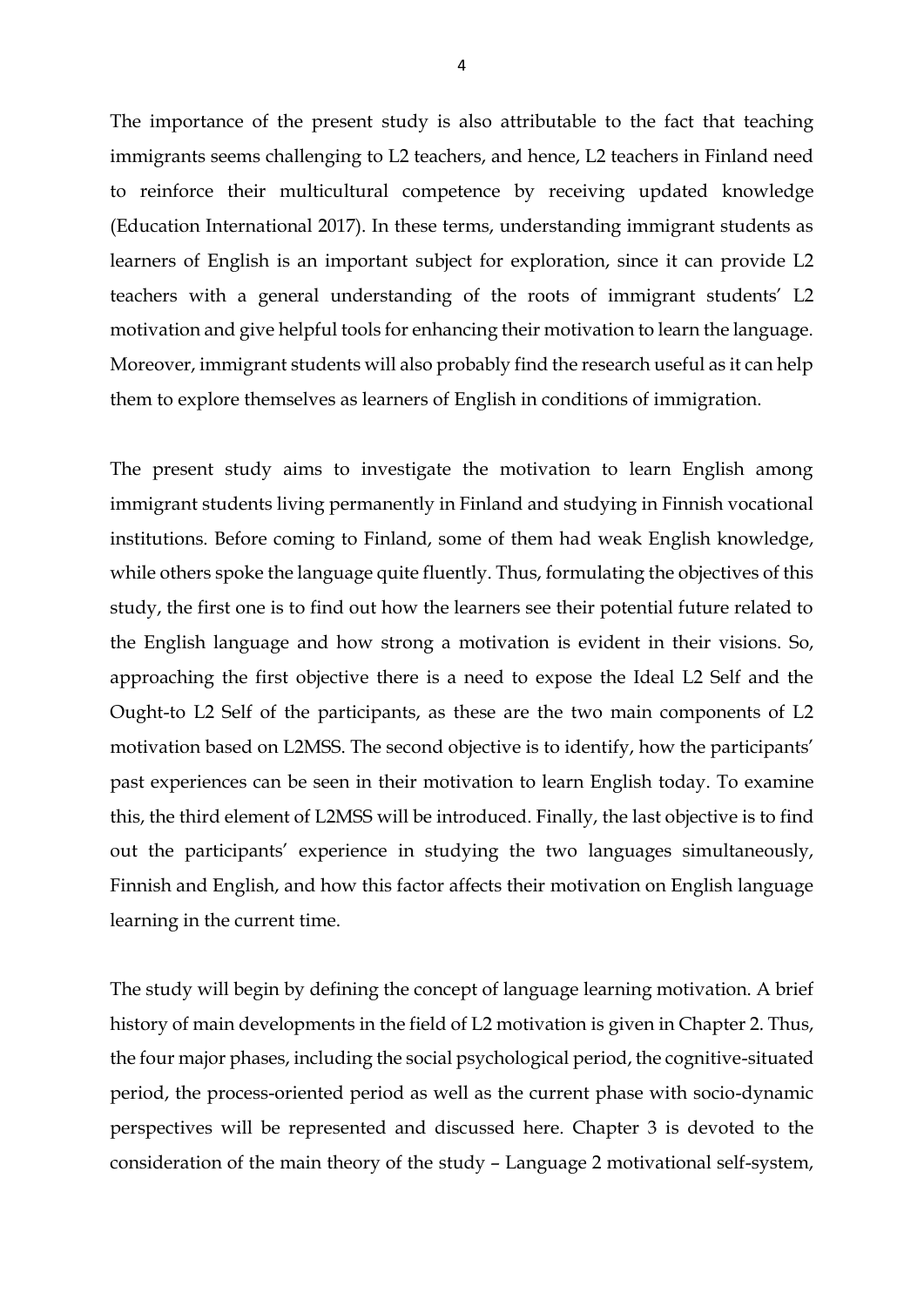where clues about the emergence of the theory and its components will be found. In addition, there will be a need to take a look at the Directed Motivational Currents, the latest theoretical framework in the field of L2 motivation. Also, previous studies based on the L2MSS theory will be discussed in the same chapter. Chapter 4 examines statistical data related to the immigration flow as a phenomenon in Finland. Also, vocational education as a part of an integration program for immigrants, the latest reform of the National Core Curriculum for Basic Education for adults (2017) as well as the linguistic and cultural competence within the vocational program will be described. Chapter 5 reports the findings of the study. Chapter 6 further summarizes the results and discusses the findings and relates them to the findings from previous studies. The last chapter 7 is devoted to reviewing the strengths and weaknesses of the current study as well as giving suggestions for future studies.

# **2 DEFINING THE CONCEPT OF L2 MOTIVATION**

The purpose of this chapter is to make an attempt at defining L2 motivation since the concept is considered to be rather abstract and multidimensional. I also want to examine what factors make it multifaceted and how we currently understand the concept. The aim is also to review the history of L2 motivation that will help us in understanding how the definition of L2 motivation has changed over time, where the field is now and what the future perspectives are.

It appears that there is no agreement on the exact definition of motivation (Oxford  $\&$ Shearin, 1994), although the term is frequently used in both educational and research contexts (Dörnyei 1998: 117). Scholars explain the divergence of views with the fact that the notion consists of different components and could be defined using various approaches: psychological, socio-cultural as well as educational. In psychology, motivation is defined as a reason or set of reasons for engaging in a particular behaviour (Olsson 2008: 5). According to the socio-cultural approach, motivation derives from the individual's integration into the same economically and socially valued activities as other members of the community are involved in (Rogoff 2009: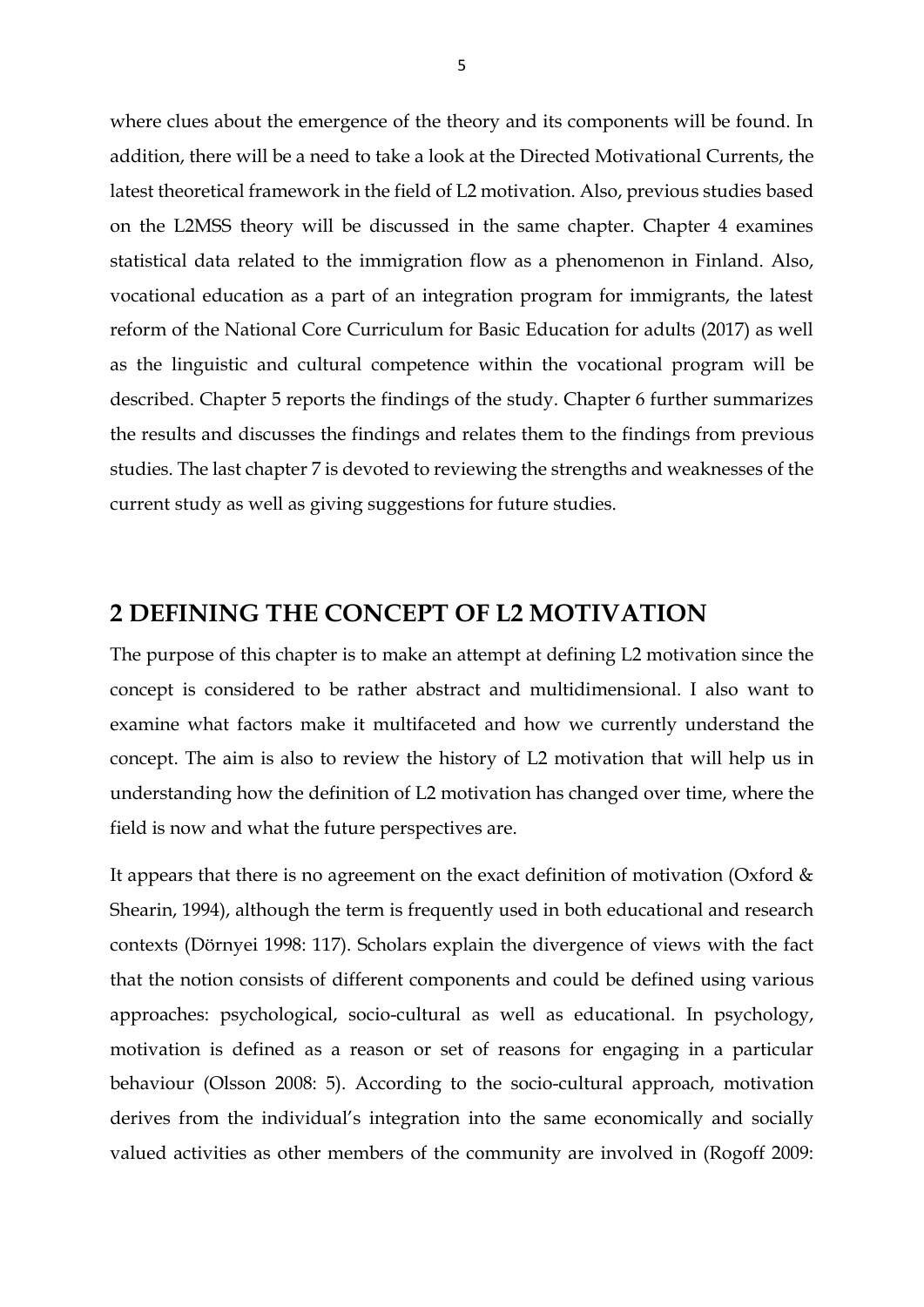106). Perhaps the only thing about the motivation that most researchers would agree on is that it concerns the fundamental question of why people behave as they do (Dörnyei 2014a: 519). Specifically for language learning, motivation is perceived as a phenomenon that provides the initial impetus for L2 learning and later the driving force to sustain the long, often tedious learning process (Dörnyei & Ryan 2015: 72). To put it simply, it explains why a person starts to learn a language and what keeps him or her interested in the long process of L2 learning (Dörnyei 2005: 65).

The earliest research determined L2 motivation as a predictable and measurable construct. It was even believed that L2 motivation cannot be controlled by learners as it results from unexpected circumstances or learners' inborn talents (Mariani 2014). It was also considered for a long time that two groups of factors, internal and external, impacts on an individual's motivation (Brophy 1987; Deci & Ryan 2000; Dörnyei 2001; Sampson 2016). Internal factors characterize individual personality traits including age, cognitive abilities and native language, while external factors focus on the particular language learning situation: the curriculum, instructions, learner's culture, and status, parents, teachers as well as peers. In other words, it has been long believed that only this complex interplay of different aspects determines the speed and facility with which the new language is learned.

Over the past few years the characteristics of motivation in the language learning framework have evolved to respond to changing SLA needs. Nowadays there is a growing understanding that L2 motivation is a socially situated, dynamic, interactive and multidimensional phenomenon. Motivation is believed to be a feature which is rooted in the learner's internal motives and various external conditions, and forms "the ever-changing complex world of the learner" (Larsen-Freeman & Cameron 2008: 563). Thus, we can talk about one of the most meaningful characteristics of L2 motivation – its dynamic nature. Interestingly, the attempts to define this concept meaningfully were undertaken by different researchers and, in some cases, lie at the core of several motivational models in the past of L2 motivational history (e.g. Ushioda, 1996; William & Burden, 1997; Dörnyei & Otto, 1998; Dörnyei, 2000, 2001, 2009). However, the current periods' view is firmly grounded in the beliefs of dynamic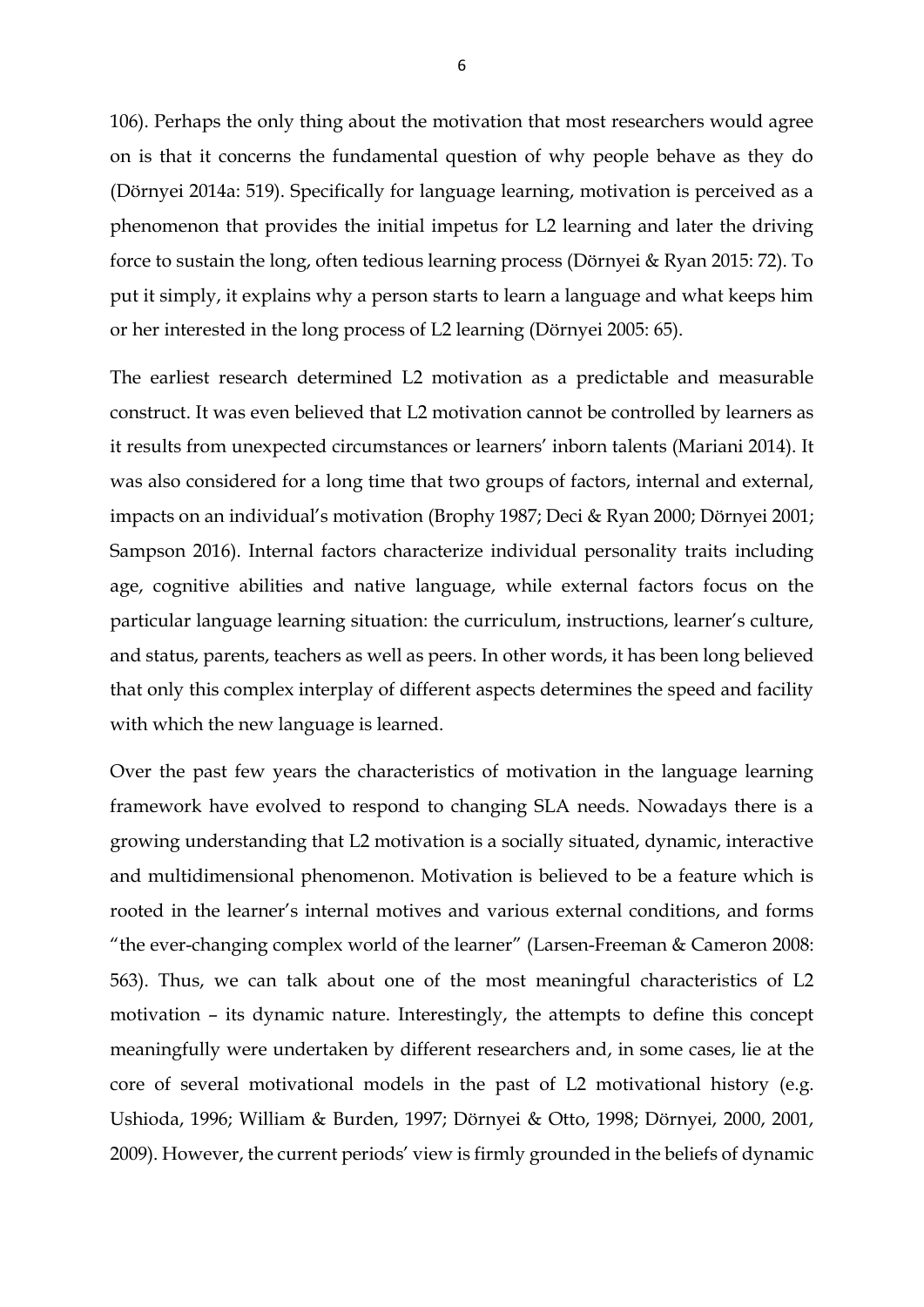systems theories (Larsen-Freeman & Cameron 2008: 124) as it helps us acknowledge the evidence that the constituents of our motivational behaviour, such as motives or willingness, are changing constantly depending on internal and external conditions (Pawlak 2012: 252). Thus, the individual may suddenly feel the inner need to work on his/her language proficiency and begins learning the language more intensively as long as the strong wish to receive a new workplace can become a new impulse for studying.

The dynamic nature of L2 motivation has a direct correlation with its other characteristics. Thus, L2 motivation is socially situated and may be reinforced or weakened by the social context. If we look at one of the first theories of L2 motivation by Gardner and Lambert (1959), the researchers introduced integrativeness (also known as an integrative motive) that refers to a desire to learn L2 to have contact with, and perhaps identify with, a member from L2 community (Noels et al., 2000: 59). Thus, integrative motivation was introduced as a positive effect toward the other language community. The reconceptualization of Gardner's theory made by Dörnyei (2001, 2009) in his L2 Motivational Self System (L2MSS) revealed an even stronger situational aspect in the learning process: positive learning experience component derives from the language learning situations where one feels him/herself confident and comfortable. Thus, Dörnyei wanted to emphasize the situations when the integration was not possible or the identification with the L2 community was not expected (Dörnyei et al., 2006), but students are still highly motivated and achieve good results in L2 learning. Moreover, digital technology, which has actively developed over recent years, brought quite a new view to the social aspects of L2 learning. Learners themselves can create language learning situations using digital virtual spaces where they deal with the target language purposefully and successfully. Although evidence of directly beneficial influences on linguistic outcomes is "slight and inconclusive" (Henry 2018: 1), technology "may impact indirectly and positively on learner attitudes and behaviours" (Macaro 2012: 1).

Another important new development in motivational psychology has been an increasing emphasis placed on the study of motivation that stems from the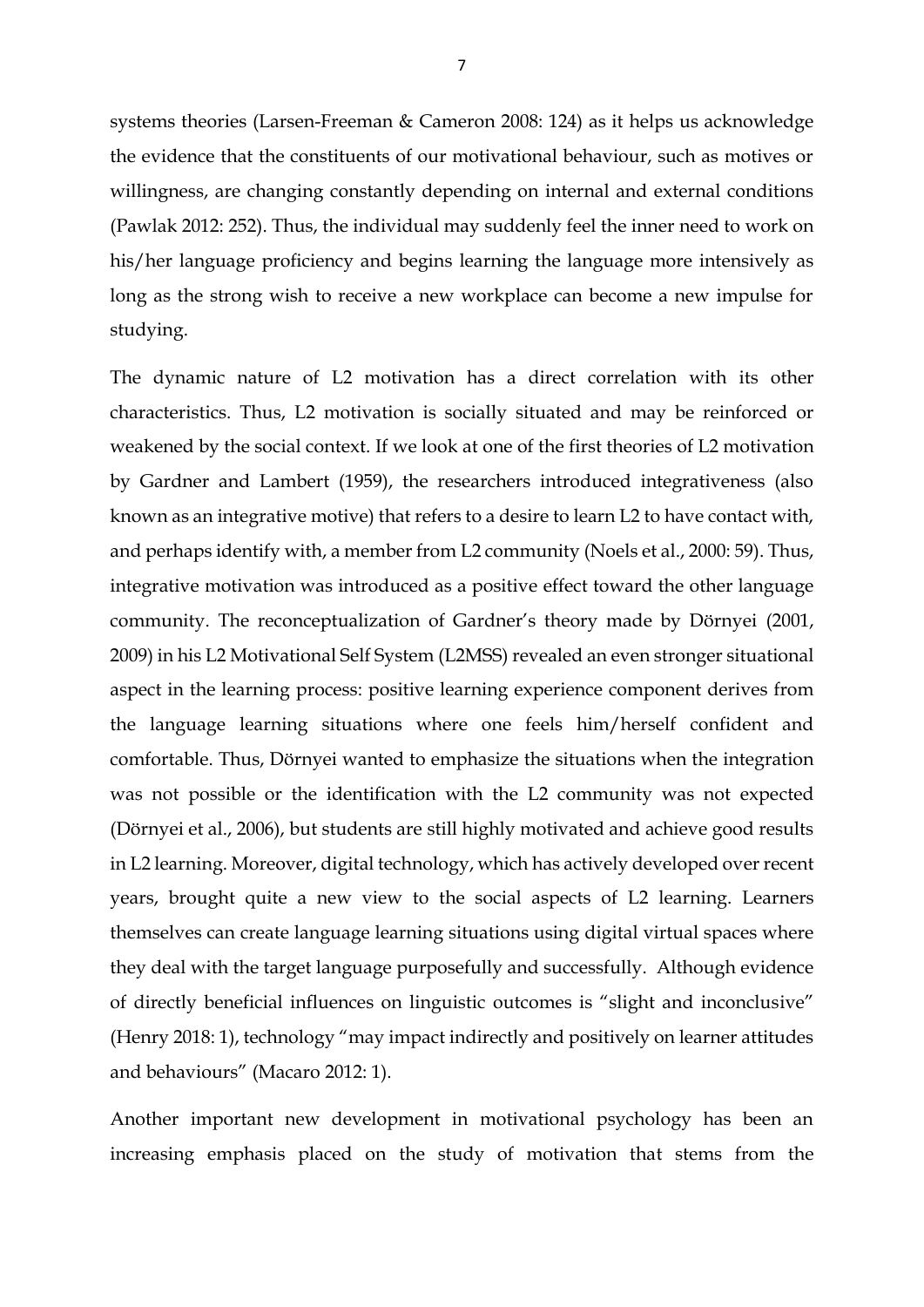sociocultural context (Dörnyei 2001a: 30). Thus, a cultural aspect also characterizes L2 motivation and is considered to have a salient impact on the learner's interest in the target language. It is even hard to imagine learners who have huge enthusiasm to learn L2 without any motivation to experience its culture. Students whose motivation is culturally oriented assimilate into the culture of the language they study by being engaged in the social life activities in that cultural group (Nicholson 2013: 277). In these terms, the learners get a strong desire to acquire the language as there emerges a need to develop communicative skills to become a member of the cultural group (Gardner et al. 1976: 199). Gardner's integrativeness has been the first finding of interaction between the culture of the target language and motivation. Later scholars tried to involve this concept into their motivational theories explaining the positive correlation between a cultural component and strong desire to learn L2 (Gardner & Lambert 1959, 1972; Gardner 1985; Dörnyei 1990; Yu &Watkins 2008). However, other studies simply failed to find any relationships between the cultural component and L2 proficiency (Gardner & MacIntyre 1991; Lee 1998; Yashima 2000; Yu &Watkins 2008).

To sum up the discussion above, we can see that L2 motivation is a complex and multifaced phenomenon. It is abstract and not directly observed, difficult to measure as well as challenging to define. L2 motivation is interrelated with different components starting from the individual him/herself with his/her ability characteristics and coming to the various learning language circumstances and contexts. Next chapters will further discuss the history of L2 motivational theories and give more evidence on how these components have been presented as well as repeatedly criticized and evolved in an effort to reflect newly developed investigations in SLA and the changing position of foreign languages (FL) in our globalized world.

# **2.1 Brief history of motivational theories**

As a field of inquiry, the study of L2 motivation has a rich history dating back some fifty years to the early work on individual differences in language learning (Mercer et al., 2012:58). According to Dörnyei (2005), it is useful to divide it into three major phases: the social psychological period (1959-1990), the cognitive-situated period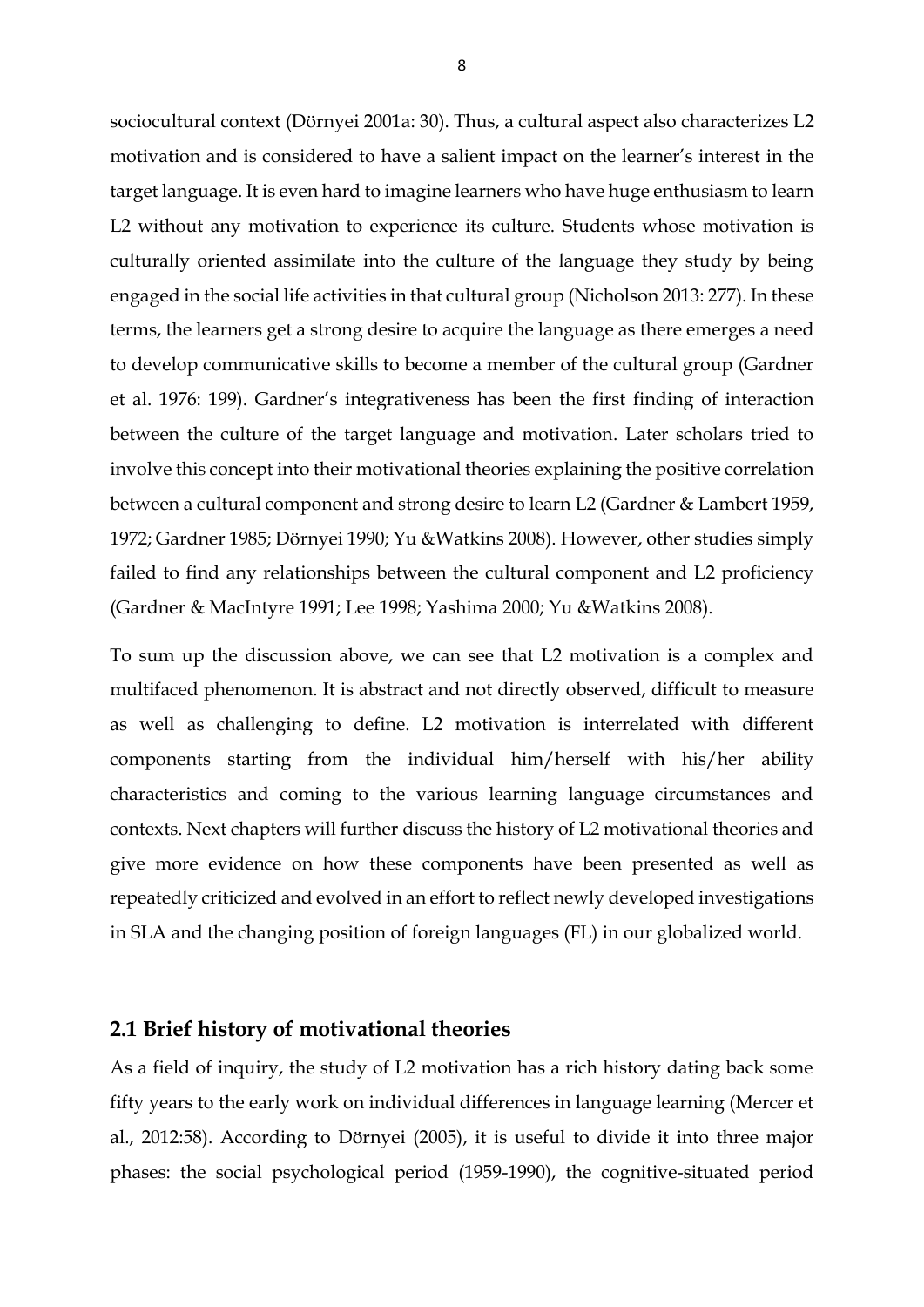(during the 1990s) and the process-oriented period (the turn of the century). This strict division into periods is relative, as there was a considerable amount of overlap between stages; for example, some research from the cognitive-situated period still contained elements of a social psychological approach, and the cognitive theories introduced in the 1990s are still pursued in the current era (Dörnyei & Ryan 2015: 74).

#### **2.1.1 The social psychological period**

The most extensive studies in the area of L2 attitudes and motivation have been conducted by Robert Gardner, who with Wallace Lambert and several other scholars grounded motivation research in a *social-psychological framework* (Dörnyei 1994: 273). Gardner's and Lambert's social-psychological approach was based on the assumption that "learners' attitudes towards a specific language group are bound to influence how successful they will be in incorporating aspects of that language" (Gardner, 1985: 6). To put it simply, Gardner and his associate emphasized the importance of L2 culture in the process of learning the target language as the foundation in understanding L2 motivation.

To develop relationships between L2 cultural context and language learner, Gardner introduced *social-educational model of second language acquisition* (1985). The central concept of his model is *motivation* that is directly influenced by *integrativeness* and *attitudes towards the learning situation*, which all together form integrative motivation (Fig.1). Thus, an integratively motivated student has a strong desire to learn a language, associates himself with the target language community and takes a positive attitude towards learning situations, even if they would not be ideal.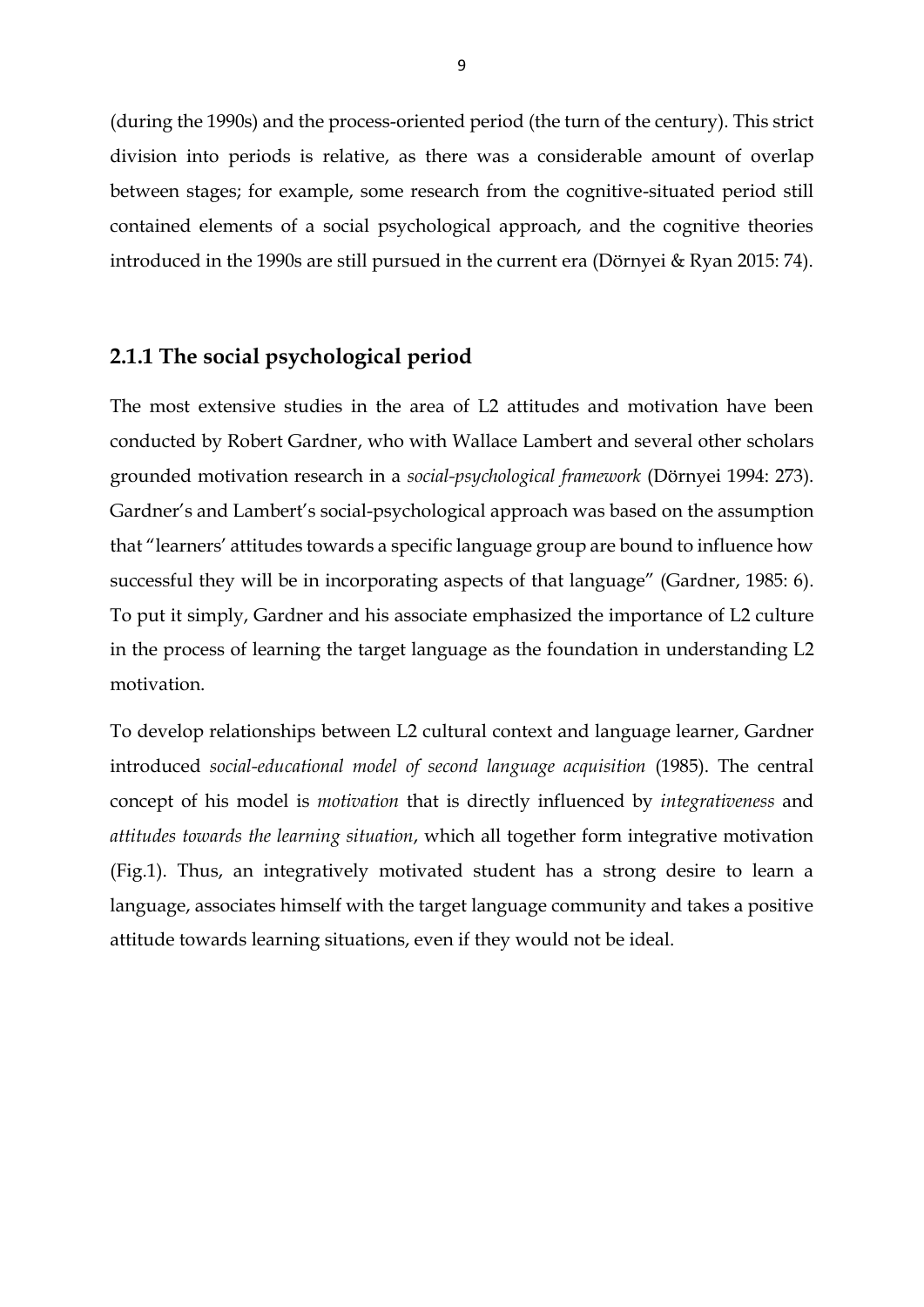

**Fig.1. Socio-Educational Model of Second Language Acquisition (Gardner 2001)**

However, the "*integrative motive*" has not been the only motivational aspect found to be associated with second language achievement" (Clément et al., 1977: 124). Gardner's model introduces the concept of *integrative orientation* and *instrumental orientation* in L2 learning. Integrative orientation is defined by a learner's authentic desire to assimilate into the culture of the language community and his/her broadmindedness towards the people represented by the language group (Gardner 2001: 5). *Instrumental orientation*, in its turn, tends to be concerned with social or economic advantages which one can receive from L2 learning: the reputation of a "good" student or career advancement (Dörnyei 2001: 49). It is important to mention that there is a major distinction between motivation and orientation according to Gardner's theory. Orientations are related to the reasons explaining the learner's motivational behaviour towards the language, and thus, could be linked to language learning success (Gardner 2001: 16). Thus, it is motivation that "refers to the driving force in any situation" (Dörnyei & Schmidt 2001: 6) and "is more highly related to language achievement than other variables" of the theory (Masgoret & Gardner 2003: 205). Later Gardner's model became the foundation for many other motivational theories, including our main Dörnyei's theory, though it had been criticised for its very theoretical approach and inapplicability in L2 learning real life. We will cover Dörnyei's critique concerning Gardner's theory in the third chapter.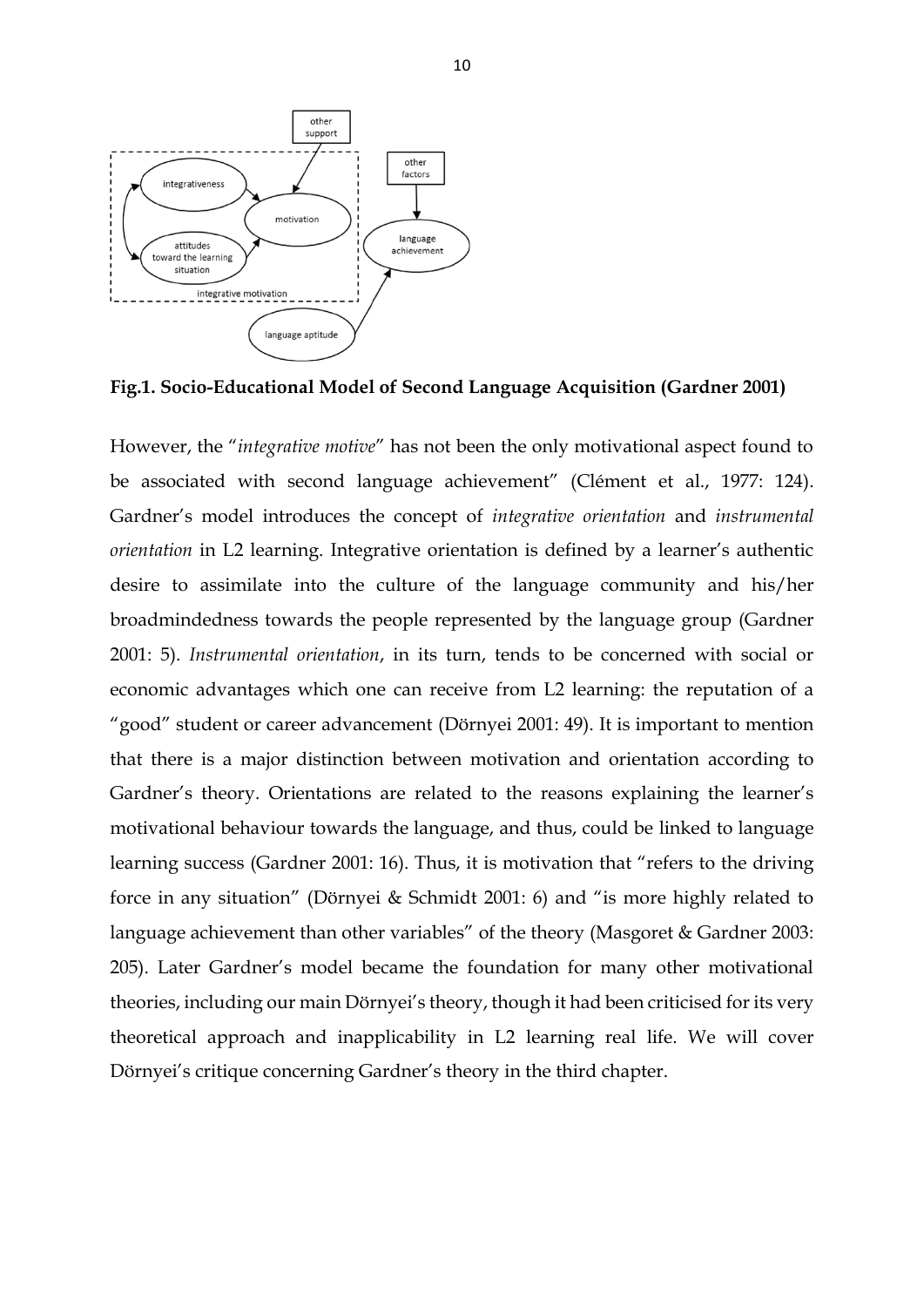# **2.1.2 The cognitive-situated period**

Although Gardner's work has had a great impact on the advancement of L2 motivation research, at the beginning of the 1990s, there became a necessity for a novel outlook on L2 motivation research (Noels 2001: 43). Thus, developments in cognitive theories were followed by a birth of a new phase called the *cognitive-situated period* (Takač & Berka 2014: 81). The emergence of this period was a response to the need to start considering L2 motivation in more detail by engaging learners' mental processes: abilities, possibilities, potentials, limitations as well as past performances. The new phase by no means negates the research of earlier periods but begins investigating unexplored L2 motivation areas by applying previous research as a base (Guerrero 2015: 95).

According to Dörnyei (2005: 76), one of the most effective approaches in motivational psychology *has been self-determination theory* (SDT) by Deci & Ryan (1985, 2002), which outlines how human motivation relates to individuals' behaviour and well-being. Even if SDT has achieved widespread recognition to explain human motivation in general, it has been skilfully applied in educational frameworks, specifically in analysing L2 motivation. SDT could be considered a macro theory containing several mini theories, and, at least, two of them are relevant in considering L2 motivation: Basic psychological needs and Organismic integration theory.

Basic psychological needs theory determines human motivation by meeting the needs of autonomy, relatedness and competence (Deci & Ryan, 2000: 27), where the last need of competence is usually experienced as the most effective for motivational behaviour (Niemiec & Ryan 2009: 135). Within a language learning context, this need concerns learners' achievements, knowledge and skills when they have to develop their mastery over different tasks and meet the challenges of their learning process. Still, when wishing to experience strong motivation towards the subject, it is not enough just to feel competent (Markland 1999: 358). Another need, autonomy, indicates that students themselves are involved in decision-making, and make choices in their learning. For example, it is possible to say that learners are autonomous if they use time and energy needed in the learning process skilfully and independently. The last need, relatedness,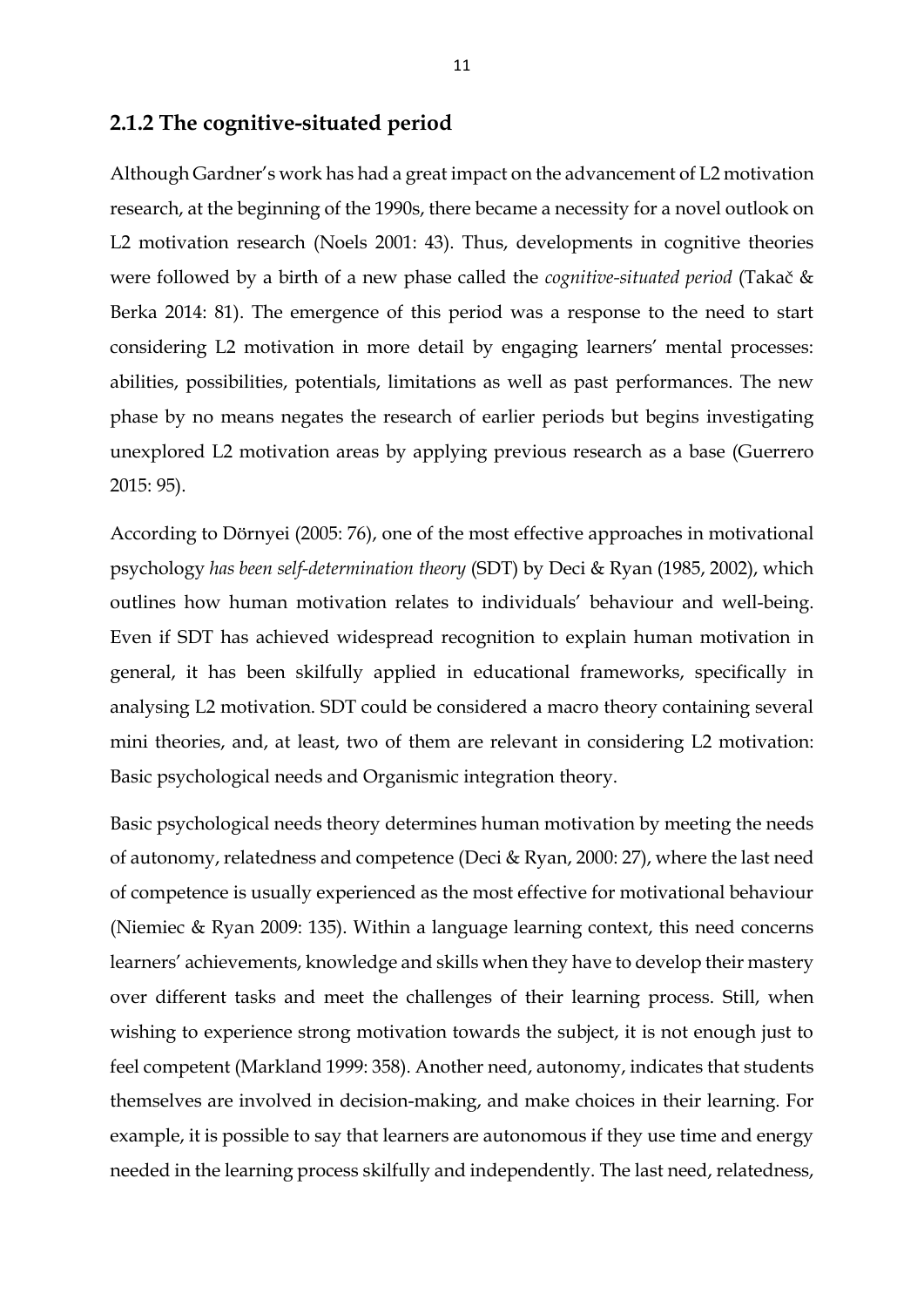reflects the degree to which an individual is connected to or interact with others. In the classroom, relatedness is firmly linked to the situations in which the students feel support from the teacher and peers as well as belonging to the learning process (Niemiec & Ryan 2009: 135). Thus, in line with SDT, the individual can be strongly motivated in any situation if all these three needs are satisfied (Patrick & Canevello 2011: 13).

Organismic integration theory (OIT) by Deci and Ryan (1985) describes different types of motivation and the consequences of them (Ryan & Deci 2000 b: 72) (Fig.2). The theory is not only linked to the classification of motivation but also to the nature of different motivational outcomes (Niven & Markland 2016: 91).



**Figure 2. Self-Determination Theory and the Facilitation of Intrinsic Motivation, Social Development, and Well-Being. (Ryan & Deci 2000b).**

OIT represents three different types of motivation including extrinsic motivation, intrinsic motivation and amotivation. Amotivation refers to a lack of motivation, both intrinsic and extrinsic (Niven & Markland 2016: 91). Thus, an unmotivated student neither feels value of learning nor believes that learning is valuable. Another type, intrinsic motivation, is related to individual's behaviour that is triggered internally to satisfy his/ her inner needs (Ryan & Deci 2000 a: 56). When intrinsically motivated, students learn a foreign language since they get enjoyment from the learning process. Still, extrinsic motivation is oriented to receiving beneficial outcomes, for instance good marks, or escaping punishment (Dörnyei 2001: 27). Unlike the views of the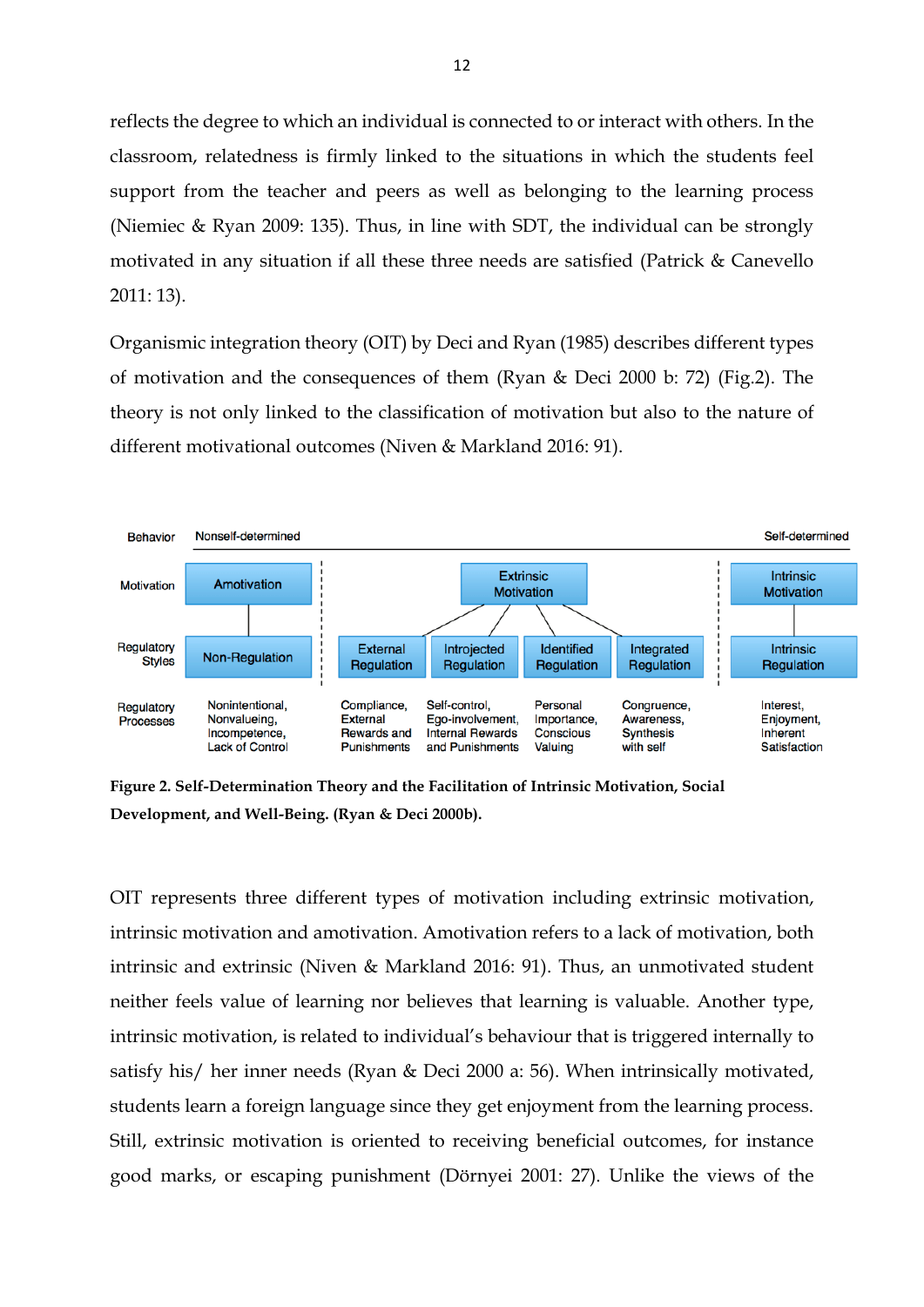nonautonomous nature of extrinsic motivation, SDT states that it can easily change depending on external motives (Ryan & Deci 2000a: 60). Within our language learning context, the example could be a student who learns a foreign language for his possible future occupation. Another learner might do work because of the fear to be punished with a bad grade or parents' sanction. Thus, OIT proposes that contextual factors promote or hinder regulations of individual's behaviour and, consequently, define his motivation.

The emergence of SDT has given researchers broad opportunities to incorporate its certain elements to explain L2 motivation. Thus, Douglas Brown (1990, 1994) was one of the enthusiasts who emphased the importance of intrinsic motivation in the L2 classroom stating that traditional school forces students to focus too intensively "on the material or monetary rewards, instead of instilling appreciation for creativity and exploration" (Dörnyei 2005: 76). Another researcher, Kim Noels found some similarities between Garden's integrative orientation and SDT and, based on these findings, she introduces a motivational model which consists of three interconnected components that have been applied in studying languages. Moreover, when examining the nature of a learner's self-determination, there became an interesting pattern: the more students were controlled by the teachers without any constructive feedback, the less internally motivated the students became (Dörnyei 2005: 77).

*The cognitive-situated period* is also characterised by the appearance of *Attribution Theory* which has achieved a special status among contemporary motivational theories in psychology (Dörnyei 2005: 79). Heider (1958) was the first to propose a psychological theory of attribution, but Weiner and his colleges (e.g., Jones et al., 1972; Weiner, 1974, 1986) developed a theoretical framework for the theory (Shaukat 2010: 82). Attribution theory explains how individuals interpret different events, what reactions on these events the individuals might have and what causal attributions they use to explain others' behaviour (Williams & Burden 1999: 194). In other words, the theory is concerned with the reasons (attributions) that could explain individuals' behaviour and thinking. In addition to previous investigations, Williams and Burden (1997; 1999; 2001; 2002; 2004) linked the attribution theory to language learning and teaching. They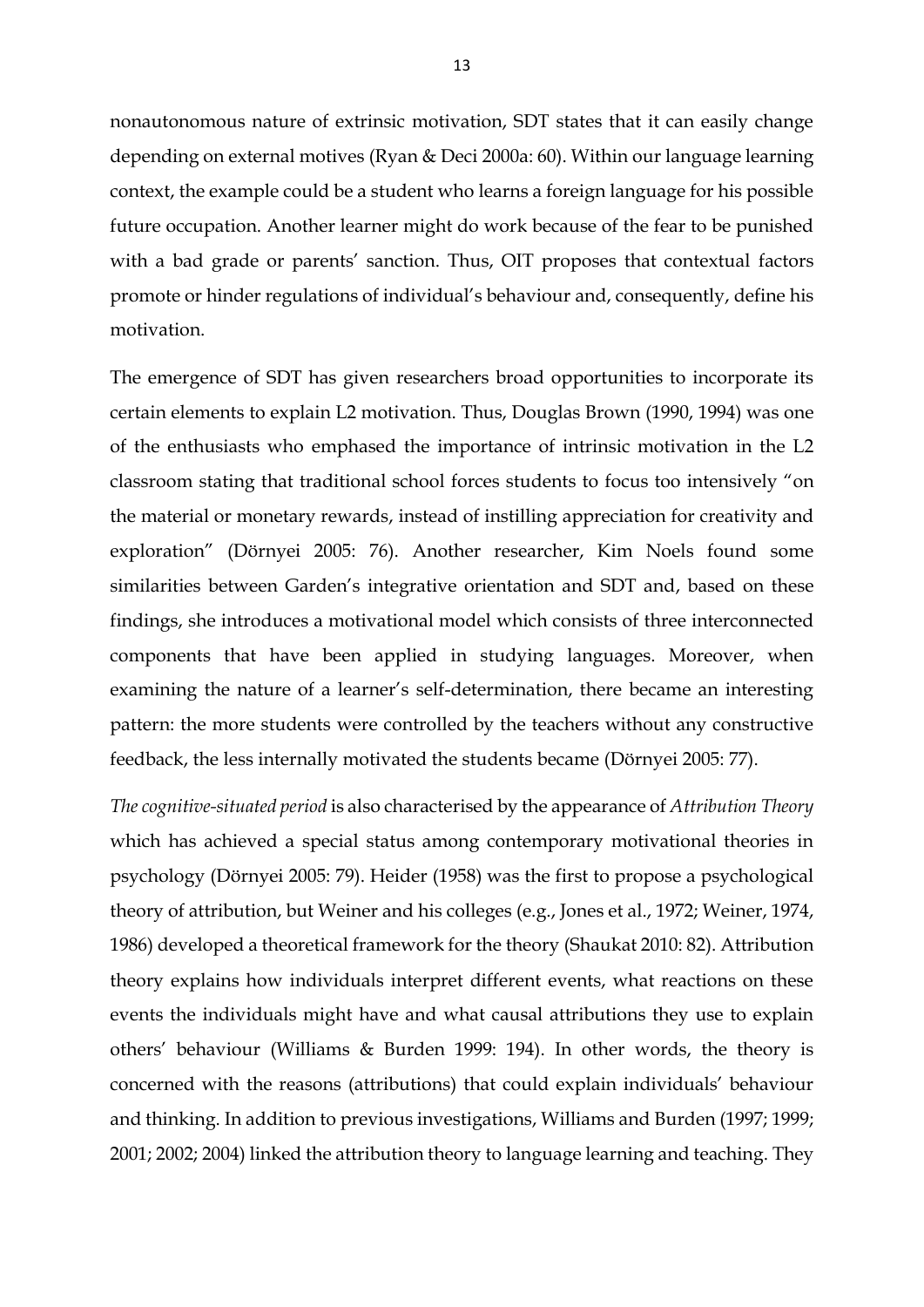also viewed that such factors as gender, age and perceived success can be significant attributions "in ascribing success and failure to language learning" (Mohammadi et al. 2016: 519). Later Dörnyei also correlated the language learning process with frequent failures and, in this light, emphasises the important motivational role of attributional processes in L2 learning (Dörnyei 2005: 79).

Finally, it is necessary to emphasize the *Task Motivational Theory* in the cognitivesituated period because of its very situated approach. Tasks in the language learning context can be seen as the primary instructional variables or the building blocks of classroom learning (Dörnyei 2002: 137). Based on empirical data, language students participate in rather bizarre tasks with little or no real communicative meaning, whereas in authentic, real life communication they would be unlikely to take such meaningless exchange seriously (Wen & Ahmadian 2019: 55). In these terms, according to Dörnyei (2003: 14), recognizing the significance of tasks in shaping learner's interest and enthusiasm makes an enormous difference in students' attitudes towards learning; therefore, the study of task motivation is fully in line with the "educational shift". However, interest in task motivation content in L2 learning was limited in the past. Wen (2019) suggested that there was one important factor of scant attention – the "learning mode", which is typically adopted by students when pursuing instructional tasks. "Learning mode" contains the idea that "practice makes perfect" even if the activity does not make sense. Later Dörnyei reviewed understanding of task engagement and offered a new angel for it in his research of directed motivational currents (DMC) (Wen & Ahmadian 2019: 53).

## **2.1.3 The process-oriented period**

*Process-oriented approach* emerged from the need to draw attention to another, rather neglected aspect of motivation (Dörnyei 2005: 83): the growing emphasis on dynamic nature of motivation and its temporal variation (Al-Hoorie, Ali 2017: 3). According to Dörnyei, (2005: 83) motivation came to be examined in its relationships to specific learner's behaviour and classroom processes considering the daily ups and downs of motivation to learn as well as its ongoing changes over time. In other words,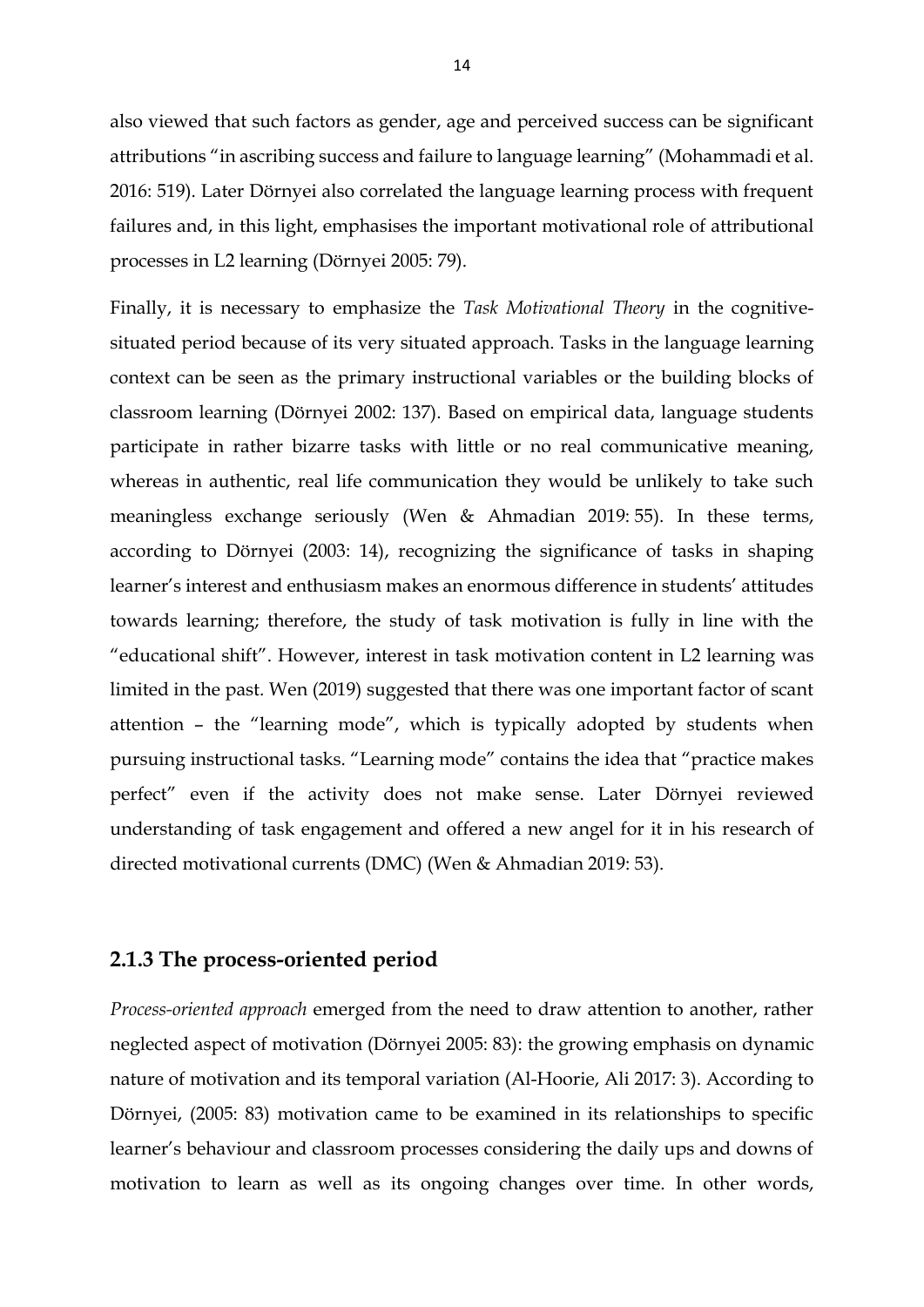researchers started to explore the short-term and long-term changes in the individuals' motivation when learning L2. Further, it was argued that the process-oriented period has three important perspectives to L2 motivation (Guerrero 2015:99).

Williams and Burden (1997) were perhaps the first to argue that motivation is a continuum involving stages from initial arising interest to sustaining the interest, which presupposes investing time, energy and effort (Takač & Berka 2014: 83). The researchers suggested three stages of motivational behaviour: getting the reasons for doing something, deciding to do something and maintaining the attempts for doing it. They also explain learning motivation as a state triggered by internally but still depending on external aspects (Bower 2017: 4). Internal factors in this framework include inner enthusiasm towards the activity, understanding of its importance, agency and self-sufficiency in doing the activity. External factors, on the other hand, are linked to the learning environment along with social expectations and beliefs (Öztürk 2012: 41). This approach was applied by, among others, Ushioda (1996, 1998), who viewed that motivation has temporal nature as it is directly related to the learner's learning experience (Takač & Berka 2014: 83).

Notwithstanding the above-mentioned attempts to adapt a process-oriented perspective to motivation across the life span, the *process model of L2 motivation* developed by Dörnyei and Otto (1998) offered a more elaborate description of the L2 motivational fluctuation by focusing on motivation as a dynamic construct constantly changing and influencing learners' success in L2 learning (Lasagabaster et al. 2014: 24). The model separates the motivational process into three distinct phases: preactional phase, actional phase and post-actional phase. Pre-actional phase corresponds to "choice motivation" that precedes the launching of action (Hiromori 2009: 314) and creates the goals for the learner. In L2 framework, this phase is associated with learner's attitude to the L2-speaking community, his/her expectations and beliefs, and environmental support. The actional phase is "the executive motivation that influences the level of language effort (Öztürk 2012: 42). This stage is relevant to sustained activities such as studying an L2 and learning in the classroom context, where students are exposed to a great number of distracting influences, such as off-task activities, or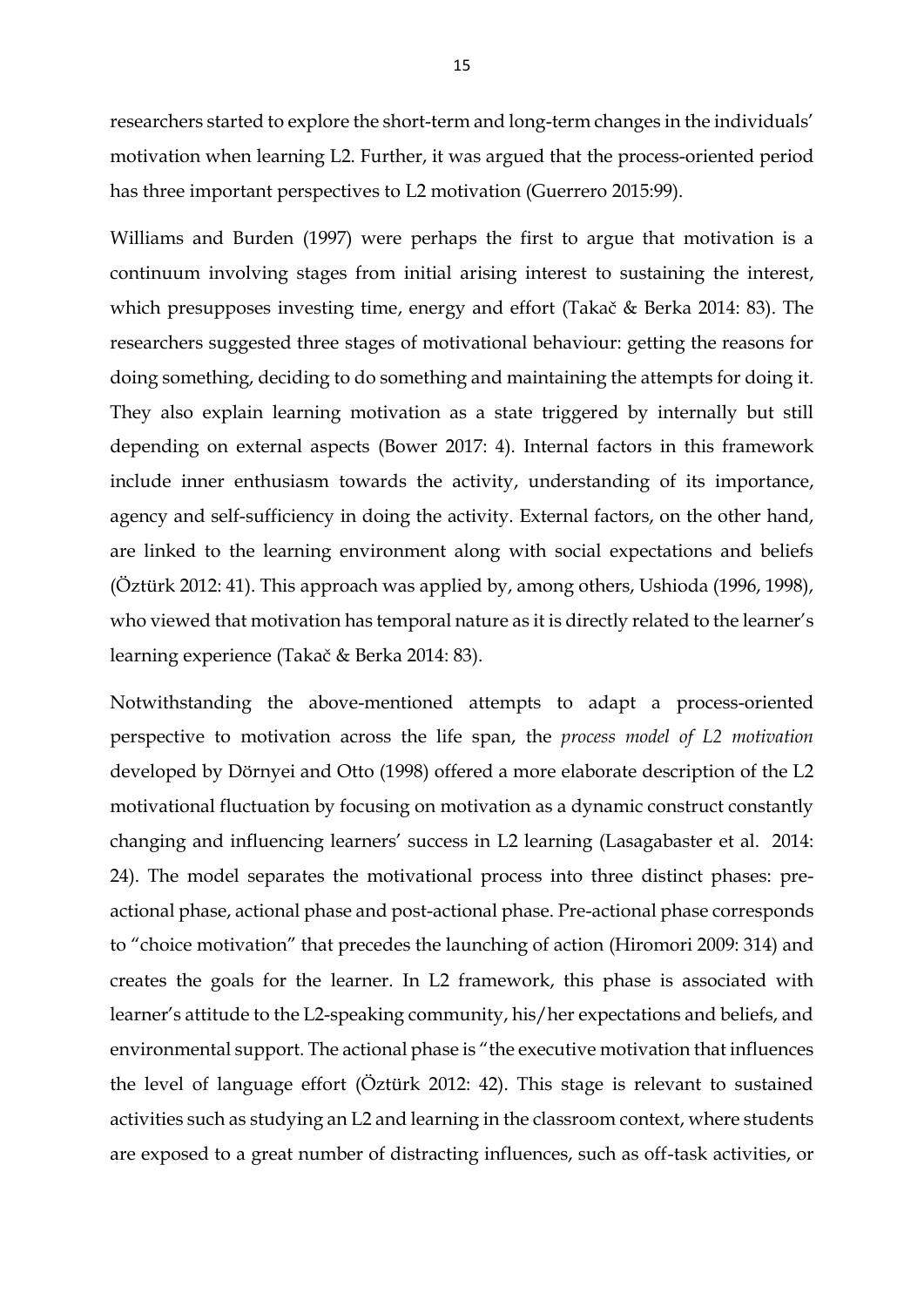physical conditions that make it difficult to complete the task (Dörnyei 2005: 84). During this phase, the learner's motivation is directly linked to the teachers' and parents' influence, self-autonomy in the L2 learning process and the ability to use L2 learning strategies. Finally, the last post-actional stage comes to concern the learner's retrospective evaluation of how things went (Dörnyei 2005: 84). Grades and feedback obtained from teachers, parents or peers and student's own sense are at this stage (Öztürk 2012: 42). Exactly at the final stage, learners self-reflect on the language learning experience and outcomes and often make decisions about the most motivating tasks during the L2 learning process.

*The process-oriented period* raises awareness of learners and their specific learning context in L2 motivational research (Guerrero 2015: 100). This period is also characterized as a challenging one for motivation theories in general because of the attempts to describe the temporal organisation of motivation (Dörnyei 2001a: 60). Moreover, according to Dörnyei (2003: 18) this nature of motivation has been still neglected and "many of the controversies and disagreements in L2 motivation research are, in fact, a result of insufficient awareness of the temporal aspect of motivation". We will take this aspect in more detail talking about the next period.

#### **2.1.4 The current phase: socio-dynamic perspectives**

Currently, it can be seen that the language motivation field is moving into a third phase, i.e towards socio-dynamic perspectives (Al-Hoorie, Ali 2017: 3; Dörnyei & Ryan 2015). The current period is marked by a strong need to emphasize the communicative role of foreign languages regarding them as a social tool, and there have been attempts at mentioning this aspect into account in various investigations in the field of L2 motivation. Furthermore, the use of English as an international language raises concerns in terms of motivation. It has even been argued that there has been a growing need to use the "two-tier" approach to analyzing L2 motivation: one for the study of English and another for the study of another language (Martinović 2018: 133; Dörnyei 2005; Dörnyei & Ushioda 2011: 81). This concept can definitely make sense in the non-English speaking countries where English has been moving from the status of a foreign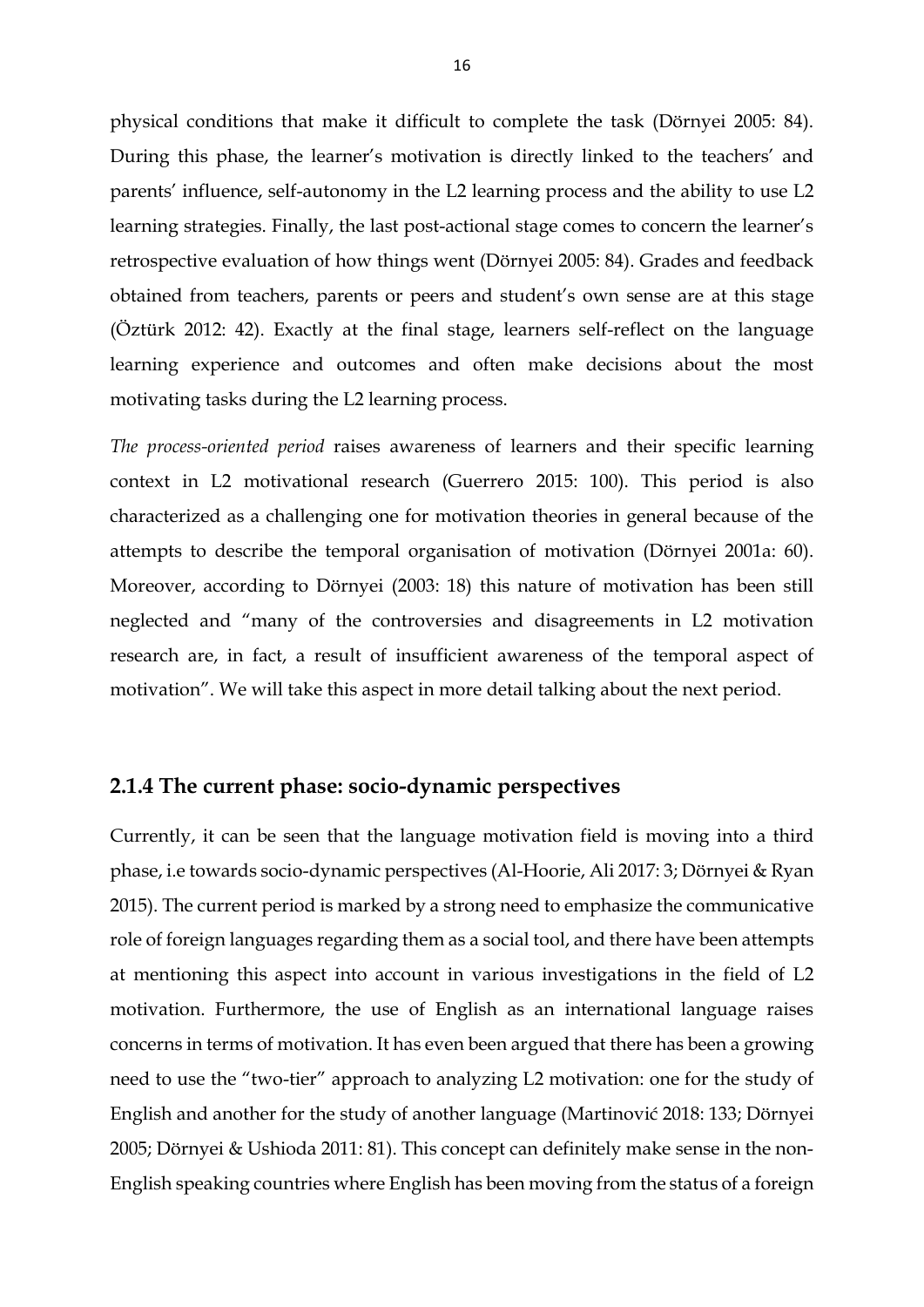into the second language, and Finland is clearly on the path of obtaining such status for English. The role of English *as a lingua franca* was taken into consideration by Dörnyei in his unique L2 Motivational Self System (L2MSS) (2005, 2009), which is the basis of the present study and discussed in detail in the next Chapter 3.

It has also been clear that today's Second Language Acquisition (SLA) field has geared the focus on the learner: every student is unique as he/she has his/her own individually unique characteristics of a learner which, in turn, has an impact on the L2 learning process (Guererro, 2014). Learner's personal and social characteristics are noticed with renewed vigour in the framework of L2 motivation. Thus, individual differences (ID), including motivation, have been repeatedly shown to correlate with language learning success or failure (Dörnyei 2005). Also, the emerged psychological Person-in-Context approach is reflected in SLA, stating that class instructions, school curricula, materials as well as the teacher's background matter. Here, it is fundamentally important to understand that what is happening in each individual classroom greatly affects students' impetus for further learning (Pfenninger 2017: 186; Ushioda 2013: 235).

At the current phase, temporal nature of motivation was recognized to be the most significant characteristic of the notion (Al-Hoorie, Ali 2017: 3), as was mentioned above. The attempts to account for the dynamic dimension of motivation began with the theories of Williams and Burden (1997), Dörnyei and Otto (1998) as well as Ushioda (1998) in the previous period, the process-oriented, and remain to be successful. Belonging to the new phase Dörnyei's L2MSS is considered to be a smooth continuation of the process-oriented view as the theory's three components are believed to fluctuate depending on different conditions. However, getting an excellent theoretical framework is not just enough. By the end of the 2010s, it had become obvious that even if lots of theoretical data about the dynamic nature of L2 motivation emerges, there is a lack of empirical studies (Dörnyei et al. 2015a: 1). Thus, one of today's priorities in L2 applied linguistics is to provide the dynamic dimension of L2 motivation with impressive empirical evidence.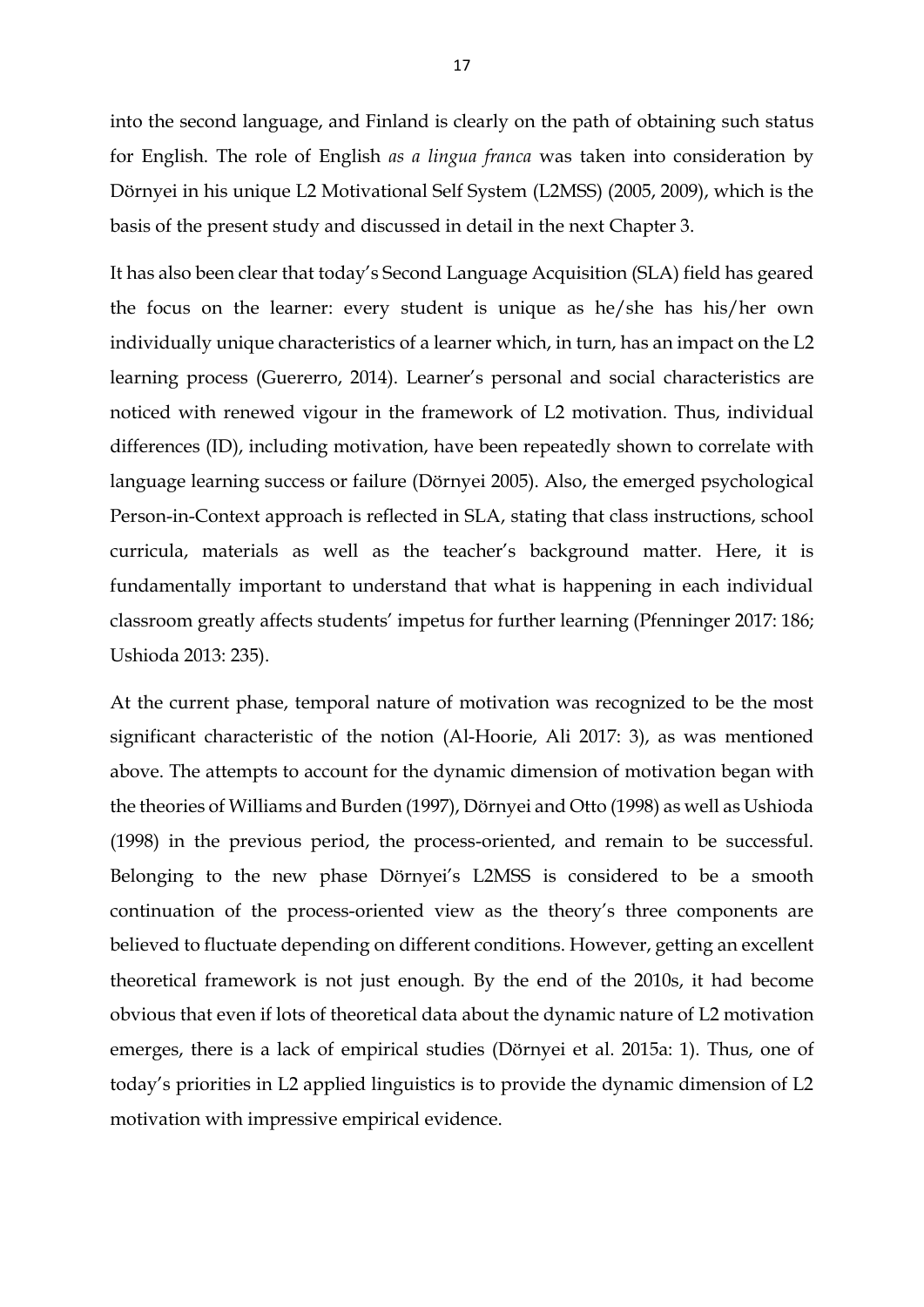To sum up, the examination of motivational theories' history is crucial in understanding L2 motivation. Although this field began to exist as a separate one relatively recently, about 60 years ago, it has gone through different stages reflecting the emergence of a novel approach in psychology and other fields of SLA. Gardner is considered to be a pioneer of L2 motivation since his views served as a starting point in the understanding of the concept. Despite his limited attention to the individual learner, Gardner introduced the famous notions of *integrativeness, instrumental motivation,* and *orientation*, which became a theoretical framework of the first *socialpsychological period*. Then the progress from a macro towards a micro perspective in the 1990s revealed the need to look at the L2 learning process in detail. However, the second phase with its cognitive approach was not denying the previous research, but a process of L2 motivational evolution with a touch of criticism. This phase was called the *cognitive - situated period,* which was enriched by a range of theories where L2 learner's individual features and the language learning context play a crucial role in the successful acquiring of L2. Moreover, looking at motivation so closely and in a situational dependent manner led to another focus in the field with its main view that motivation evolves and fluctuates over time. Thus, our current period named *processoriented with socio-dynamic perspectives* makes us pay attention to L2 motivation as a *changeable variable* in the learning process. Also, the current period argues that agreement on one single definition of L2 motivation is not possible because of the complexity of its nature, which requires personal, social, political as well as financial aspects to be considered. One thing is certain: L2 motivational field needs further investigations including empirical studies in order to remain relevant over time and circumstances. One of the most influential approaches, which reflects the needs of our current time taking into consideration the new role of English is Dörnyei's Language 2 Motivational Self System. Let us take a look at the theory next.

### **3 L2 MOTIVATIONAL SELF SYSTEM (L2MSS) BY DÖRNYEI**

In the previous chapter we explored how the study of L2 motivation has evolved through different theoretical phases, and how it is now moving into a new phase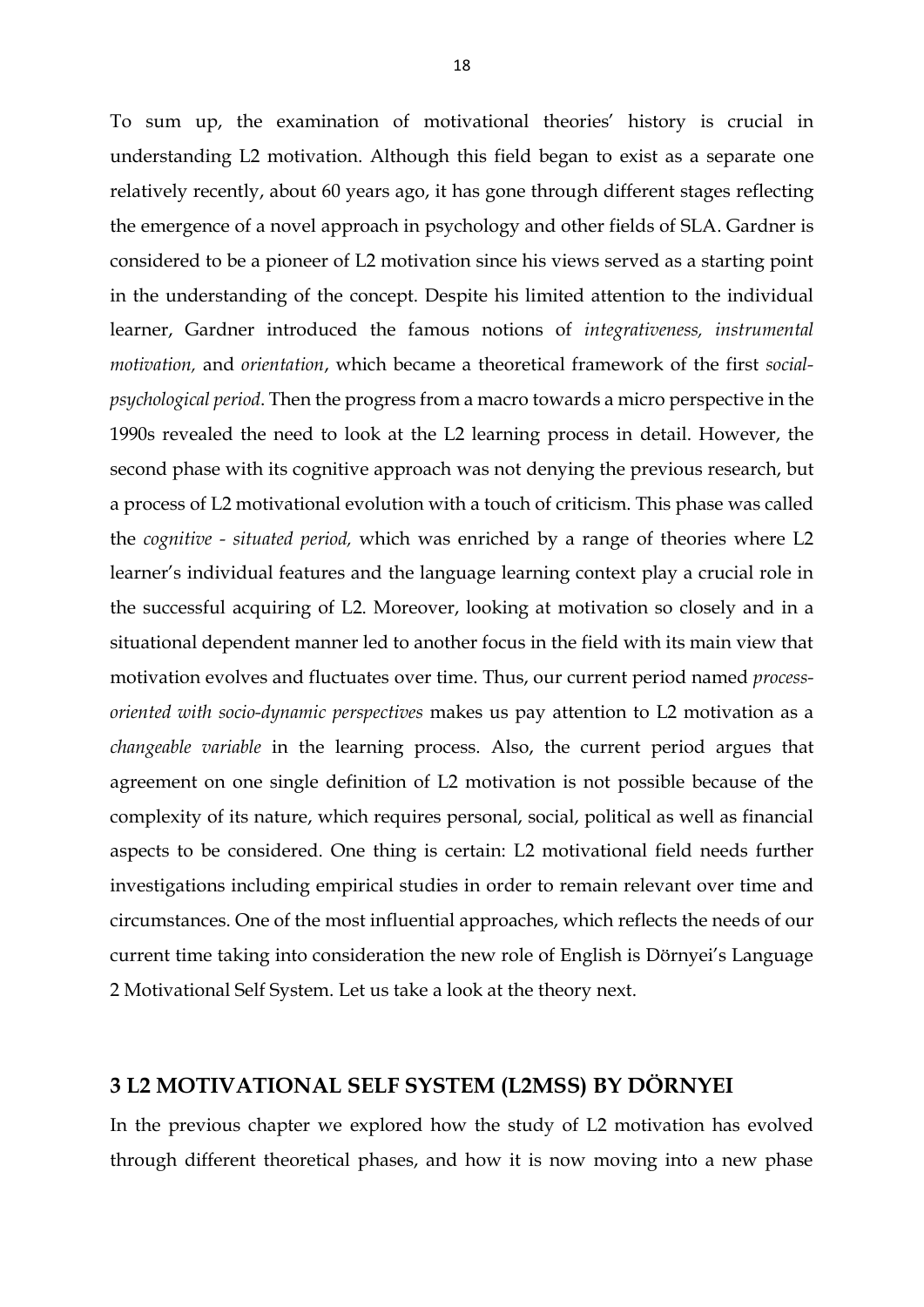focusing on the dynamic and situated complexity of the L2 motivation process. This chapter views the most influential approach of the current period in the L2 motivation research, Dörnyei's *Language2 Motivation Self System (L2MSS),* and provides a detailed theoretical description of this construct. The principal aim of the chapter is to describe the components of the system to identify how and to what extent these components interact as well as to find out where the motivational power to learn a language comes from. Our exploration will be crucial in understanding the reasons of why the present study is based on this specific theory.

#### **3.1 Searching for the foundation of L2MSS theory**

L2 Motivational Self System (Dörnyei 2005, 2009) is a new conceptualisation of L2 motivation that re-orients the concept in relation to a theory of self and identity (Dörnyei 2005). It was based on several motivation theories and partly Dörnyei's dissatisfaction with Garden's socio-educational model. First, scholars' growing understanding that Gardner's integrativeness, which has been identified with the target language culture, does not entirely reflect on the current SLA reality. The reason is the changing role of the English language, which is becoming global, and it does not make sense to talk about integrative attitudes when English is associated with different varieties: British, American or World English (Dörnyei & Ushioda 2009: 2-3). This fact raised the question of whether the integrative orientation is fundamental to the motivation process or whether it has relevance only in specific socio-cultural contexts (Noels et al. 2000: 60).

Garden's socio-educational model was not the only one that took part in the formulation of L2MSS. Dörnyei's system offers a synthesis of recent conceptualisations of the theory of possible selves by Markus and Nurius (1986), studies by Noels (2003) and Ushioda (2001), as well as research in personality psychology on identity, selfregulatory processes, and self-discrepancy theories (Taguchi et al. 2009: 66). As a basis, L2MSS borrows Markus' and Nurius' concept of *possible selves,* which represent the individual's ideas of what they *might* become, what they *would like* to become, and what they *are afraid of* becoming. *Possible selves* are concerned with how people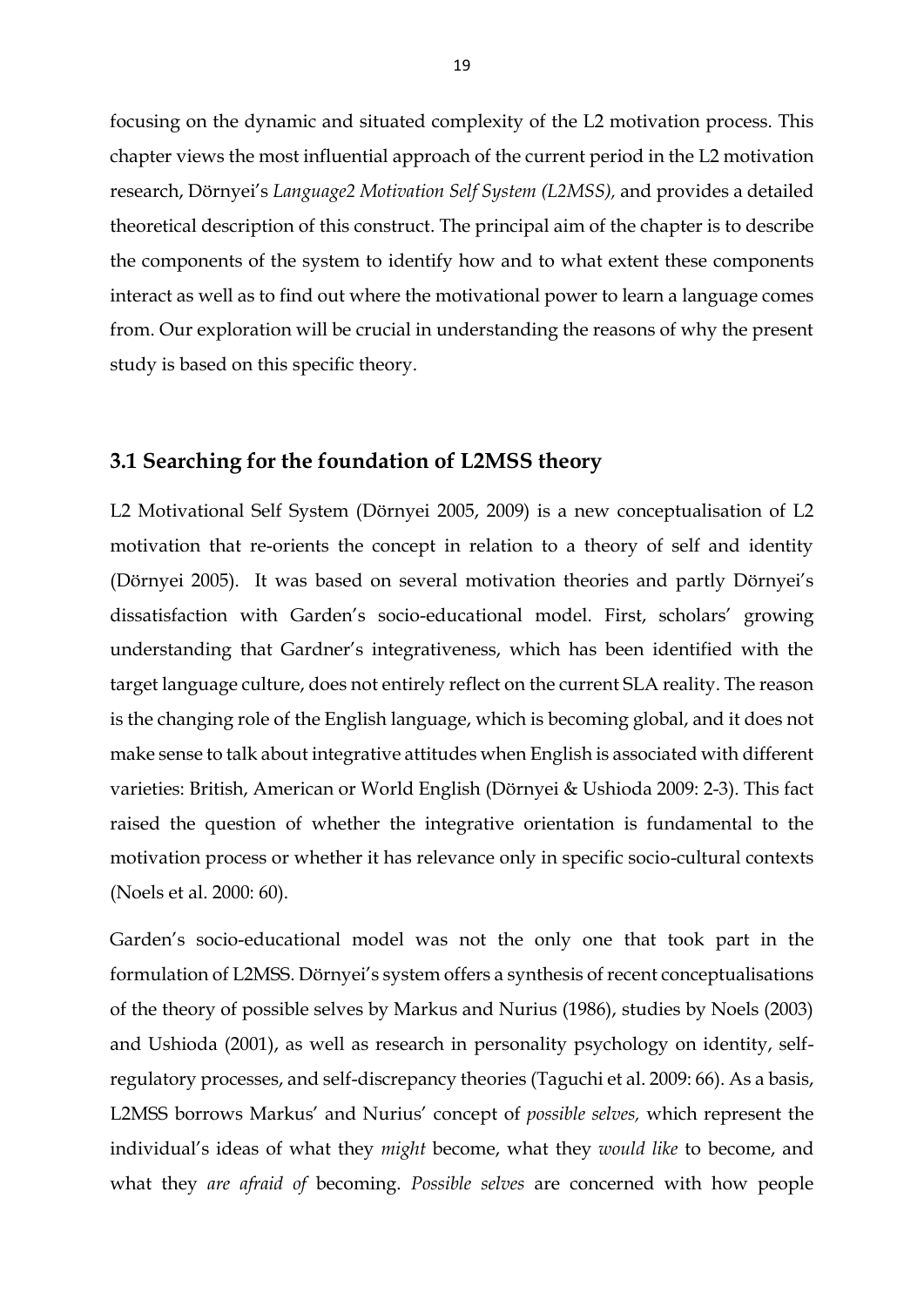conceptualize their potential selves and how they direct them from the present towards the future (Dörnyei 2009: 29-30). Higgin's *self-discrepancy theory* (1987) proposed two core self-guides: *the ideal self*, whom we would like to become, and *the ought self,* what others want us to become (Dörnyei & Ryan 2015: 87). Even though the concept of *self* has been studied primarily in psychology and used seldom in L2 learning, researchers, however, have always believed that L2 forms are an important part of a learner's identity (Dörnyei & Ushioda 2011: 79). Possible selves can explain us explicitly our hopes, fears, and fantasies towards the target language and, consequently, what drives us to learn it.

In addition to reviewing motivational theories, Dörnyei (2005) explained that the stimulus for his L2 Motivational Self System was his 12-year long research with his associate, "in which they conducted a repeated stratified national survey of the motivation of 13,391 middle school students in Hungary toward studying five target languages" (Csizér & Dörnyei 2005: 19-20; Dörnyei et al. 2006; Taguchi et al.2009: 66). The results of this study indicated that integrativeness plays an important role in the motivational disposition of Hungarian learners, but basic concepts of integrativeness, such as direct communication with members of L2 community, was not available for the majority of the students in a school setting during the research. Thus, the Hungarian study found that students could still be motivated internally even if they do not contact with representatives of L2 language community (Csizér & Dörnyei 2005: 30). This data proves the fact that English, which is losing its own culture because of acquiring the status of the World language, has been still learnt by highly motivated students.

#### **3.2 Components of L2MSS**

Next, we discuss the L2MSS three major components, including *the Ideal L2 self, the Ought-to L2 self,* and *L2 learning experience*. The deep analysis of these components and how they interact provides us with an understanding of where the L2 motivational power derives from.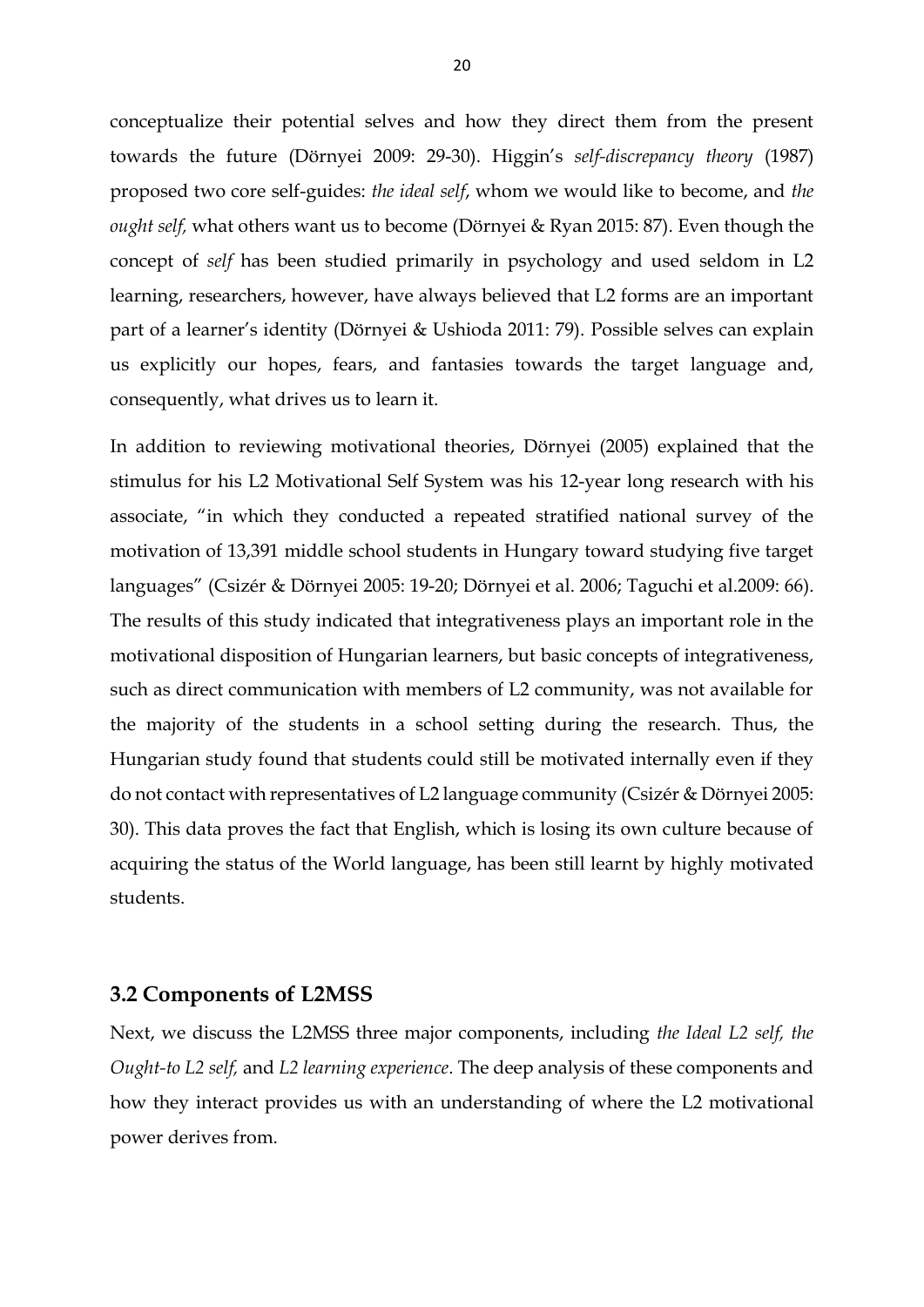*Ideal Self* is the central concept, which concerns the representation of the attributes that someone would ideally like to possess. In language learning terms, it is the learner's idea about his/ her possible self in the second language (SL) domain (Sampson 2016: 28). In other words, this dimension deals with the learner's hopes, aspirations, or wishes regarding L2. Therefore, if a learner would like to master a language perfectly, the ideal self can work as an excellent motivator to learn the language. Learners, seeing the discrepancy between their actual language level and the desired one, undertake an effort to bridge the gap between what they would like to achieve and their actual language proficiency level (Dörnyei 2009: 29; Piechurska-Kuciel et al. 2012: 104).

It is also necessary to mention that the *Ideal L2 Self* component corresponds to Gardner's integrativeness: a person, whose ideal self is concerned with becoming a proficient L2 user can be described in Gardner's tradition as having an integrative disposition (Dörnyei & Csizér 2002: 453; Piechurska-Kuciel et al. 2012: 104). However, according to L2MSS, a learner's *Ideal L2 Self* can be a great motivational set-up even if there is no actual contact with the L2 community (Dörnyei et al. 2006: 16-17). The theory views that a learner can possess a vision that he/she belongs to the target language community based on real-life experiences of members of the L2 community or at least on imaging this situation. It has been assumed that as long as the L2 learner images himself/herself as a successful L2 speaker in the future, it can trigger powerful motivation despite the type of motives he/she is motivated by: intrinsic or extrinsic. Thus, *the Ideal L2 Self* might provide learners with excellent opportunities to master the target language effectively.

The second component is *the Ought-to L2 Self*, which focuses on the attributes that one believes he/she ought to possess in order to meet expectations and avoid possible negative outcomes in the language learning process. In other words, *the Ought-to L2 Self* reflects on the learner's obligations regarding the social environment and responsibilities, which are expected from him/her as a language learner. Therefore, this component is related to "more extrinsic types of motives" (Dörnyei et al. 2006: 100- 105) or Gardner's instrumental motivation. However, as already mentioned above, extrinsic motivation might be rather effective for some learners: rewards or other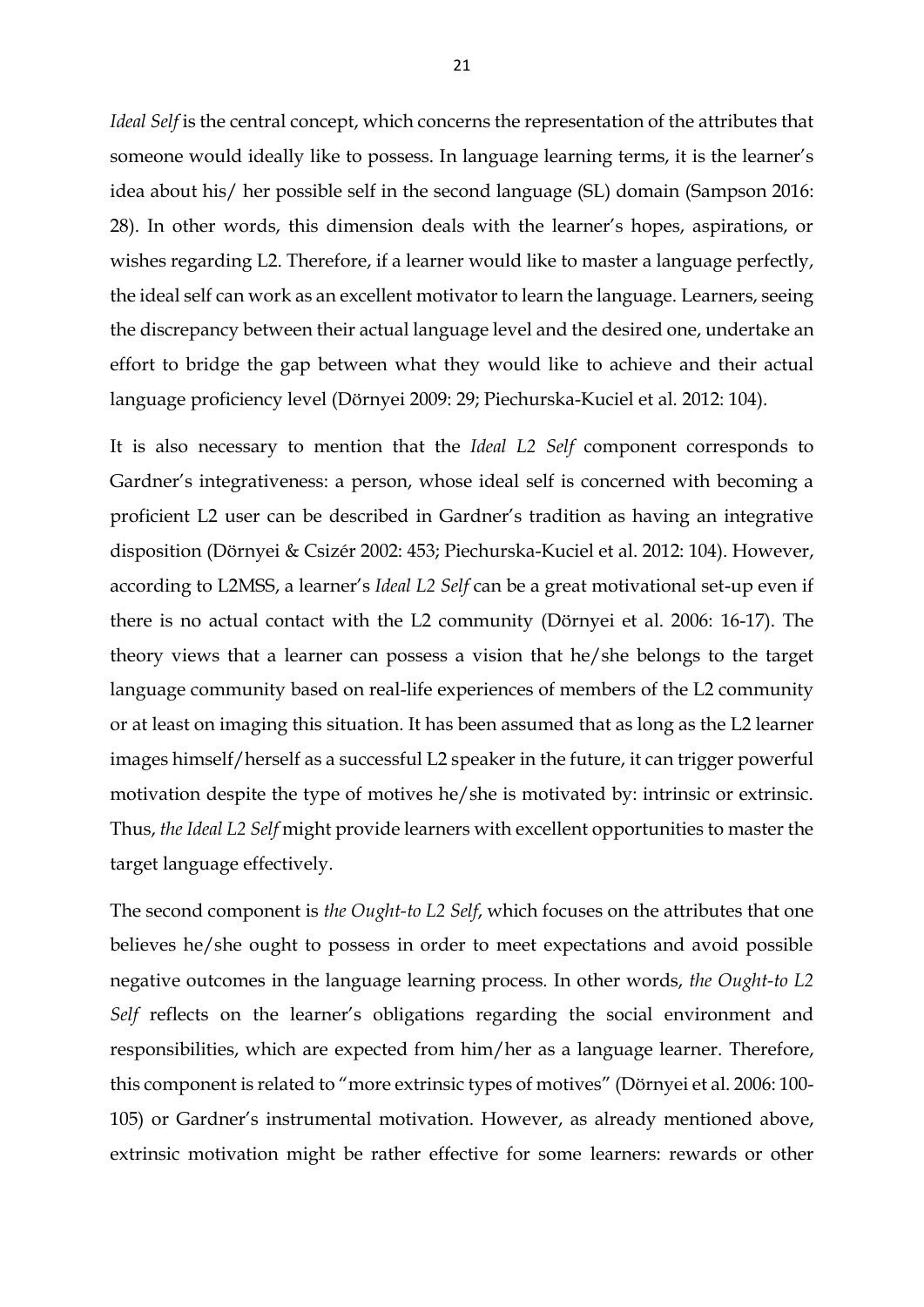incentives – such as parents' praise, fame among peers, or a better salary – might be crucial in stimulating L2 learning and, thus, characterize the learner's *Ought-to L2 Self*.

There could be a misunderstanding in the distinction between *the Ideal* and *the Oughtto Selves* concerning the level of acquisition of *the Ought-to self.* It seems to be challenging to determine, whether *an Ideal-like Self* state represents one's authentic desire to master the L2 or whether it has been compromised by the social pressure (Dörnyei 2009: 14). Which hopes and desires are considered to belong to the inner learners' and which to someone else', so called ""imported" images of the future"? (Dörnyei & Ryan 2015: 88). These discussions however raise the question: is it even necessary to decide the images' belonging to *the Ideal or Ought-to Selves*? Indeed, both dimensions have been considered to become crucial in creating a driving force for the learner and pushing him/her to get good results in language learning.

The third component of the Dörnyei's model, *the L2 Learning Experience*, differs from the first two in that "it focuses on the learner's experience, covering a range of situated, 'executive' motives related to the immediate learning environment as, for example, the impact of the L2 teacher, the curriculum, the peer group, and the experience of success" (Dörnyei & Ryan 2015: 88). The dimension was reconceptualized by Dörnyei in 2009, since in his first introduction of the theory in 2005, the L2 Learning Experience was discussed little and referred to the learning environment and background. Later the researcher considered that it was not possible to neglect the importance of learning experience, since L2 identities need to be understood within the particular learning context (Chen 2012: 2) with all learner's experience and attitudes towards the L2. The importance of this component can be explained with the situations when a learner finds the source of motivation being not internally or externally triggered by but enjoying the process of learning and completing tasks successfully (Dörnyei 2009: 29). Learners can find it interesting to learn a language with a particular teacher or just doing interesting activities – and it can affect their motivation positively.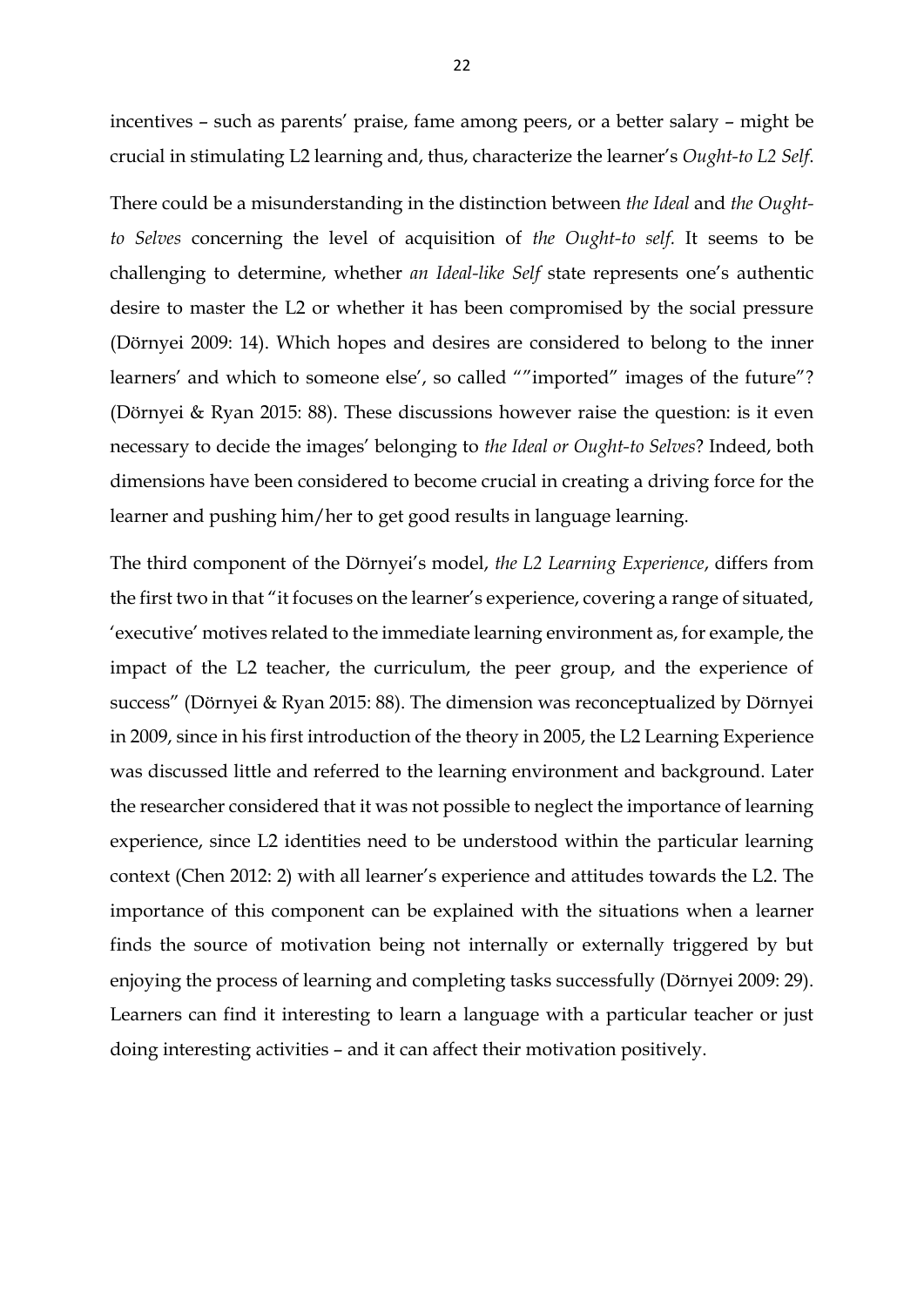



**Figure 3. Dörnyei 2005, 2009. Empirical research: Csizer & Kormos 2009; Ryan 2009, Taguchi et al.2009**

Dörnyei's borrowed concept of possible selves emphasizes the role of visions in the formation of L2 motivation. Visions are considered to be images and senses of "what kind of language users we might be" in the future. The attraction of using visions in our thinking of motivation is that they can form strong motivational forces, and thus, long-term motivation towards L2 learning (Dörnyei 2014: 11). Strong visions can create the energy, which inspires L2 learners to improve the language. So, there is the assumption that "visual" learners may bear more effective Ideal L2 visions and hence have stronger impetus in learning L2 (Dörnyei 2009: 166). In these terms, if the learner wants to motivate himself/ herself to learn L2, he/she should probably try to create a "stronger vision" of the future selves related to language learning.

As can be seen by the description above and Figure 3, the L2 Motivational Self System suggests that there are three main sources of motivation to learn an L2: a) *the Ideal L2 Self*, the learner's internal desire to become an effective L2 user, (b) *the Ought-to L2 Self*, social pressure coming from the learner's environment to master the L2, and (c) *the L2 Learning experience*, the actual experience of being engaged in the L2 learning process (Dörnyei & Chan 2013: 439). Realizing the fact that human action should be regulated by different purposes, the Selves in Dörnyei's theory demonstrate aptly the idea that the desired *Future Self-image,* including *the Ideal or Ought-to L2 Selves,* has a long-term guiding potential since it can fuel learners' L2 motivation. The first two elements could be combined to become guiding in the model, since they represent a learner's future language-specific images, which have been constantly compared with the learner's current state. They can act one each or both at the same time reinforcing the learner's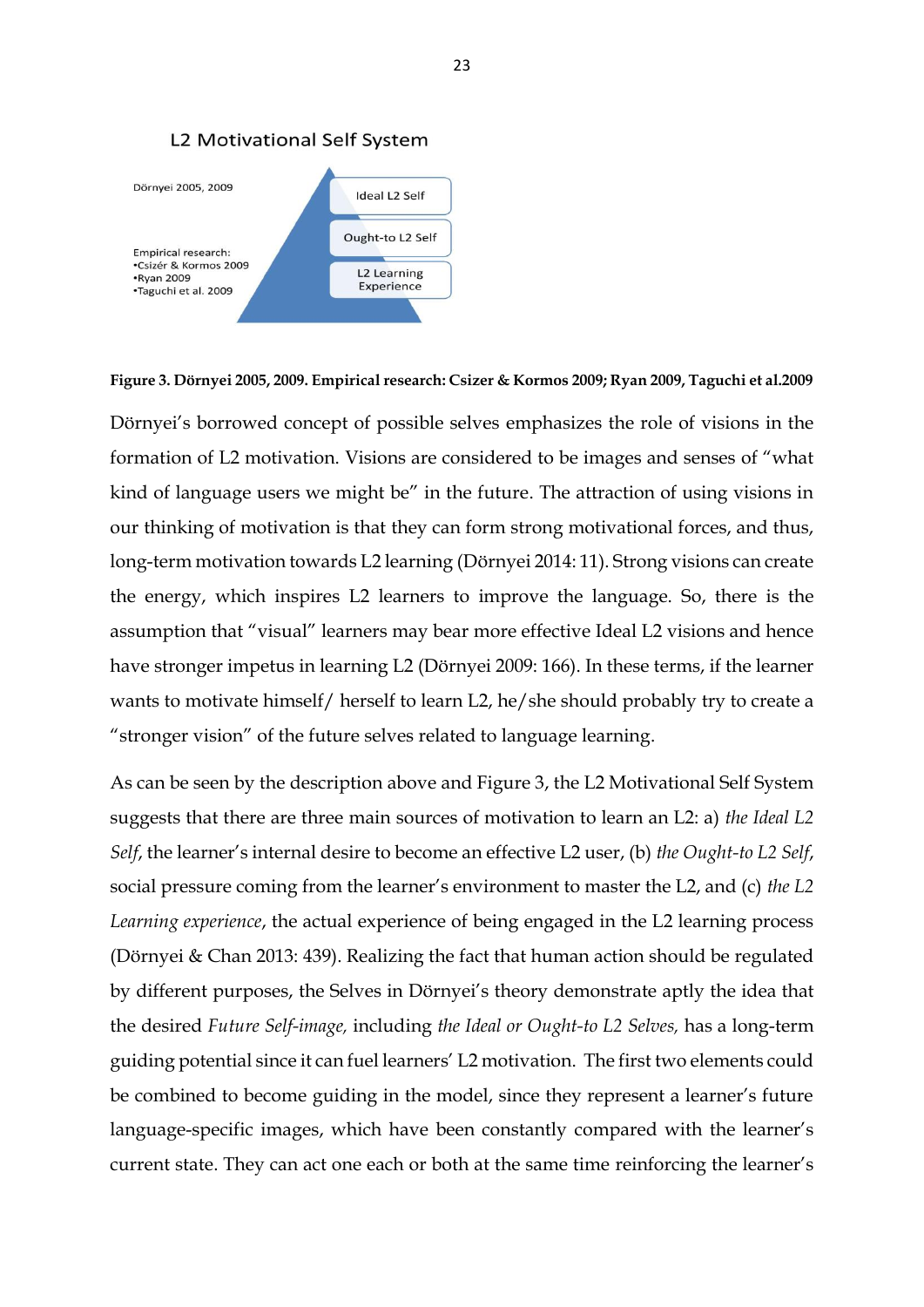motivation. In addition to that, if the guiding elements are surrounded by favourable learning context, where the learner's previous and current experiment regarding L2 learning is positive, they can be turned into the greatest power to learn L2. In the next chapter, we will view the direct motivational currents by Dörnyei, unique periods of intensive motivational behaviour fuelled by a highly valued vision, where the power of motivation is explained in more detail.

#### **3.3 Direct motivational currents by Dörnyei**

Next, I discuss the latest theoretical framework related to vision and motivation, which is called Directed Motivational Currents (DMCs). DMCs is a novel construct proposed by Dörnyei, Ibrahim and Muir (2014) and it represents an intense motivational drive that is capable of both stimulating and supporting long-term behaviour, such as learning a foreign/ second language (L2) (Dörnyei et al. 2014: 9). DMCs have been compared with the Gulf Stream, one of the strongest currents in the world's oceans. Both motivational and ocean currents symbolize "a formidable flow of energy, carrying the life-forms caught up within them unimaginable distances" (Dörnyei, Henry & Muir 2016: 12). To view this phenomenon simply, DMCs are periods of time, when individuals have a very strong desire to accomplish the goal-related activity.

To understand the connection between L2MSS and DMCs, it is necessary to discuss the role of the Ideal L2 Self as the strongest motivator. When describing the Ideal L2 Self, I have mentioned above that the learner of an L2 can imagine himself/ herself belonging to the L2 society in order to feel the state of authenticity in L2. To be more precise, when people are more conforming to their own ideal selves, they might feel more authentic (Lenton et al. 2013: 277), which gives them, in turn, powerful positive emotions. When the emotional dimension is permeated within DMC by feelings of authenticity, this facilitates the energy of the future ideal self-state. In DMC the Ideal Self is believed to become an inseparable part of a learner as it is experienced extremely explicitly (Dörnyei, Henry & Muir 2016: 113). Thus, DMC can be seen as a long-term trigger for enhancing the individual's Ideal Selves. In language learning contexts,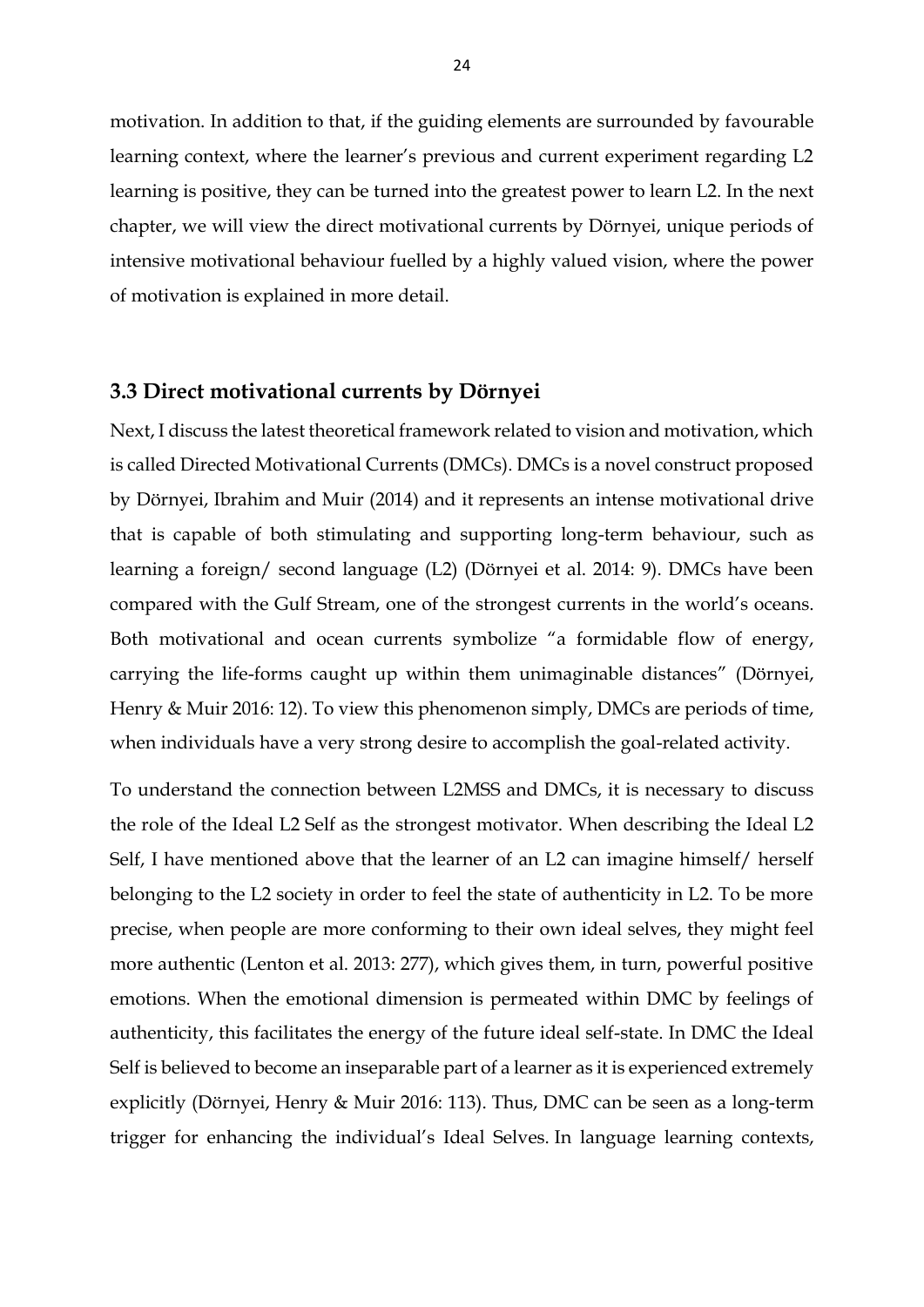DMCs can generate a learner's motivational behaviour over a long term moving above social expectations and time restrictions (Dörnyei et al. 2014: 9).

A good example of language learning within DMCs is immigrants arriving to another country and wishing to achieve good competence in L2. Although the goals for such learners could vary with the conditions of an immigrant country or educational background, the visions of future possibilities materialized in the learners' minds may carry them for a long time towards the language proficiency. It has been also considered that even though this specific DMC ends, it transforms learner's self-image and leaves behind in its wake something that the individual would go on to replicate again with other languages – a special kind of "magic", which continues even later to fuel the learner's passion and fascination with language (Dörnyei, Henry & Muir 2016: 11). Thus, having experienced the state of DMCs the learner would probably wish to experience it again one day if the outcomes have been successful.

DMC differs from the "motivation of a good learner" as its duration is believed to be shorter. In other words, DMCs aimed at achieving the goal generates motivational energy for a particular period of time, while the "motivation of a good student" may last throughout the years (Dörnyei, Henry & Muir 2016: 3). The comparison of the two L2 learners will help in the understanding of this feature of DMCs. One of the students is strongly motivated, and his motivation is stable during the whole period of the learning process. Another one has definite periods of heightened motivated behaviour, and these periods usually occur before the tests, exams or deadlines, and during these periods of time, the learner can experience the state of DMCs and pass the exam successfully. In neither case, the motivational behaviour can be determined as a better one. However, it can be said that DMCs give learners so-called super-power to reach their L2 learning objectives.

The long-term nature of a DMC means that the motivational flow can be interrupted from time to time, and in these terms, it requires to be re-triggered anew (Dörnyei, Henry & Muir 2016: 71). In language learning contexts, this feature of DMCs has been seen as rather relevant, since being motivated in learning a foreign language over a long period of time is extremely hard and demands strong inner enthusiasm.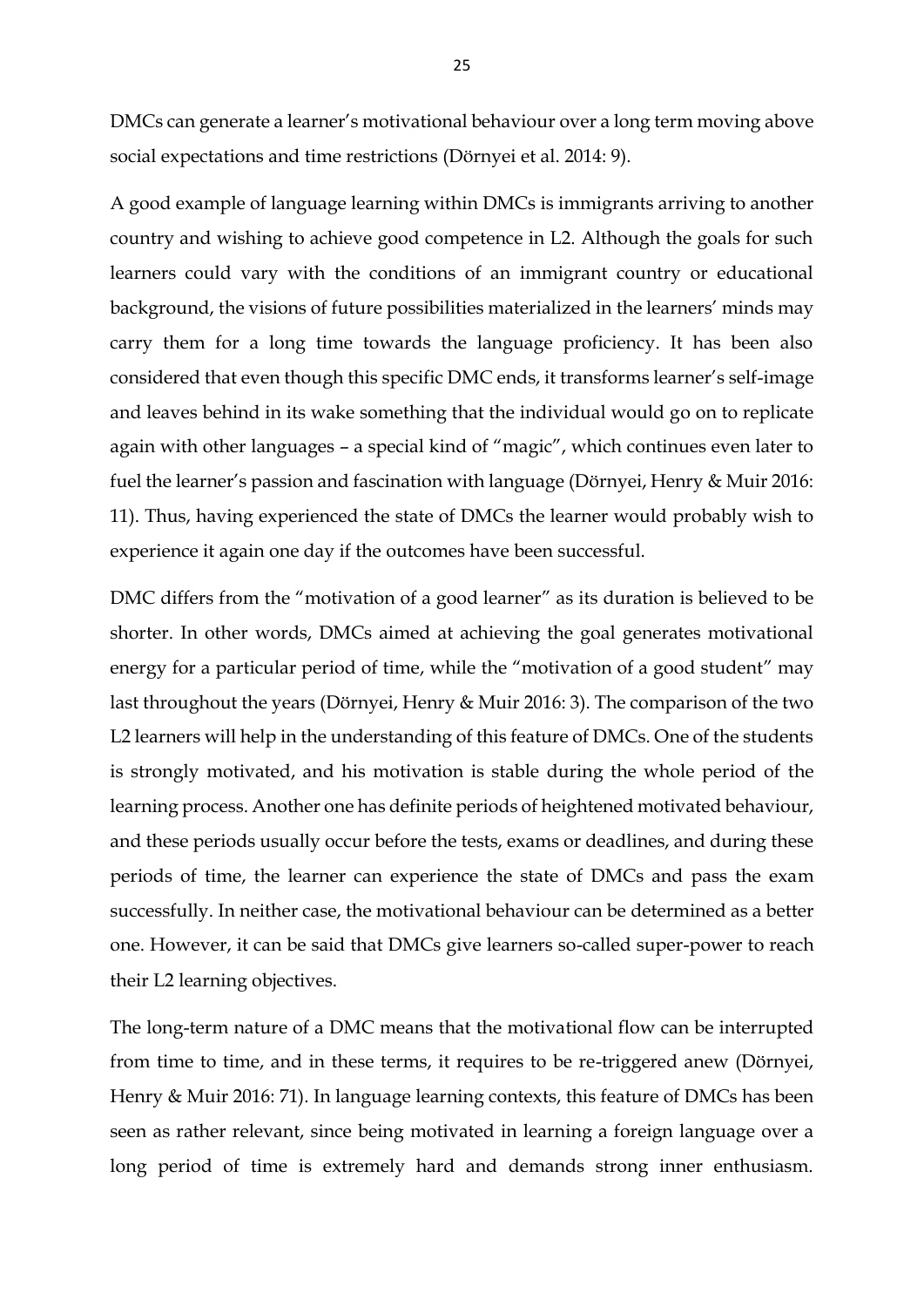However, the area of L2 teaching and learning has various opportunities to remotivate the learners. Classroom activities, such as warmers and ice-breakers, as well as different communicative opportunities in the century of high technology – L2 films, music, food, traditions, or other cultural aspects –, can all be used as a potent "visionreminders" or triggers for motivational currents (Dörnyei, Henry & Muir 2016: 72). So, language learners can create themselves favourable circumstances for enhancing their L2 motivation while participating in academic L2 learning or using language sources for easy-going studying. These terms may occasionally or unconsciously become the triggers for the rise of DMCs.

Undeniably, DMCs offer an exciting research perspective revealing the unique nature of such a phenomenon for scholars. Although the main theory of this study, L2MSS, has not explicitly identified or highlighted the DMC in its totality, we have already mentioned the similar visualization-based approach used in both frameworks. Recognizing DMCs in the interviewees' narratives may provide us with the better understanding of their future L2 selves' nature. Hopefully, revealing the DMC phenomenon can also explain the environment or conditions, in which DMC has emerged for the participants of the current study.

#### **3.4 Previous research on L2MSS**

The L2 Motivational Self System has been widely tested and validated in many different countries (Al-Shehri, 2009; Csizér & Kormos, 2009; Ryan, 2009; Taguchi, Magid, & Papi, 2009; Islam, Lamb & Chambers, 2013; Murray, Gao, & Lamb, 2011; Sampson, 2016; Ushioda, 2013:10; Lasagabaster, Doiz, & Sierra, 2014:20, 55; Thompson & Vásquez, 2015:159-174). Much of the recent research on L2MSS has been devoted to exploring the capacity of Dörnyei's L2MSS to explain the issues of L2 learner motivation and, by extension, L2 achievement. As all of the previous studies have had slightly different goals as well as different contents, target groups, and other conditions, it would be misleading to draw any broad conclusions based on the results of these studies. Hence, next I will discuss several studies that are devoted to searching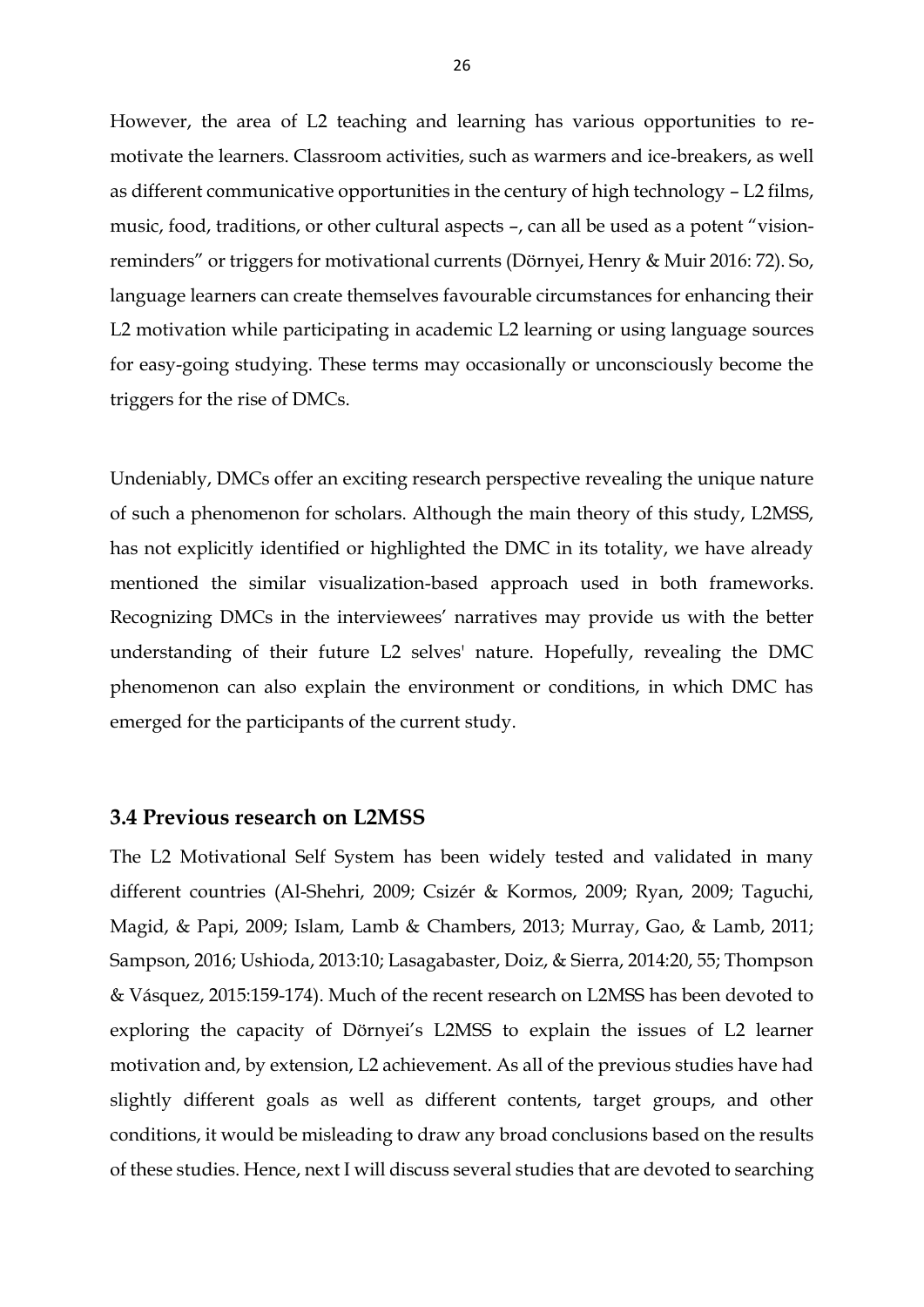for the roots of L2 motivation by using the components of L2MSS. The studies were conducted in different countries, and therefore they shed light on L2 motivation of different contexts. Moreover, a review of previous studies gives a good understanding if the chosen theoretical framework is appropriate in order to answer the questions of my study. So, previous research builds a good foundation for the current study.

The study by Dörnyei and Chan (2013) focused on the 13-15-year Chinese students' conceptions of their future L2 self-guides (ideal and ought-to L2 selves) and how these variables were linked to learning achievements in two target languages, English and Mandarin. The study was carried out using a questionnaire survey, and the results demonstrated important associations between the future self-guides, intended effort, and actual grades. The findings also revealed the meaningful role of vision in the development of the students' future L2 selves emphasizing the importance of human vision not only as a function of L2 learning but as a good generic mechanism of the human mind. Finally, the study confirmed that different languages have their ideal language selves, which can interfere with each other in a positive way or a negative demotivating manner. The findings of the current study showed that the future selves related to the English language are supported by more vivid and lively images compared with Mandarin, and in that sense, dominate the future selves of Mandarin.

The study conducted by Claro in Japan (2016) investigated the motivation to learn English among the first-year Japanese engineering students. One of the most interesting results of this study is the weakness of the two possible selves, the Oughtto L2 Self and the Ideal L2 Self. The weakness of the Ideal L2 Self is not surprising, as the Japanese educational system promotes English study as a way to pass English exams, not as means of communication, the opportunity for traveling, living or working in another country as well as fulfil the family expectations. Moreover, attitudes toward learning English, the Ideal L2 Self, Linguistic self-confidence as well as Integrativeness were found to be predictors of intended learning effort. However, the findings report that the relationship between the Ought-to L2 Self and the intended learning effort is weak. A similar study by Ryan (2008) also found that the Ought-to L2 Self did not exist as an independent dimension of the L2 self-system among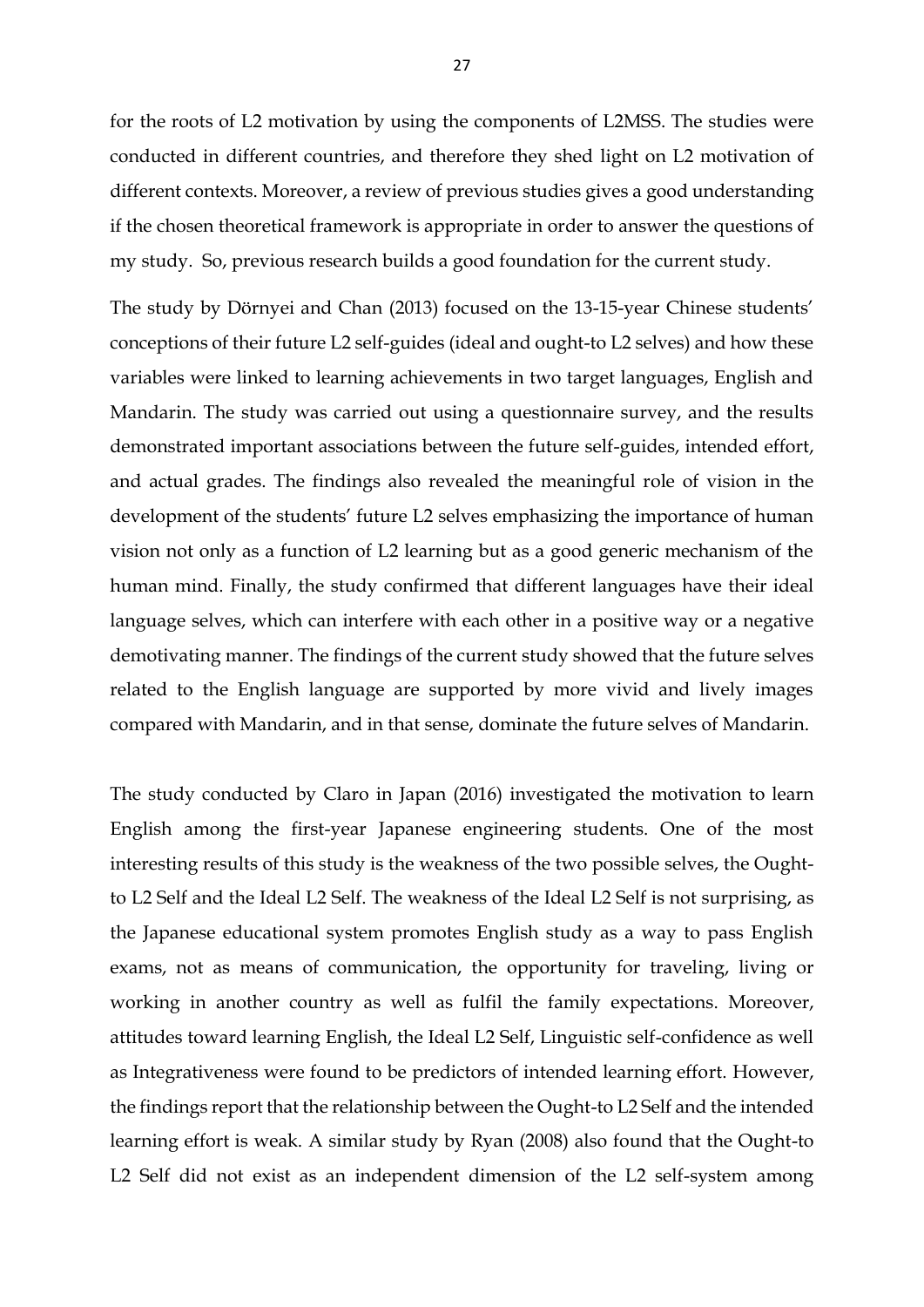Japanese students. It has been concluded that the Ought-to L2 Self does not produce the power to make a difference in actual motivated learner behaviour by themselves.

As for Finnish contexts, L2MSS has not been applied a lot. The study by Huhtala et al. (2019) explored the motivation of 51 Finnish university students who studied German, Swedish or French, and it was carried out using written narratives by the students. The results indicate the significance of L2MSS theory's components with a different extent to each of them. The role of the Ought-to L2 Self including mostly social pressure increased at the moment of making the study decision, but its importance diminished during actual studying years. In contrast, the vision of ideal L2 speakers (Ideal L2 Self) as well as peers, teachers, course contents, and the learning atmosphere (L2 learning experience) became more essential during the studies. Also, the findings demonstrate the need to support languages other than English (LOTE) in Finnish universities. As it has been concluded, English as a lingua franca is seen, heard and used almost everywhere, whereas using a LOTE requires its activity on the part of the students.

Iwaniec and Ullakonoja (2016) investigated the role of context by comparing motivational characteristics of 15-16-year-old students from Finland and Poland. The same motivational questionnaire was used in the study with a total of 351 students. The study applied the L2 motivational Self-system partly, but also other variables such as international orientation and knowledge orientation were included in the study as research goals. The findings reveal the number of differences between the two contexts. Finnish students' Ideal L2 Self was stronger compared with Polish students. Finnish teenagers enjoyed studying English more, demonstrated more positive attitudes towards English, and endorsed knowledge orientation to a greater extent than their Polish peers. Also, the role of peers and parents was different in the two countries: in Poland, both parents and peers affected the language learning goals measured while in Finland, however, peers affected only international orientation, and parents influenced knowledge orientation as well as instrumental orientation.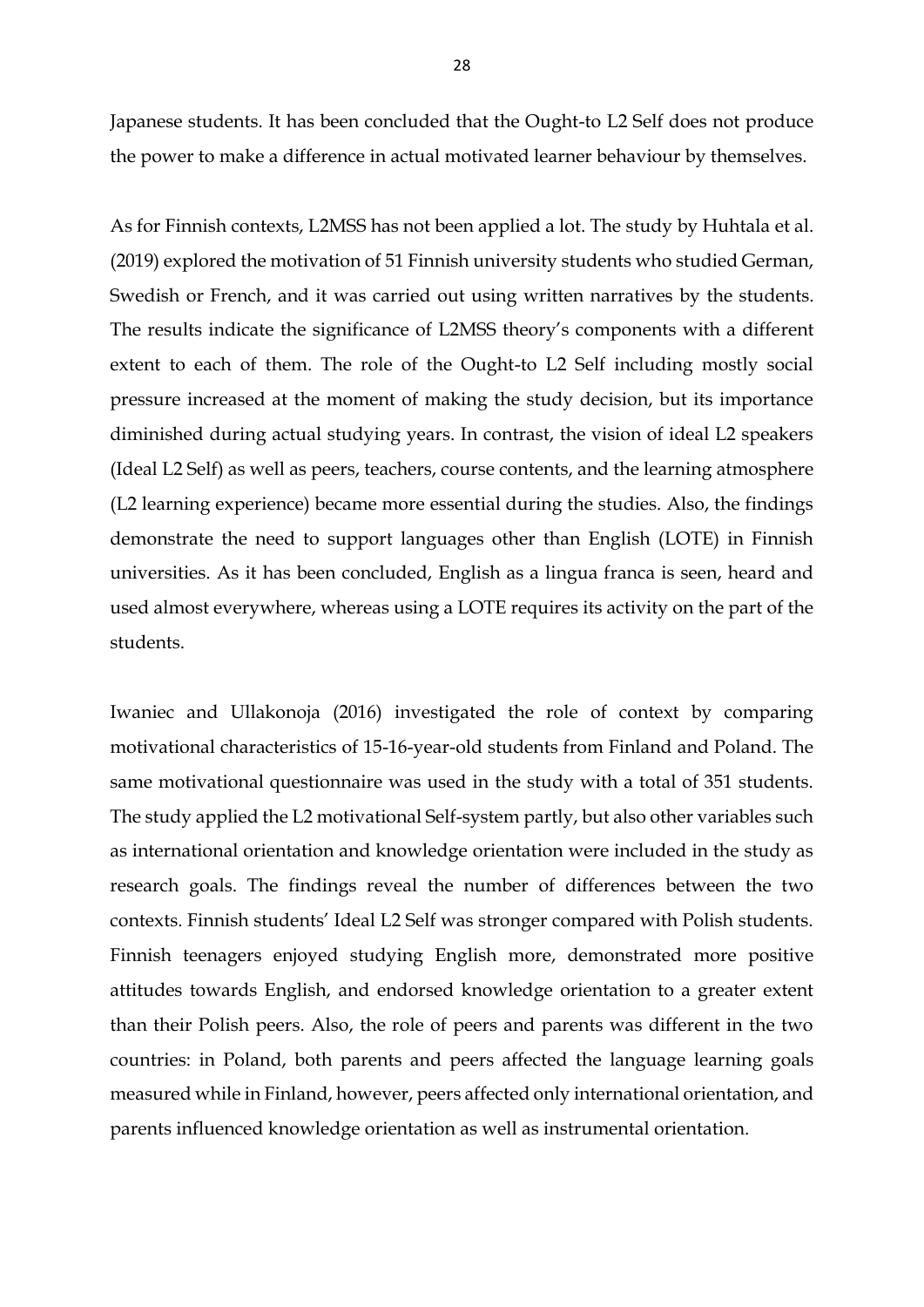According to my knowledge, L2MSS has not yet been applied as a theoretical framework in studies exploring Finnish adult immigrants' motivation to study English, even if the subject has been deemed to be relevant in conditions of immigration flow in Finland. Virtanen (2013) investigated the motivation to study Finnish among ten immigrants in Finland in an English-medium degree program of nursing. Although this study was not based on the L2MSS model, future selves of the two languages, Finnish and English, and L2 motivational variables were discussed as a result of the study. The main result of the study revealed the direct correlation between the students' future selves and motivation to learn Finnish. Additionally, it was considered that L2 future selves will not be strong if students do not experience the progress in Finnish language competence. In these terms, the research highlights the need to support Finnish at workplaces for enhancing the language proficiency of foreign workers and consequently, professional skills.

As can be seen from the previous studies, the role of the future selves has been an important predictor for L2 learning in different contexts with various target groups. Strong Ideal L2 Self seems to be vital in successful language learning, and in most of the cases it becomes a dominant aspect effecting L2 motivation positively. Interestingly, the role of the Ideal L2 Self and the Ought-to L2 Self can vary depending on the context such as the research country, target language or group. Also, the importance of the Ought-to Self can become more or less significant in different periods of the learning process and even turn into variables of the Ideal L2 Self. Moreover, almost all previous studies discuss the role of context in the forming of L2 motivation. Thus, the third component of L2MSS, the learner's language experience, has been mentioned a lot. This aspect repeatedly demonstrates that L2 motivation is strongly affected by such elements as the learning environment, teacher, peers, curriculum and individual learner needs. A review of previous studies, however, brought some questions. First, L2 motivation has been investigated a lot within school or institutional contexts, but not much from the sociological perspective. In addition, the correlation between the components of L2MSS within the model has not been clear.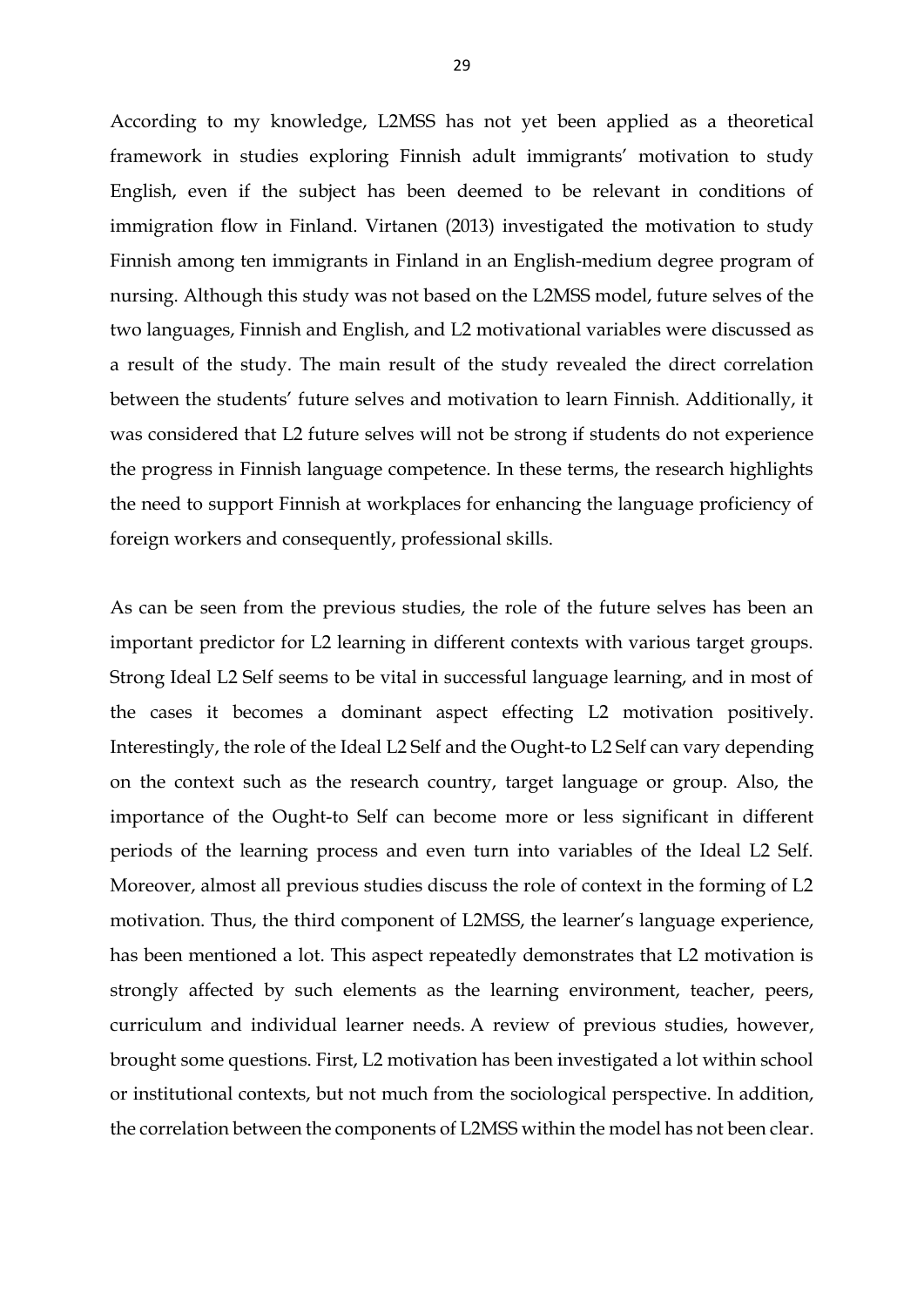Moreover, the relationships between the components of L2MSS and the learner's proficiency needed to be more explicit.

To summarize, this chapter reviewed the background and history of the Language 2 Motivational Self-System (Dörnyei 2005, 2009). The key components of the model were also discussed emphasizing their meaningful role in the forming and development of L2 motivation. The Ideal L2-Self and Ought-to L2 Self are referred to learner's selfguides as these variables have capacity to regulate the learner's behaviour. In turn, the Ideal L2 Self has been found to be the most influential component which is able to keep the learners deeply engaged and motivated by internal interest. It has also been seen that the learners' ability to create visions about themselves as language learners serves as a motivational surge of energy focusing on the achievement of goals of language proficiency. Thus, the notion of Directed Motivational Currents continues the idea of strong visions in the definite periods of L2 language learning bringing "magic powerful energy" and keeping the learner's motivation high. The relevance of L2MSS is also evident in the large number of studies which are based on the model. The previous studies have shown that L2 motivation is a crucial aspect in achieving any desired language proficiency.

All in all, the previous studies illustrate that the field of L2 motivation needs to be investigated more by applying specific contexts, different languages as well as target groups. Therefore, the present study is significant as it focuses on a rare target group, immigrants studying English in Finland, and thus fills a gap in research. The lack of similar research has been already mentioned. Next, I will discuss the immigration flow in Finland and the system of vocational education for adults as it will help the reader to understand the scope of this phenomenon in this country.

# **4 IMMIGRANTS IN FINLAND**

In this chapter, I am going to discuss the immigration flow in Finland considering it as a necessary part of this study to understand the intentions of the target group for moving to Finland as well as their motivation to learn English within the vocational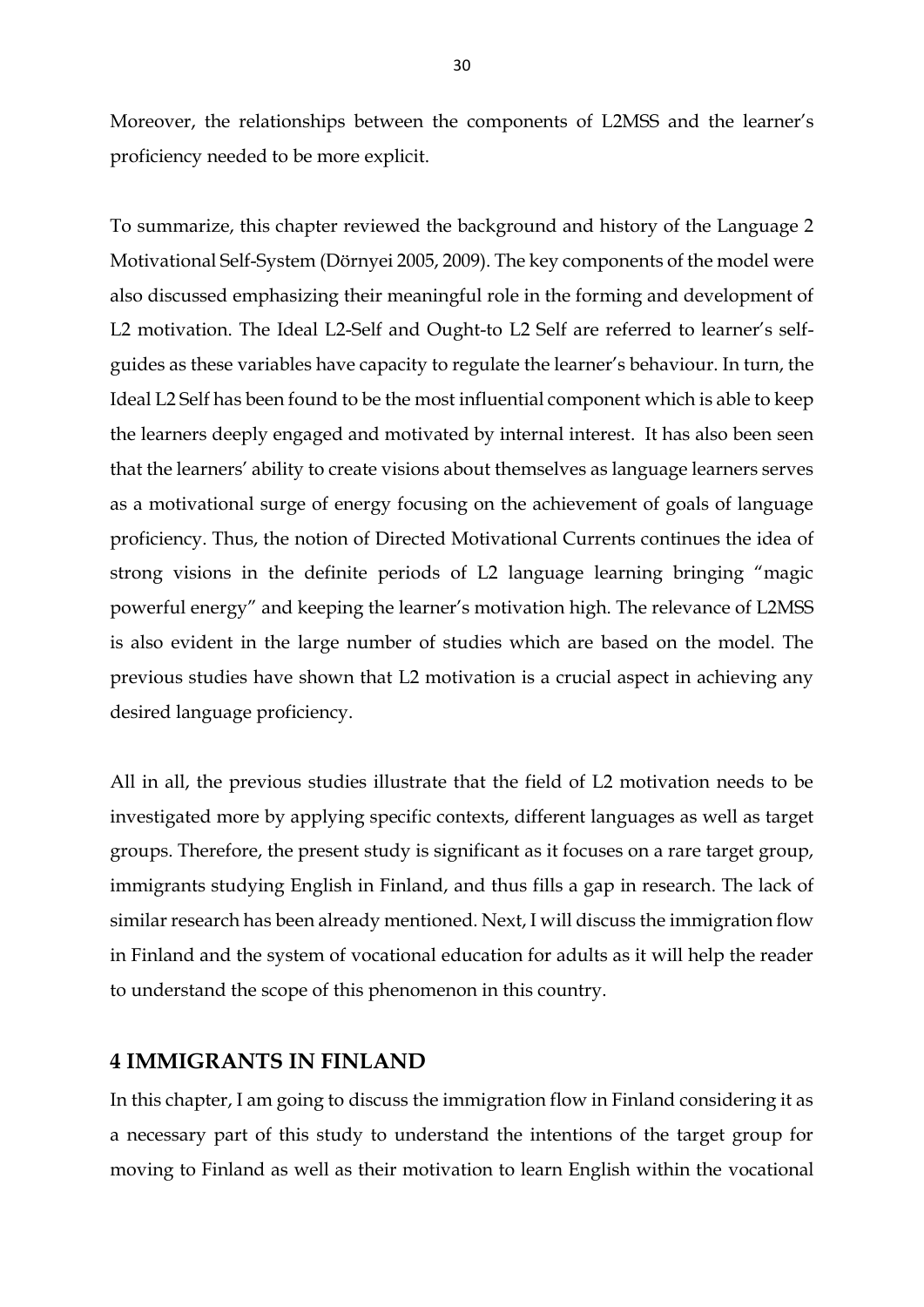studies. First, I discuss the immigration history in Finland and the reasons for such a phenomenon. The quantitative statistics related to the last migration waves in Finland as well as a variety of immigrant groups will also be presented. Secondly, I will briefly review upper vocational education in Finland, its latest reform and how flexible the system is towards foreign-language students. Finally, I will examine the cultural competence as one of the objectives of the Finnish National Core Curriculum for Basic Education for Adults 2017 and the aspects of recognizing this skill significant among other professional requirements in today's multicultural societies.

The latest statistics report that there were 402,619 persons with foreign backgrounds living in Finland at the end of 2018, which was 7.3 percent of the entire population. There were 335,414 persons of the first generation with foreign background, i.e. born abroad, and 67,205 persons of the second generation with foreign background, i.e. born in Finland. The number of children with foreign backgrounds has doubled in ten years (Statistics Finland 2018). Also, the spectrum of immigrant groups in Finland is wide. Regarding the country of origin, the largest immigrant groups in Finland at the end of 2017 were those born in the former Soviet Union/Russia, Estonia, Iraq, Somalia and former Yugoslavia (Gröndahl & Rantonen 2018: 22).

Historically, migration has not been as widespread a phenomenon in Finland as in many other European countries. Still, migration is not a new phenomenon in Finland either. After World War II, the country has been considered as a country of emigration. From 1945 through 1980, roughly 400,000 individuals moved from Finland to Sweden as labour force immigrants reducing considerably the number of Finland's population (Gröndahl & Rantonen 2018: 20), even if the country itself needed labour to rebuild the country after the war. Finland started actively receiving immigrants relatively recently, at the beginning of the 1990s, which caused quite a negative attitude towards the immigration flow among the majority population. It turned out that immigrants in the 1990s were perceived as a social burden, not as a labour force, since the government had to rebuild the welfare system adding social support for a new sector of the population, upgrading the education system as well as forming a multicultural society. Thus, instead of experiencing immigrants as an opportunity to improve the country's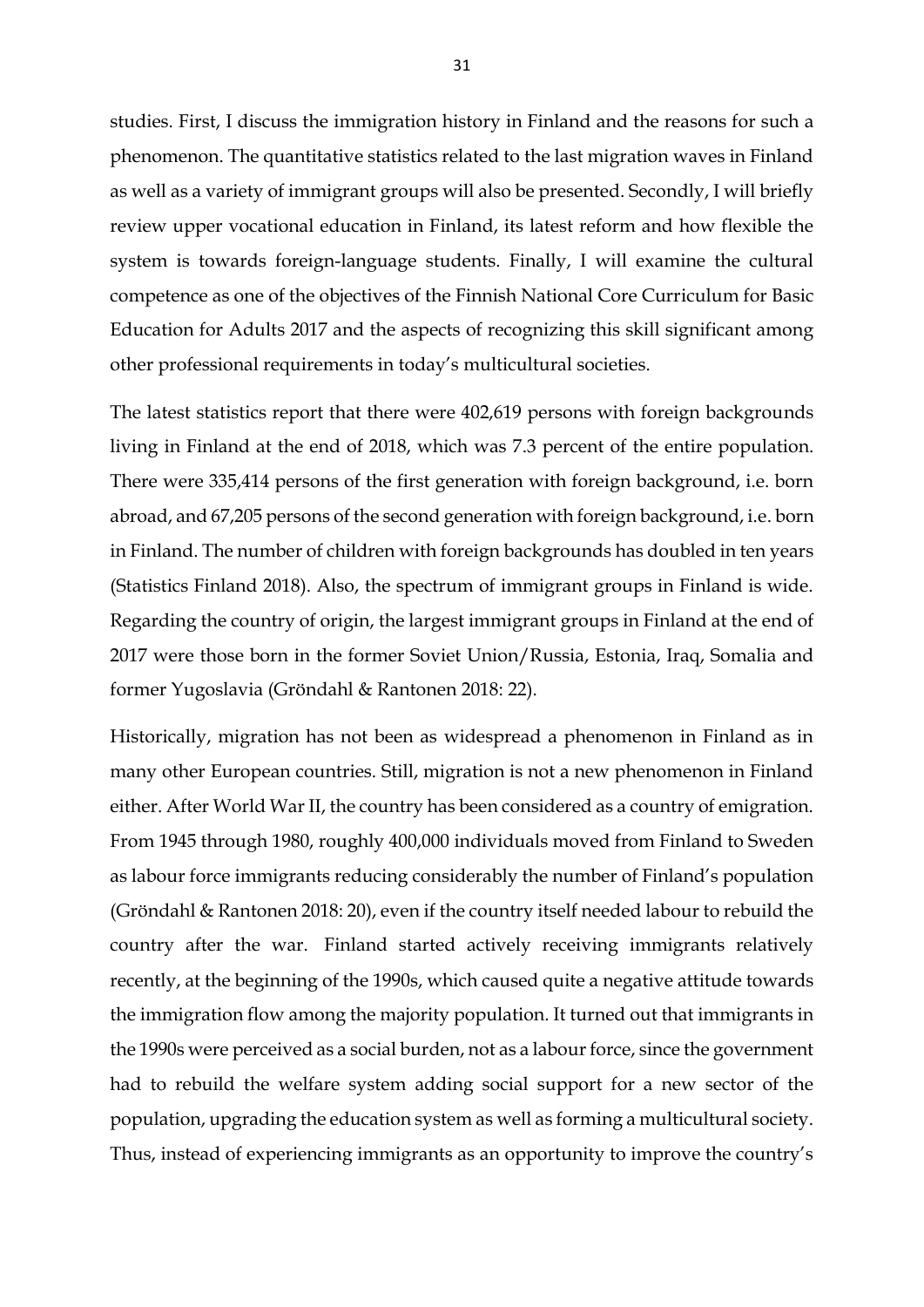competitiveness in the global market, the native population of Finland experienced immigration as a national threat.

Finland, against all odds, has continued receiving immigrants during recent years. It launched the process at the beginning of the twentieth century when the first immigrants from the Baltic countries and Soviet Union came. Later, in the 1970s large groups of immigrants from Chile and Vietnam arrived, and after that, newcomers from Somalia, Iran, Iraq as well as from the regions of the former Yugoslavia came to Finland to seek asylum (Gröndahl & Rantonen 2018: 22). The last decade brought to Finland a record number of immigrants, mainly relating to the status of refugees as well. Although the reasons for immigration to Finland vary among newcomers, the most attractive factor among seekers of a safer and more stable life is the Finnish welfare system, as it is designed to guarantee dignity and decent living conditions for everyone living in Finland (Statistics Finland 2018).

Despite positive expectations, people migrating to Finland experience difficulties. When being in a new country and culture, a newcomer can bump into unexpected obstructions which he/ she is not used to meet in the home country (Statistics Finland 2018). One of the main barriers is the labour market, which reveals its rigidity. First, a lack of Finnish language skills required from newcomers prevents recruitment of immigrants, even if they are talented specialists in their professional fields. Then, the discrepancy of education between Finland's education system and the system of their home countries is a strong difficulty for foreign immigrants in their hope of finding employment opportunities.

Research findings indicate that active labour market programs for disadvantaged immigrants can be remarkably efficient. It has been suggested that an important component of the immigrant employment system was a reallocation of resources away from traditional active labour market programs towards training specifically designed for immigrants, particularly language courses (Hämäläinen et al. 2016: 503). More immigrants could be helped to enter the Finnish labour market through the creation of suitable vocational training and re-training. In addition, resources should be put into recognizing the skills and qualifications that immigrants already possess. Such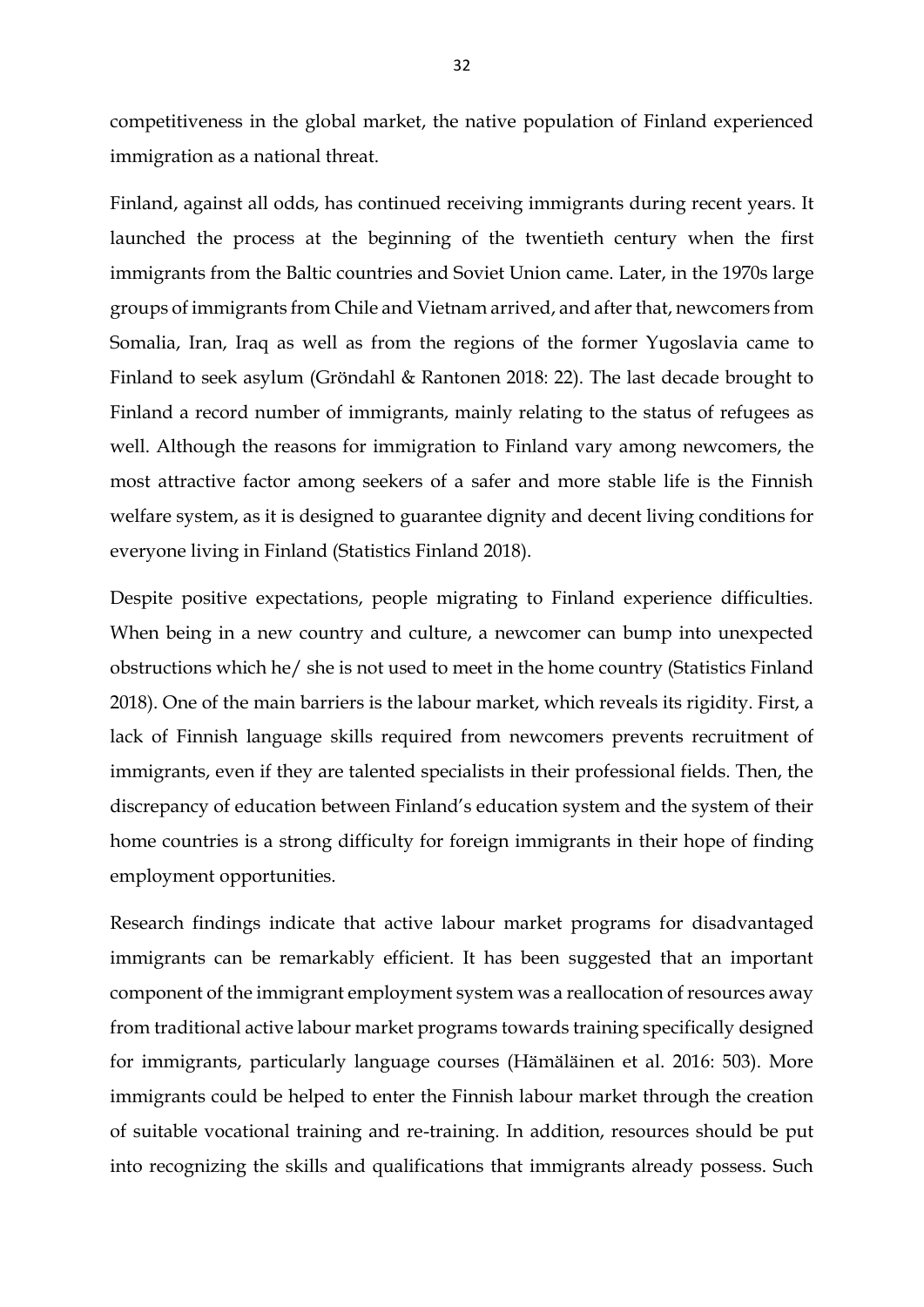solutions are not the only ones to change radically the problem of immigrant unemployment, other policies of integration are surely needed. Still, having mentioned vocational training as a part of effective employment policy for immigrants, in the next sub-chapter we will examine, how vocational education in Finland helps immigrants to adapt to the host society.

#### **4.1 Vocational education and training in Finland**

The education of immigrants in Finland is organized under the supervision of the Ministry of Education and Culture and mainly within the existing education system. Thus, all forms of basic education, such as preschool education, primary and secondary school education, as well as upper secondary education, vocational studies and higher education are available for immigrants equally with the native population (Ministry of Education and Culture 2016: 12). It must be noted that more or less throughout the educational track, immigrant students are provided with different kinds of support including preparatory studies, remedial instruction, individual learning objectives as well as individual criteria in evaluation. The opportunities for vocational education in particular are discussed in more detail here, as the target group of this study participates in Finnish vocational education programs and has the goal of obtaining qualifications in different fields.

Vocational education including training (VET) has been developed in the education system to lead to both employment and further studies. The programs of vocational education in Finland are the result of labour market requirements, where employers express their opinions on future workforce needs and education administration actively supports them in organizing courses or studies (Kyrö 2006: 18). Thus, choosing vocational education as a basis for professional development could be a good option for foreign newcomers. Getting vocational upper education usually leads directly to working life and to a professional qualification, which might be complemented in the future, for example, when continuing studies at a university. The programs for immigrants are organized in a very flexible manner with intensive studying of the Finnish language, if necessary. Additionally, education contains many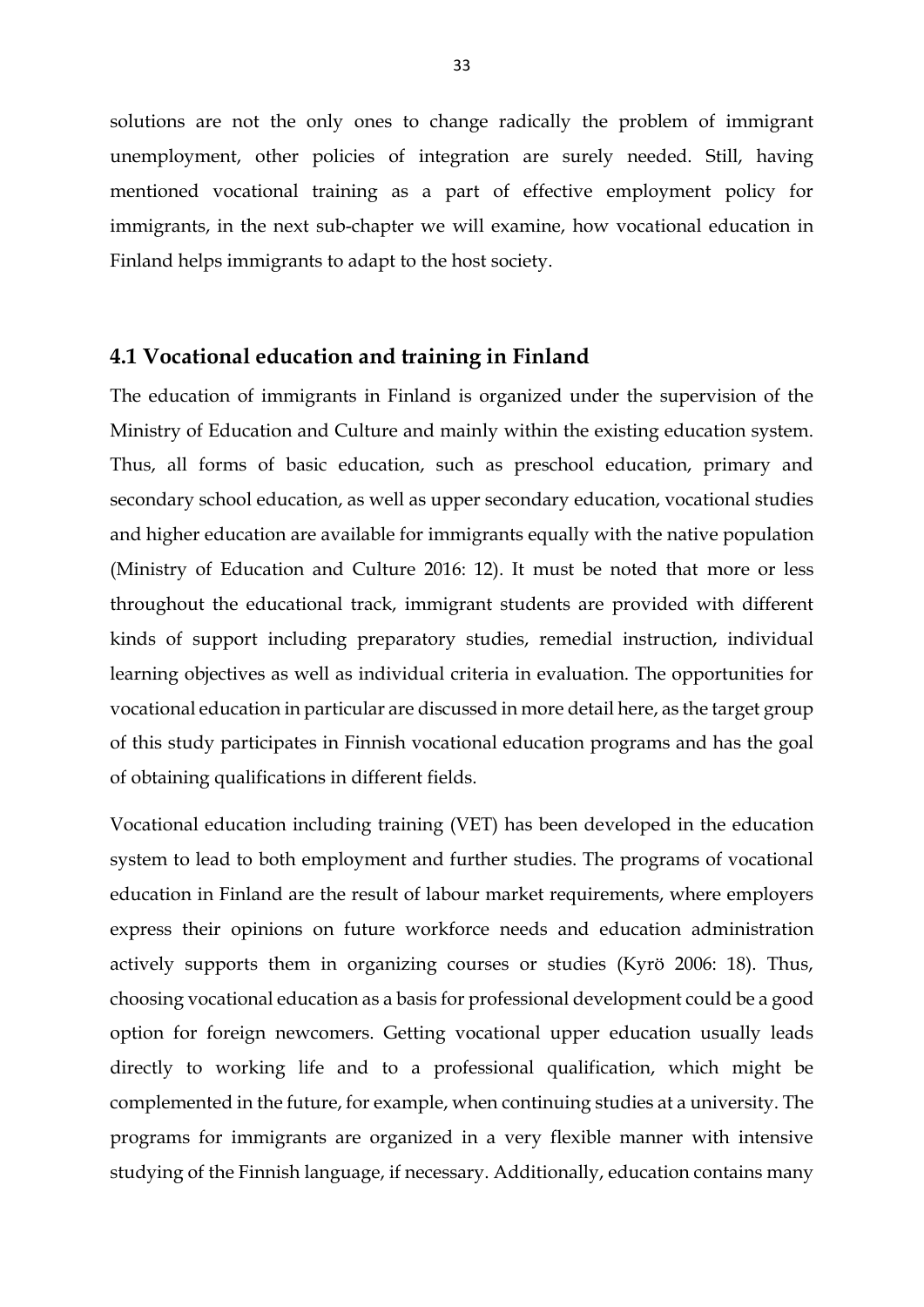practical courses and on-the-job training periods, which is a perfect chance to train professional skills and receive a good experience. Indeed, the demonstration of gained knowledge, as well as acquired professional skills in training, might become an excellent employment opportunity for students.

The number of immigrants completing vocational qualifications and specialist vocational qualifications has increased in Finland over the past decade. In 2016 approximately 19,000 foreign-language students took part in vocational upper secondary education and training (Statistics Finland 2018). Social and Health Care, as well as the Technology and Transport Sector, have been the most requested field by foreign-language students in the last decade (Ministry of Education and Culture 2016: 18). This has mainly been the result of policies of the employment office and active actions of the Ministry of Labour.

Although when moving to Finland many adult immigrants have already had professional qualifications at various levels, they can also apply for vocational education and training to become more competitive on the Finnish labour market. Before starting vocational education, the immigrant must have Finnish language skills, as the instruction is given in Finnish. Moreover, foreign-language students most commonly participate in vocational education with Finns if their language proficiency is enough for studies. Still, some educational institutions can provide programs in English.

Qualifications can be completed in the form of school-based education and training at vocational institutions (ammatilliset oppilaitokset), apprenticeship training (oppisopimukset) or competence-based qualifications (ammattitutkinnot). Initial training is organized mainly as school-based training and most students are young people with no prior vocational training (Kyrö 2006 :23). The system of vocational education is quite flexible for adult immigrants, as almost all vocational qualifications may be obtained through apprenticeship training, which means combining studies with actual work. During the last decade, many Finnish adult immigrants seized the opportunity of getting vocational qualifications through apprenticeship training. The growth has been concentrated in the technology and transport sector; the tourism,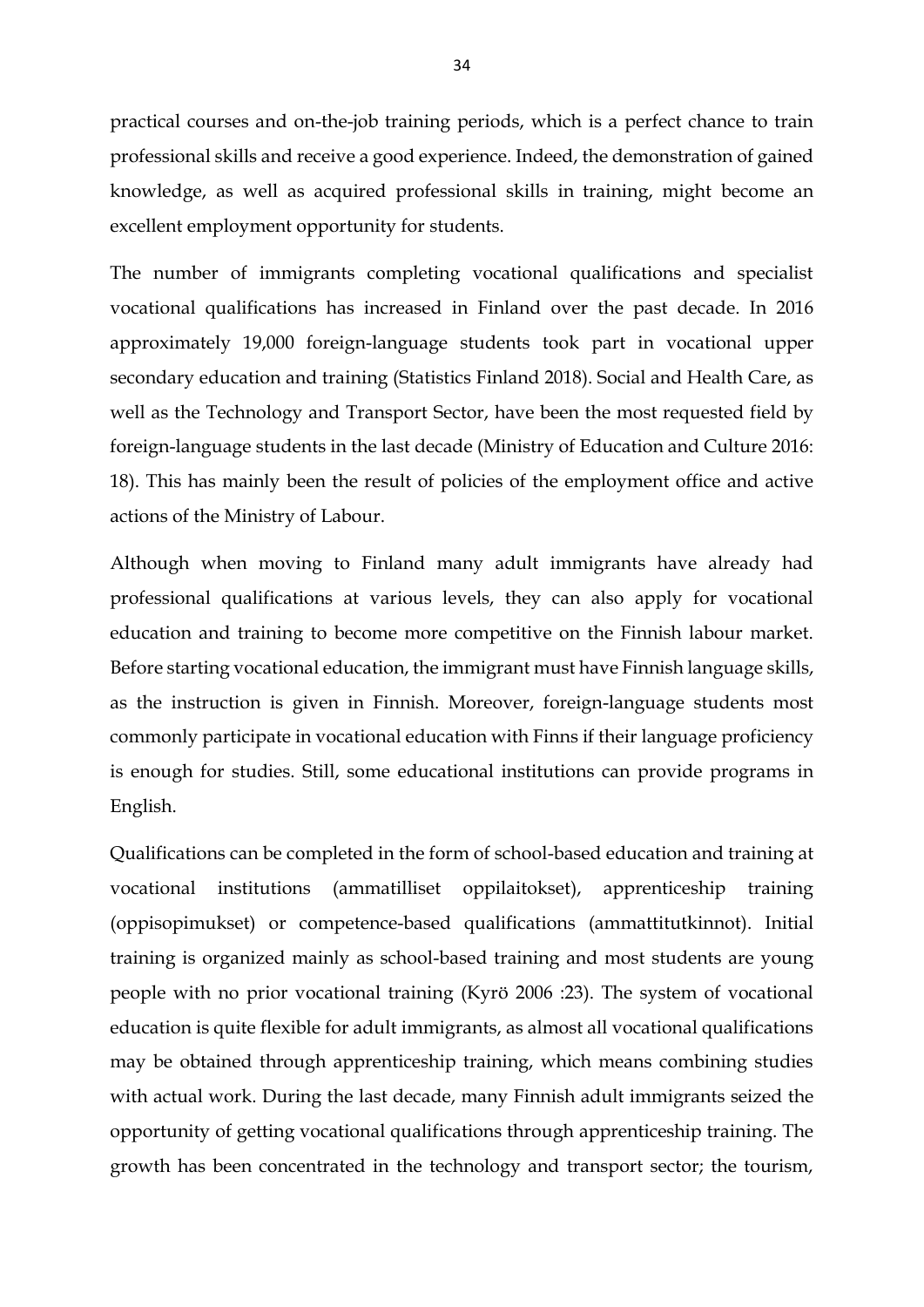catering and home economics sector; and the business and administration sector (Ministry of Education and Culture 2016: 19).

All upper secondary vocational qualifications are built on the basic educational syllabus, which is defined by the National Core Curriculum. The latest reform of the National Core Curriculum has taken place in 2017 and brought to basic education for adults a new focus on cultural aspects and an integrative approach (National Core Curriculum for Basic Education for adults 2017: 7-11). In fact, the reform came into effect in January 2018, and it aimed to increase competency-based learning and learning in the workplace (Dziomba 2019). It also aimed to improve the joy and meaningfulness of learning and student agency development of learning institutions as a collaborative educational community.

The National Core Curriculum is a national regulation issued by the Finnish National Agency for Education, which provides the foundation for local curricula. It should be emphasized that the local curriculum provides the foundation for daily studies, although it has to be consistent with the National Core Curriculum. The local curriculum creates the programs for getting vocational qualifications taking into account local conditions, special features, opportunities and the needs of students as well as the institution's self-assessment and the results of its development work (National Core Curriculum for Basic Education for adults 2017: 8). For example, the vocational institutions of Helsinki include more English-language courses for students as well as exchange-student programs taking into account the specificity of the region, where services and working places oblige you to master English at a fluent level.

The core curriculum describes seven transversal competence areas including thinking and learning-to-learn, cultural competence, managing daily life, multiliteracy, information and communication technology (ICT) competence, working life competence and entrepreneurship as well as participation and building a sustainable future. Thus, it is emphasized that it is particularly important to encourage students to recognize their uniqueness, personal strengths and potential for development in all of these areas of competence. The objectives of transversal competence are taken into account when determining the objectives of different subjects and defining the key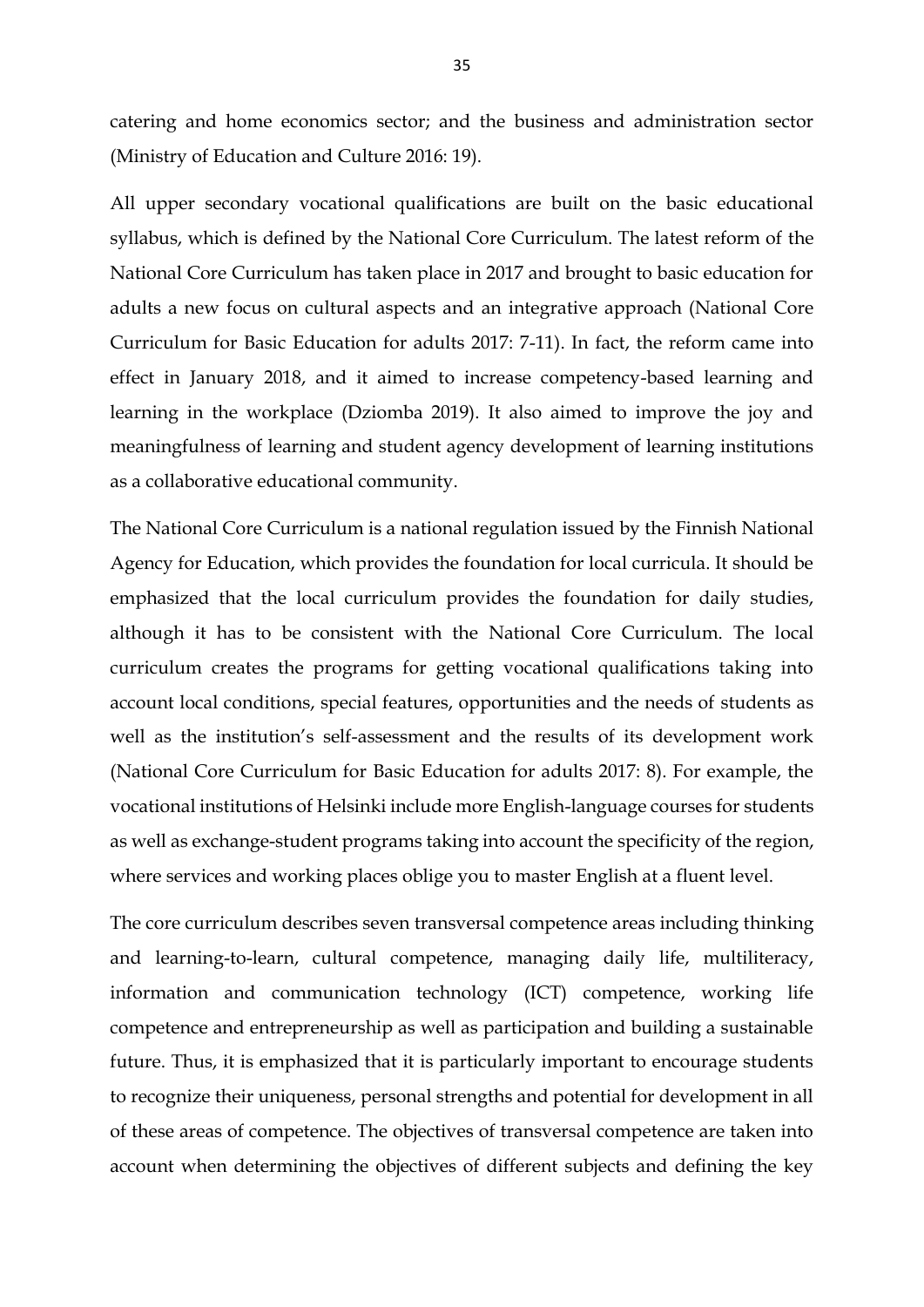content areas (National Core Curriculum for Basic Education for adults 2017: 33). Then, local curriculum designers are responsible for emphasizing the abovementioned goals and including them into the content of the studies when creating the courses of vocational education.

#### **4.2 Cultural awareness and languages in education for adults**

Cultural competence is defined as one of the objectives in a new curriculum for the reason, that, in our multicultural world the need to become positively culturally oriented has become increasingly significant. Within cultural competence, the new reform aimed to introduce to the students values, norms, and attitudes related to the Finnish culture, to guide students in identifying the characteristics of their own culture, to guide to adopt an open attitude to culturally different viewpoints as well as to support them to act constructively as a member of a culturally diverse community and fight racism against all ethnic groups (National Core Curriculum for Basic Education for adults 2017: 76). Hence, cultural competence is more than being aware of cultural diversity, traditions, values, and beliefs. It also implies being respectful of the cultures represented in society, where people live or work. Focusing on cultural competence in vocational education, Finnish society aims to educate professionals, who demonstrate a stable set of skills, awareness, and knowledge over time and circumstances.

The question of the need to include cultural awareness and intercultural competence into the curriculum of educational institutions was raised at the beginning of the twenty-first century. It has been considered that educational systems have a responsibility to provide students with skills and abilities necessary to become productive members of society. This responsibility also includes "preparing students to be globally literate so that they can recognize global independence, be capable of working in various environments and accept responsibility for world citizenship" (Emert et al. 2007: 67; Spaulding et al. 2001: 190). It has been also viewed that nowadays there are many opportunities to nurture one's own cultural awareness without leaving the home country but just contacting people representing different cultures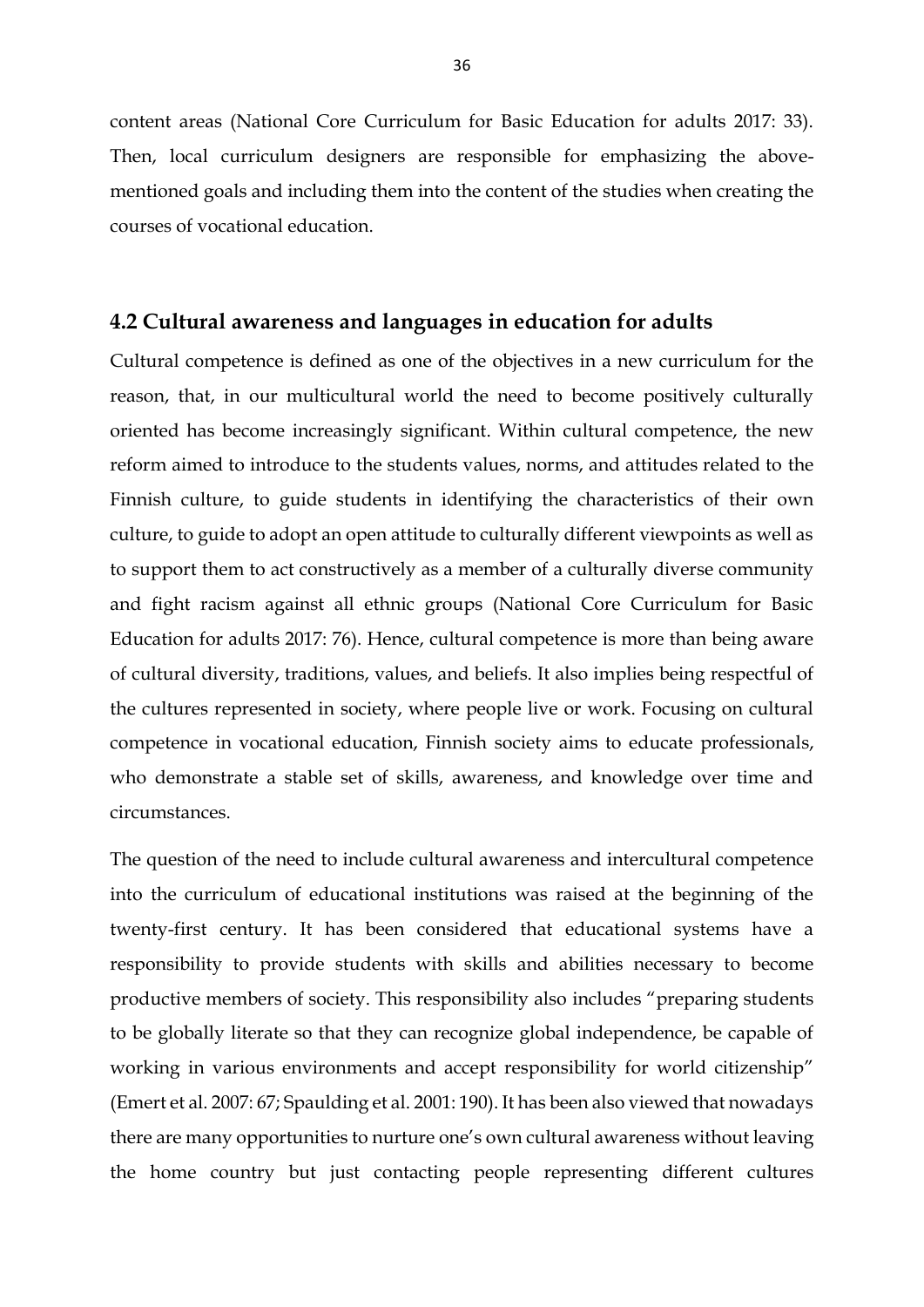(Ragnarsdottir 2016; 76). Thus, integrating foreign-language students into groups with indigenous students crosses the cultures and thus provides both sides with deeper understanding of cultural aspects, both inside the classroom and outside of it (Emert et al. 2007: 67). Both locals and foreigners find advantages in being together in the same learning environment as this experience allows students to be open-minded and to get a deeper understanding and appreciation of each other's cultures. Still, developing cultural competence is a process rather than an endpoint. Being able to understand and appreciate diversity in its many forms as well as being effectively engaged and communicate with people from different countries cannot be brought up or educated in two or three years. It must become a case for the whole society, one of the most important educative tasks of the state. Hopefully, the process has already launched in Finland.

It is necessary to highlight that cultural competence is inextricably linked to foreign languages or being more precise, to linguistic competence, which means the capacity of an individual to communicate in a way that is easily understood by others (Lee & Zaharlick 2013: 5). Thus, cultural competence implies foreign language studying, but by no means, it does not equate only to foreign language learning. Obtaining cultural competence includes perceiving one's own culture and seeing oneself there as an individual. It also means accepting the norms and values of other cultures. Language learning, in turn, can be viewed as a channel through which cultural competence could be obtained. Thus, the role of foreign language teachers is important in this process, as they can instruct students in acquiring culture through mastering the language and vice versa.

Concerning Finnish vocational education, foreign language studying is strongly emphasized. Language competence is considered to be a significant skill needed in most of today's services as well as in business, engineering, manufacturing and construction, the social and health care field and many aspects of professional life. The most common languages taught at Finnish Vocational Educational Institutions are as follows: English (taught at 100%); German (54%), Russian (51%), Spanish (49%) and French (43%). The statistics of 2018 reveals that a majority of students, 94 percent, in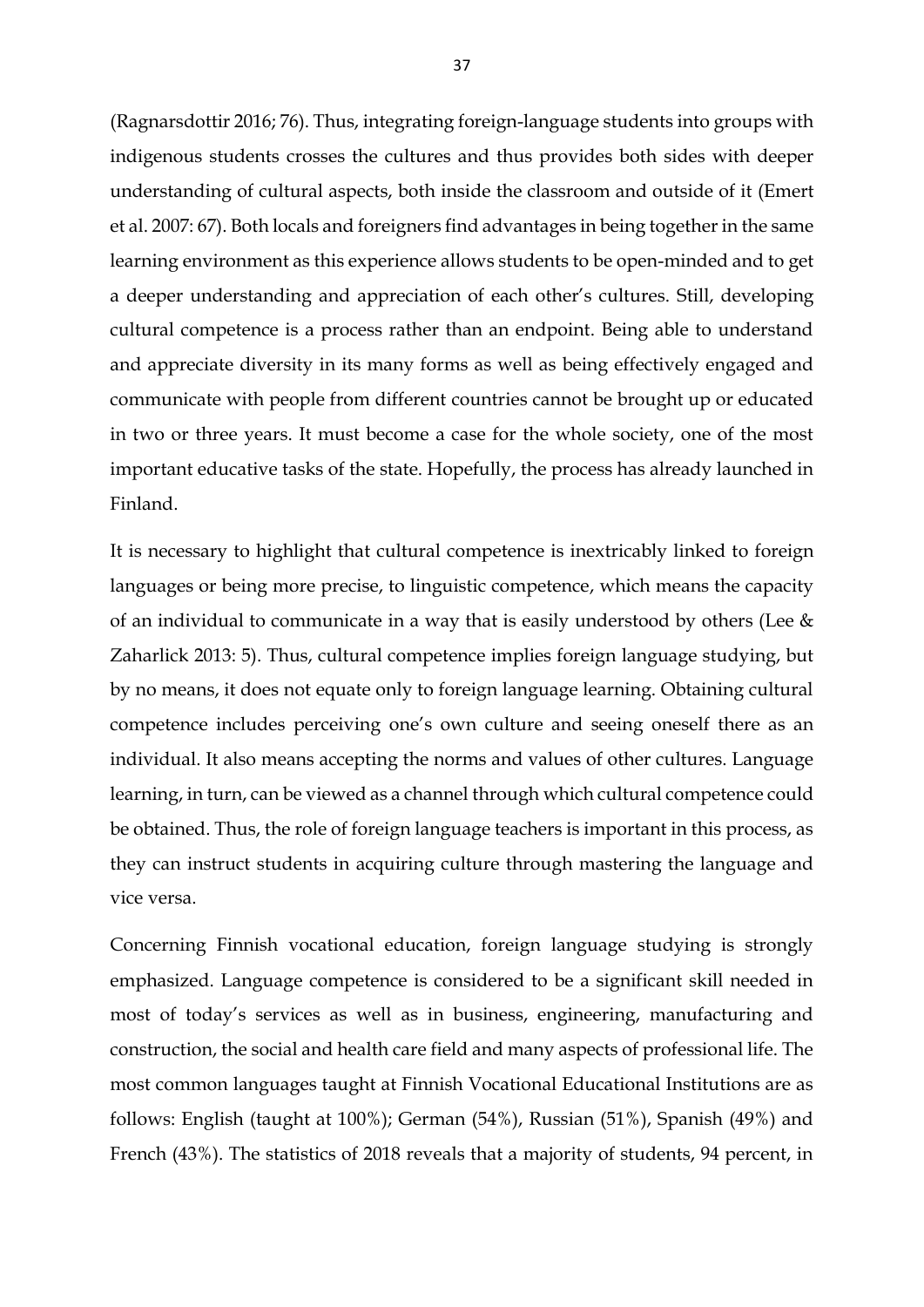vocational education study English and 86 percent study Swedish. Three percent of students participated in studies of three or more languages simultaneously (Finnish National Agency for Education 2019: 36).

English is thus studied by most of the students in upper vocational education since English language skills are seen as the most important foreign language skills for Finnish students nowadays. Moreover, Finnish students would like to have more vocationally oriented English language classes with a focus on authentic spoken language communication (Dziomba 2019). The English language is believed to provide access to the labour market as speaking English is becoming a "must" competence required by today's workplaces. It can be suggested that foreign newcomers are not an exception in thinking about the global role of today's English. The fact that foreign students can have equal opportunities compared to locals in improving English language skills during their professional studies in Finland is positive. Still, the results of studying English between foreigners and Finns might differ for many reasons: the previous knowledge of English is poorer or better, the system of studies in home countries has been different or perspectives of using English out of the school in a home country have been weak. That is what I have to find out in the current study.

#### **5 RESEARCH DESIGN**

In this chapter, the research design will be presented. First, this chapter will examine the purpose and the tasks for the present study. Then, the data collection method, i.e. the semi-structured interview will be explained in detail. Next, the participants of the study will be described as well as the criteria of choosing them for the study will be reviewed. Finally, content analysis as a tool of analysis will be presented as it is considered to be a good technique for interpretation of semi-structured interviews.

#### **5.1 The purpose of the study and research questions**

The motives that lead me to start exploring this subject arose from my personal experience. I have worked on the Adult Integration Courses for immigrants as an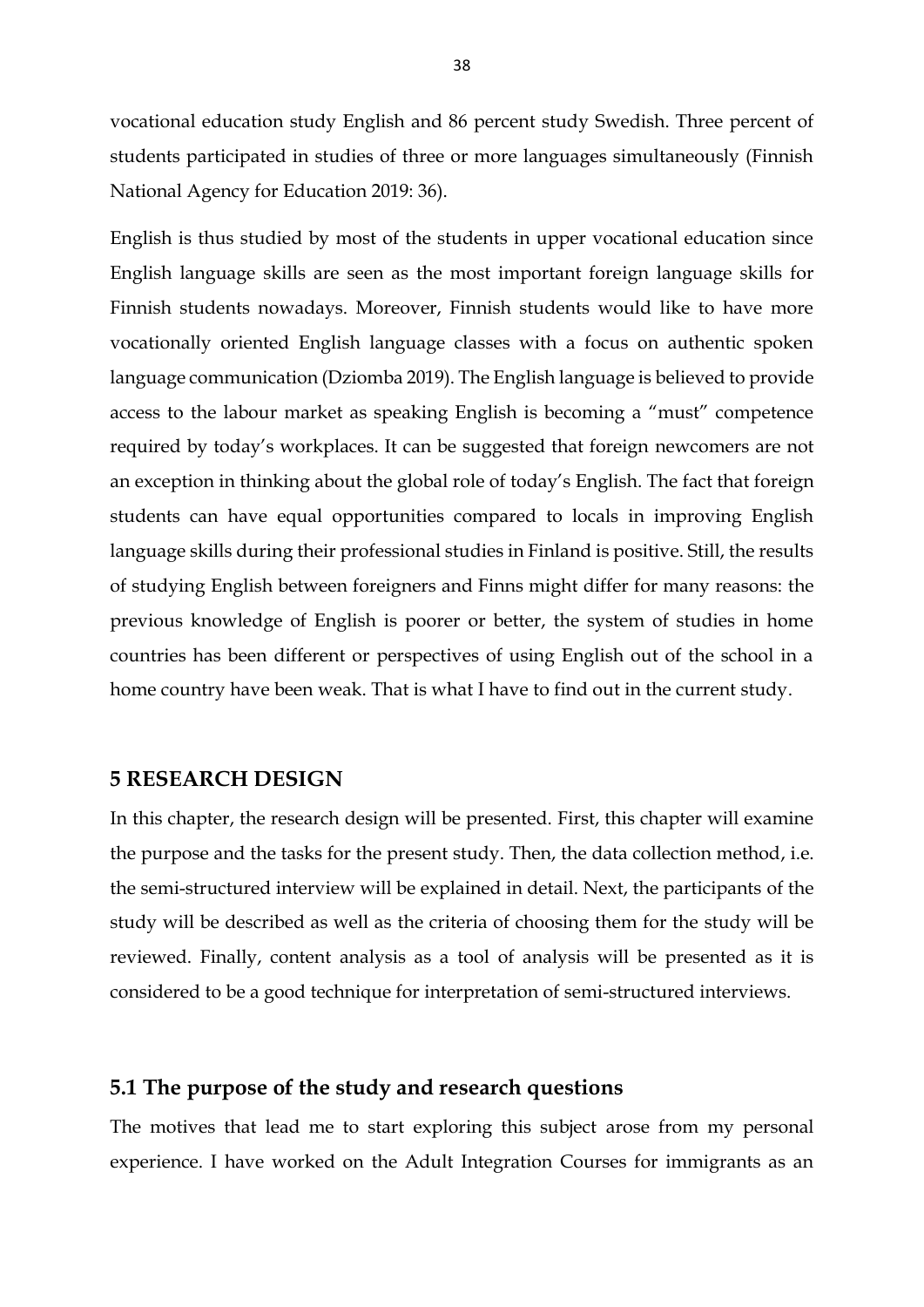assistant and have substituted Finnish language teachers for a long time. As a future English teacher, I was interested in finding out how immigrant-students learn the English language under the conditions of immigration. So, after my own observations and conversations with an English teacher of a vocational institution in Western Finland, I concluded that finding the motivation to learn English for such students could be rather different compared to the native students. First, the lack of a mutual mother tongue with the English teacher, who is often a native Finnish speaker, might affect their efforts to understand vocabulary and grammar rules. Second, some students are not very interested in learning English and they explain this with particular reasons, such as the need to put all efforts into studying Finnish, while other students have strong enthusiasm towards English learning. English language teachers are in the same situation of challenges: the language level of the groups could be rather uneven, and the mastering of the Finnish language differs among immigrant students.

The aim of the present study is to find out how immigrant students see themselves as users of English and whether their visions enhance or hinder their motivation to learn English. The research questions that this study investigates are based on the main motivational theory (L2MSS) of the current study, my personal interest as well as my individual experience being a foreigner in Finland. My teacher's experience gained in both countries, Finland and Russia, has affected the content of the questions, as well. Thus, the present study seeks answers to the following questions:

1) Do future self-images work as motivators to learn English?

 a) To what extent English is present in the students' future self-images (Ideal L2 Self and Ought-to L2 Self)?

2) How do past experiences of learning English relate to the students' motivation to learn the language?

3) How does the need to study the Finnish language affect students' motivation to study English?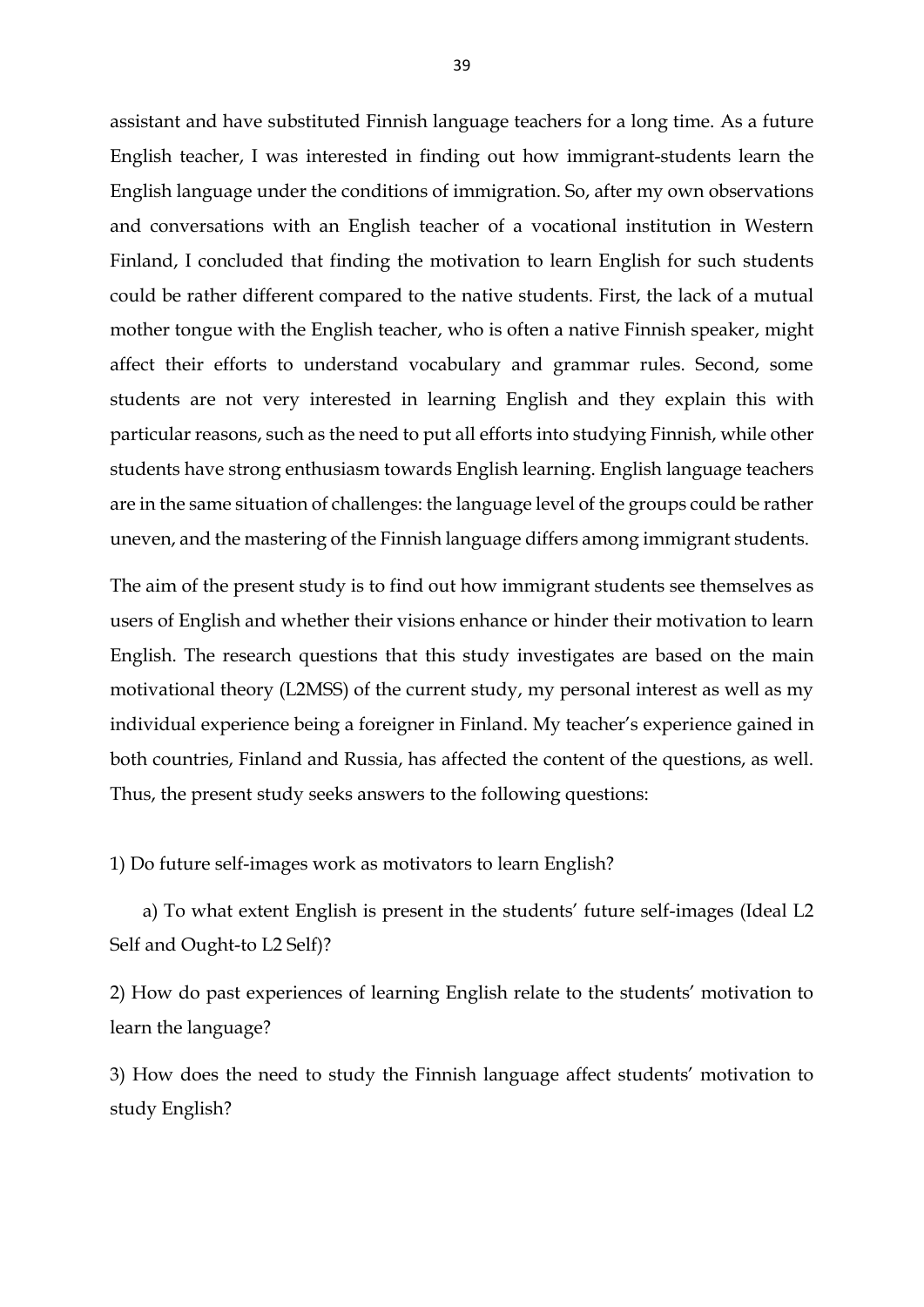The research questions reflect the above-discussed theoretical framework, setting the goals to examine the students' future selves including the Ideal L2 Self and Ought-to L2 Self. Also, past experience related to learning English will be investigated, since it takes into consideration background aspects of the interviewees and brings a deeper understanding of students' current motivation. In addition, the specificity of the target group justifies the goal of finding out how learning Finnish affects the English studies. Examining this question is expected to give extra explanation to the challenges that are encountered in learning English under the conditions of immigration. The last research question aims to examine this topic.

#### **5.2 Data collection: semi-structured interview**

Thinking over methods, which can be applied for data collection, I have found that there is no "best" method for exploring motivation since each research has benefits and difficulties (Dörnyei & Ushioda 2010: 201). Yet, it has been believed that quantitative approach is not the most appropriate in researching the dynamic nature of motivation (Campbell et al. 2011: 168). Quantitative research methods deal with quantifying and analysis of variables in order to get numerical data using specific statistical techniques as well as to answer the questions who, how much, what, where, when, how many and how. The results of previous quantitative research on L2 motivation have been criticized for their attempt to find the reasons of motivational behaviour rather than exploring the learner with his/ her unique background (Dörnyei, 2009: 31). Working on such an abstract psychological concept as motivation, a qualitative approach is seen to be able to reach the intended purposes of this study. The advantages of qualitative approaches refer to the fact that a researcher can choose him/herself important aspects of motivation and work on them, that would not be always available in the quantitative research (Campbell et al. 2011: 168). Thus, for example, when conducting interviews, giving the participants the opportunity to selfidentify, many interesting views of their learning experience could be revealed.

Among the various data collection methods, interviewing was chosen as the most useful tool as this technique makes it possible to investigate motivation from a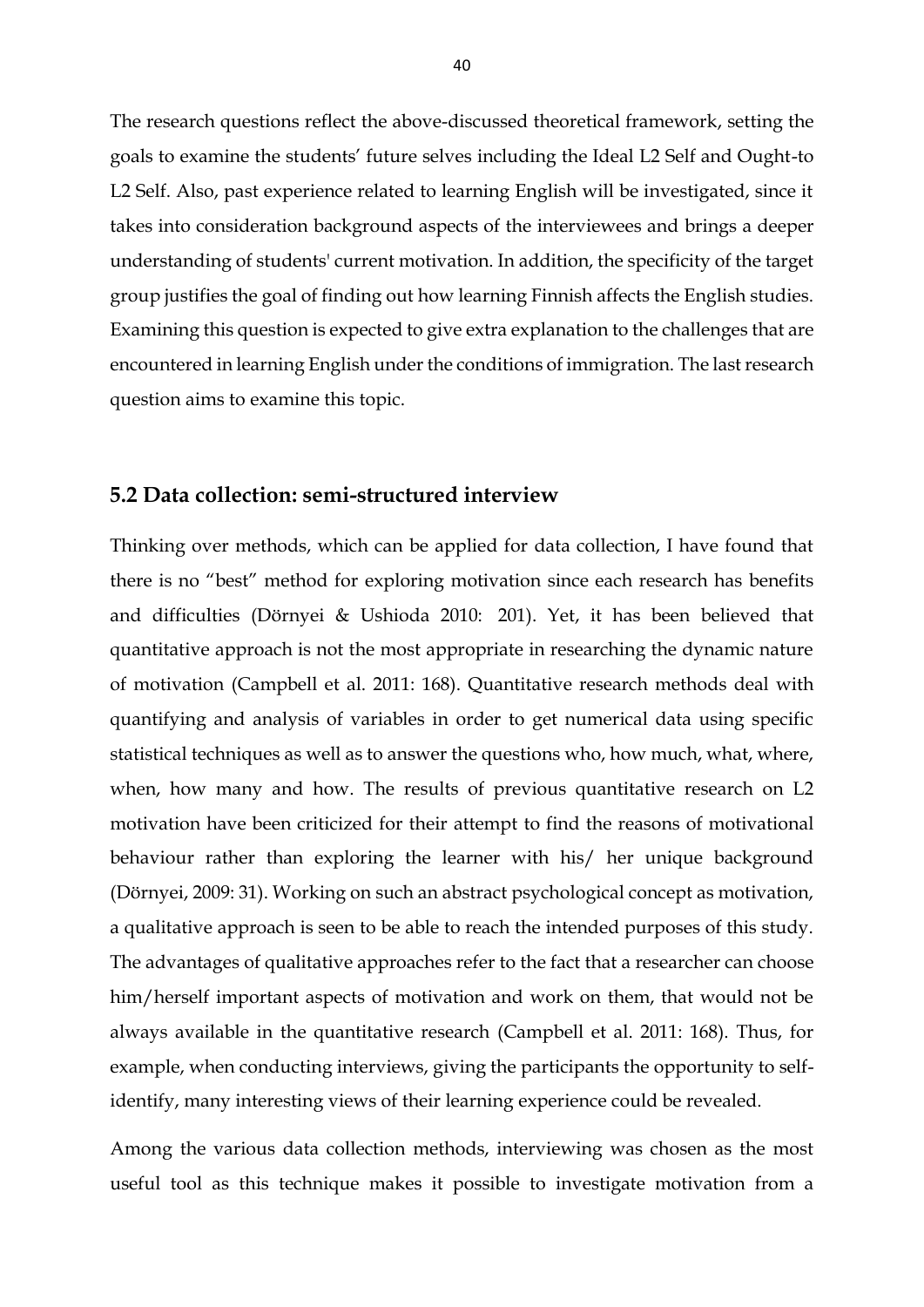qualitative perspective (Dörnyei 2001a: 193, 238). In this study, an interview will provide greater detail and depth and gives insight into how individuals understand their experience in learning English. In other words, an interview as method will interpret L2 motivation through individuals' narratives. Thus, the decision was made to conduct individual or face-to-face interviews. In a situation, when the interview language is not the native language of the participants, one-by-one interviews encourage them to be fully engaged in the subject using emotions and non-verbal signs freely, if communication verbally is not enough. The purpose of individual interviews is also removing the communication barriers, which are usually shown up in, for example, group interviews.

After choosing interviewing as a technique, the question about the type of interview arose. At least four broad types can be distinguished: the first three involving a oneto-one format and the fourth a group format (Dörnyei & Ushioda 2010: 236). The oneto-one format is either an unstructured, structured or semi-structured interview. The last one was chosen as a perfect alternative in trying to reach the aims of the present study. Although the semi-structured interview has a set of pre-prepared guiding questions and prompts, the format is open-ended and hence the interviewer is allowed to make conversations in explanatory manner by going into details within the interesting issues represented by respondents (Dörnyei & Ushioda 2010: 236). In this regard, one of the great benefits of applying semi-structured interview is that it provides flexibility for the conversations, where I can go in multiple directions based on the unique situations of the interviewees including their personal values, views, and experience (Eizadirad 2019: 98). That is exactly what I need in discussing L2 motivation with the participants.

Thus, following the format of the semi-structured interviews, I have developed a set of questions (Appendix 1). The question list derives from previous studies but taking into consideration my acquired research knowledge and background of the participants. The interview questions were grouped under the following themes: warm-up, Ideal L2-Self and Ought-to L2 Self as well as learning experience gained in home countries and Finland. The order of asking the questions was not followed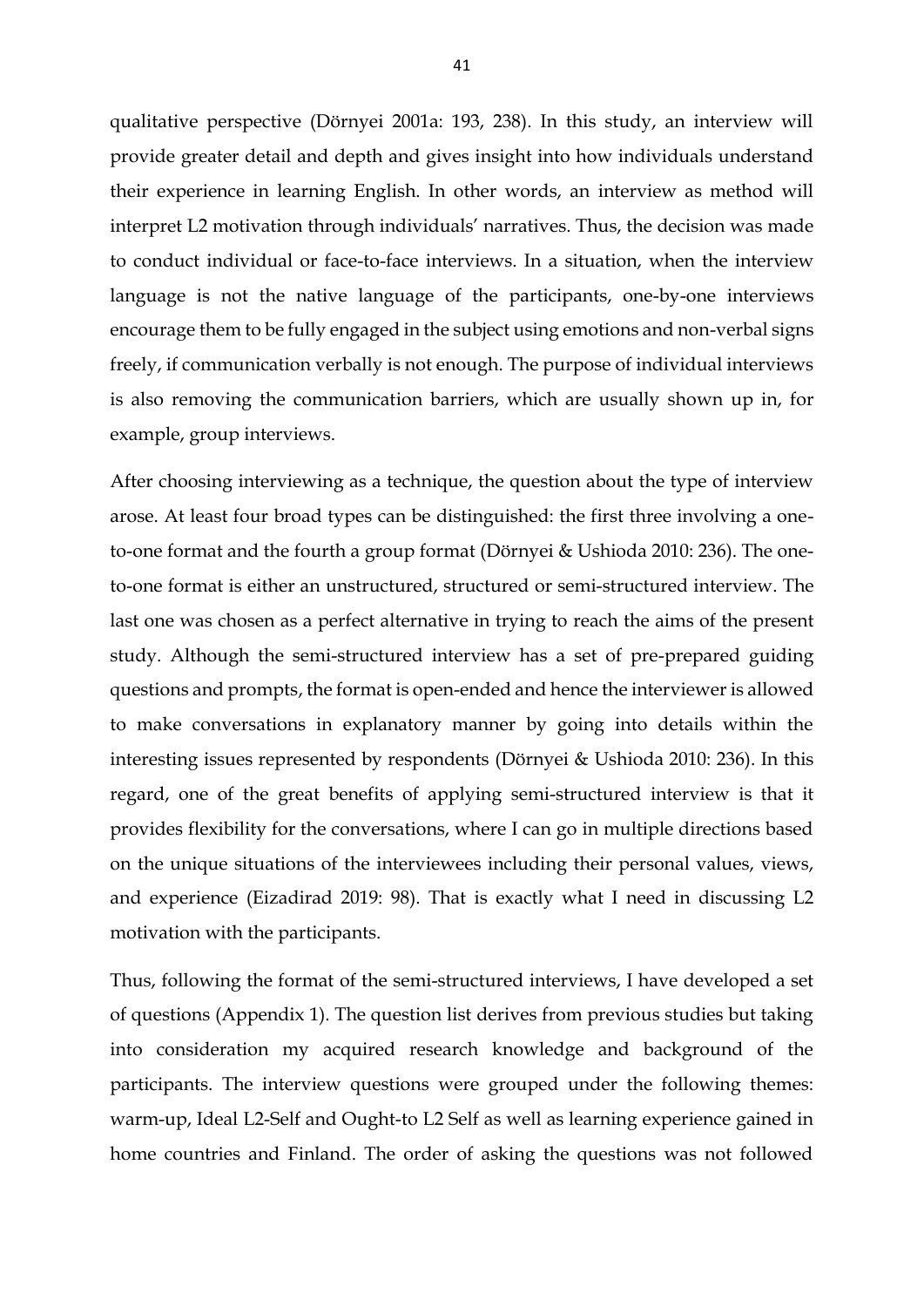strictly as some of them have been already answered in a natural way during answering other questions. Only in one interview, I had to follow the question list strictly, since the participant answered the questions in short monosyllabic words. In all other cases, the prepared questions were followed in a very informal manner in order to give the interviewees the maximum freedom to describe their experiences in English language learning. The duration of the interviews was between forty and ninety minutes. Before conducting the interviews, the topic of the study was discussed with the participants as well as the permission for recording was also asked. All the participants gave consent to use the interviews as data for research purposes.

## **5.3 Research participants**

The participants of the current study are students in the three vocational institutions in Southern Finland. The criteria for choosing the interviewees were ongoing English language studies and immigrant background. Thus, three male and three female participants between the ages of 20 and 39 were found to take part in the interview. Most of the interviewees immigrated to Finland after 2010 and thus, the principles of English language studying in Finland should not differ widely among the participants. Still, such age distribution can provide interesting angles into teaching and learning English in their home countries. In addition, individuals who are originally from different home countries have different understandings of how the English language should be taught and studied.

The vocational fields studied by the interviewees were different. The two male participants originally from Kongo participated in the same educational program of Transport Services and Logistics, and they were first- and second-year students. One of the female respondents moved from Iraq over five years ago and was first-year student in the Social and Health Services. It is necessary to add that she began English studies within the vocational program in autumn 2019. However, her experience in studying English in Finland was rich, as she had already graduated from basic education for adults before. Another female interviewee's home country was Russia, and her vocational field related also to Social and Health Services but with a specific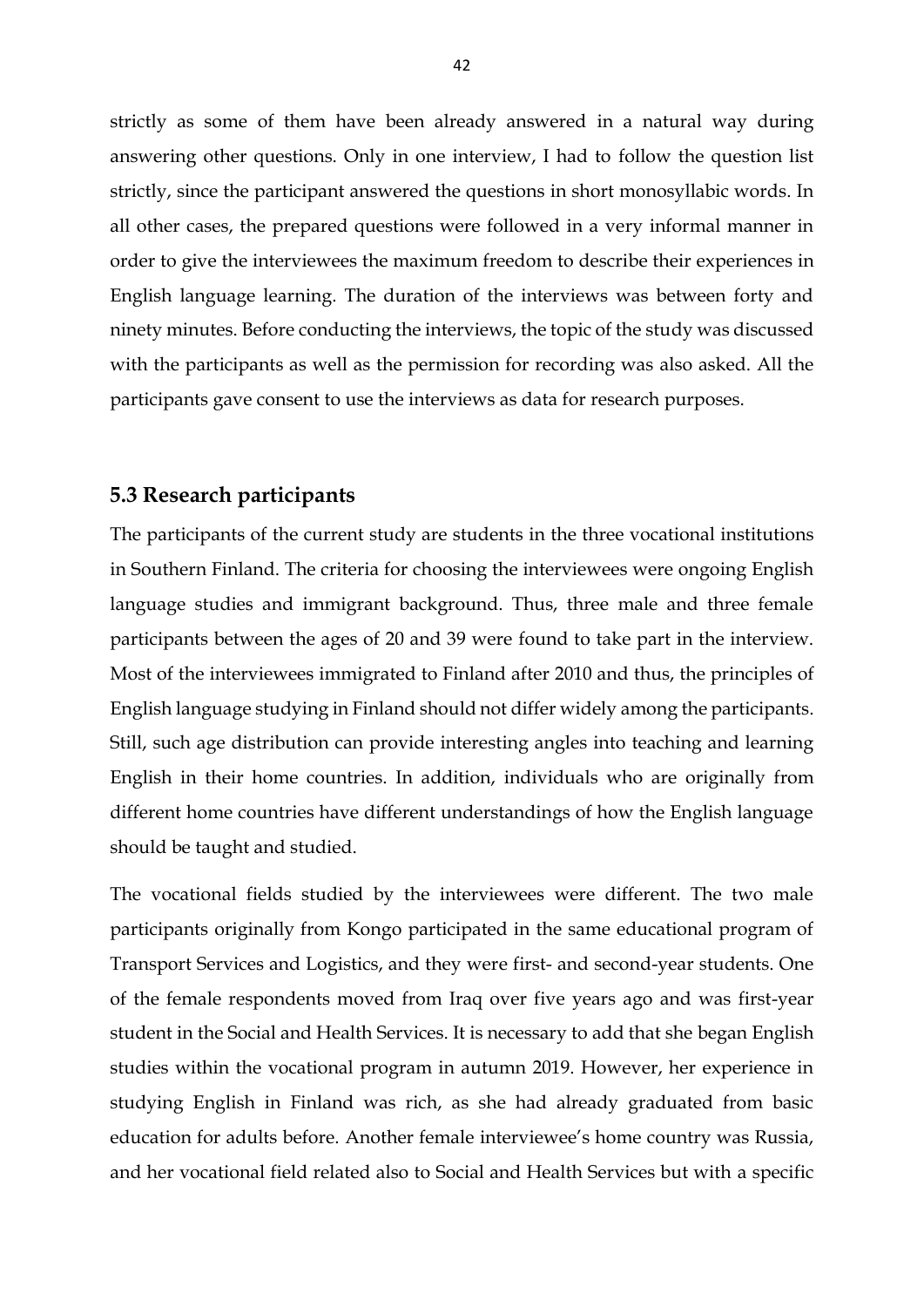area of cleaning and sterilization of surgical instruments. The third female participant also came originally from Russia and took part in the Business and Administration educational program. The third male interviewee was originally from Iraq and trained as an IT-specialist and was an experienced English learner as well as a fluent English speaker. Still, precise information on how many English courses each of the participants has taken under the vocational program or in their home countries was not available as students were not certain of the exact number of courses received in both countries. However, the results of the current study should not be affected by such a shortage as the focus will be on the content of interviewees' experience about language learning.

| Male/Female, home | Education<br>in<br>home          | Education in Finland,           |
|-------------------|----------------------------------|---------------------------------|
| country, age      | country,                         | <b>English language studies</b> |
|                   | <b>English language studies</b>  |                                 |
| M, Congo, 21      | Basic education, 5 years         | Transport and Logistics,        |
|                   | 3 years of English studies       | 2 years of English studies      |
| M, Iraq, 27       | Higher education, 14 years       | IT                              |
|                   | of<br>$9-10$<br>years<br>English | 2 years of English studies      |
|                   | studies                          |                                 |
| M, Congo, 34      | Basic education, 5-6 years       | Transport and Logistics,        |
|                   | 1 year of English studies        | 3 years of English studies      |
| F, Iraq, 20       | Basic education, 9 years         | Social and Health Services,     |
|                   | of<br>English<br>$5-6$<br>years  | 3 years of English studies      |
|                   | studies                          |                                 |
| F, Russia, 20     | Basic education, 10 years        | <b>Business and</b>             |
|                   | 5 years of English studies       | Administration,                 |
|                   |                                  | 2 years of English studies      |
| F, Russia, 39     | Higher education, 16 years       | Social and Health Services,     |
|                   | English<br>$8-9$<br>years<br>of  | 0,5 years of English studies    |
|                   | studies                          |                                 |

**Table 1. The participants' background information**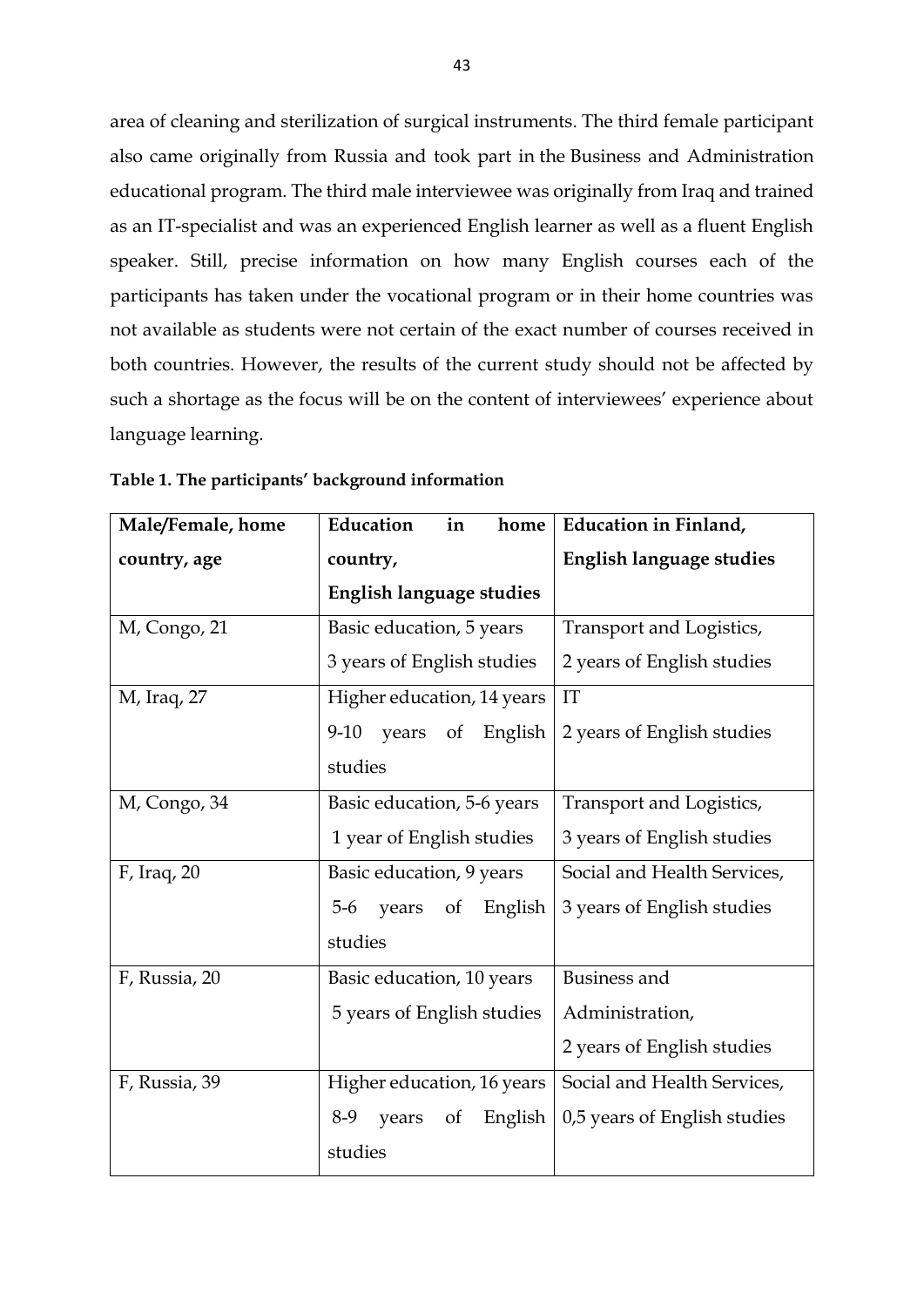As I am a foreigner in Finland myself and have contacts in the educational field, searching for the interview participants did not take much time. Some participants were contacted with the help of their English teacher of a vocational institution and were met face-to-face in spring 2019. Some of the participants were found through my working experience with immigrants. Still, all potential respondents were informed about the subject of the meeting before its actual conducting, as well as their signatures required in permissions were collected in advance. When thinking over the anonymity of the participants, I decided to use neither names nor codes as this can provide thorough protection of private data of the interviews. Such strict decision was taken also by the reason that I have worked with the participants as a teacher some years ago, and therefore they could be recognized from the statements.

#### **5.4 Processing the data: content analysis as a research method**

In the current study content analysis was applied to analyse the data. This approach was chosen as the most appropriate, since it can be used in all types of written texts, deep interviews, focus group interviews, one single written question, open-ended questions as in a questionnaire, or observations of situations (Bengtsson 2016: 10). This research methodology is able to make sense of the content of various messages interpreting thoroughly the presence of the certain words, themes, or concepts within the given data, in the case of this study, the interviews. One of the fundamental features of content analysis is that it summarizes a significant amount of data into smaller groups that allows a researcher to reveal explicitly themes of the written data. Even if the mechanism of content analysis seems simple, the process is consecutive and includes accurate analysis, examination and verification of the contents of written data (Cohen et al. 2007: 475).

In the literature, different views of the procedures and stages in content analysis are presented. However, there are similarities in the way researchers do the process by dividing it into stages (Bengtsson 2016: 11). Generally, four basic phases can be identified: 1) preparation of the data, 2) reading and reflection, 3) coding and categorizing as well as 4) developing themes and conceptual models of the theory. It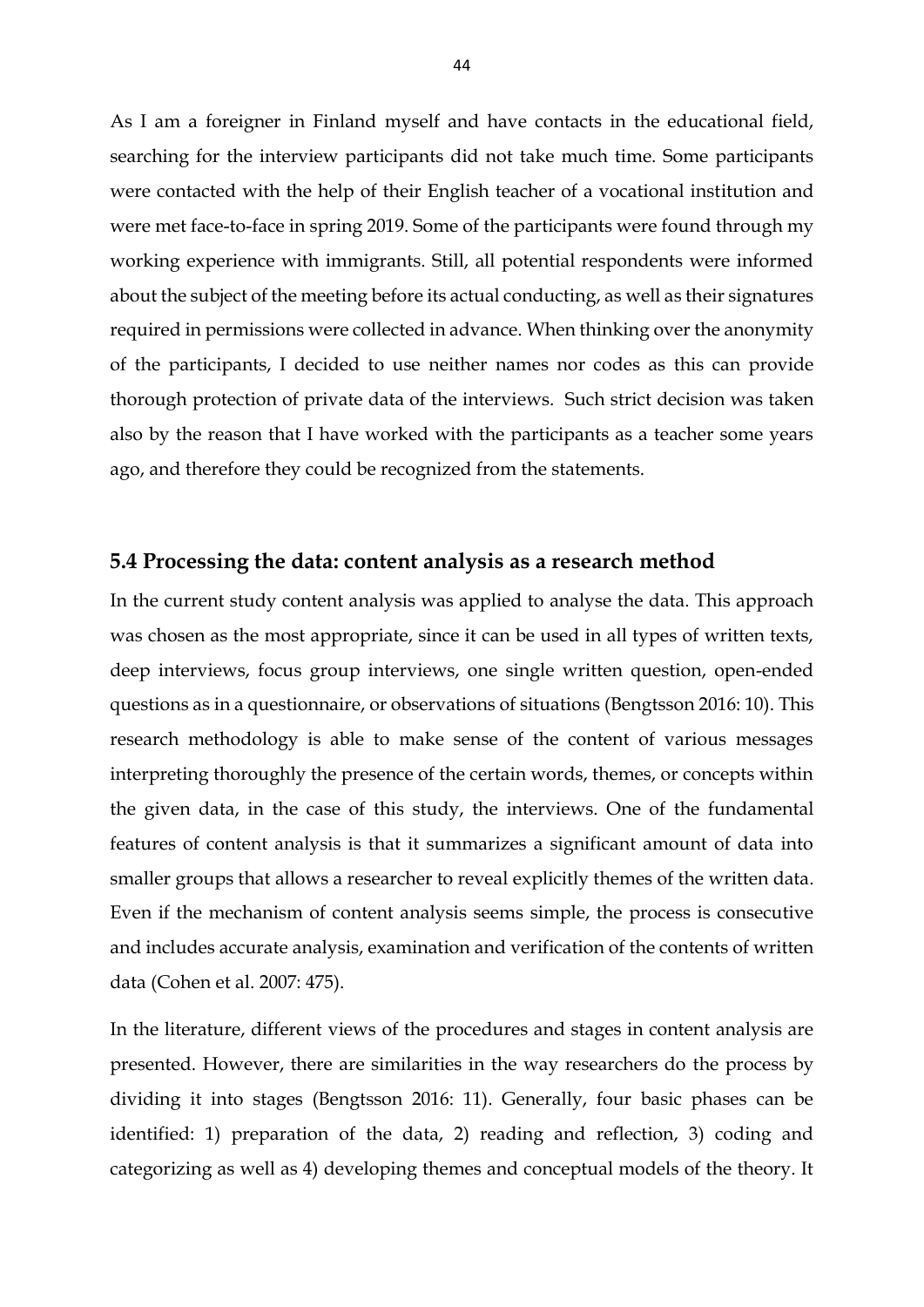seems necessary to assume that following the stages carefully does not guarantee the quality and trustworthiness of the analysis since in the analyzing process human mistakes, as well as misinterpretation is always possible. However, it is the researcher's responsibility to maintain the quality of the process by ensuring validity and reliability throughout the entire study, as the results must be as rigorous and authentic as possible (Bengtsson 2016: 11).

In practice, processing the data began with the interviews themselves where I started making observations on the responses identifying the reoccurring concepts within them. Respecting the participants' preferences in language choice the interviews were conducted in different languages including Finnish, English and Russian. The purpose of using more than one language simultaneously – translanguaging – is beneficial in this case study, since it promotes a deeper and fuller understanding of the issue supporting the weaker languages of speakers. In addition, the opportunity to choose the desired language for expressing oneself in different situations creates a relaxing and motivating atmosphere for communication. Also, the extracts in Chapter 6 were translated into English. Although the transcriptions were made thoroughly for detailed analysing, the quotations do not include the pauses or such reactions as laughing and changing the voice if they do not bring any extra meaning to the quotation. Also, in order to make the extracts more explicit, they needed to be fulfilled with additional words as well as some grammatical mistakes have been corrected.

After interviewing, the interviews were transcribed verbatim, and I decided to do it myself without using digital programs. When transcribing verbatim myself, I was provided with deep understanding of the data and was able to interpret it already during transcribing. After, I printed out the transcripts and read them carefully several times. Reading the data as a whole and reflecting on what the participants are sharing gives an initial understanding of the narratives (Ravindran 2019: 40). While rereading the transcripts, I made notes underlining the words, phrases or the whole answers with different colours to group them according to themes. I was also looking for specific words or phrases, which appeared once or repeated a few times and brought meaningfulness for the categories. As coding was done, I reread the data to ensure that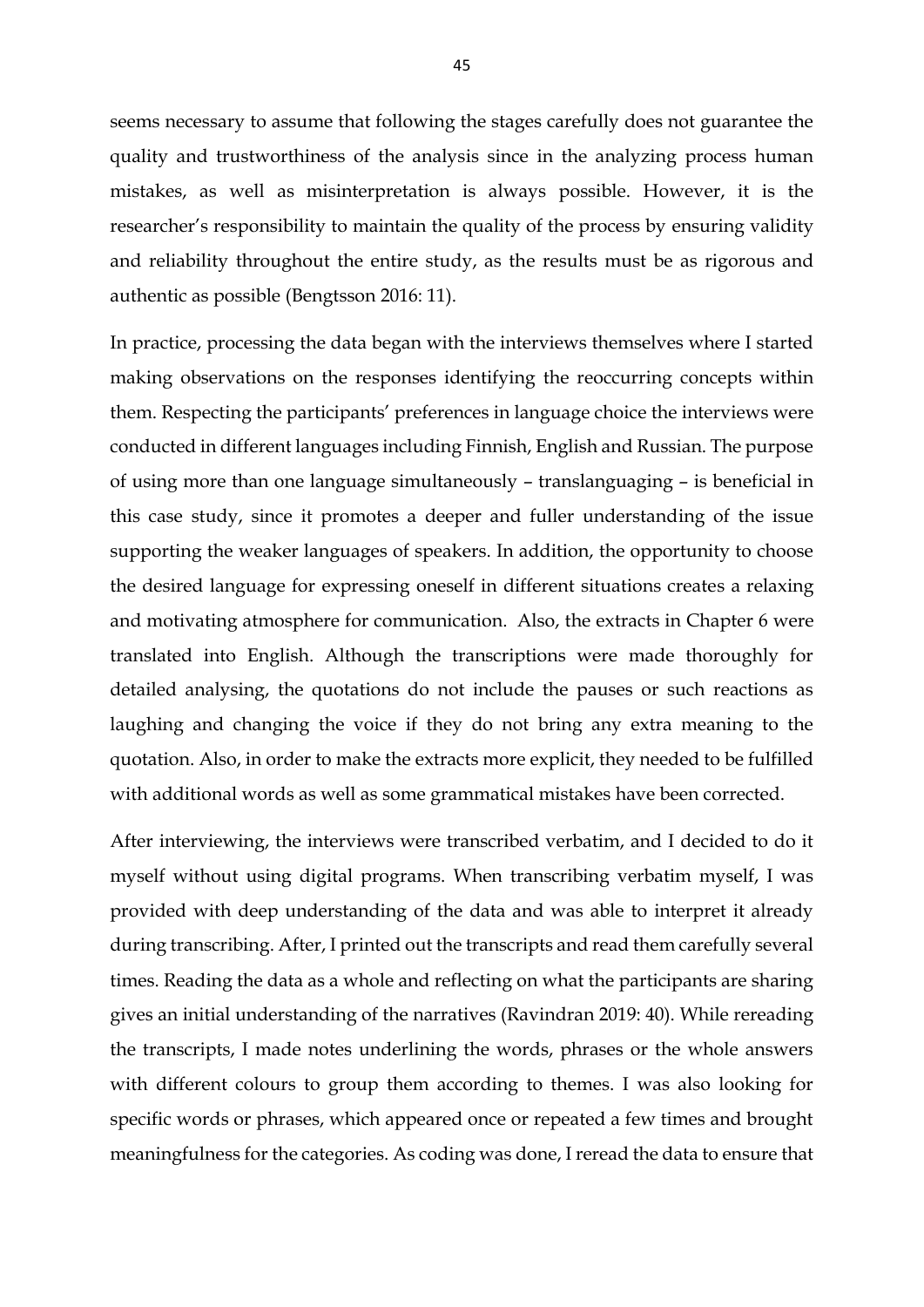it represents fully each category as well as it is appropriate and reasonable. This process provided me with the understanding that I have to reanalyse some words and phrases as they did not fit the same codes I had marked before. It is considered that emerging new codes may later fit into a category or form new categories (Ravindran 2019: 43). Thus, in this study, the category of Directed Motivational Currents appeared after such a detailed analysis of the answers, although initially it was not planned to be as a stand-alone category. However, it is necessary to mention that accurate distinction between all categories was not drawn at this stage. For example, the distinction between Ought-to L2 Self and Ideal L2 Self was not initially made. In the next stage I rearranged the data within categories, came up with subcategories or deleted unnecessary data. This stage of content analysis can also be called a reduction of the data (Tuomi & Sarajärvi 2009: 109-110).

Developing themes involves the process of deciding what codes are relevant enough for forming a theme and which ones are too vague and need to be discarded. The themes should be internally similar and externally different, which divides them accurately into particular groups (Bengtsson 2016: 12). It seems safe to assume that forming categories and themes is a critical stage of the analysis, since the researcher should identify the arguments for forming certain categories or in other words, why certain words or phrases belong to the particular category (Tuomi & Sarajärvi 2009: 101).Thus, all subcategories and categories were looked through carefully again, searching for similarities between them. Then, the subcategories were compared and combined into categories. The last step was to form themes, which would answer the research questions. The process of naming the themes was made easier by comparison with the themes from previous research. The table in Appendix 2 demonstrates the part of the process that has just been described here.

The above-mentioned notions of validity and reliability are essential criteria in assessment of the quality of the research. Validity determines if the tools, processes, and data in the study are appropriate. A valid study should demonstrate whether the findings truly represent the phenomenon under the study. The term reliability refers to the consistency of the methods used in the study. In other words, this aspect is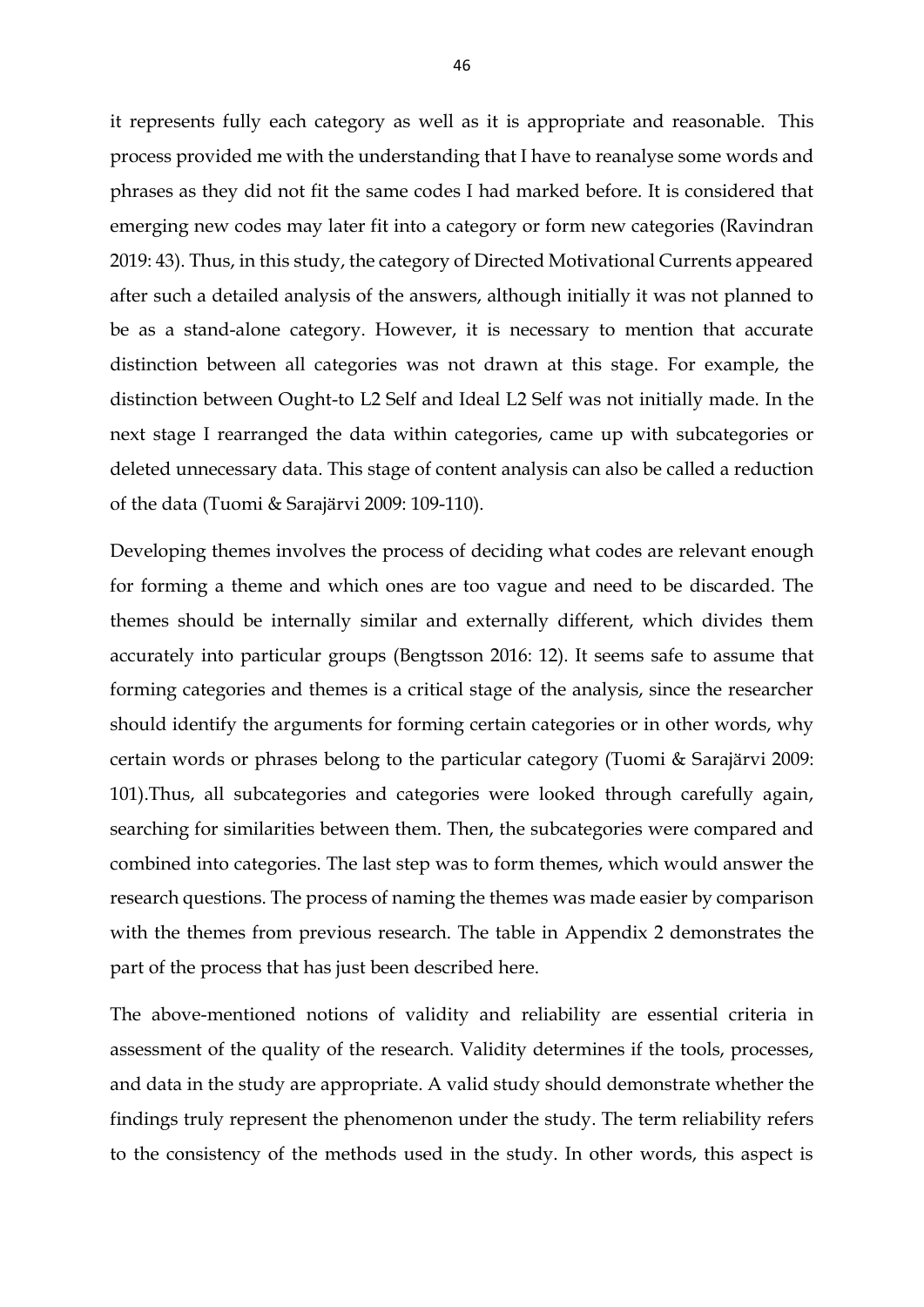concerned with the ability of the researcher to get the same findings every time he/ she uses the different methods exploring the same subject. Thus, assuring validity and reliability of the present study, I adhered to the following principles. First, I ensured that the goal of the study and the theoretical framework were well defined and described. In the review of the theory, I tried not to miss important earlier studies by highlighting the essential results in them and comparing them with my study. Secondly, the most suitable method to meet the objectives of the study was chosen. In addition, in collecting the data I have tried to maintain a neutral attitude towards the topic of my study while conducting interviews. Finally, in analysis the transcripts of the interviews I took care to remain objective and keep the authenticity of the responses.

Hence, as the research design has been discussed, the focus moves on presenting the results of the current study.

## **6 FINDINGS**

This chapter reports the findings of the present study. The organization of the chapter proceeds according to the research questions, and the findings are presented with the extracts from the interviews and discussed in relation to the theory. The chapter is divided into four sections. Thus, Chapter 6.1 and 6.2 outline whether the future selfimages (Ideal L2 Self and Ought-to L2 Self) work as motivators to learn English and, in particular, to what extent English is present in the participants' future self-images. Chapter 6.3 reports how past experiences of learning English relate to motivation to learn the language. Chapter 6.4 explains how the need to study the Finnish language affects students' motivation to study English.

## **6.1 Ideal L2 Self**

This section deals with the Ideal L2 Self or, in other words, the representation of all the attributes that an individual would like to possess regarding mastering the language. In the case of this study, Ideal L2 Selves are represented by the narratives describing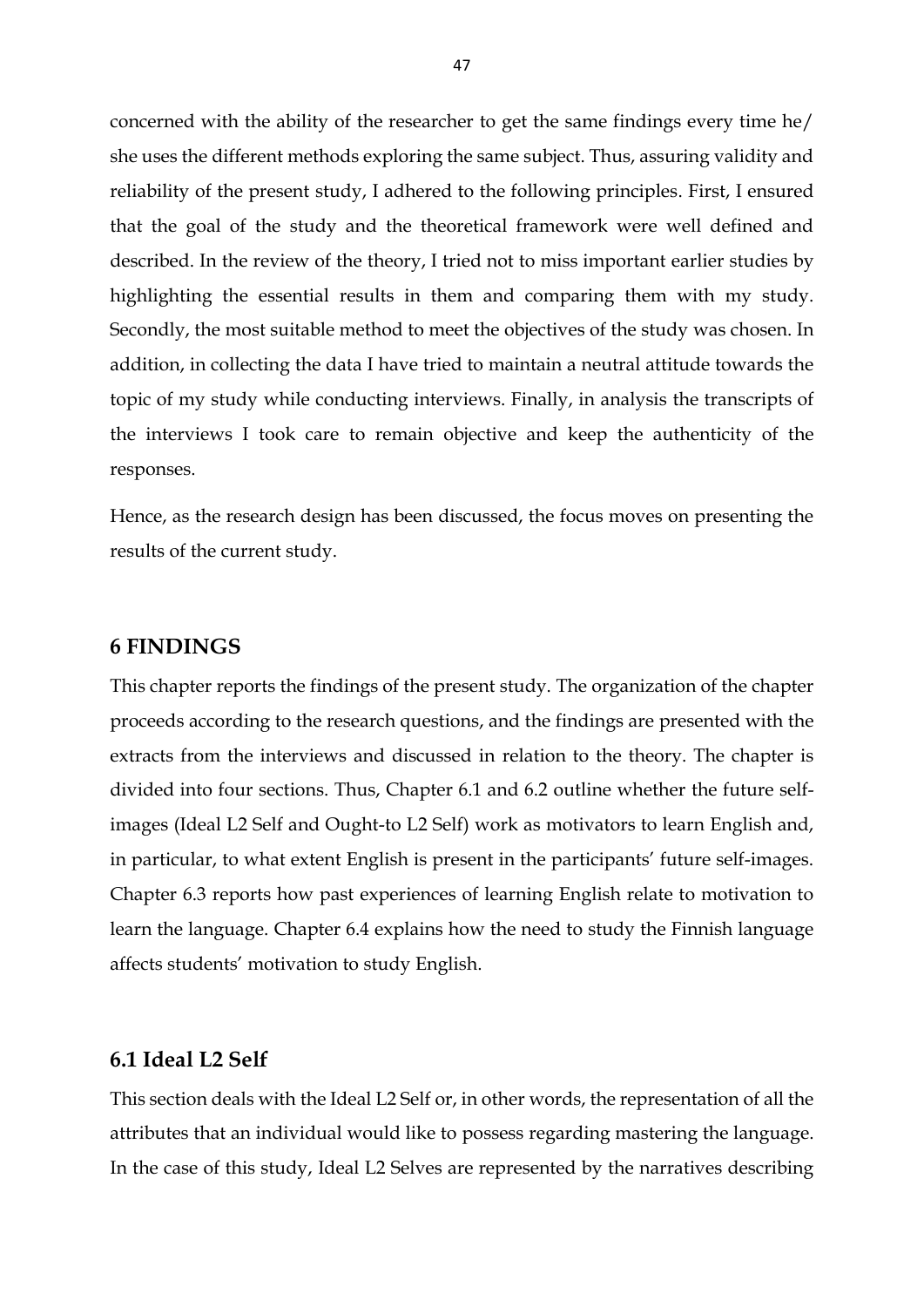the respondents' future objectives concerning English language learning. As mentioned, separating Ideal L2 Self from Ought-to L2 Self seems to be challenging as the dimensions have many overlaps. Yet, the narratives explicitly demonstrated the respondents' future visions about their career as well as the ideal communicative competence in English. Moreover, the findings suggested that some interviewees had experienced unique motivation behaviour called Directed Motivational Currents. It is discussed last.

#### **6.1.1 Career**

The participants showed a very strong Ideal L2 Self when telling about their future career. All the interviewees did not even imagine getting any workplace nowadays where English is not required, at least at a minimum level. Five of six participants associated their future workplace with using English every day. These participants had a strong wish to communicate in English at work, since they saw it as an excellent opportunity to develop their confidence in speaking the language as well as enhance professional skills (1-3):

(1) "Я уверена, что обязательно буду пользоваться английским в своей будущей профессии. Я хочу много общаться на английском, поэтому мне просто необходимо уметь понимать и правильно реагировать."

[I am sure that I will definitely use English in my future occupation. I want to communicate in English a lot, therefore I need to be able to understand and react correctly].

 (2) "When using English at work, I think I develop myself, like, globally, because my work could not be only in Finland, it can be outside Finland, too."

 (3) "Haluan työskennellä siellä, missä puhutaan englantia. Tämä on tosi hyvä mahdollisuus mennä ammatissa eteenpäin."

[I want to work there, where everybody speaks English. It is a very good opportunity to move forward in the profession].

Also, the participants discussed their future career both in Finland and abroad. It was pointed out that the opportunities of today's Finnish labour market seemed promising and finding a good job inside the country was possible. Two of the participants (4,5) stated that many Finnish companies internationalize and become more open for collaborative work with foreign partners, and therefore English is a necessary skill to meet job expectations, even in Finland. In addition, the four of the participants did not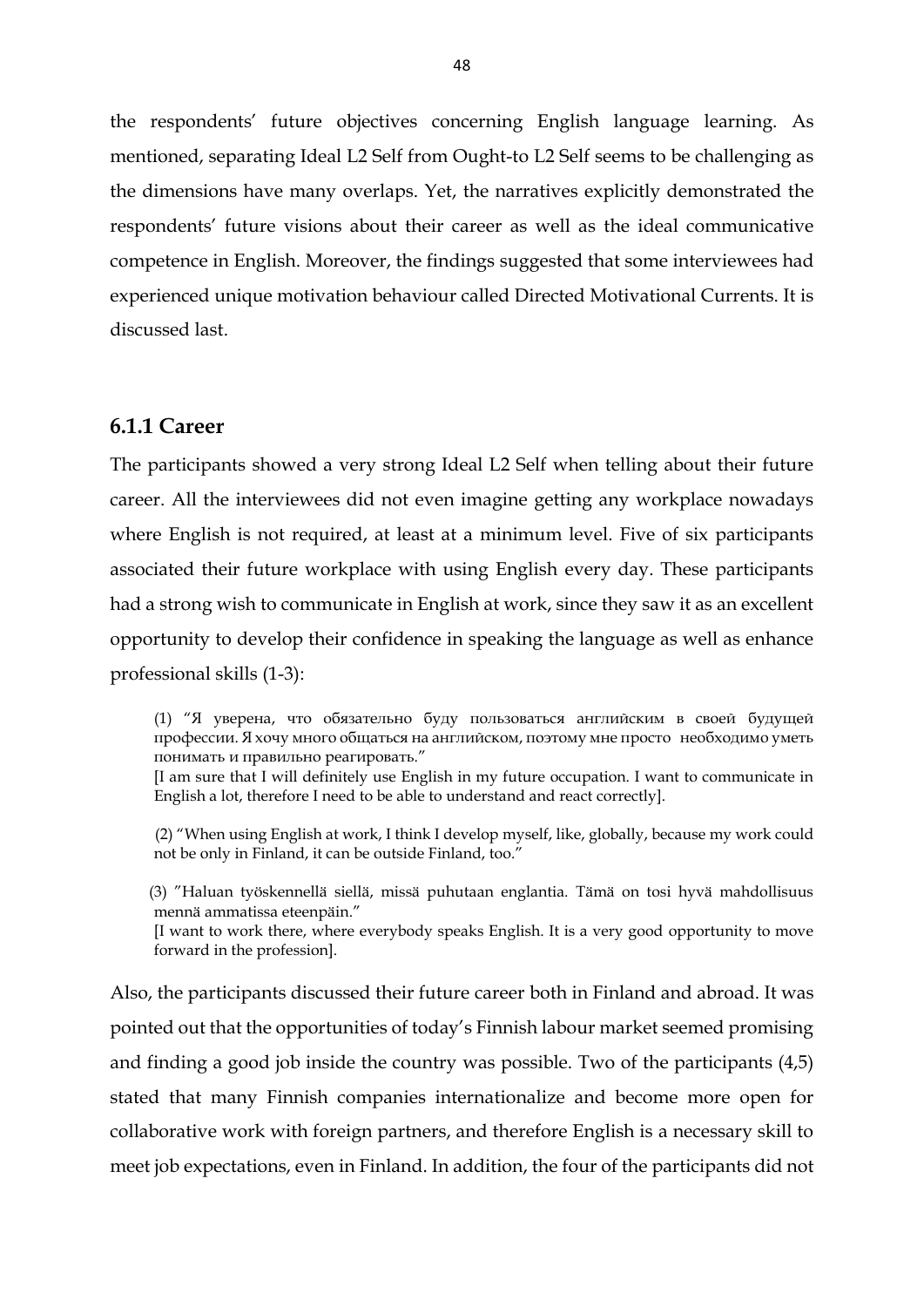exclude a possibility of getting a job abroad. However, it was not their primary career goal. They mentioned that they could try to look for a workplace abroad after graduating (4-6):

(4) "В Финляндии сейчас тоже хорошие международные компании, в которых есть перспективы. И понятно, что английский в них как "must have". Но я всё-таки буду пробовать себя за границей, поэтому мой английский должен быть на очень-очень хорошем уровне."

[There are also many good companies in Finland now, where you can find career perspectives. And it is clear that English is like "must have" in such places. But I will try to recruit my abilities abroad, therefore my English must be at a very-very good level].

(5) "The company, where I work part-time, decides to do the English language as the official company language. So, this is a tendency now in Finland. Because it is cheaper for the company to have all the stuff in English. I think that Finland now is more open to outside in order to offer more to others."

(6) "Haluan saada todistuksen ja opiskella jotain uutta englanniksi. Ajattelen, että voin mennä toiseen maahan ja löytää työtä sieltä. Sen takia on pakko puhua hyvää englantia." [I want to get a certificate and then study something new in English. I think that I can go to another country and find a job there. That's why I must speak English very well].

Also, it seems necessary to mention that the participants had a very clear vision of how they would use English on a daily basis at work. Four of the interviewees related the use of English at work with helping their customers. Thus, the participants talked about collaborative working with foreign colleagues or serving the Finnish tourists using English. Also, three of the interviewees saw themselves speaking English while serving immigrants whose Finnish would be not fluent yet (7, 8). They expressed deep concern about the need to serve nicely the Finnish newcomers, since they remembered how they had found themselves in similar situations in the early days of immigration in Finland (7-10):

(7) "Totta kai, tarvitsen Englantia ammatissani koska voin auttaa ihmisiä. Joskus ihmiset eivät osaa puhua suomen kieltä, esimerkiksi maahanmuuttajat. Minä voin auttaa heitä."

[Of course, I need English in my future profession because I can help people. Sometimes people cannot speak Finnish, for example immigrants. I can help them].

(8) "Tarvitsen englantia joka päivä. Jos tulee kuljettaja toisesta maasta, minun pitää puhua hänelle englanniksi. Sitten meillä on paperit … no, ohjeet työssä, myös englanti. Minun täytyy lukea ja ymmärtää paperit. Tai jos tulee kauppaan eri ihmisiä, maahanmuuttajia, ja he eivät puhu suomea, sitten minä voin puhua englantia. Muistan sen ajan"

[I will need English every day. If a track driver comes from another country, I should speak to him/her English. Then, we have papers … well, instructions, also in English. I must read and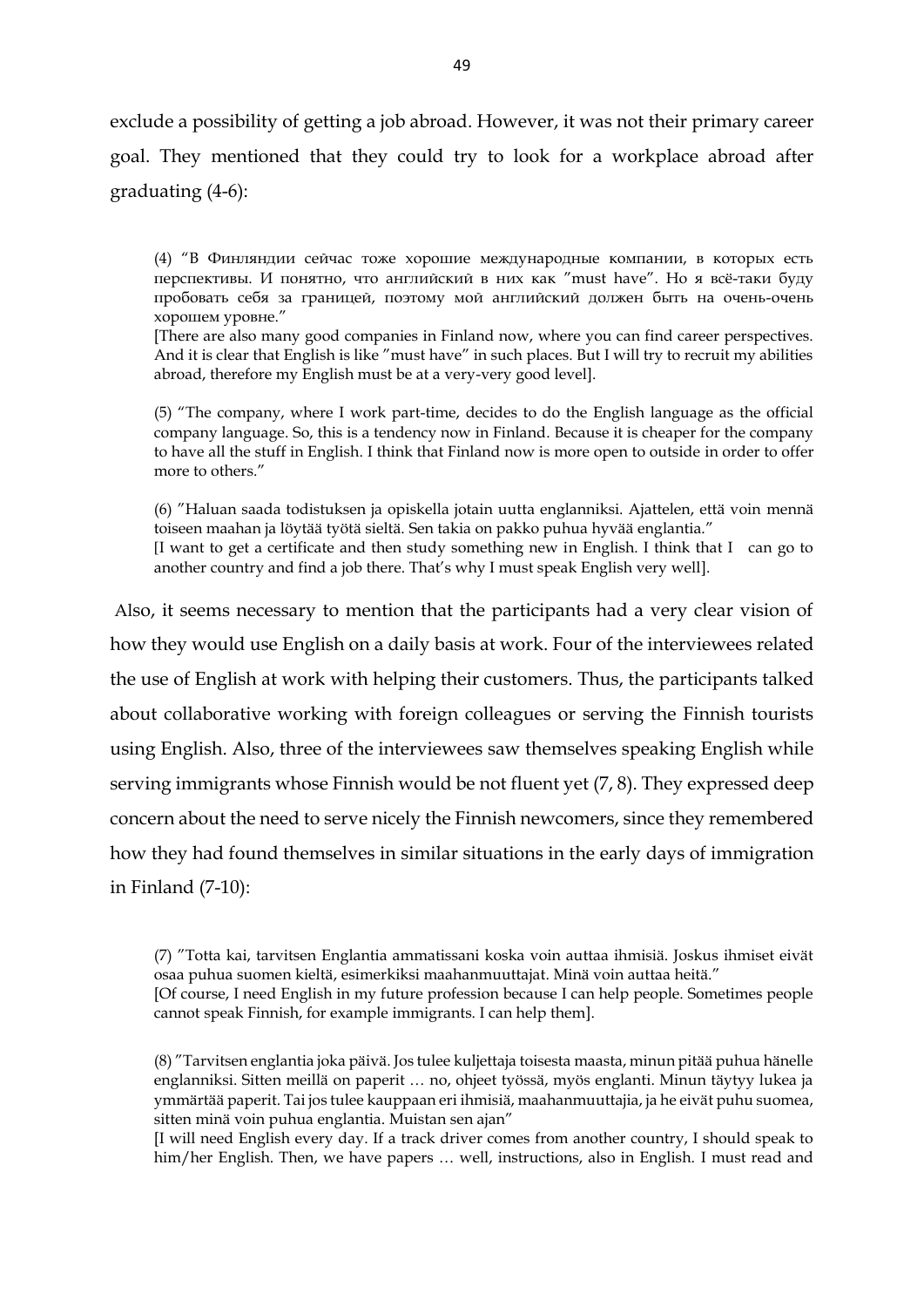understand the papers. Or if different people come to the shop, for example, immigrants, and they do not speak Finnish, then I can speak English to them. I remember that time].

(9) "Oh, my profession is not possible without English. All IT stuff is in English, so without Finnish you can deal, but not without the English language."

(10) "Я думаю, что английский нужен будет каждый день. В первую очередь, для общения. Также для переписки и прочтения документов. Если буду работать за границей, то он будет моим рабочим языком".

 [I think that I will need English every day. First of all, for communication. Also, for corresponding and reading documents. If I work abroad, it will be my work language].

A conversation about getting a successful career by using English dealt with earning money, one way or another. Most of the participants mentioned a good salary as one of the important parts of their vision of an ideal desired job. One of the participants told me that a good workplace meant making good money, and by mastering the English language he would have access to such a great job. This participant saw himself continuously updating the English language level in order to be well informed, up-to-date and modern in his occupation. Hence, by doing this, he might be recognized by a work leader as a professional co-worker that provides him a good salary. Thus, he concluded that English gives an access to a better life (11):

(11) "Jos minulla on hyvää työtä, minä saisin paljon rahaa … no, ehkä riittävästi rahaa. Ja ajattelen, että englanti auttaa minua, koska jos puhun hyvää englantia, sitten olen hyvässä paikassa työssä. Mutta pitää aina opiskella uutta … no vähän niin kuin nostaa tasoa, koska nykyään kaikki jutut minun ammatissa muuttuu nopeasti … no, niin kuin minun pitää aina mennä eteenpäin englannissa. So, minä olen valmis opiskella englantia lisää ja lisää, koska pomo katsoo kuinka hyvä olen ja antaa minulle parempaa työtä. Ja sitten ajattelen, tulee parempi elämä".

 [If I have a good workplace, I will get much money … well, enough money. I think English will help me in that because if I speak good English then I am at a good workplace. But I need always to study new … well, like raise the level because today all stuff in my profession is changing fast … well, like I should always go further. So, I am ready for studying English more and more because then my boss will see how good I am and gives a better job to me. And then I will have a better life, I think].

One of the participants, however, did not expect herself to use English in everyday working life. She criticized her own abilities of mastering foreign languages and did not relate her future work to communication in English at all. She saws herself speaking little at work in general, since, by her own words, she does not need to work closely with people. Also, she was consciously searching for the professional sphere where speaking skills are not of great significance (12):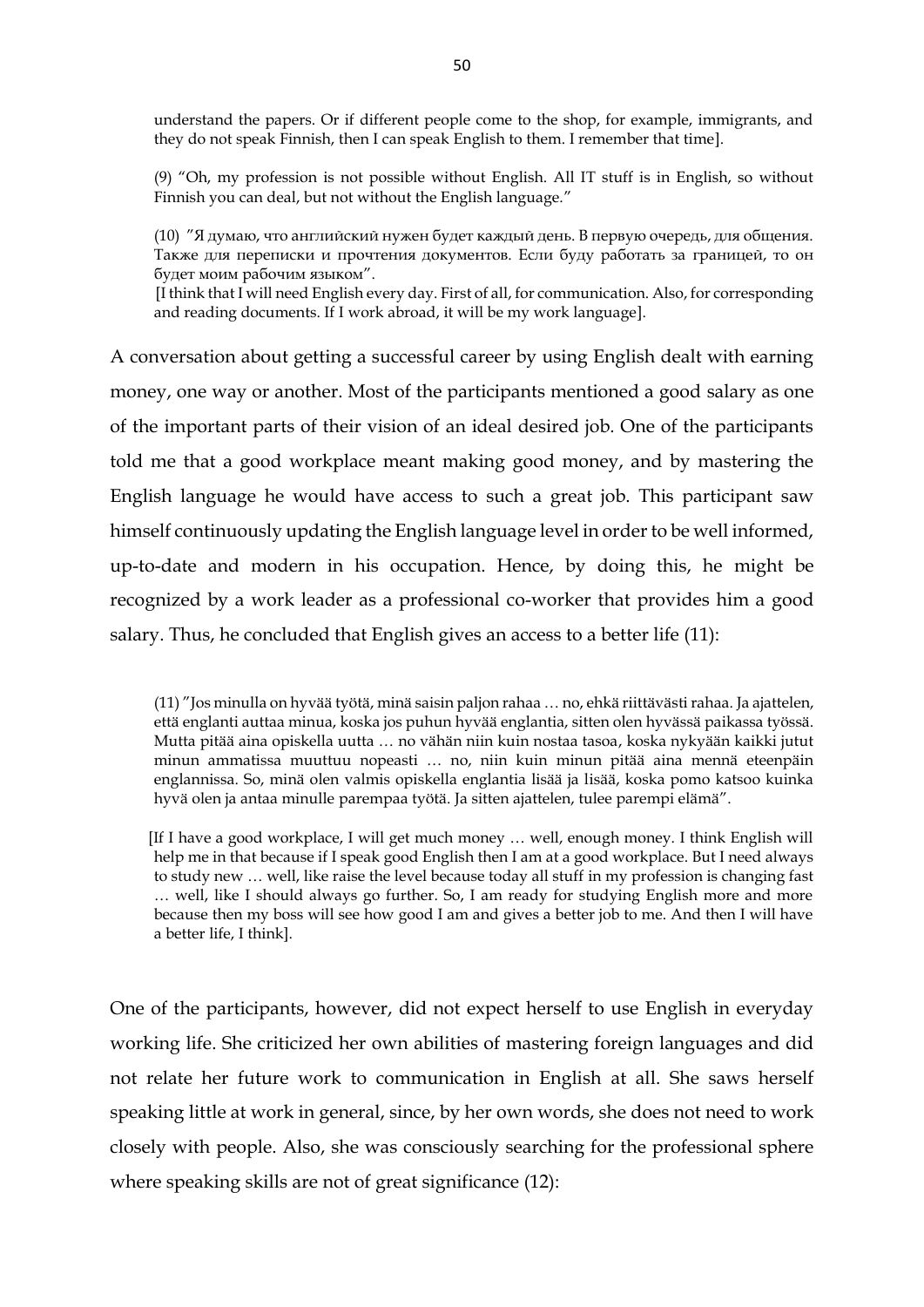(12) "Нет, моя профессия никак не связана с английским. Я знаю, что я и не смогла бы нигде работать, где нужно разговаривать на английском. На финском-то делаю ошибки, не говоря уж об английском. Я специально искала что-то, где не нужны языки вообще. Конечно, если ситуация потребует, и кто-нибудь со мной заговорит, наверное, смогу и ответить по-английски."

[No, my future profession does not relate to the English language. I know that I would not be able to work somewhere with English. I still make mistakes speaking Finnish, to say nothing of English. I was purposely looking for something where languages are not required at all. Of course, if the situation obliges, and somebody will speak English to me, I think I would be able to response in English].

To summarize, only the last example demonstrates disconnection of the English language proficiency and career. However, the overall findings illustrate the strong Ideal L2 self-images of the participants towards their future career, where English is seen as a possible key in order to find a good workplace and, as a consequence, to have successful future. Hence, the Ideal L2 Selves of some of the interviewees clearly focused on the various job purposes.

## **6.1.2 Communication**

The Ideal L2 Self of the interviewees is also influenced by the need to communicate in English in everyday life. When conducting interviews, the participants shared lots of examples of their everyday English communication with natives and non-native interlocutors. Some of the interviewees viewed their skills as appropriate for particular communicative situations, while others expressed a strong desire to improve their performance. Thus, the interviewees found themselves in situations where they communicated with neighbours, teachers, colleagues as well as shop-assistants. Most of the participants did not find "everyday communication English" as an extraordinary talent but as a usual skill needed to possess nowadays. However, their visions of the Ideal L2 Self did not correspond to their current level, which in turn, created a trigger for fostering commitment to learning English (13, 14):

<sup>(13)</sup> "Actually, yes, I do use English every day. My neighbour is not Finnish, so I talk to him English…. I think it is enough for such situations. What else? For example, I can deal in shops and offices, and I always manage with my English. But if I bumped into natives, then sometimes I fail".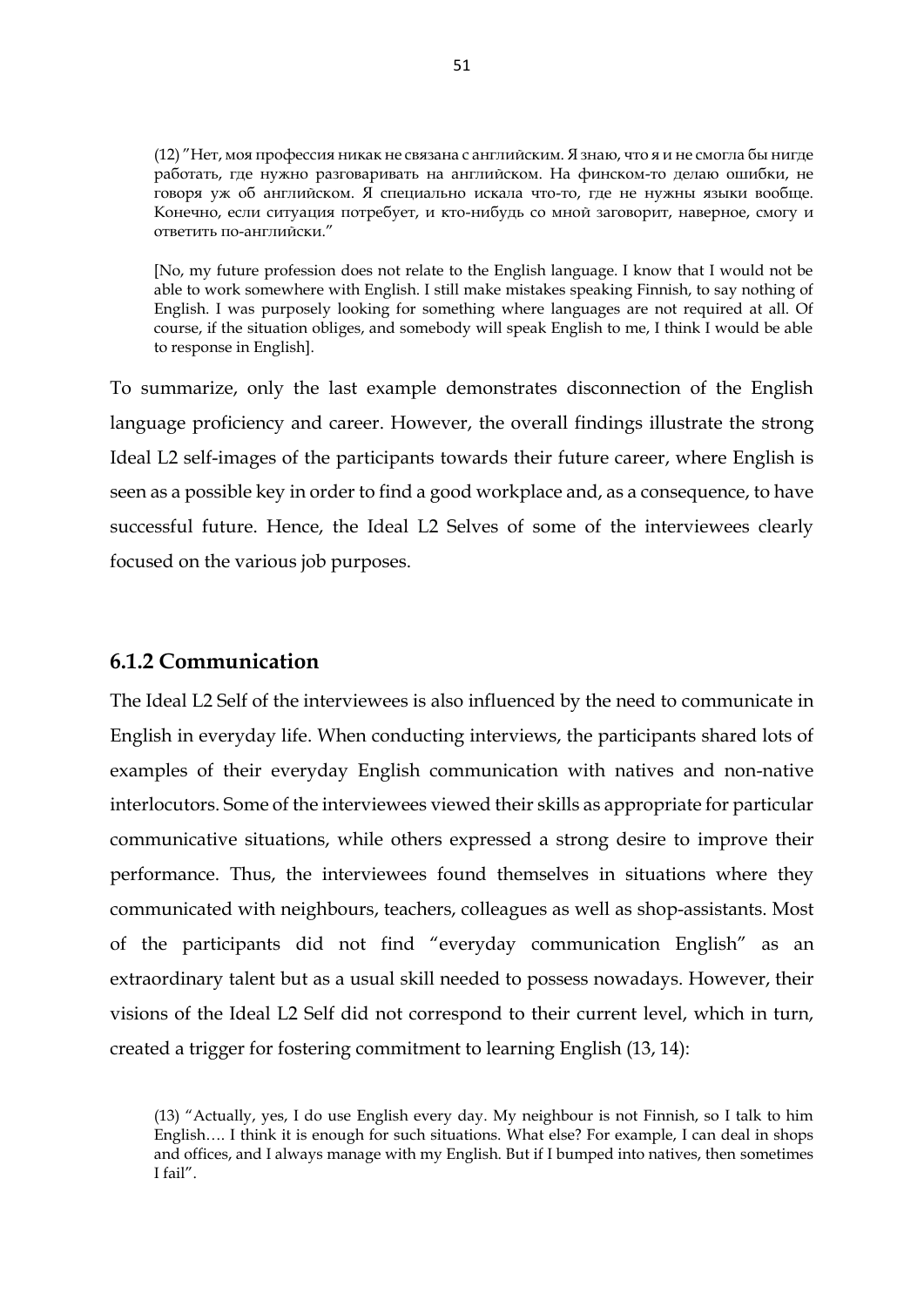(14) "Kyllä, käytän vähän englantia joka päivä. Minulla on kaveri kotimaassa, hän puhuu vain englantia. Minä kirjoitan messages hänelle englanniksi. Jos kommunikoin hänen kanssa, kyllä, minulla on hyvä englanti. Mutta joskus koulussa meillä oli opiskelijat Euroopasta. He puhuivat tosi hyvää englantia. Minulla oli häpeä, koska en puhunut niin hyvin."

[Yes, I use little English every day. I have a friend, he speaks only English. I write messages in English to him. If I communicate with him, I think that I have a good English level. But sometimes at school we had students from Europe. They spoke excellent English. I felt shame because I did not speak English so well].

When moving to Finland, the participants made a lot of new contacts as well as found many friends by participating in different courses and educational programmes. Although the interviewees were able to interact in Finnish, their habit of using English with particular people turned into a natural and enjoyable communicative style. This need to keep contact with new acquaintances encouraged the participants to communicate often in English by talking with them face-to-face, via texting or social networking. The interviewees did not see it as an obligatory but as an excellent motivator to develop their English communicative proficiency (15, 16):

(15) "Не знаю, почему, но с определёнными людьми я общаюсь на английском, даже зная, что они владеют финским. В основном это такие же приезжие иностранцы, как и я. … Считаю это отличной практикой, и безусловно в компании с такими знакомыми хочется как-то выделиться в английском. Я имею в виду, непросто сказать о чём-то простыми фразами, а выразить мнение как-то красиво."

[I do not know why, but I communicate in English with certain people even if I know that they are able to speak Finnish. They are also foreigners like me … I think that this is excellent practice, and of course, I want to demonstrate my English skills somehow in such groups. I mean not to say something in an easy way, but to express myself nicely].

(16) "Joskus minä lähetän kaverille sms (viestiä), tarvitsen englantia. Minulla on kaverit Suomessa, ja en tiedä, miksi me puhumme englantia keskenään. Kun minä tulit Suomeen, minä puhuin heille englantia, ja tämä jäi nyt."

[Sometimes I send messages to my friends, I need English. I have friends in Finland, and I do not know why we speak English together. When I came to Finland, I spoke English to them, and this (means 'habit') remained now].

Friends might influence positively on the views towards the foreign language. Two of the participants had groupmates whose English was close to native language. The respondents acknowledged that they looked forward to the opportunities when they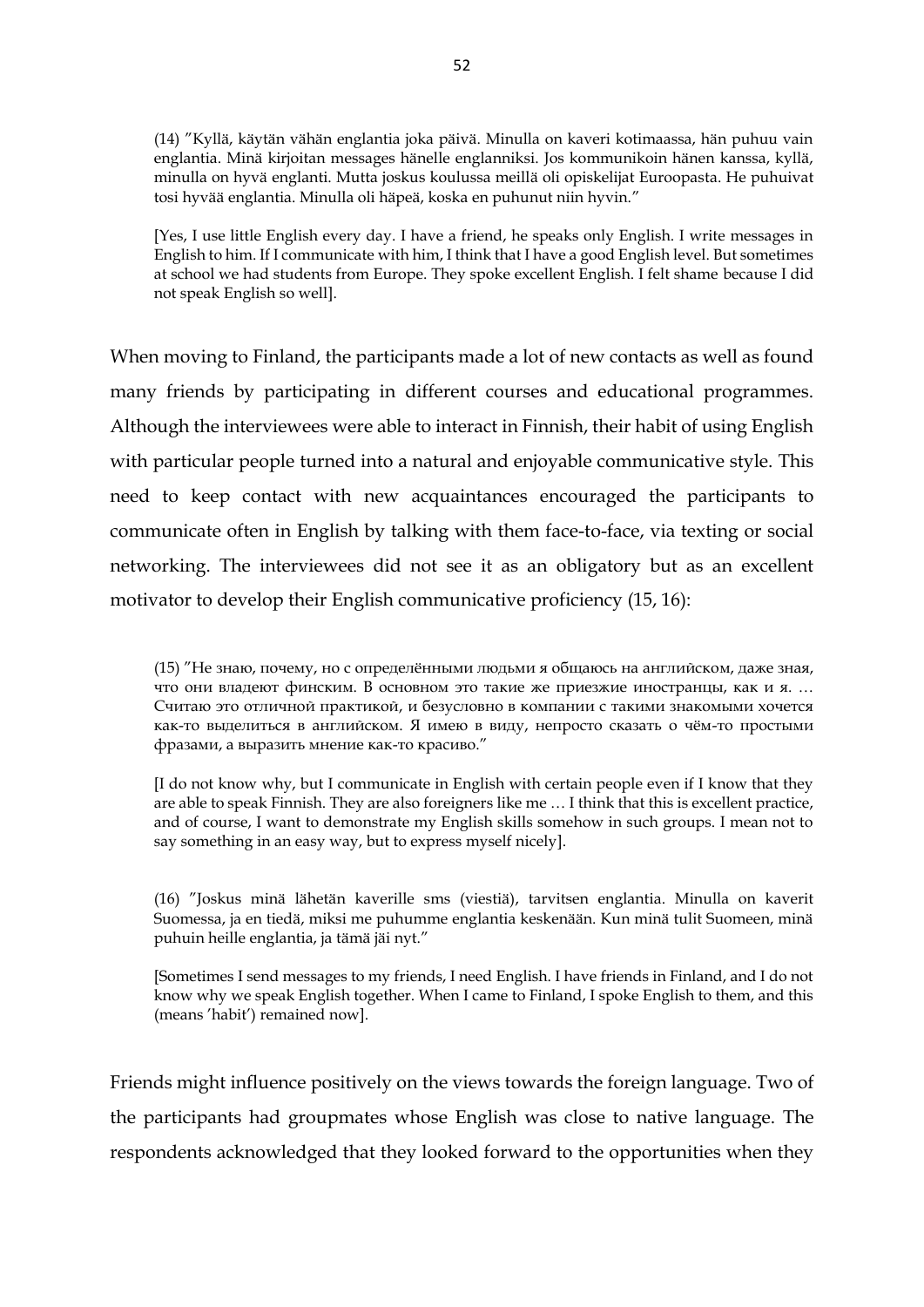could talk to their familiar schoolmates. When communicating English with them, the interviewees experienced that they were impressed by the level of the proficiency of their interlocutors. Since then, such conversations encouraged the interviewees to focus more on their own speaking skills and using language forms properly (17, 18):

(17) "У меня была соседка по квартире в ученическом жилье, которая была шведской финкой. У неё английский был как родной. Она с детства читала книги в оригинале и смотрела фильмы на английском. Всегда, когда мы с ней разговаривали, я получала огромное наслаждение. Мне очень нравилось слушать, как она говорит, и я в ответ тоже пыталась говорить правильно, подбирая более красивые и подходящие слова."

[I had a flatmate in a student resident. She was a Swedish-Finn. Her English was like a native language. She read English books in original and watched movies in English. When I talked to her, I was always impressed. I liked listening to her, her way of speaking, and I also tried to reply correctly by using more beautiful and appropriate words].

(18) "Minulla on yksi opiskelukaveri. Hän on kotoisin Irakista ja puhuu englantia, kun englantilainen…. No, tosi, tosi hyvää. Minä joskus odotan välituntia, koska haluan harjoitella englantia hänen kanssa."

[I had a fellow student. He was originally from Iraq ja he spoke English like an English … Well, very, very fluently. Sometimes I waited for the breaks because I wanted to practice English with him].

One of the interviewees shared his/her experience about being in a relationship with a foreigner where their mutual language was English. Further I will neither mention this interviewee's sex nor mother tongue to keep confidentiality of such a private response. As the participant argued, after half a year he/she caught him/herself speaking English with ease and fluency as well as getting more self-confident in his/her speech. He/she claimed that his/her partner became an unconscious motivator to speak English having broken the language barrier which he/she had had before. The participant acknowledged that by using daily one might suddenly find him/herself achieving good performance in English. Despite growing proficiency, the interviewee had a target to continue efforts to improve her English language competence, as can be seen in extract 19:

(19) "When I started my relationship, I was quite good at English, but not so fluent. I was very pleased that my partner did not notice my mistakes. His/ her English was super excellent, and by communicating all the time, I understood that I feel confidence in speaking. So, I can claim that I was learning English even not realizing that I am actually learning it. One day I spoke to him/ her on the phone I described something in detail and heard" Wow, you speak brilliant English!" That was amazing to hear. Of course, I do not want to stop on it because I have a better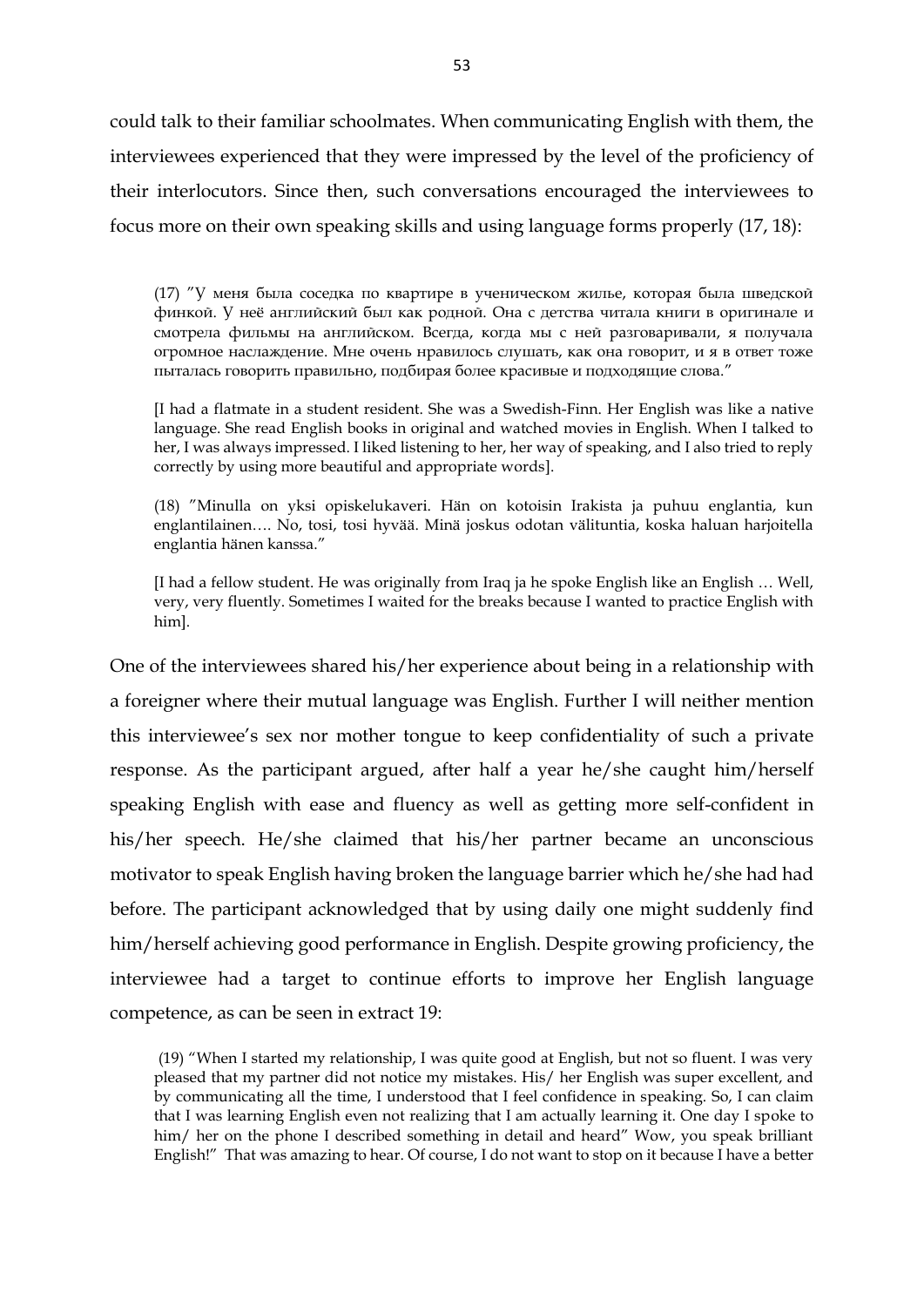picture in my mind about my English level. … So, I therefore recommend to all that friendship can help to improve your proficiency, if your communication is in English."

Also, a native speaker can serve as an excellent motivator in enhancing language proficiency. One of the interviewees told me that he was attending international choir classes where the leader was originally from an English-speaking country and the choir participants had different foreign backgrounds. The interviewee enjoyed the situations when they took a new repertoire and worked on pronunciation of the song lyrics and thus, he felt himself continuously improving his English proficiency. In addition, he looked forward to the moments when he had a chance to communicate with the teacher in private talk. The choir instructor became a "so-called" idol of the English language for the interviewee for a while. However, he experienced certain dissatisfaction with his own English language proficiency when communicating with the teacher. His view is demonstrated in the next extract (20):

(20) "Meillä on kuoro. Laulan kuorossa englanniksi koska opettaja on englantilainen. Tämä on niin hyvä, koska minä nautin, miten hän puhuu meille ja me katsomme kaikki äänteet sanoissa … Joskus tulen aikaisemmin, ja silloin minä keskustelen opettajan kanssa. Silloin me vain keskustelemme matkoista ja elämästä. Todellakin tykkään tästä hetkistä, koska minä nautin hänen englannista. Mutta joskus puhun väärää englantia, ja minulla on huono feelis tästä. Sen jälkeen aina ajattelen, että haluan puhua samaa kun hän puhuu. Tämä harrastus on hyvä harjoitus … niin kuin englannin harjoitus."

[We have a choir. I sing in the choir in English because the teacher is English. This is very good because I enjoy how she speaks to us, and we look through all the sounds in the words … Sometimes I come earlier, and then I communicate with a teacher. At those times we just discuss journeys and life. I like these moments because I enjoy her English. But sometimes I speak bad English, and I have a bad feeling about it. After it I always think that I want to speak English like she does. This hobby is a good exercise … like English exercise].

In addition, the findings reveal that using the Internet as a tool of communication in English is relevant today. All the interviewees responded that they had various social networks and they were involved in communication in English through networking. Thus, the interviewees used Facebook as a platform for informal communication, friendship and socialising among the friends. Most of the participants claimed that commenting on friends' status, reading group updates or messaging turned into their daily routine where knowledge of English plays an essential role. The following quotations further illustrate the views of the participants (21-23):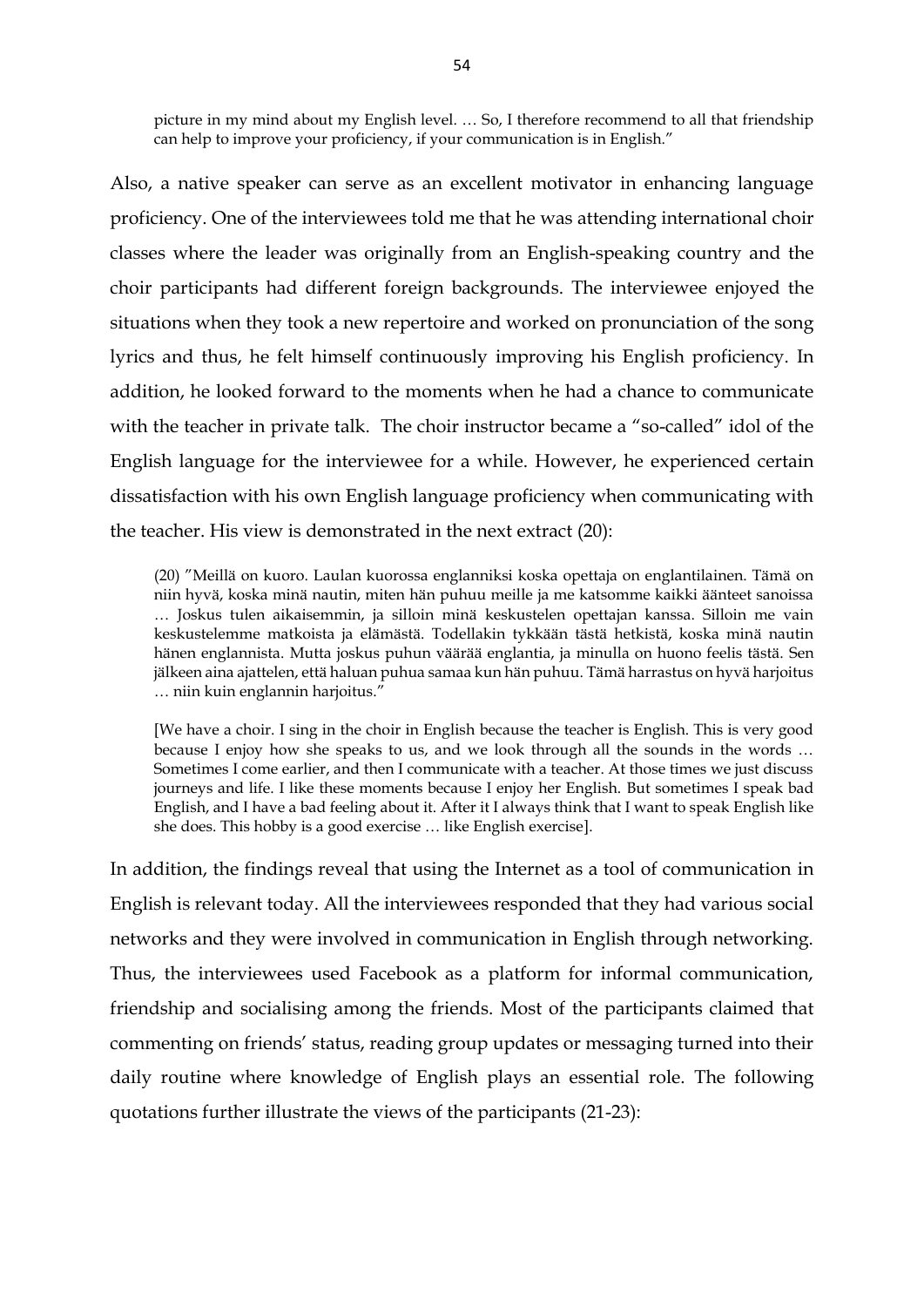(21) "Ну да, в интернете без английского не обойтись сегодня. Хоть читать и знать основные слова – просто необходимо. Ммм, даже и не задумывалась, что почти каждый день пользуюсь английским. (Смеётся) Ну, если так можно сказать, пользуюсь…"

[Well, yes, one cannot do without English on the Internet today. It is just necessary even to be able to read basic words. Hmm, I have not even thought about the fact that I use English every day. (Laughing) Well, if it is possible to say – I use …]

(22) "Actually, I am an active user of social pages. I use only Facebook. It is always open in the mobile since I like to comment on the status of my friends and update mine."

(23) "Даже не помню, когда я пользовалась эл почтой, чтобы пообщаться с друзьями или послать им весть. В основном Фэйсбук, конечно. И сейчас я делаю это на английском, что не кажется сложным."

[I do not even remember when I used email in order to communicate with my friends or send messages to them. I use mostly Facebook for it, of course. And nowadays I do it in English that does not seem challenging].

To conclude, the majority of the interviewees acknowledged that they communicate in English daily and they clearly see themselves as fluent English users. The findings reveal that the interviewees' satisfaction or dissatisfaction with their own English competence is closely linked to the communication situations. The respondents experienced confidence in managing English in their everyday routine by talking to neighbours or cashiers in the supermarket. There are, however, the situations where the respondents revealed concerns about their ability to speak English. All these communicative situations develop their Ideal L2 Selves with strong motivational power as the situations create and constantly keep the impetus to learn English.

#### **6.1.3 DMCs**

When the participants spoke freely about their experiences in using English and growing desire to increase their competence in the language, they were describing themselves as being at a heightened level of energy towards learning English from time to time. When realizing that they were describing DMCs, I asked to deepen their narratives in greater detail.

One of the interviewees experienced DMCs in the conversations with the person who shared the same apartment with her. The participant's neighbour spoke English very fluently and they spent plenty of time talking about daily routines along with discussing books and movies. After such talks, the interviewee noticed that she was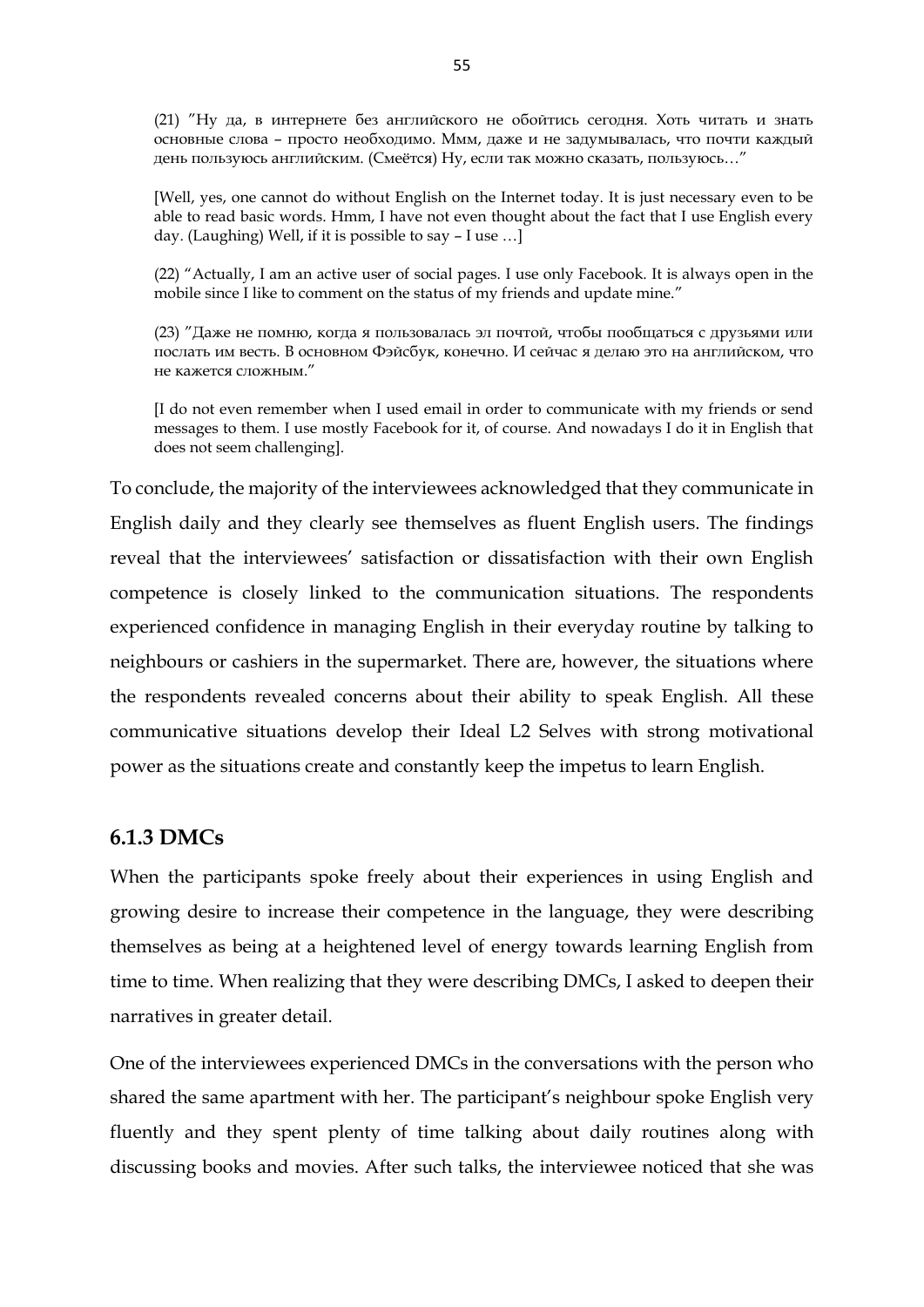caught up in the high motivational current focused on improving English. Thus, the interviewee started reading the novels that they had discussed or watching the films in original English. She could not explain the reason for acting in this way (24):

(24) "Ну, я даже не могу это объяснить. Я получала как будто заряд энергии каждый раз после разговора с ней. Я хотела немедленно бежать в библиотеку почитать что-то стоящее. Так я и делала. Когда я находила что-нибудь особенное на английском, я хотела обсудить это именно с ней. Она стала для меня ярким примером человека идеально говорящего на английском на тот период времени."

[So, I cannot even explain it. I received like a "surge of energy" all the time after the conversation with her. I wanted to run to the library in order to read something essential in English. And I did it. When I found something special in English … well, a web page or a book, I wanted to discuss it exactly with her. She became a bright example of an ideal English speaker for me at that time].

Another interviewee found himself in DMCs two years ago when he travelled to his second home country where English is an official language. He started feeling growing energy towards English while being in the aircraft on his way there and admiring other passengers' proficiency in English. During his holiday, he noticed that he was enjoying speaking English with locals. His desire was so powerful that he even was searching for interlocutors in order to communicate. The interviewee experienced that his competence in English was deteriorating since he arrived in Finland. He compared his English proficiency with the proficiency of local population and felt frustrated because he could not interact in English freely. Thus, he started to work on his language fluency by watching videos and reading in English (25):

(25) "Minä kävin kotimaassa noin kaksi vuotta sitten. Siellä kaikki puhuu englantia. Kun tulin lentokoneeseen, minulla oli sellainen tunne … vähän niin kuin olen vapaa puhumaan englantia. Lentokoneessa kaikki puhuivat englantia, ja minä kuuntelin ja kuuntelin sitä. Minulla oli niin hyvä fiilis, koska minäkin puhuin hyvin englantia ennen. Kun olin lomalla siellä (kotimaassa), minä olin niin iloinen, että voin puhua englantia. Ehkä, koska minä tiedän, miten englantia pitää puhua (verrattuna suomeen). Minä kävelin ulkona ja yritin etsiä ihmisiä kenen kanssa voin puhua. Mutta minulla on tunne, että en voi puhua niin hyvin, kun he … hmm … vähän niin kuin minun englanti tuli huono. Ja kun olin siellä (kotimaassa) minä aloitin katsoa englantia YouTubessa ja lukea paljon. Minä päätin, että nyt minä parannan minun englannin."

[I travelled to my home country about two years ago. Everybody speaks English there. When I came to the airplane, I felt that I am free to speak English. Everybody spoke English in the aircraft, and I listened and listened to them. I had an amazing feeling because I spoke English very well before. When I was on holiday there (in his home country), I was glad that I was able to speak English, maybe, because I knew how to speak (compared to Finnish). I was walking outside and tried to search for the people whom I could communicate in English with. However, I felt that I cannot speak English like they spoke … well … like my English became worse. And when I was there (in the home country) I started watching videos in English and read a lot. I decided that I should improve my English now].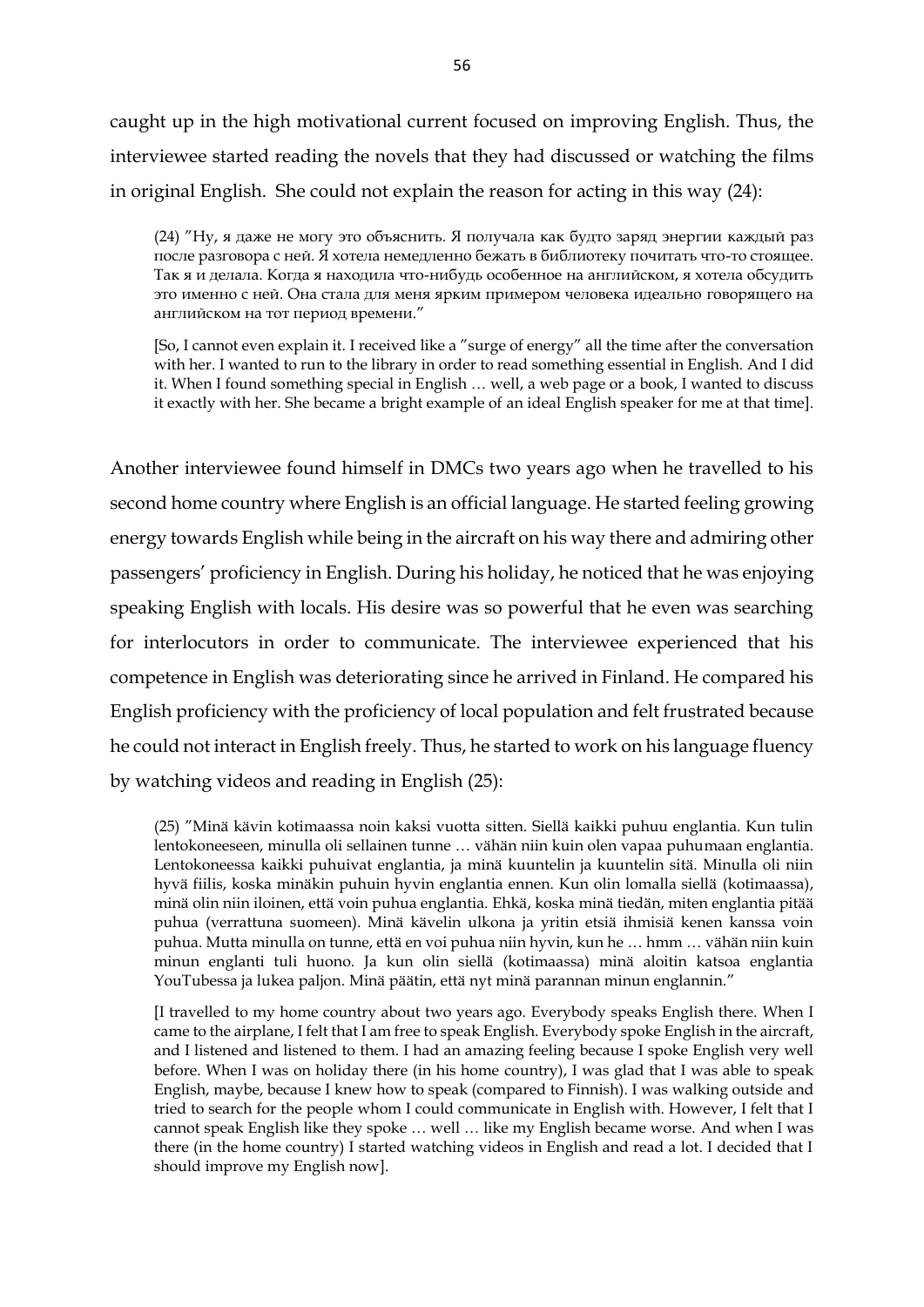However, this strong motivational power which was experienced by the participants lasted for a while. The one of interviewees argued that when her fluent Englishspeaking neighbour left the apartment, she did not feel so strong a desire to develop her competence in the language. The respondent believed that within that short period of time she had made uncommonly rapid progress in improving her English skills. Thus, as the participant mentioned, handling different school tasks became easier and more enjoyable. Also, she began to gain greater self-confidence while speaking English to the audience at school (26):

(26) "Это всё длилось какой-то период времени, около полугода. Потом, когда она съехала, у меня пропала эта дикая мотивация. Конечно, я продолжаю заниматься языком, делать домашние задания, участвовать в групповых заданиях, но я не делаю того, что я делала тогда, когда жила с ней. Но я хочу сказать, что это невероятно помогло мне с английским. Мне стало легче с учёбой, и появилась какая-то другая уверенность в себе. Я сейчас, например, намного лучше выступаю перед аудиторией. Я думаю, это благодаря тому времени."

[It lasted for a while, about a half of a year. When she left the flat, I lost this wild desire to do something. Of course, I kept on studying English, doing my homework and participating in group projects, but I am not doing that I did then. But I want to say that it helped me so much with English. Studying became easier and I gained some another self-confidence. For example, now I am speaking in front of the audience much better. I think it happens thanks to that period].

Another participant described himself losing strong motivational energy after coming back to Finland from his home country. When he came back to Finland, he even started an evening course in English but quitted it soon. The respondent alleged that there might be at least two reasons. First, the course was organised in an adult educational centre, and the teachers' explanations were usually in Finnish as the audience was Finnish. Thus, the interviewee began feeling disappointment about the progress since he was not fluent in Finnish yet while attending the course. Another reason might be simply losing that motivational power when coming back to Finland. The interviewee claimed that he did not feel an urgent need to further develop his English proficiency in Finland because the environment had changed (27):

(27) "Kun tulin takaisin Suomeen, minä aloitin englannin kielen kurssin kansalaisopistossa. Minulla oli niin kuin energiaa opiskella. Kun tulin, minä päätin, että nyt opiskelen paljon englantia. Mutta en lopettanut sitä kurssia koska minun halu jotenkin lähti. En tiedä oikeasti miksi. Ajattelen, että ensin siellä (kurssilla) oli vain suomalaisia, ja opettaja selitti kaikki asiat suomeksi. Minä tunsin, että se oli tosi vaikea ymmärtää koska kaikki oli suomeksi. Ja toinen asia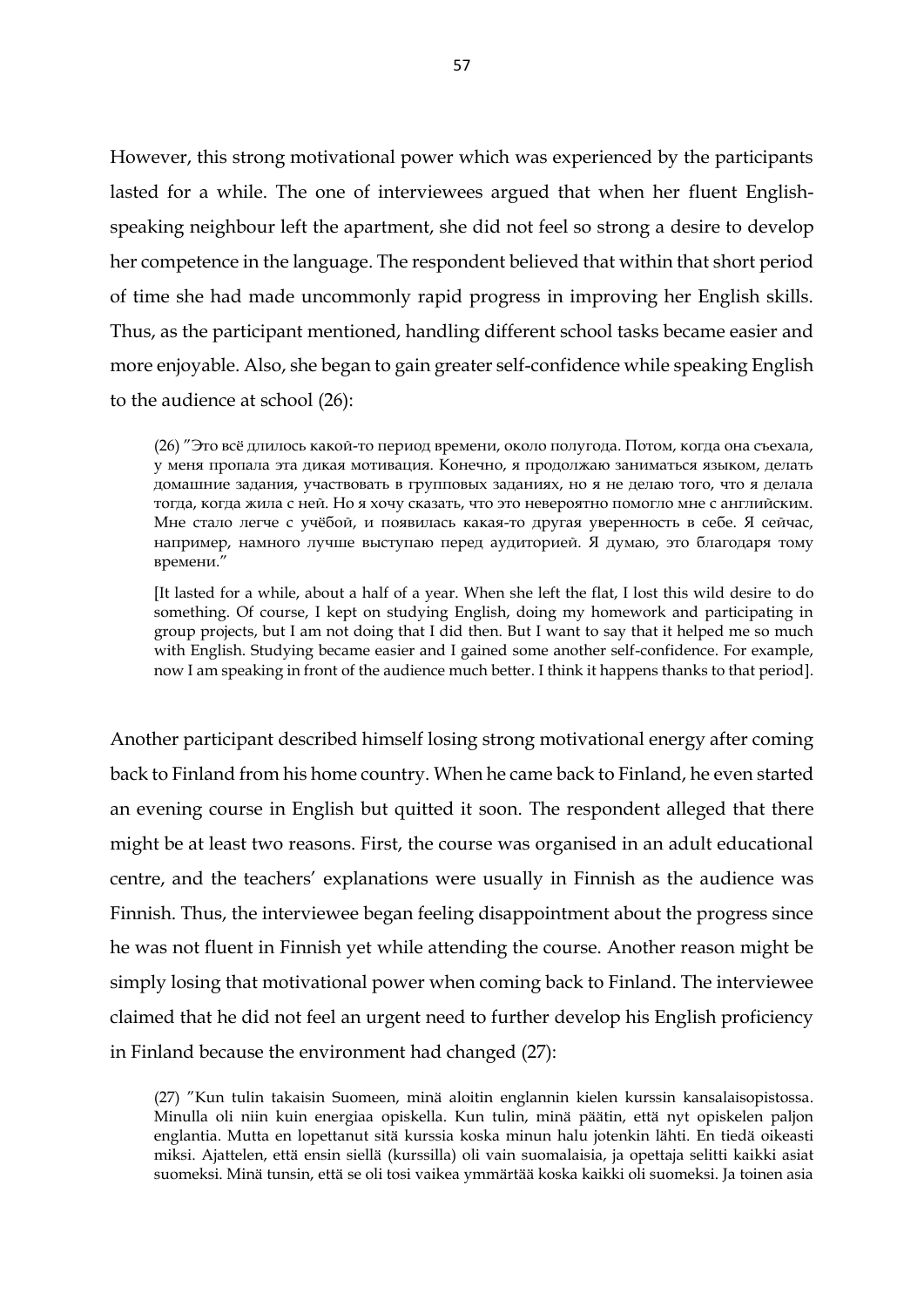on että ehkä Suomessa tarvitsen suomea. Minulla ei ollut enää fiilistä, että tarvitsen englantia tosi paljon."

[When I came back to Finland, I started English language course in an adult educational centre. I had, like, energy to study. When I came back, I decided that now I study English a lot. However, I did not graduate from the course because my desire was lost. I do not know why. I think that first (on the course) there were only Finnish people, and the teacher explained everything in Finnish. I felt that it was very difficult to understand because everything was in Finnish. And one more thing is that maybe in Finland I need the Finnish language. I do not have feelings that I need English so much].

To summarize, the findings indicate that the respondents recognized that they experienced strong motivation (DMCs) towards learning English during the short period of time. Experiencing DMCs had an impact on developing the participants' Ideal L2 Self visions, as this formulated new goals for their proficiency in the language. Thus, the gap between the participants' current and the desired competence was seen more explicitly. Under the influence of that power, they acknowledged that they had practiced English in a more effective way than before as they put much more energy into studying. The responses also showed that this powerful motivational period was of short duration. They did not experience DMCs after when they lost their source of inspiration.

## **6.2 Ought-to L2 Self**

As the theory of LMSS pointed out, the Ought-to L2 Selves concerns the attribute that one believes one ought to possess or to meet expectations or avoid possible negative outcomes. Performance of Ought-to L2 Self was clearly demonstrated by narratives of the respondents. Thus, this section is divided into four parts, which discuss studying, fears of failure, social expectations as well as the role of English as a global language.

## **6.2.1 Studying**

Although all the participants overall had a positive attitude towards the English language, the process of studying English did not evoke so many positive emotions among the interviewees. For that reason, studying English was decided to be related to the Ought-to L2 Selves. In the interviews, Ought-to L2 Self was recognized while students discussed both their immediate and distant goals towards graduating from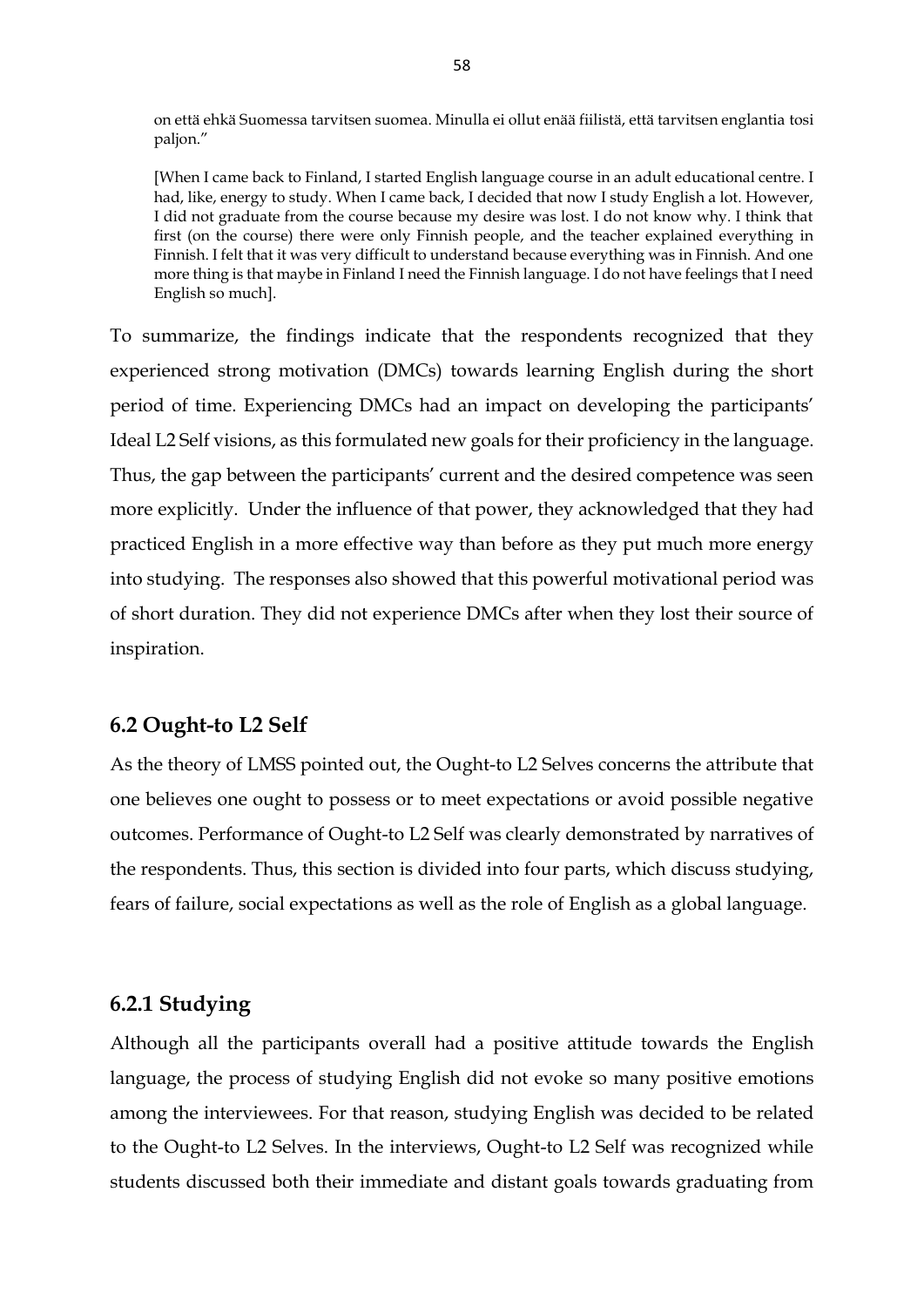the courses or passing the exams in English. They expressed their opinions using the expression "I have to prepare for the exam" or "The classes are not so interesting, but I have no options because I must learn English". Regarding the current goals, most interviewees put a great deal of effort into studying English in order to receive good degree certificates. Some of the interviewees emphasized that they were even ashamed to get a bad grade exactly in English (28-29):

(28) "Totta kai, haluan hyvän arvosanan englannin kielessä. Jos minulla on huonot pisteet testistä, … , minä melkein itken. Se on häpeää. Jos minä haluan töihin minun pomo katsoo minun diplomaa. Jos paperissa on esimerkiksi 1 (tarkoittaa arvosana) englannin kielessä, minä ehkä en saa mitään työtä."

[Of course, I want to get a good mark in English. If I have bad points … , I almost cry. This is shame on me. If I want a job, my boss looks at my certificate. If there is 1 (means grade) in English, I will not receive any working place].

(29) "По-моему это важно, что стоит в дипломе. А тем более сейчас, когда английский везде, просто стыдно, если в дипломе плохая оценка. В моей профессии это недопустимо."

[To my mind it is important what grades are in the certificate. Especially now, when English is everywhere, it is just ashamed, if there is a bad grade. It is unacceptable in my occupation].

Practicing English for rewards was sometimes experienced as uninteresting or even demotivating. Two of the interviewees took the process of studying mostly as an obligation. They expressed concerns about excessively complicated academic tasks given on the English courses, since the tasks did not relate to their real life. Thus, the interviewees felt usually frustrated about the way of teaching. However, as they argued, students do not often have any options to choose English courses or instructors, therefore they had to attend boring courses (30-31):

(30) "Sometimes English classes are simply boring. I cannot understand how I can use the stuff in my professional life or even daily life. Anyway, I have to attend the course to get a mark."

(31) "Joskus hyvät tunnit, joskus ei. Mutta mitä minä voin tehdä. Joskus en ymmärrä harjoitusta, koska se on todella vaikea. Minä kysyn opettajalta, miksi me teemme vaikeita harjoituksia. En tiedä, mihin minä tarvitsen, mitä opiskelen".

[Sometimes good classes, sometimes not. But what can I do? Sometimes I do not understand the task because it is very complicated. I ask a teacher, why we do difficult tasks. I do not know where I need what we are studying].

Avoiding possible negative outcomes refers to Ought-to L2 visions, as well. One of the interviewees put a lot of effort to studying the English language in order not to feel a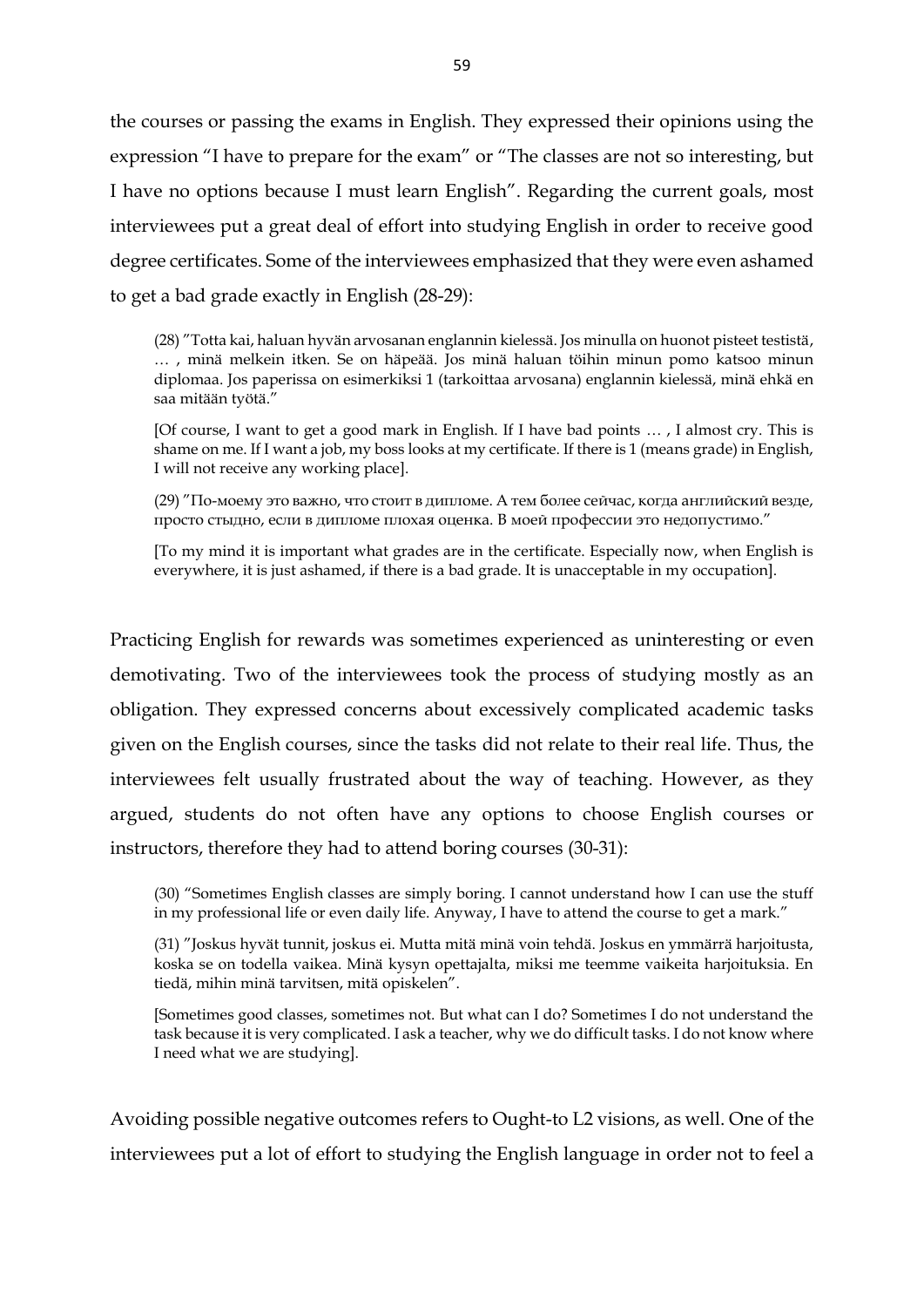bad student among other classmates. She argued that it was extremely hard to lose the position of a straight-A student as she had been such in high school in her home country. Thus, now she worked very hard in English courses driven by fear of losing out in the classroom "competition". When conducting the interview, the participant compared her own proficiency in English to the classmates' skills. Although the interviewee realized that such comparison with others created psychological pressure, it also brought benefits. As the respondent claimed exactly the more successful English students forced her to improve her competence in English, even if the tasks seemed to be unsurmountable from time to time (32):

(32) "Когда я попала учиться в Финляндии, я даже не представляла, как я сильно отстала в английском по сравнению с местными ребятами. Дома я всегда была отличницей и одной из лучшей учениц в школе. Сейчас я могу сравнить себя в английском со средними учениками, а то и ниже. Сначала это для меня было шоком и создавало сильный психологический дискомфорт. Порой какие-то задания казались просто невыполнимыми. Я сидела ночами над ними. Но именно вот это и заставляло преодолевать трудности и работать над произношением, словарным запасом и т.д."

[When I came to study in Finland I did not even imagine how far behind I was in English compared to local guys. At home I was always a high achiever and one of the best students in the school. Now I can compare myself in English with the average students, or even lower. First, it was a shock for me, and it created a strong psychological discomfort. Sometimes the tasks seemed to be extremely hard. I worked on them over nights. But exactly this forced me to overcome difficulties and develop my pronunciation, vocabulary and so on].

Another interviewee struggled with passing the courses in English. The interviewee received his English assessments back many times during the first studying year, since the English teacher wanted him to do the tasks properly by making corrections. He even had to correct the same assessment twice or three times. Fear of being expelled from the course made the respondent practice English more effectively. He also mentioned the role of skilful groupmates in motivating him to enhance his English proficiency. He usually felt disappointed while listening to others' fluent English speaking and doing collaborative projects with such advanced English speakers. However, this displeasure served as a trigger for him, as the next extract illustrates (33):

(33) "Especially the first year was not easy. My English teacher returned my tasks to be corrected many times. Some of them even two or three times. First, I felt absolutely frustrated because I was afraid of being expelled from the course. Also, my Finnish groupmates … well … sometimes they told that they were not good at English, but in reality, they were brilliant. When I listened to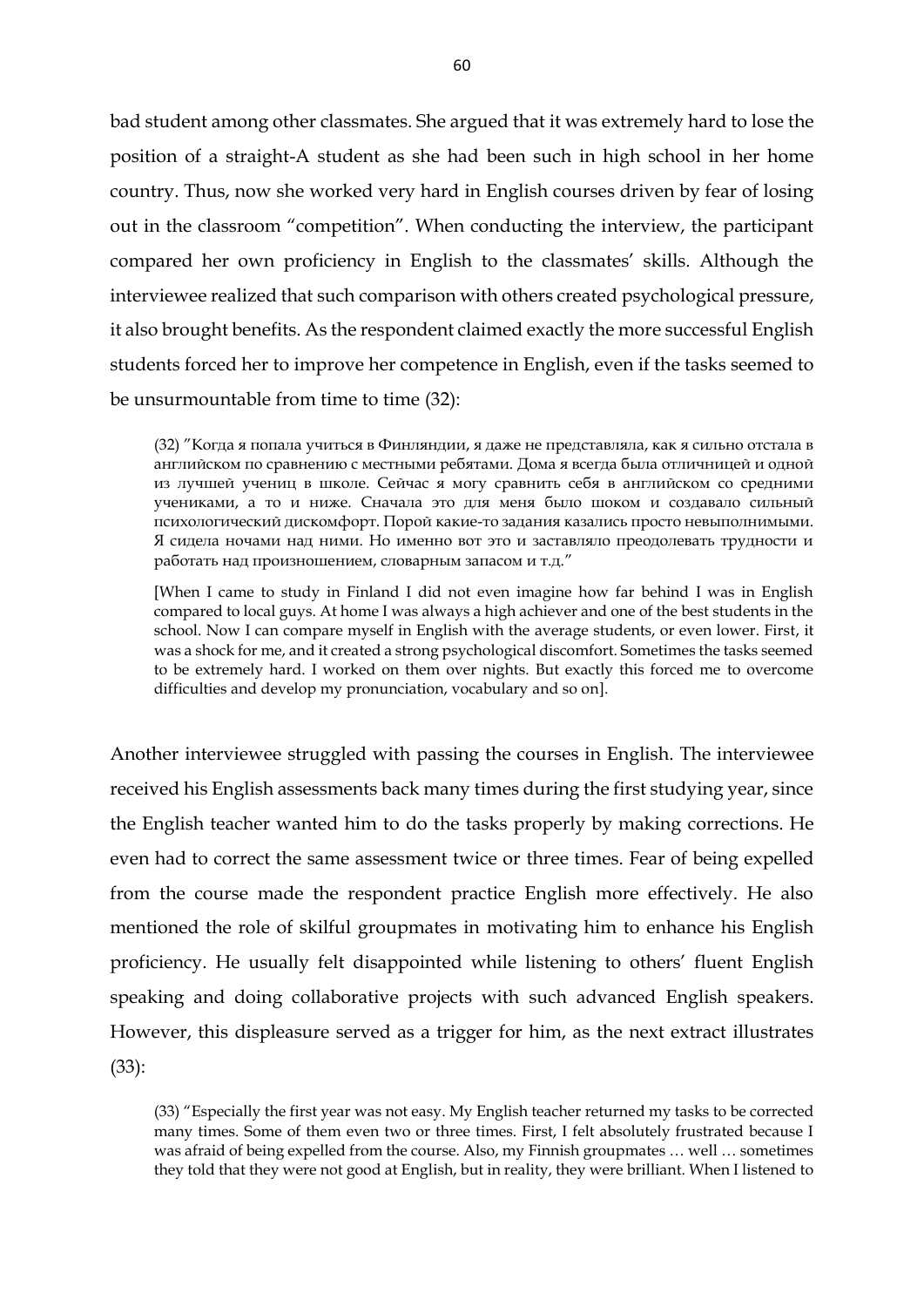how they spoke in English, I felt that I had to improve my skills immediately. I did myself a lot, like, looking through the sentence structures and how to pronounce the words properly and other things."

Three of the interviewees had distant objectives towards English by doing one of the international standardised tests of English language proficiency, IELTS or TOEFL. By having successfully taken the exam, the respondents believed that they are able to apply to study at English programs in Finnish universities or even international schools and universities at English programs in Finnish universities. One of the interviewees claimed that taking a test was getting relevant even then for him as he planned to make it in the nearest two years. As he claimed, the thought about the future test made him look through Academic English Textbooks and educational web pages from time to time. His opinion is viewed next (34):

(34) "I do not know where I want to study next, but I am thinking of IELTS or another English exam. Even if my English is good but my goal is C1, so … well the exam will help me with the language. I often read IELTS courses and educational materials on the internet, different webs. I do not know … if I want to study in English in my future in Finland or not in Finland, the certificate will help me to apply. I think so."

Although the decision to apply in English-speaking programs was not certain yet, another interviewee planned preparation for the TOEFL in the nearest future, as well. She thought that taking and passing the exam would help her to see what her own proficiency in English is like. As pointed out, passing the exam seemed an excellent possibility to obtain additional self-confidence in using English. However, the interviewee did not expect the paper to reflect her fictive skills but to assess the real knowledge of her English. In addition to gaining greater self-confidence, the respondent believed that the certificate would provide her with excellent possibilities ranging from finding a workplace both in Finland and abroad to getting in touch with foreign friends (35):

(35) "У меня есть свои личные цели по поводу английского, например, сдать TOEFL. Я бы хотела для себя уровень продвинутого пользователя, ну не меньше C1. Я хочу не просто бумагу, а чтобы мои знания соответствовали сертификату. Хочу реально знать на этом уровне. Я думаю, что у меня бы сразу выросла уверенность в себе. Я бы как-бы доказала внутри себя, что я владею языком на продвинутом уровне. Ну и конечно же, с таким дипломом я бы получила миллион возможностей, например, работа, как здесь, так и за границей. Друзья, знакомства …"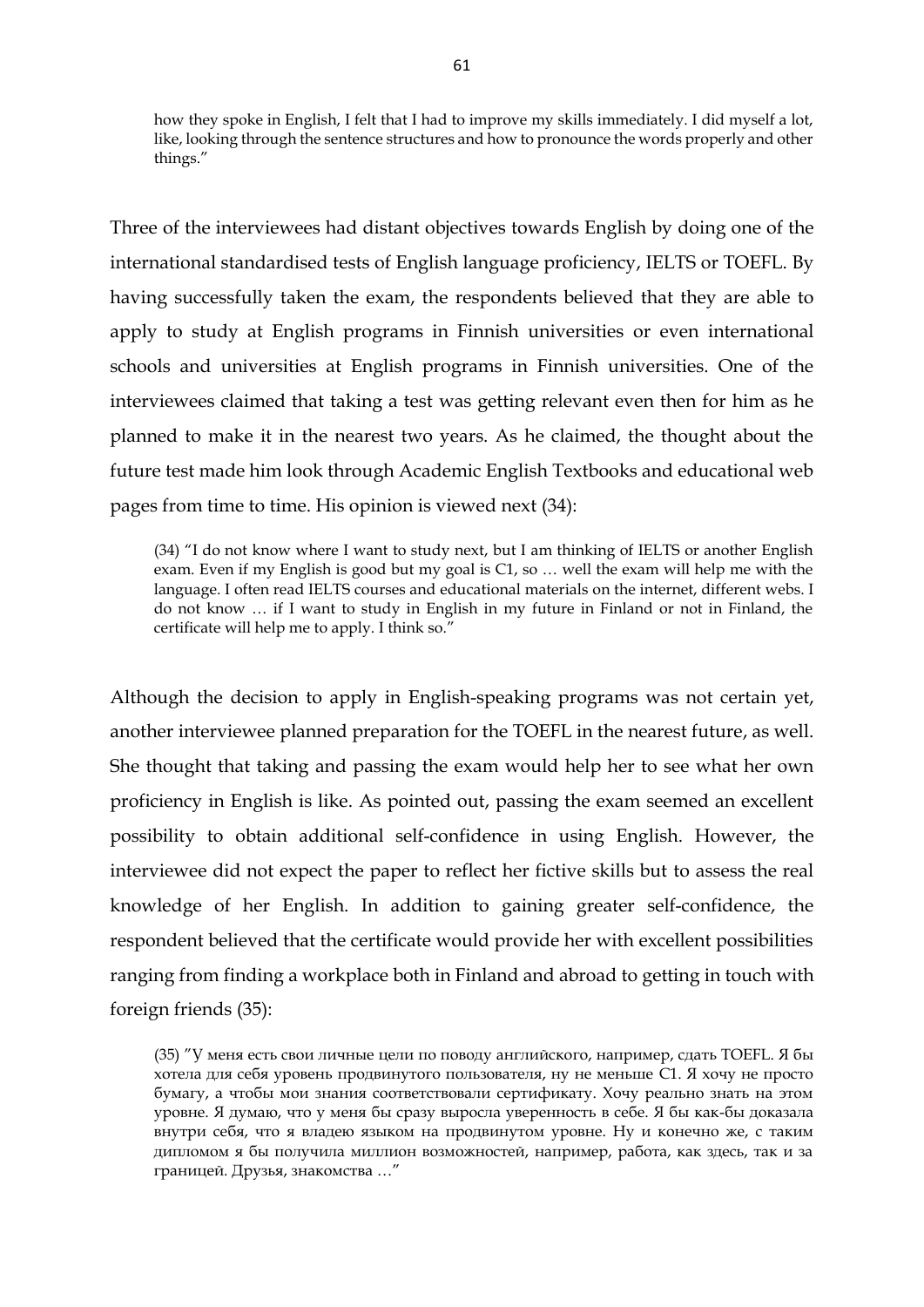[I have my personal goals towards English, for example, to pass TOEFL. I would like to achieve an advanced level, at least C1. I do not want only the paper, but I would like that my knowledge would correspond to the certificate. I want to master really at that level. I think that my selfconfidence would immediately grow. I would … like … prove to myself that I have a good proficiency. Of course, if I had such a certificate, I would get a million possibilities starting with getting work here or abroad. Friends, new contacts …]

To summarize, studying English as a process is viewed as an obligation for most participants of the study. Some of them experienced the necessity to learn the language even if the learning process does not attract them a lot. Teaching styles and the course content were the main reasons for losing motivation. However, the interviewees' compulsory English courses in professional institutions make them exercise English and complete all of the required assessments. Also, distant objectives regarding English also illustrate the interviewees' Ought-to L2 visions. The desire to possess recognition in English proficiency, by taking TOEFL or IELTS, motivates the participants to focus on English assessments better even now.

#### **6.2.2 Fears**

As the theory of LMSS pointed out, the Ought-to L2 Selves concerns the attribute that one believes one ought to possess or to meet expectations or avoid possible negative outcomes. For that reason, a feared possible self belongs to Ought-to L2 selves as the vision prevents learner's undesirable result in the area where he expects good results. Fear as a feeling is usually considered an unpleasant emotion. When studying, fear is often interpreted as learning anxiety that gives negative impacts and hinder further learning experience possibilities. Despite unpleasant outcomes, this negative feeling can work as a trigger to overcome anxiety by practicing more in the learning area. In other words, it can motivate the learner to reach a learning goal. The participants of this study also experienced anxiety while learning and speaking English. Most of them described situations when they were afraid of speaking English because of making errors in building the sentences and, consequently, being misunderstood. Hence, the interviewees were afraid of losing their faces and being judged by their interlocutors (36-38):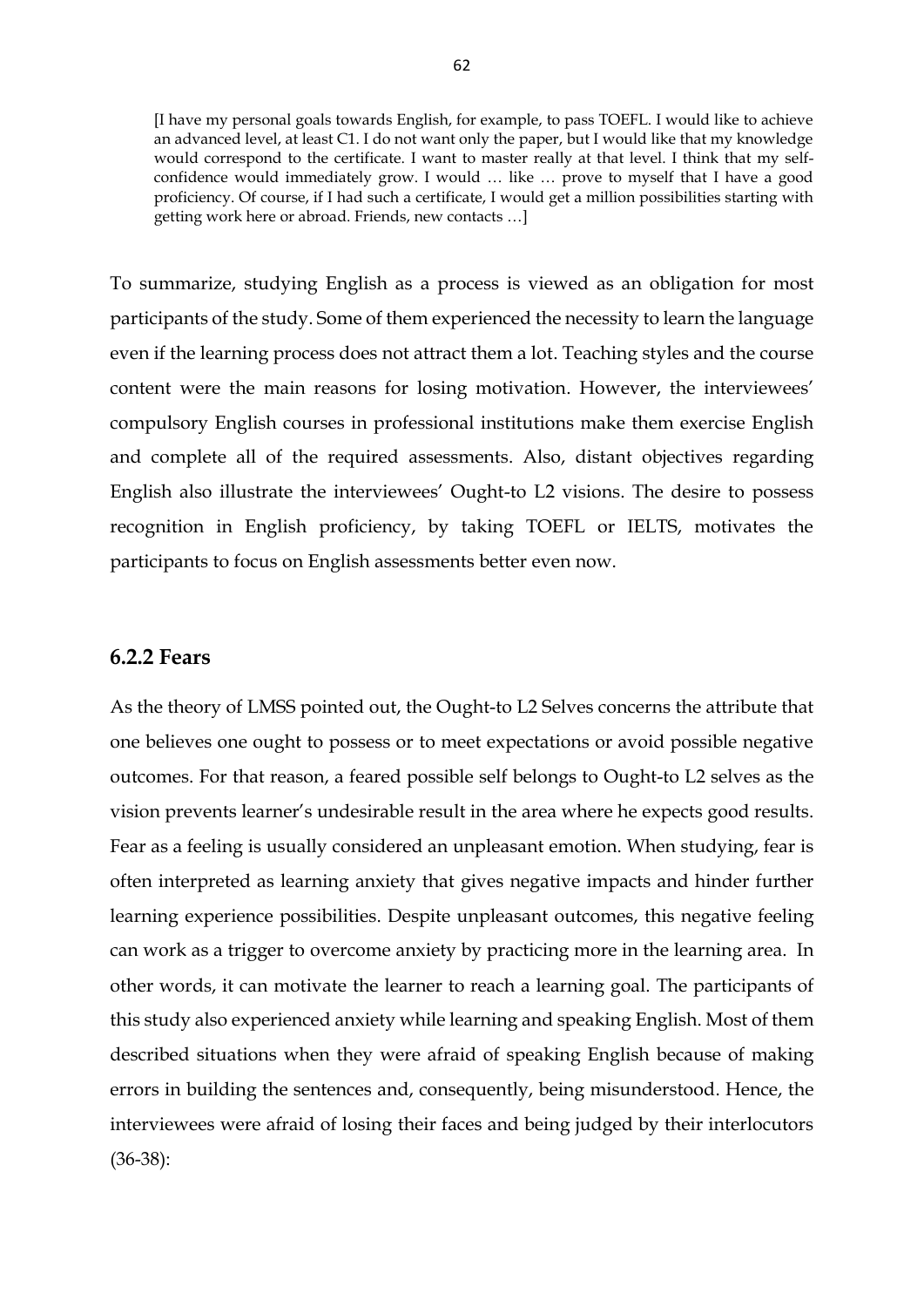(36) "Puhuminen on vaikeaa. Joskus en muista sanoja tai miten sanon ne lauseessa, siksi en puhu paljon englantia."

[Speaking is hard. Sometimes I do not remember the words or how to use them in the sentence, therefore I do not speak English much].

(37) "В отпуске за границей нормально. Могу сказать пару фраз, и знаю, что меня поймут. Там в Южных странах все так говорят, как я. Но, если надо беседовать на какую-нибудь тему … о, я чувствую, что меня не поймут. Раньше пыталась говорить больше, сейчас нет."

[On vacation abroad I feel myself normal. I am able to say a couple of words, and I know that I will be understood by others. There, in the South everybody speaks like me. But if I must talk on some topics … oh, I feel that I will be not understood by others. Before I was trying to talk more but not now].

(38) "Не люблю языковые ошибки, поэтому всегда пытаюсь говорить правильно. Если я не уверена, что скажу без ошибок, я и не буду говорить."

[I do not like language mistakes, therefore I always try to speak correctly. If I am not sure that I will say without mistakes, I will not even speak].

English pronunciation was one of the forms of language anxiety. Two of the students claimed that they had a very strong English accent, which was the reason for making them nervous while communicating in English. They acknowledged that they were often worrying about failing to pronounce particular English words correctly. Such conversation situations made the respondents feel frustrated and helpless. The interviewees also emphasized that their pronunciation unsureness was growing when they had to speak English in front of a large audience in the classroom. However, they felt more confident in smaller groups while making collaborative work (39,40):

(39) "I know that I have a strong accent, so sometimes I am misunderstood. From time to time it makes me angry. If I see, that somebody does not understand me, I am searching for the same words, I mean same meaning. If it does not help, I just say in another way. I do not know; I am just frustrated then. But otherwise what can I do?"

(40) "О, как я переживала за свой акцент раньше. Знаю, что у нас у всех он разный, но я всё равно обращала внимание на свой акцент и работала над ним. В начале учёбы я даже стеснялась разговаривать на английском, когда мы делали маленькие проекты, не говоря уже о выступлениях в классе перед всеми. Я так боялась произнести что-то не так."

[Oh, I was really upset before that I have a strong accent. I know that we all have different accents, but I still payed attention to my own accent and work on it. At the beginning of my studies I was even shy to speak English when we made small projects, to say nothing about presentations in front of a big audience. I was really afraid to pronounce something wrong].

Language anxiety worked as a motivator in learning English. One of the participants started practicing pronunciation after continual failures while communicating in English. She argued that it had happened after moving to Finland as she had to use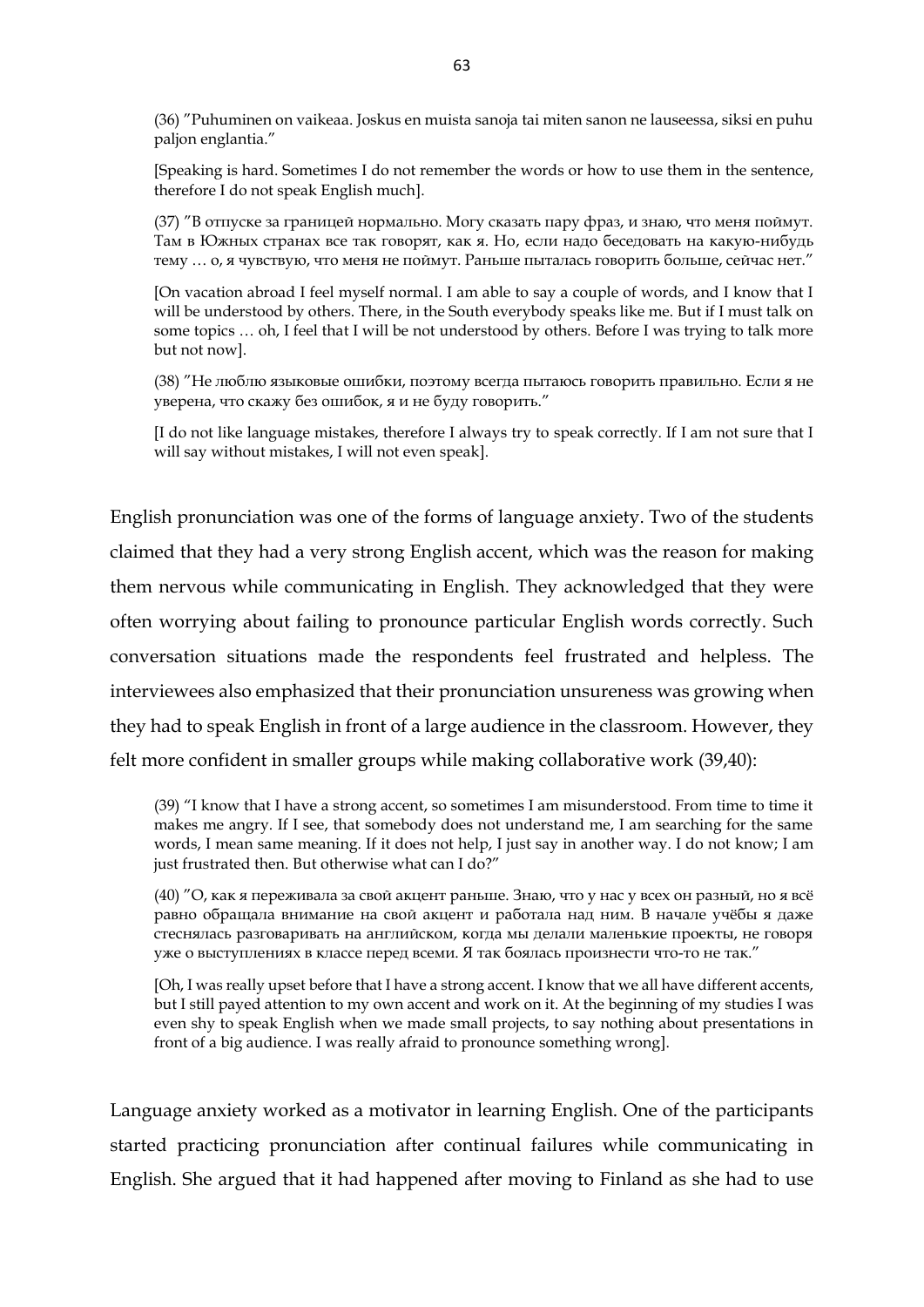English more often compared to her home country. After moving, she found herself surrounded by the people who spoke English with a greater proficiency than she had. It fostered her language anxiety for a while, but since then, promoted enthusiasm to concentrate more on practicing English. When the respondent became more confident in using the language, she stopped feeling fear with English-speaking interlocutors (41):

(41) "Когда я переехала в Финляндию, я поняла, что владею английским очень плохо. Здесь все, даже пенсионеры, разговаривают на английском. И я бы сказала, что многие владеют на хорошем уровне. Сначала я была, мягко говоря, в шоке. Потом начала учить слова и тренировала дома произношение с помощью разных обучающих видео. Сейчас я более уверена в своём английском, наверное, потому что мой уровень стал лучше."

[When I moved to Finland, I understood that my English is at a very bad level. Here all people, even pensioners, who speak English very well. And I would say that most people master English at an excellent level. First, I was shocked, to put it mildly. Then I began learning new words and practiced my pronunciation at home using different education videos. Now I am more confident in my English, probably, since my level has increased].

Another participant also felt frustrated after making his first project in English at the beginning of his professional studies. As he claimed, his language proficiency was lower than that of the others' in the group. He felt even shame speaking English in such a skilful group and avoided participating in the project. This experience made the respondent understand that his English competence needed to be improved (42):

(42) "I remember the first project in English on the first academic year. I then realized that I was not good at English, even if before I thought that I was. Everybody in my project seemed better than me. They spoke very well. I remember that I even … like … did not want to express my opinion how to do the project … like …when we were discussing it. Honestly, I felt shame. I remember that I began to practice my English at home to be more confident."

A feared possible self was also recognised when two interviewees talked about their future work. One of the respondents (43) experienced fear of being unprofessional at work if she would not have enough competence in English. Also, her concern was measured by English proficiency of other co-workers. As she claimed, anxiety grew if colleagues would master English better than she would. Another interviewee (44) expressed his fears of losing his job without adequate competence in English. He was worrying of being unable to manage work situations and, consequently, being discharged from his workplace (43-44):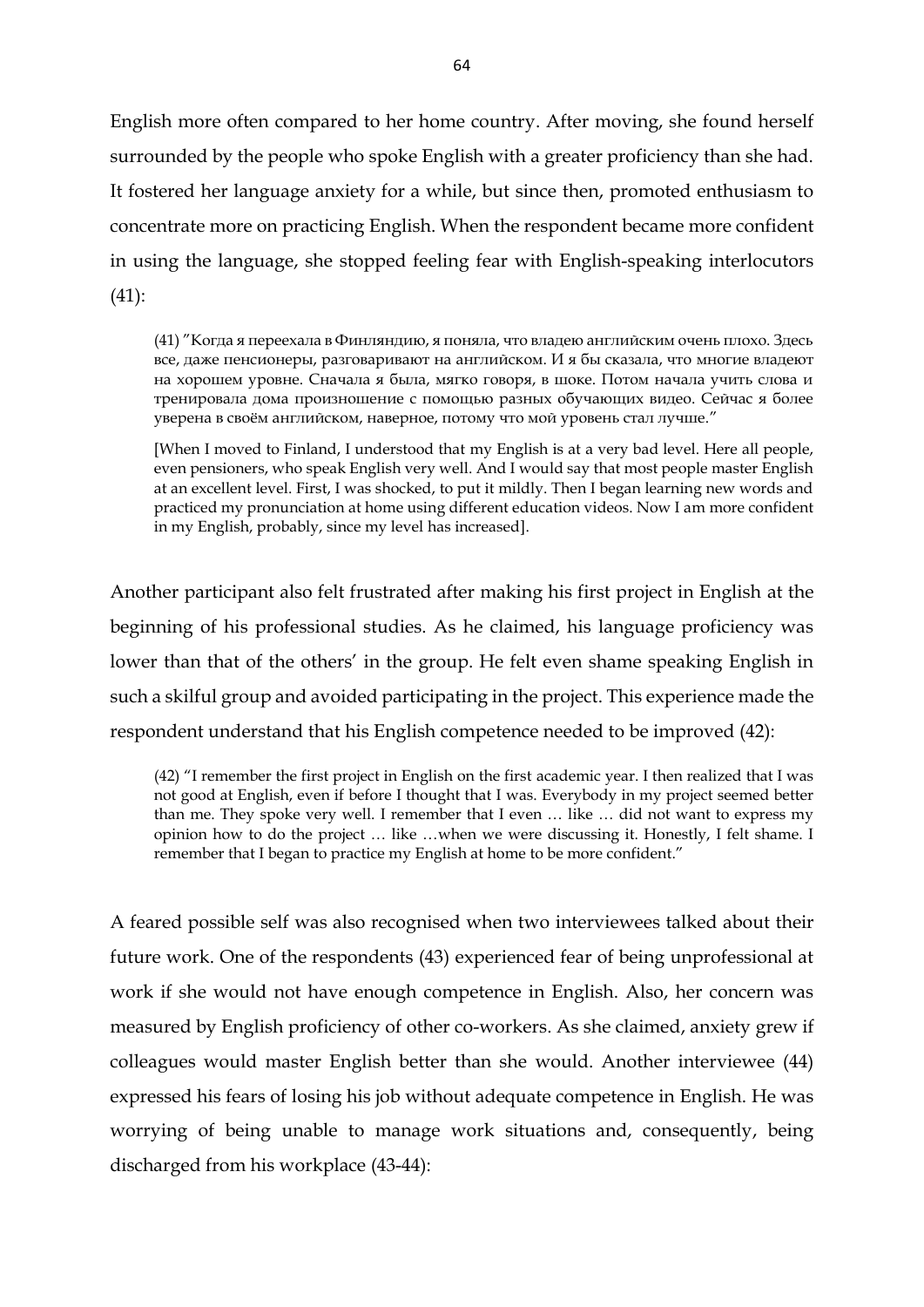(43) "Если я останусь в Финляндии и пойду на работу, то у меня есть страх говорить на английском хуже, чем финны. Боюсь того, что я в какой-то степени буду выглядеть как-бы непрофессионалом на их фоне."

[If I stay in Finland and go to work, I have a fear to speak English worse than Finns. I am afraid of being … like … unprofessional among them].

(44) "Joo, minä pelkään, jos minä en osaa puhua englantia, työ loppuu. Minun pomo voi katsoa, jos minä en voi keskustella ulkomaalaisten kanssa. Minä pelkään tätä, jos työ loppuu, kun minä en osaa puhua englantia."

[Yes, I am afraid, if I am not able to speak English, my work will end. My boss will check, if I cannot communicate with foreigners. I am scared of that, if the work ends for me, when I am not able to speak English].

While some of the participants got self-confidence in using the language thanks to struggling with the fears, one interviewee did not still overcome her language anxiety. Thus, the participant told about being unable to communicate in English as she could not get over her inner fear of not being understood. As she mentioned, many attempts were made to overcome anxiety in speaking English: from self-study to various language courses. However, her language anxiety was getting in the way of her language learning progress and unmotivated to make new attempts. When meeting misunderstanding again and again, the respondent began experiencing disappointment in using the language, which triggered unwillingness to develop her proficiency in English (45):

(45) "Я сейчас особо и не пытаюсь учить английский. На учёбе надо пройти определённые курсы, и всё. Ну не могу я преодолеть свою внутреннюю неуверенность, не могу. Пыталась много раз. Ходила на курсы английского, сама пыталась учить. Ну не могу я говорить и всё тут."

[I do not make attempts to learn English now. On the studies I must do certain courses, and that's it. I cannot overcome my self-confidence, I just cannot do it. I tried to overcome it many times. I visited English courses as well as I did self-studies. I am just not able to speak it, that's it].

In summary, fear as a language anxiety was recognized to belong to Ought-to L2 visions and simultaneously a motivational factor among most interviewees. When experiencing language anxiety, the participants felt frustrated for a temporary period as they met undesirable language expectations: misunderstanding or more skilful interlocutors. Later, anxiety worked as a trigger to studying English. The interviewees felt they needed to bridge the gaps where they existed. Some of them increased their English vocabulary or enhanced their general English knowledge while others worked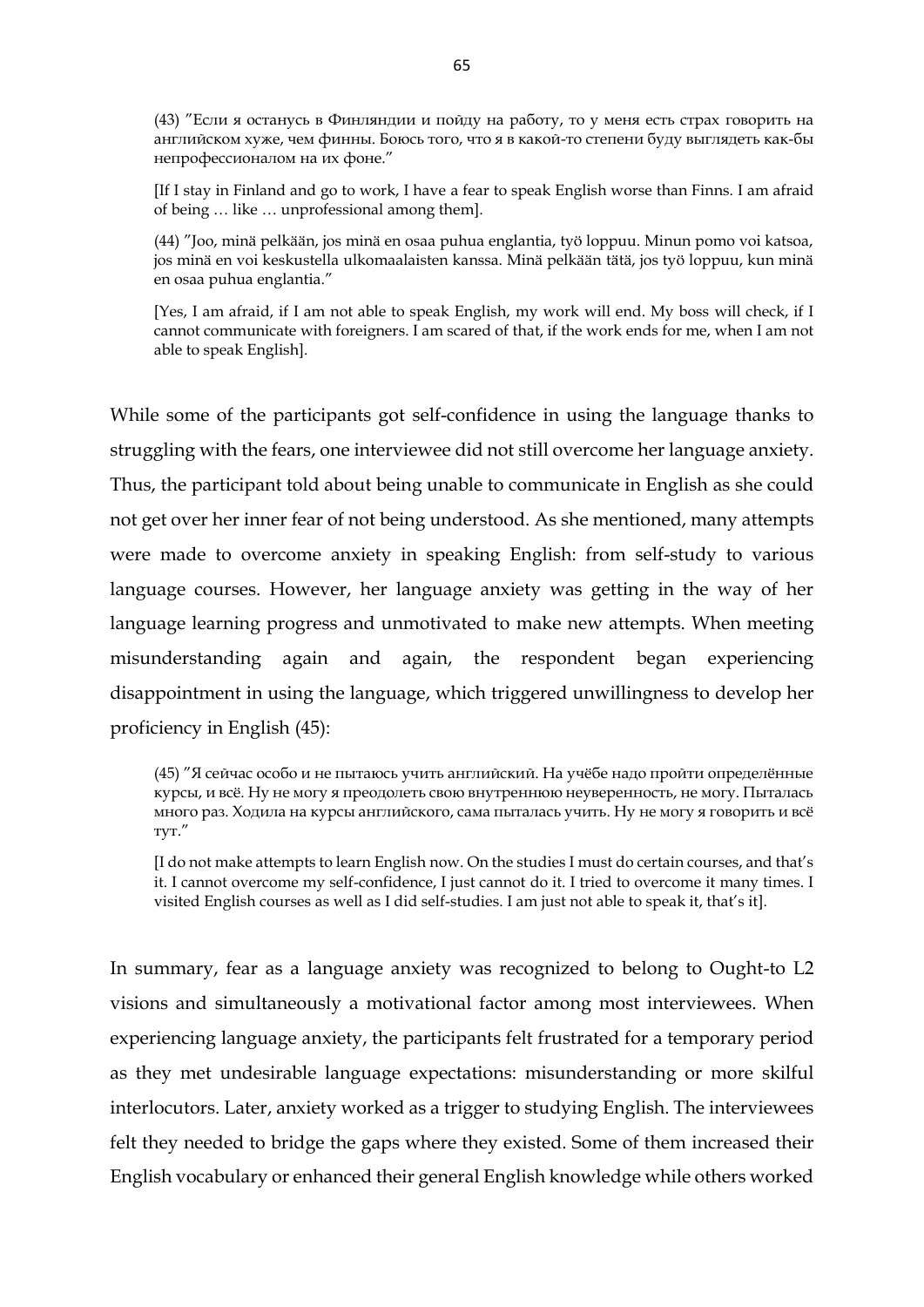on pronunciation. However, feeling fear to communicate in English was experienced also as demotivating.

# **6.2.3. Social expectations**

Somebody's expectations are usually experienced as an obligation. However, expectations of performance in foreign languages are essential predictors of future achievement. The participants of this study were surrounded by people whose expectations towards their language competence were very high. Most interviewees told that their parents believe that learning English is an important element in the future and career, and thus, they encouraged them to learn English well. The two of the interviewees argued that in addition to her family's supporting, the fathers' good proficiency in English became an excellent motivator for them (46-47):

(46) "Meidän isä puhuu englantia hyvin ja hän haluaa, että kaikki lapset meidän perheessä opiskelevat englantia, koska nykyään on pakko puhua englantia. Oikeasti, kaikki kotona sanovat, että minun pitää opiskella englantia hyvin. Kun olen valmis ammatin kanssa, haen taas englannin kurssia."

[Our father wants everybody to study English, because today it is necessary for all to speak English. Really, everybody at home say that I must learn English properly. When I graduate from my professional studies, I will register again for the English course].

(47) "Minun isä aina kertoi minulle, että minun pitää opiskella englantia, koska se auttaa tulevaisuudessa. Hän puhuu itse englantia hyvin, ja tämä oli minulle todella hyvä esimerkki."

[My father always told me that I must study English because it helps in the future. He speaks English very well, and it was a very good example for me].

A good example in English competence demonstrated by parents has a direct correlation with children's motivation. As the next example illustrates, it is not always necessary for a close person to master English fluently to be able to influence L2 motivation. It was pointed out that it is even enough for a parent to be very strongly motivated towards English in general in order to bring up a positive attitude in learning it (48):

<sup>(48)</sup> "У меня всегда перед глазами был отличный пример – это моя мама. Хоть её английский далёк от идеала, но она всегда для меня была примером сильной мотивации. Когда мы переехали в Финляндию, мы с мамой начали самообучение: ходили по улице, учили английские слова и проверяли их друг у друга."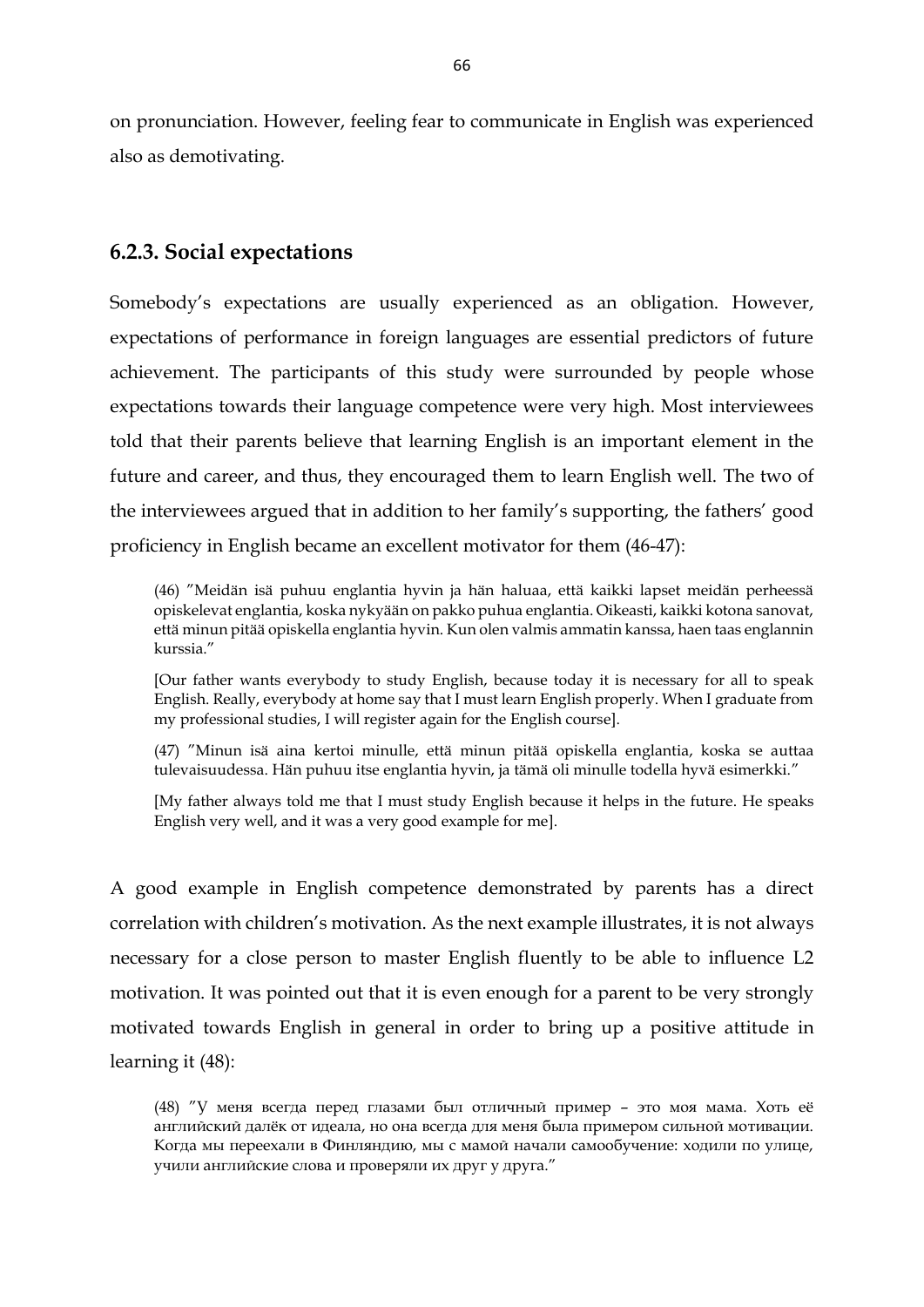[I have always have an excellent example – this is my mum. Although her English language level is far away from an ideal, my mum has always been an example of a strong motivation. When we moved to Finland, I started self-studying with my mum: we were walking outside learning new English words and checking each other].

As the interviewee explains, the enthusiasm to study English was great when her mother participated in the process of studying. This finding emphasizes the evidence that parents' support seems to be essential even for adult learners of English.

It was also pointed out that parents' high expectations might have a positive impact on academic learning. One of the participants claimed that his father's expectations played a crucial role in his English academic studies. In his case, high expectations boosted his own beliefs and motivated him to do well at English classes. The fathers' influence was so strong that it turned into long-term motivation. As the participant argued, he wanted to impress his father even when studying in the university. However, the respondent expressed doubts about the correctness of such motivation, which is based on rewards or punishment. His view is illustrated next (49):

(49) "We have a very powerful father in our family. I cannot say that I was forced to study English, maybe sometimes. But I did really want to meet his expectations, especially regarding my English. When I managed well at school, he praised me. Even if I was in my university there in my home country, I … like wanted to gladden him with good grades. I do not know now if it is good or bad to be motivated like me."

To sum up, social expectations that emerged from the data fell under the parents' hopes and beliefs regarding the participants' English proficiency. The participants perceive that they must learn English in order to meet family expectation and thus, formulate their Ought-to L2 visions. As it was shown, interviewees appreciated their parents' encouragement as it helped them to realize the importance of English and its' possible positive impact for the future. The findings also revealed that parents were found to play an important role in enhancing participants' motivation in general. In addition, the interviewees felt more motivated to study English as their parents' English competence was good or they studied English together.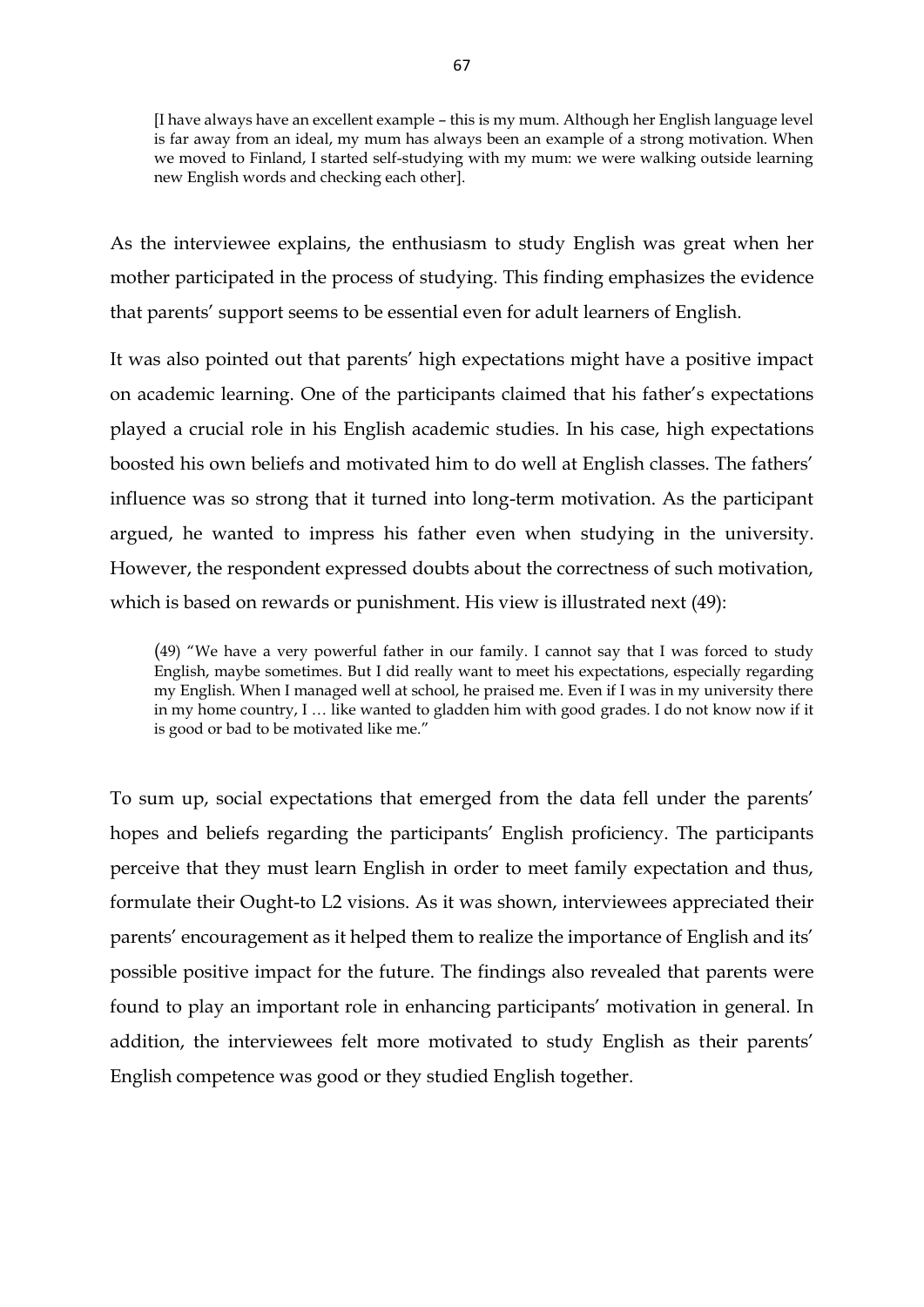## **6.2.4 Global English**

The meaningfulness of English today has definitely been noticed by not only linguistics, but also non-linguists such as my interviewees. Although a direct question about English as a global language was not presented, all participants indirectly pointed out the important role of English today, that is the reason to learn it. Many of my interviewees talked about globalisation and emphasized the role of English in travelling or working life. One of the participants (51) claimed that English turned into a "must" language today. There is almost an obligation for everyone to speak at least a little English if one wants to become educated and progress. Thus, knowledge of the English language was seen as a characteristic of a truly educated person (50-52):

(50) "Ajattelen, että englannin kieli on hyvä [tärkeä], koska koko maailma tarvitsee englantia." [I think, that English language is good [important], because all the world needs English].

(51) "Английский сейчас везде. Без него никуда. Это уже как обязанность знать хотя бы немного английского, чтобы путешествовать и общаться там. Я бы сказала, что английский – это как "must have". Я думаю, это атрибут каждого образованного человека в нашем современном мире."

[English is everywhere now. You can not do without it. It is like a duty to know at least little English in order to travel and communicate there. I would say that English is like a "must have" language. I think that it is an attribute of every educated individual in our modern world].

(52) "Несмотря на то, что я владею только английским путешественника, я осознаю его глобальную роль на сегодняшний день."

[Despite the fact that I speak only English for travellers, I realize its global role these days].

Two of the participants stated that the English language has become a global link in the real sense of the term. They realize that using English increases their chances in socialisation as well as international communication. As the interviewees argued, by using English one can meet new people and make friends. One of the participants viewed that English expanded her social circle both in Finland and other countries (53- 54):

(53) "… koska englantia puhuvat melkein kaikki ihmiset… Se yhdistää ihmisiä, koska voi tutustua uusiin ihmisiin, jos puhut englantia …"

[… because almost all people speak English … It connects people, because you can get acquainted to new people, if you speak English …]

(54) "Я думаю, что знание английского языка дает большие возможности развивать себя, путешествовать, знакомиться с разными новыми людьми … У меня очень много знакомых сейчас, с которыми я начала общаться только с помощью английского языка. И в Финляндии, и в других странах мира."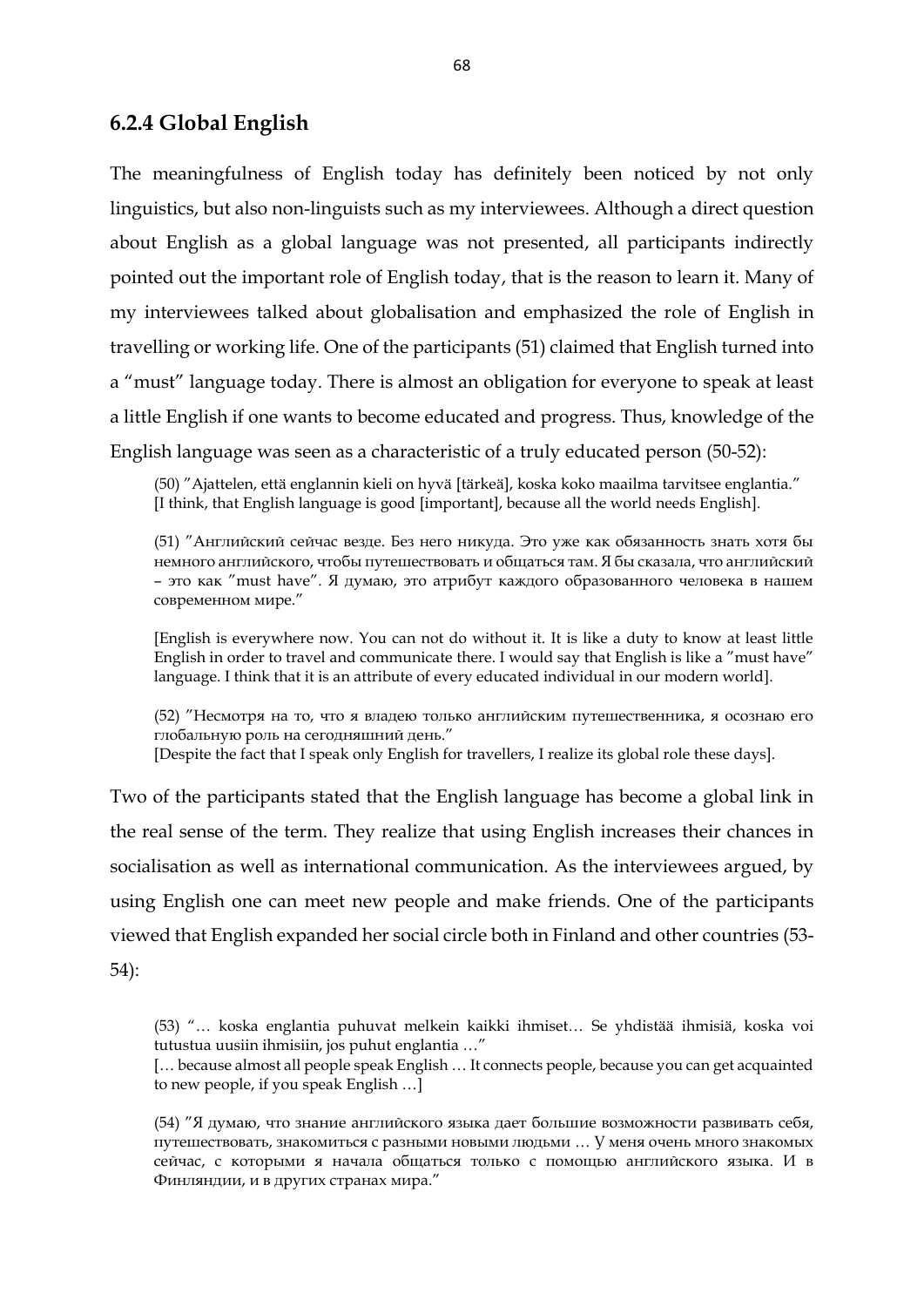[I think that mastering English gives great opportunities for self-developing, travelling, meeting new people … Today I have many new contacts which I made only thanks to English. In Finland, and other countries].

The global role of English was emphasized in the statements about traveling. It was argued that going outside Finland without English competence seems challenging or even impossible. Interestingly, the findings revealed two similar views towards traveling, and it sounded as the interviewees could discuss the question among themselves before our conversation. The participants compared the two languages by de-emphasizing the role of Finnish while traveling abroad. However, disrespect towards the Finnish language was not observed in their comments. It was only stressed that Finnish is spoken only in Finland while English is used everywhere, and that is the reason for its importance (55-57):

(55) "Joo, minä ajattelen, se on tärkeä kieli, koska jos minä menen matkustamaan toiseen maahan, minä puhun vain englantia. Suomi on vain Suomessa, mutta englantia voi puhua kaikissa maissa."

[Yes, I think it is an important language, because if I go to travel to another country, I speak only English. Finnish is only in Finland, but English is spoken in any country].

(56) "Englanti on iso (tärkeä) kieli tänään. Jos haluan matkustaa johonkin, suomen kieltä en tarvitse ulkomailla. Tarvitaan englantia. Suomen kieltä tarvitaan vain Suomessa. Jos osaat englantia, voi matkustaa koko maailmassa. Pitää osata englantia."

[English is an important language today. If I want to travel anywhere, I do not need Finnish abroad. I need English. I need Finnish only in Finland. If you speak English, you can travel all over the world. There is a need to speak English].

(57) "I like traveling. Without English it could be a disaster because you must speak English if you travel."

While talking about English as a lingua franca, the participants highlighted advantages of speaking English for Finland as a state. As it was mentioned, the ability of mastering English provides an access to deal with international companies with no difficulties in communication. When being at a part-time job, one of the participants shared his opinion (58) about making English as a work language in the short run. He accepted that it would facilitate the work with foreign partners as English proficiency of the company staff would be improving. He also highlighted that the chances of surviving on the market for his professional sphere are much worse without knowledge of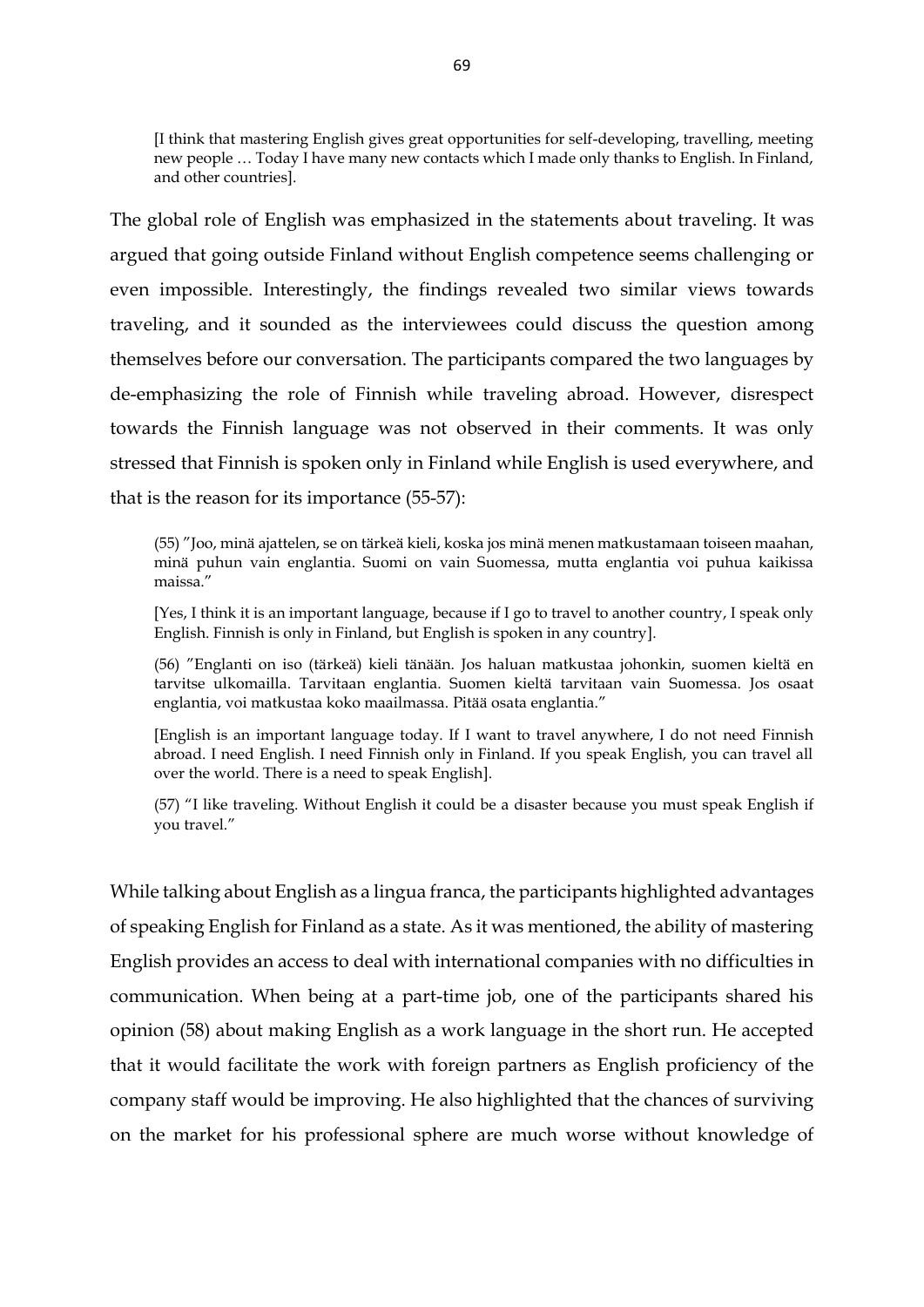English. Another interviewee expressed his concern about weak English-speaking competence of Finns (58-59):

(58) "Now, you see, in Finland English is everywhere because they (Finland) want to be … like … ready for people who come outside Finland. They want to be … like … open to the whole world. And I think that it is right. My company also wants to make English as a work language. It is a good tendency as they try to be more flexible for other companies in the world. So, without English there is no chance for our company."

(59) "Vielä ajattelen, että suomalaisten täytyy osata englantia, koska ei kaikki osaa. Jos tulee esimerkiksi joku rikas amerikkalainen ja haluaa tehdä oman firman Suomessa, suomalaiset voivat mennä hakemaan töitä häneltä. So, englanti on tosi hyvää koko Suomelle."

[I think that Finnish people must speak English because not everyone is able to speak. For example, if somebody rich American comes to Finland in order to establish his own firm here, Finnish people can apply job from that firm. So, English is very good for all Finland].

To conclude, the needs to learn English because of its "global functions" clearly formulate the participants' Ought-to L2 visions and thus, motivate learners. The role of the language as an access for making new acquaintances and expanding social circles was identified as important. The interviewees highlighted the necessity to master English at a minimum level in order to survive and prosper in the modern world. English proficiency is seen as a vital attribute of an educated person. Also, using English in traveling has been mentioned as a reason to learn it. The respondents claimed that one can get into difficulties without English-speaking skills while traveling. In addition, improving English proficiency in Finland has been seen as excellent benefits for the whole state as it can provide flexibility with foreign partners as well as making foundation for international business in Finland.

#### **6.3 L2 learning experience**

This section illustrates the findings about L2 learning experience among the interviewees. When examining L2 motivation, the component should be definitely taken into consideration as it largely explains the background of existing current and future L2 Selves of the participants. The first part of the section is devoted to the school context where the interviewees tell about their school time and experiences in both home countries and Finland. The subsection demonstrates the findings about the role of the teachers and teacher's behaviour in L2 formation. Also, the analyses reveal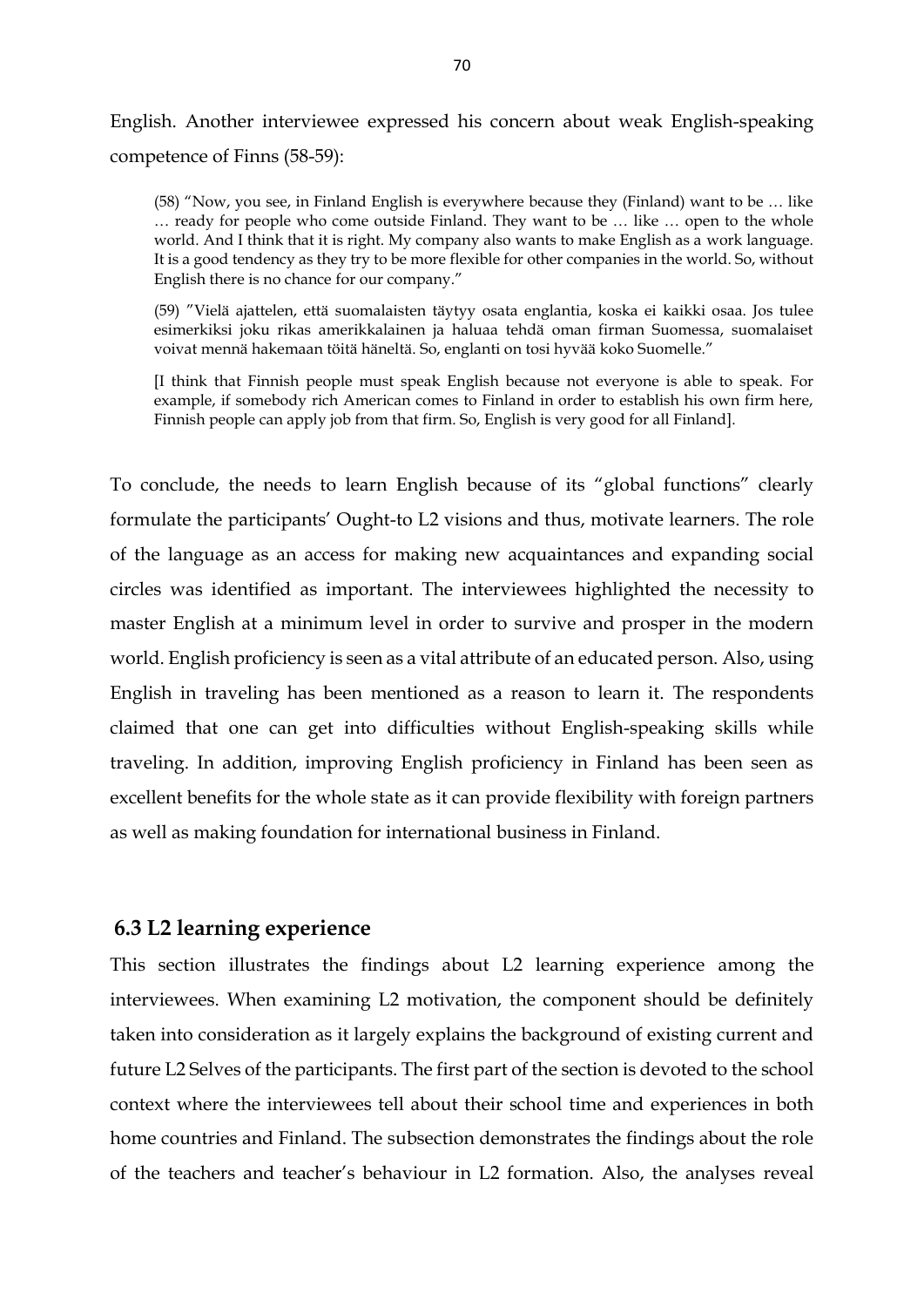essential statements concerning English classroom atmosphere as well as course content created by the teachers. The second part reveals the findings relating to comparison of Finland and the interviewees' home countries as English learning environments. Interestingly, the responses of the interviewees were very country specific as the conditions for practical English differ significantly depending on the context.

### **6.2.1 School context**

#### **6.2.1.1 Teachers**

When discussing English studies at school, all the participants related their narratives primarily to the teachers. English teachers and their behaviour were recognized as a powerful tool that motivates the students or, conversely, adversely affects students' impetus to learn the language. The respondents highlighted that passionate English teachers were able to convey enthusiasm to them and, thus, enhance their motivation to study English. As one of the participants mentioned (60), the teacher should be truly interested in his/ her subject in order to provide good attitude to it among his/her students. Another interviewee (61) described the teaching style of her previous English teachers and argued that they had a different impact on her desire to study. Thus, the first English teacher did not enjoy teaching itself, which made the classes boring and unmotivating. The second teacher, in turn, became an example of qualitative teaching, since she was highly engaged and accompanied explanations with real-life instances. As the participant argued, such a teaching approach turned previously unmotivated students into lovers of English among her classmates (60-61):

(60) "Я считаю, что связь между учителем и мотивацией прямая. Если учитель горит своим предметом и по-настоящему заинтересован в том, что он преподаёт … , это всё напрямую влияет на мотивацию учеников."

[I think that the correlation between the teacher and motivation is direct. If the teacher is fully engaged with his/ her subject and really interested in the subject, it affects directly on the motivation of the students].

(61) "Первый мой учитель английского делал работу для галочки. Она давала сухо материал и особо ничего не объясняла. Если не понял, то это твоя проблема. Она как будто хотела от нас избавиться. Было не очень интересно у неё на уроке. Всё изменилось, когда пришла вторая учительница. Она всё объясняла на жизненных примерах. Её уроки были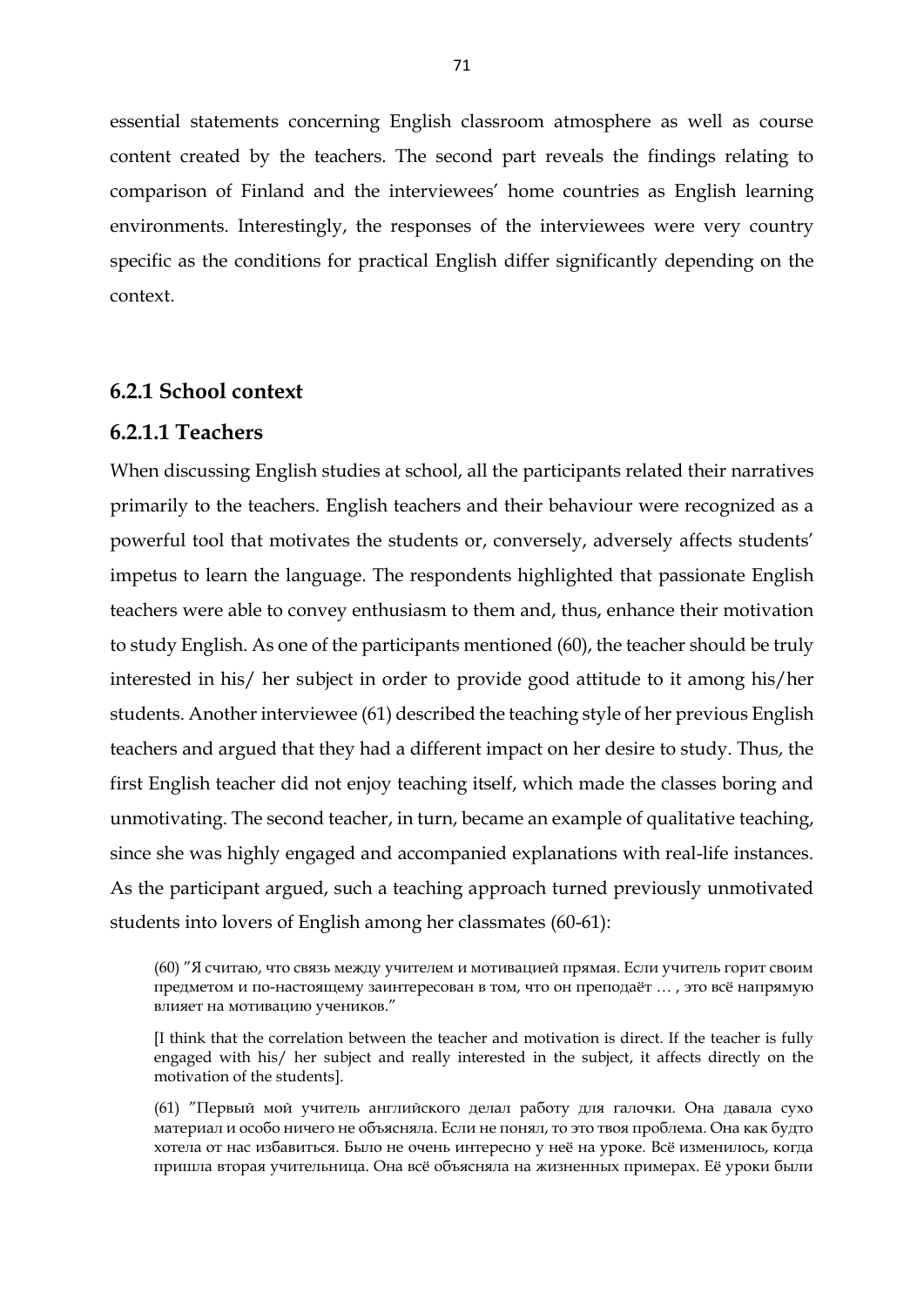жизненные и познавательные. Помню, как даже самые немотивированные ученики нашего класса стали интересоваться английским."

[My first English teacher worked formally, for a tick. She taught us without extra explanations. If you do not understand, it is your problem. She, like, wanted to get rid of us. Her classes were not so interesting. Everything has changed when we got another teacher. She explained everything using real-life examples. Her classes were useful. I remember how our unmotivated classmates became interested in English].

The interviewees acknowledged that only friendly and approachable English teachers influenced them. As the one participant mentioned, his first English teacher was very kind and willing to help at any moment. He did not feel frustrated in his classes as the teacher treated him kindly and always gave positive feedback. The participant told that he was eagerly looking forward to English classes to learn something new (62):

(62) "Minun ensimmäinen opettaja oli tosi hyvä. Jos joku ei osannut, hän tuli aina auttamaan. Hän auttoi tosi paljon. Ja hän oli aina iloinen, hän tykkäsi opiskelijoista. Minä aina odotin seuraavaa tuntia, koska oli niin kivaa ja minä opin uusia englannin sanoja."

[My first teacher was very good. If someone could not do anything, he always came to help. He helped a lot. And he was always cheerful, he liked pupils. I always looked forward to the next class, because it was so nice, and I learnt new English words].

The findings also revealed that, for a teacher, being too kind is not effective. As the interviewee told, the kindness of her English teacher reflected her requirements. The teacher did not demand a lot from the pupils and usually gave good grades. As it was argued, receiving good grades without knowledge began provoking a feeling of disappointment at English classes, even if undemanding teaching excited her. Despite the participant's young age, as she was attending comprehensive school then, she realized the result of such teaching. Hence, she became aware of the need to get tutoring in English in order to prepare for exams (63):

<sup>(63)</sup> "Помню, что одна учительница английского была очень добрая, ну слишком добрая. Она была нам как друг. Я у неё всегда училась очень хорошо, но ничего не знала поанглийски. Я стала это понимать, даже будучи в старшем звене. Я думаю, такое послабление – тоже нехорошо, т.к. это не прибавляет желания и мотивации. Ну если только в самом начале (смеётся), а потом становиться неинтересно. Тогда я начала задумываться о репетиторе, чтобы как-то сдавать экзамены."

<sup>[</sup>I remember that one teacher of English was very kind, well, too kind. She was like a friend to us. I always did well at her classes, but I did not know anything in English. I came to realize it when attending comprehensive school. I think that such slack is not good either, as it does not enhance motivation to learn more. Well, maybe just at the beginning (laughing), and then it is getting boring. Then I got an idea of private classes of English as I wanted to pass the exams].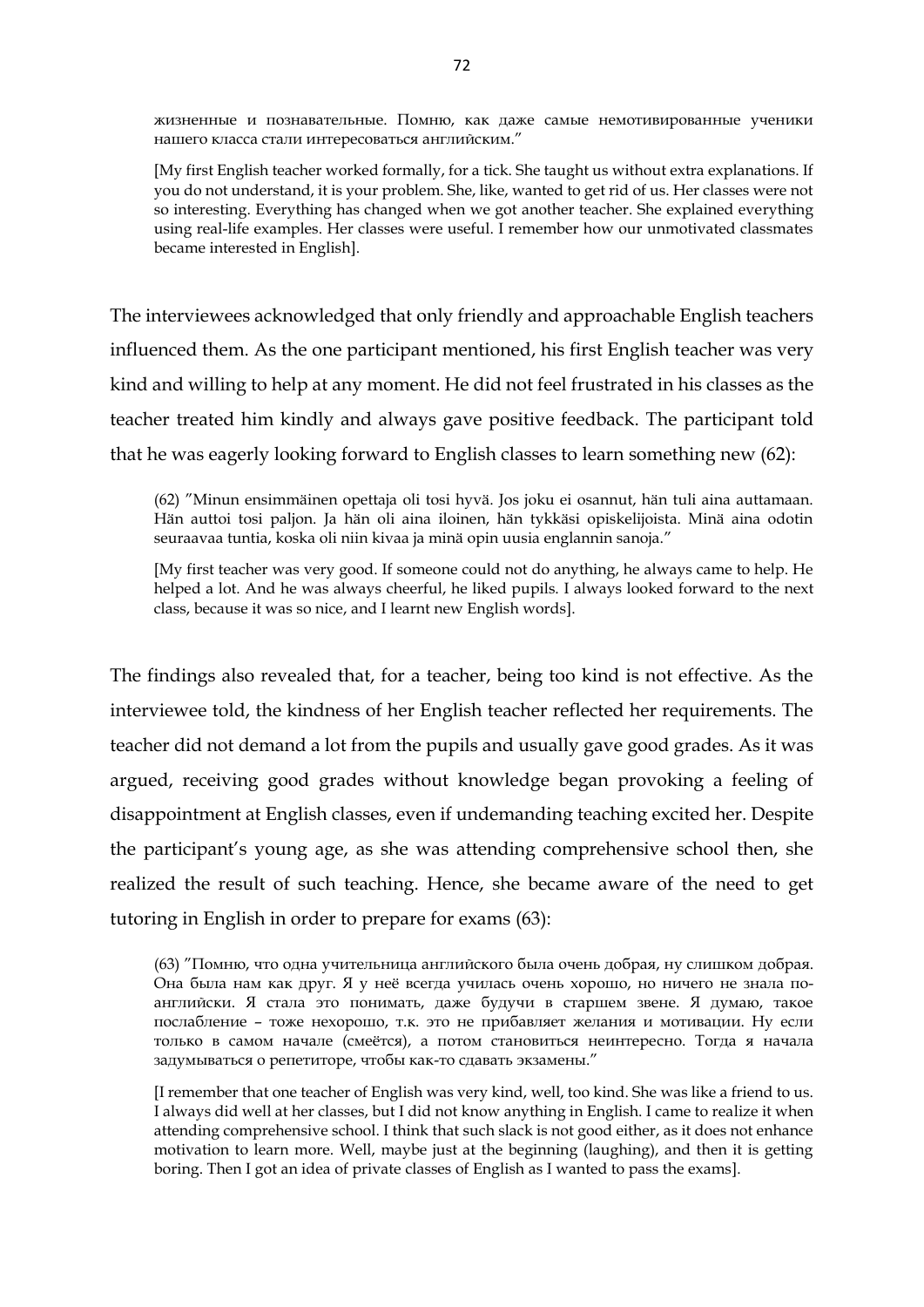For another participant, noticing students' individual needs was mentioned as a rather essential trait among other characteristics of a good teacher. Thus, the interviewee described the situations of studies in Finland, where she had to do school tasks using both Finnish and English. Although she put a lot of effort into implementing the tasks of learning both languages, the teacher did not take her invested effort into account and evaluated her badly. The respondent reported feeling frustrated while having classes with that teacher. As she claimed, English teachers did not to realize the difficulties that she bumped into learning English as a non-Finnish student. Her opinion is viewed next (64):

(64) "Мне не очень нравилась одна учительница английского, с которой я столкнулась в Финляндии. Она была слишком строгая и не понимала, что где-то проявляются мои качества иностранца. Она не учитывала, что я не знаю что-то где-то по-фински. Мне порой приходилось учить два языка одновременно. Я, бывало, сидела днями и ночами над заданиями, но эта учительница часто снижала мне оценку, и я очень расстраивалась из-за этого."

[I did not like one teacher of English that I met in Finland. She was too strict and did not understand that I was a foreigner. She did not take into consideration the fact that I did not know something in Finnish. Sometimes I had to learn the two languages simultaneously. I used to do the tasks days and nights, but this teacher gave me bad marks, and that made me frustrated].

As mentioned, English language learning experience referred firstly to English teachers. Passionate and fully engaged teachers were acknowledged as the most effective way to keep motivation high. Although kind and easy-going teachers can more easily reach out to the pupils, the lack of studying requirement was seen as a demotivating factor for the respondents. In addition, the reluctance of the teacher to regard students individually was considered a cause of demotivation to do well at English classes. Specifically, support was considered to be needed by foreigners when studying in Finnish educational schools and institutions.

### **6.2.1.2 Course content and methods**

Although language learning experience was presented by narratives predominantly about teachers, also English course content and methods were mentioned by the interviewees as the learning experience. Most interviewees claimed that English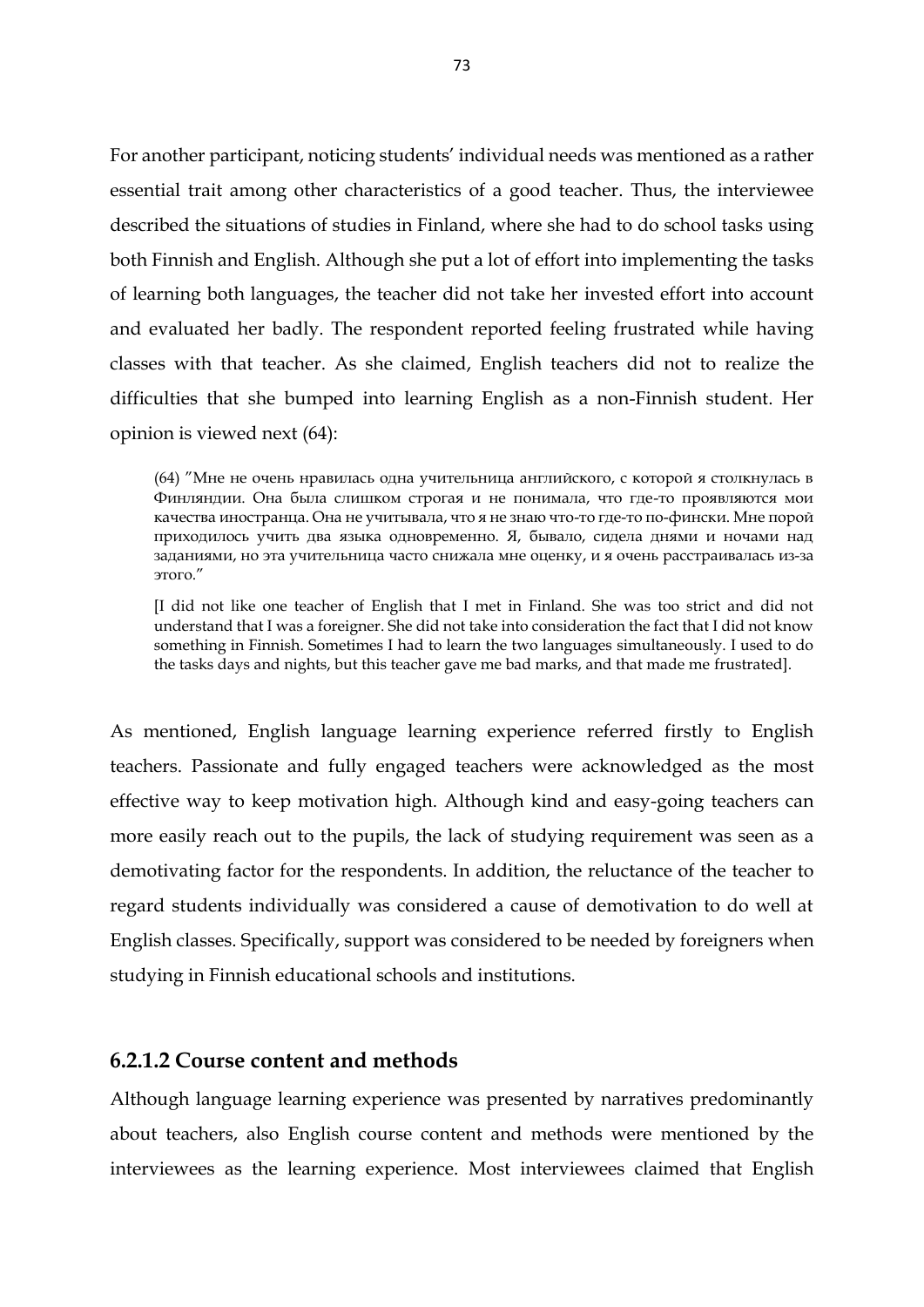textbooks can provide interesting content but they could also be a powerful demotivator to study the language. As one of the participants claimed, boring black and white textbooks that focused on doing grammar tasks did not draw her attention at school. Using such depressing books made English classes lifeless without clear goal setting. When the textbooks were changed, the interviewee became excited with English classes. As it was argued, there came the understanding why English is learnt for. The classes became more interesting and focus changed to speaking practice. The respondent reported feeling hopeful about being able to master English as illustrated in extract 65:

(65) "Я помню, как мы учились по старым чёрно-белые учебникам, где делали какие-то непонятные упражнения на грамматику. И в какой-то момент учебники поменялись на цветные современные Happy English. У нас появился настоящий интерес к английскому языку … мы очень часто делали сценки по ролям. Было по-настоящему весело и применимо к жизни. Мы стали много разговаривать на уроке. Я помню, как меня буквально прорвало. Я поняла, что смогу научиться говорить."

[I remember how we studied using old black-and-white textbooks, where we did some unclear grammar exercises. At some moment the textbook changed to coloured modern Happy English. We got real interest to English classes … We often did role playing tasks. So, it was really fun and practical. We began to speak a lot at the classes. I remember how I started to study actively. I understood that I could learn to speak English].

Focusing on grammar was not experienced only negatively by the participants. Some of them expressed the idea that doing grammar exercises in English could be enjoyable. Thus, as one interviewee claimed, she was interested in doing grammar exercises at school English classes. She argued that drilling texts and retelling them provided opportunities to show up and receive positive feedback. Specifically, making presentations in English among other classmates was reported to be an enjoyable experience. In addition to drilling, word tests were perceived as a necessary part of English studying (66):

[If I remember my Russian school, I liked that we were forced to drill and retell the texts … I liked that almost at each lesson there were word tests, as it must be a compulsory part of language learning. And I liked that we had a chance to demonstrate our knowledge in front of the whole class. We were to make presentations, write something on the board or retell something].

<sup>(66)</sup> "Если вспоминать русскую школу, то мне нравилось, что нас заставляли учить пересказ … . Мне нравилось, что почти каждый урок были словарные диктанты, так как это должна быть обязательная часть обучения языку. И ещё мне нравилось то, что нам давали возможность как-то проявить свои знания перед всем классом. Вызывали к доске, где нужно было написать что-то или пересказать."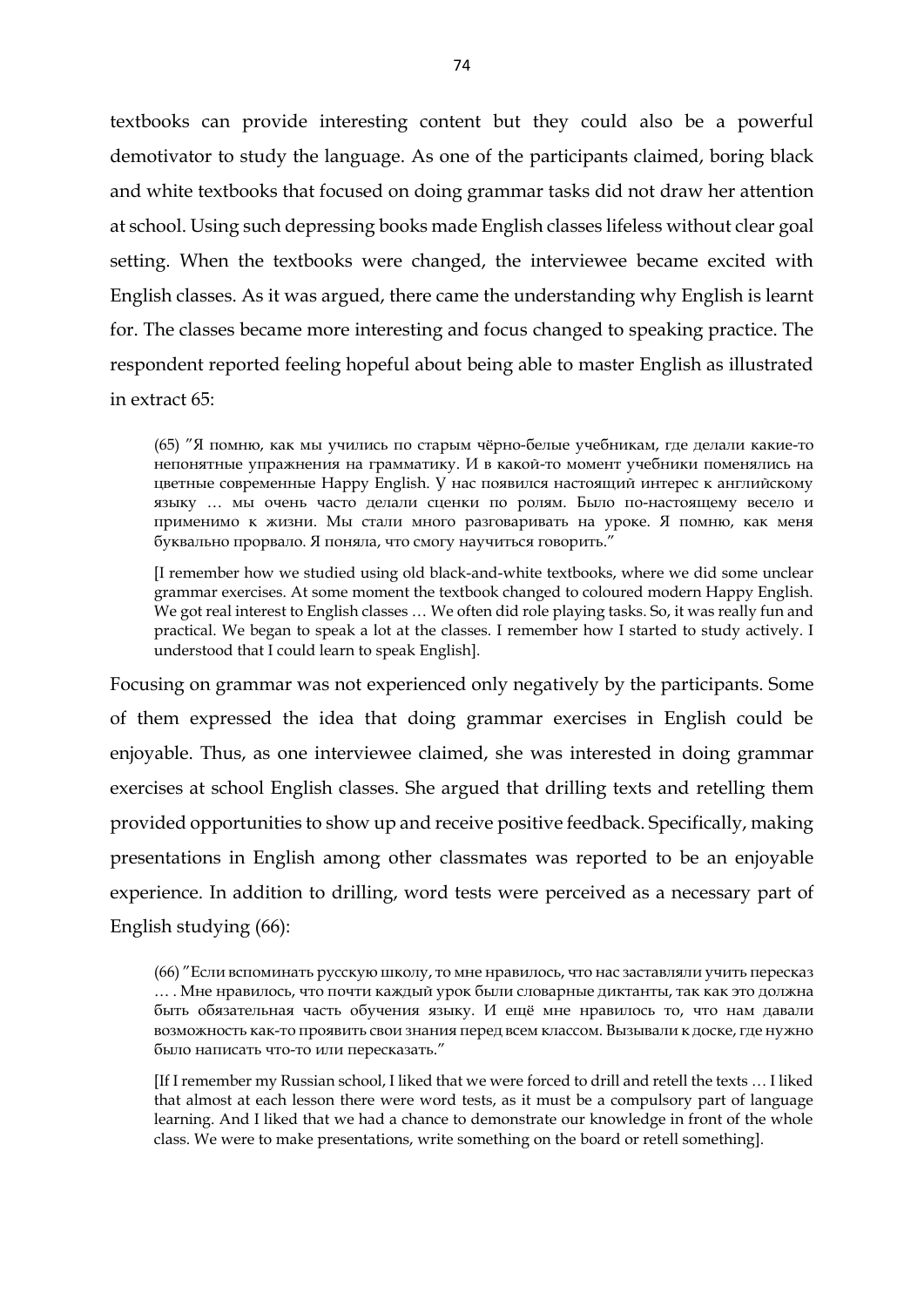When comparing the methods used both in Finland and in the home country, most participants acknowledged that English classes in Finland were more practical. As one of the interviewees claimed, Finnish teachers avoid complicatedness and make learning easier. Using digital gadgets on English courses was experienced positively as it made learning more enjoyable and efficient. Thus, Finnish teachers of English were perceived as professionals as their teaching gave good outcomes without putting much effort. His view is illustrated next (67):

(67) "There are better teachers here, because they try to make everything more easier. For example, on the English course, they use many ways in teaching: projects, games, different tasks. They teach practical things, what I need in future. Also, when using gadgets at English, teachers try to teach how to get better results without much effort."

The other two interviewees also admired teaching methods of English in Finland. Good materials and methods were described as more innovative compared to the home countries of the respondents. Also, applying variety of teaching methods made studying interesting and easy to follow. It was also found that interviewees were more engaged when using digital technologies in the lessons. Digital programs were illustrated as an extra effective way to improve foreign language competence, also outside the school (68, 69):

(68) "Joo, minä tykkään opiskella englantia Suomessa, koska tässä on hyvät kirjat ja opettajat. Joskus me teemme tehtävät ryhmässä, joskus yhdessä. Tämä on kiva. … Myös nyt me opiskelemme paljon englantia tietokoneella. Ja minä ajattelen, tämä on tosi hyvä, koska minä opin koko ajan uutta, ja voin opiskella kotona."

[Yes, I like to study English in Finland, because here are good books and teachers. Sometimes we do tasks in groups, sometimes together. This is nice. … Also, now we learn English at the computer. And I think that this is very good, because I learn new all the time, and I can study at home].

(69) "Suomessa on hyvät englannin opettajat. Minun maassa on myös hyvät, mutta täällä parempi. Minä aina opin jotakin."

[There are good teachers in Finland. I also had good teachers in my home country but here are better teachers].

In addition to positive experience received on English language classes, one of the interviewees criticized the methods of teaching. As the participant described, he felt frustrated doing collaborative exercises with the more proficient classmates. He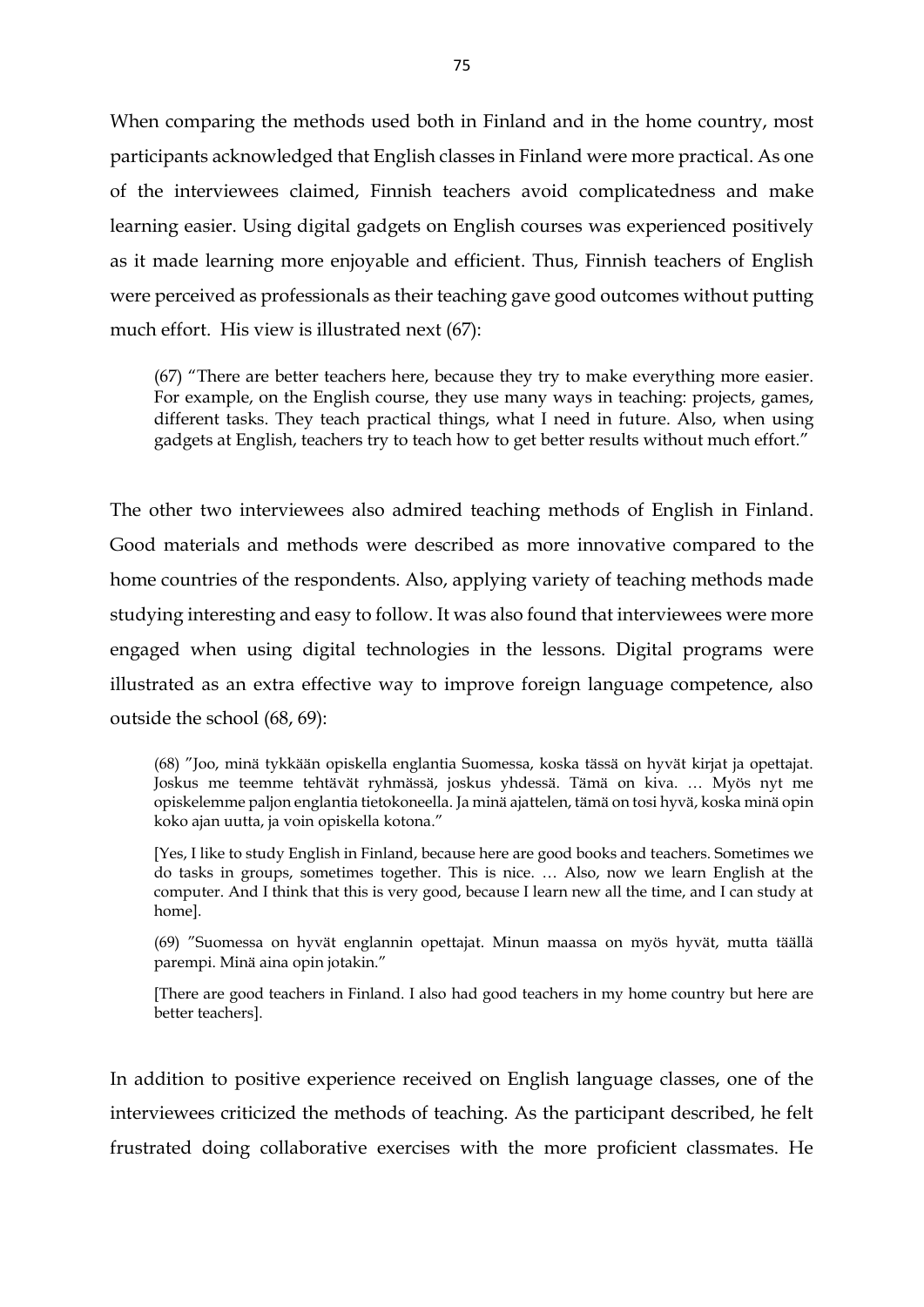complained about the unfair Finnish system that forced him to learn in uneven groups where English language proficiency could differ greatly among students.

(70) "Joo, oli hyvä opettaja, mutta joskus ei ollut hyvää englannin tunnilla. Minun kaverit ryhmässä olivat aina parempi englannissa kuin minä. Joskus oli tosi vaikeaa tehdä tehtäviä, koska minä halusin tietää helpot asiat, mutta he tiesivät jo ne. Ehkä se on koko koulun systeemi huono, tai minä olin väärässä ryhmässä."

[Yes, I had a nice teacher but sometimes my English class was not good. My classmates were always better than me. Sometimes it was very challenging to do the tasks because I wanted to know simple things, but my groupmates knew these things already. Maybe, the whole school system is bad, or I was in the wrong group].

In summary, the different characteristics of English course content and teaching methods were mentioned by the interviewees as motivating or, on the contrary, hindering English learning motivation. First, as argued, English textbooks may provide impetus to learn the language, but the lack of impressive content may lead to losing interest. Second, focusing on grammar at English classes was perceived differently by the participants. One of the participants enjoyed doing grammar exercises and considered them necessary for language studying while another respondent experienced them as a boring part of language studying. Moreover, most participants acknowledged that teaching English in Finland includes contemporary and practical training. Collaborative learning as well as using digital technologies were reported to be effective in improving proficiency in English.

## **6.2.2 Home country and Finland as a learning environment**

While analysing the findings, it was found that the country of residence can become a natural language learning environment. While living in a country where an official language is English, the two of the participants experienced confidence in using English then. Language studying was described in a funny manner while communicating with locals and absorbing English at ease. It was mentioned that realizing the advantages of living in an English-speaking country came only after moving to Finland where there appeared a need to struggle with the Finnish language. Simultaneously, English language practice in everyday life became less, and it was experienced by the respondents with regrets (71-72).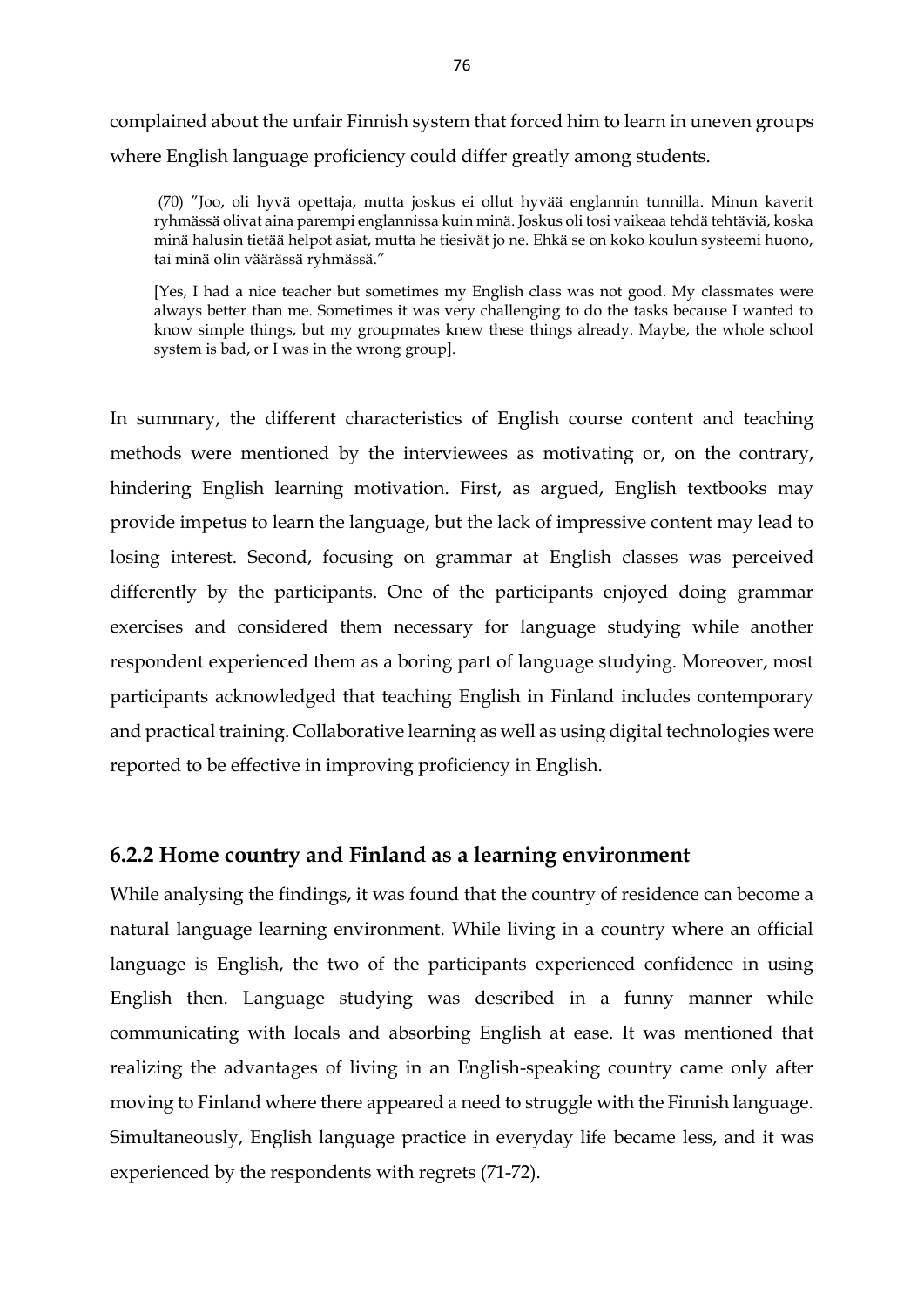(71) "Minun toisessa kotimaassa kaikki puhuivat englantia. Minä osasin hyvin silloin. Siellä ei tarvitse opiskella, koska voi puhua kaupassa, naapurin kanssa, kaikissa paikoissa. Minun mielestä se on kiva, ei tarvitse tietää verbeistä, lauseista … no, niin kuin gramatiikasta. Sinä vain asut ja puhut, se on helppoa."

[Everyone spoke English in my second home country. I could speak English well then. There is no need to study because one can speak in the shop, with the neighbour, everywhere. I think it is nice, no need to know about verbs, sentences … well, like grammar. You can just live and speak, it is easy].

(72) "Nyt ymmärrän, että oli niin hyvää asua siellä Sambiassa, koska minä puhuin hyvin englantia."

[Now I understand that it was so good to live there in Zambia because I spoke English well there].

Despite the fact that Finland provides less opportunities for practicing everyday English compared to English-speaking countries, they still exist. As pointed out, nowadays English practice opportunities are very rapidly growing in Finland. Thus, the same interviewees described the ways of learning English in Finland including communication with foreign Finnish friends, watching TV in original English or using English in local services if necessary. They claimed that although they were not surrounded with the language like in their home countries, the English language is heard and practiced almost daily (73-74).

(73) "Joo, kyllä, Suomessa voi puhua englantia. Nyt on paljon ihmisiä, jotka voivat puhua minun kanssa, esimerkiksi, minulla on paljon ulkomaalaisia kavereita. Ja minä katsoin televisiota myös originaalilla englannilla."

[Yes, you can speak English in Finland. Now there are a lot of people who can talk to me, for example, I have many foreign friends. And I watch TV in original English].

(74) "Oikeasti käytän englantia. Totta kai, ei niin paljon mutta ajattelen, että Suomessa voi harjoitella monessa paikassa … Hmm, varmasti kuule englantia joka päivä. Ja harjoittelen myös, esimerkiksi kaupassa tai toimistossa, jos en voi sanoa suomeksi."

[Yes, I use English. Of course, not so much but I think that you can exercise English in many places … Hmm, surely, I hear English every day. And I exercise it, as well, for example in shops or offices, if I cannot say something in Finnish].

For the interviewees from non-English-speaking countries, moving to Finland was experienced as gaining a great chance to practice everyday English and become fluent. The respondents reported feeling continuously frustrated in their home countries as they could apply acquired English knowledge nowhere. As mentioned, learning English without real practice made competence in English being totally destroyed. When the respondents lived in their home countries, English could be exercised only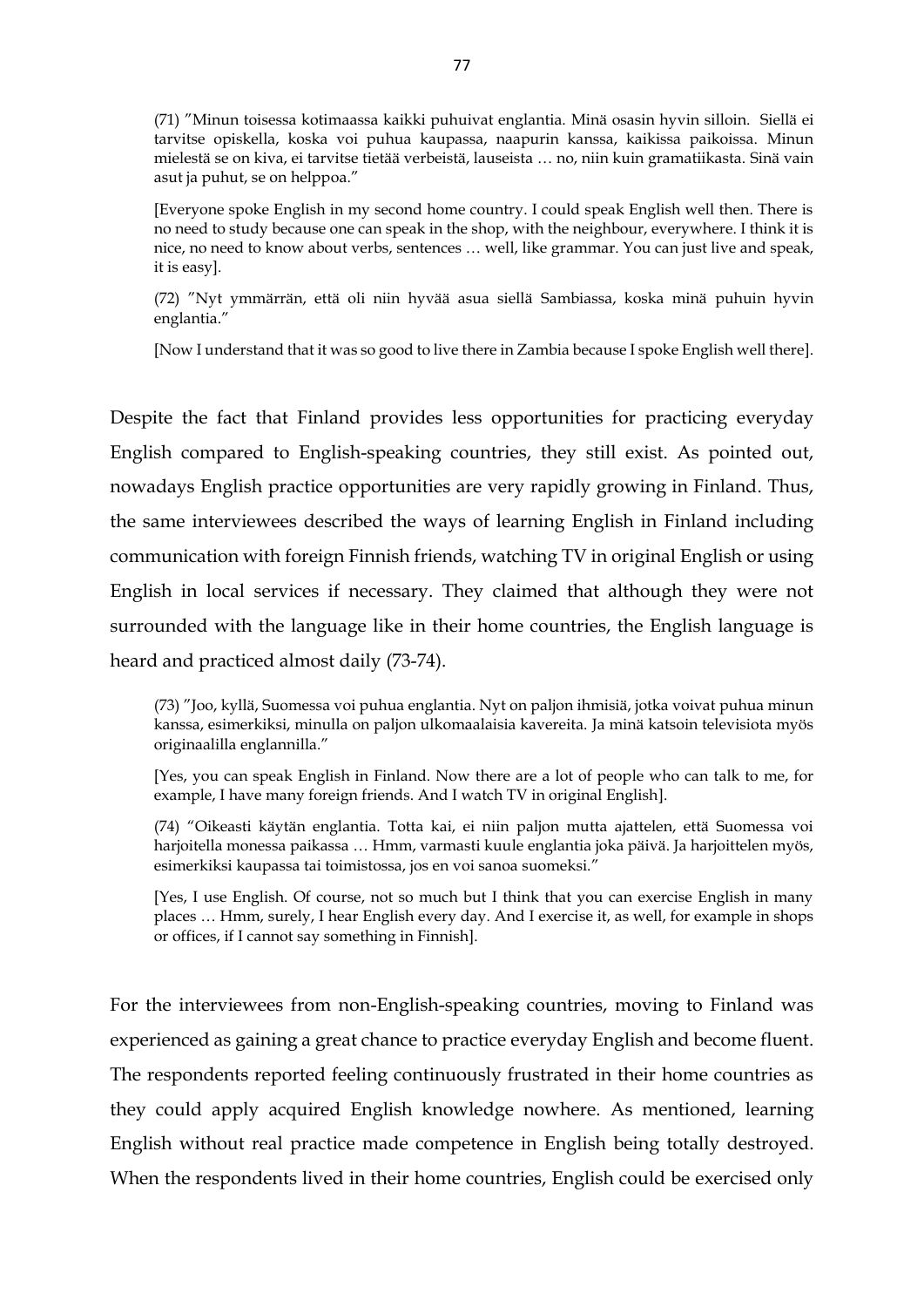while traveling abroad using simple tourist vocabulary. When coming to Finland, the interviewees became practicing English in actions by talking with neighbours as well as shop assistants. The next extract discusses their views:

(75) "В моей родной стране нет применения английскому. Очень редко где можно столкнуться с языком вне учебных заведений. Помню, что практиковала английский, когда выезжала куда-то отдыхать за границу, но и то, использовала в основном, туристические фразы."

[In my home country there is no practice for English. You might not meet the language outside the school. I remember that I exercised my English when I only went abroad where I could use only tourist vocabulary].

(76) "А где там применять язык? Вышел из школы, и закончился английский. Нет табличек на улице, с тобой никто не заговорит, да и тебе самому не нужно ни с кем разговаривать. А здесь … и в магазине можно пообщаться и с соседом-иностранцем …"

[But where could I use the language there (means "home country")? One goes out from the school, and his English is over. There are no signs in English, nobody speaks to you in English, and you do not need to speak to somebody. And here … you can communicate in the shops and with the neighbour-foreigner …].

To conclude, a country of residence was perceived by the participants as a supportive and motivating environment for learning the language. When commenting, the interviewees mentioned that they became aware of this fact only after moving to Finland. For two of the interviewees, moving turned into disaster for English proficiency as they arrived from the English-speaking country. In contrast, two of the interviewees saw moving to Finland as a perfect opportunity to improve their English language proficiency, since there were no opportunities for trying the English language outside the school in their home countries. As pointed out, nowadays English can be widely practiced in Finland in multiple places.

## **6.4 Finnish vs English**

Learning Finnish and English languages simultaneously was discussed a lot when conducting the interviews. It drew up in such a great issue resulting from the respondents' background factors and their concerns about challenging existing conditions. When living in Finland, an urgent need to study both languages is understood by all of the interviewees, since acquiring both languages might provide them with good living and career outcomes. Simultaneous studying of two languages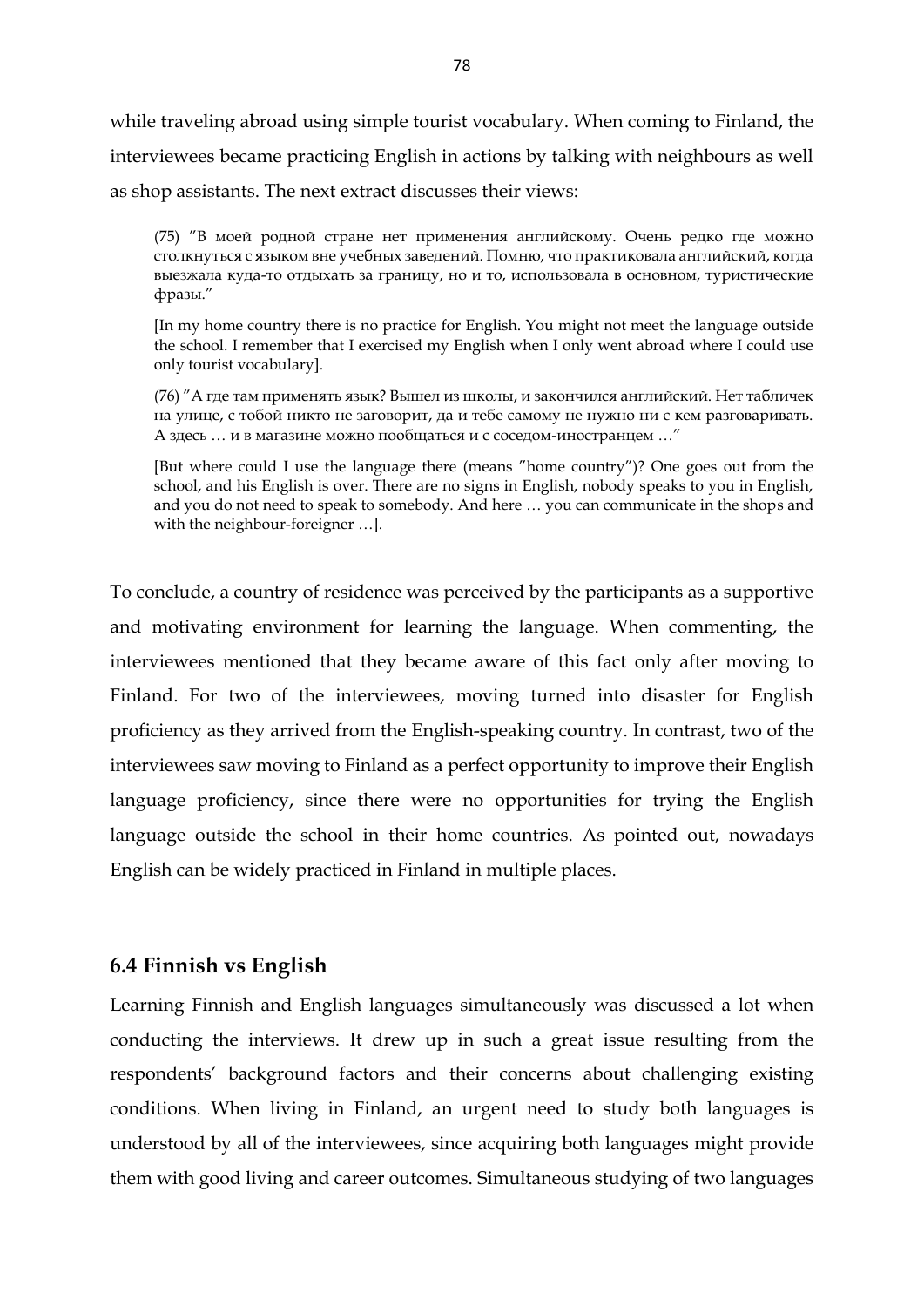developed the interviewees' Ought-to Selves, which enhanced or hindered their impetus for learning.

First and foremost, all the participants shared their concerns about setting a priority language between Finnish and English. The importance of studying Finnish actively is clear for the respondents as mastering the language gives them an access to integrate gradually into Finnish society by communicating with locals and being employed. However, when putting all effort into studying Finnish, the interviewees reported feeling disappointed as they were not able to practice English. Among the reasons for not paying greater attention to learning English, a lack of time and energy were mentioned as the major ones, as the following extracts show (77-78):

(77) "That is the point! It is just impossible to do it (to learn English) as I really want to be fluent in Finnish … But at the same time, English is important."

(78) "Для меня сейчас в приоритете – финский, так как я живу в Финляндии. В то же время надо учить английский, потому что мне нужен хороший уровень языка."

[My priority is Finnish because I live in Finland. At the same time, I must study English, as I need good confidence].

For many interviewees, lack of time resulted from heavy schoolwork burden and eagerness to do well at classes conducted in Finnish. The interviewees claimed that pretty simple tasks were time-consuming for them. Specifically, when they received the tasks at English classes, struggling between the two languages caused disappointment. When getting sometimes professional word list where neither Finnish nor English equivalents were familiar, the respondents took a lot of time in order to find out the meaning of the words. And for instance, preparing such a list for testing required double effort. As a result, one of the interviewees experienced unfairness when comparing her own impact into doing tasks to the local classmates (79-80):

[I had many difficulties, especially when we got the lists of professional words in English. I had to learn the words in both English and Finnish, since I could not speak Finnish very well then.

<sup>(</sup>79) "У меня было очень много сложностей, особенно когда у нас были списки профессиональных слов на английском. Мне приходилось учить слова и на финском, и на английском, потому что я не очень хорошо знала финский тогда. И я понимала, что это нечестно, несправедливо по отношению ко мне. Я делала двойную работу по сравнению с моими финскими одноклассниками."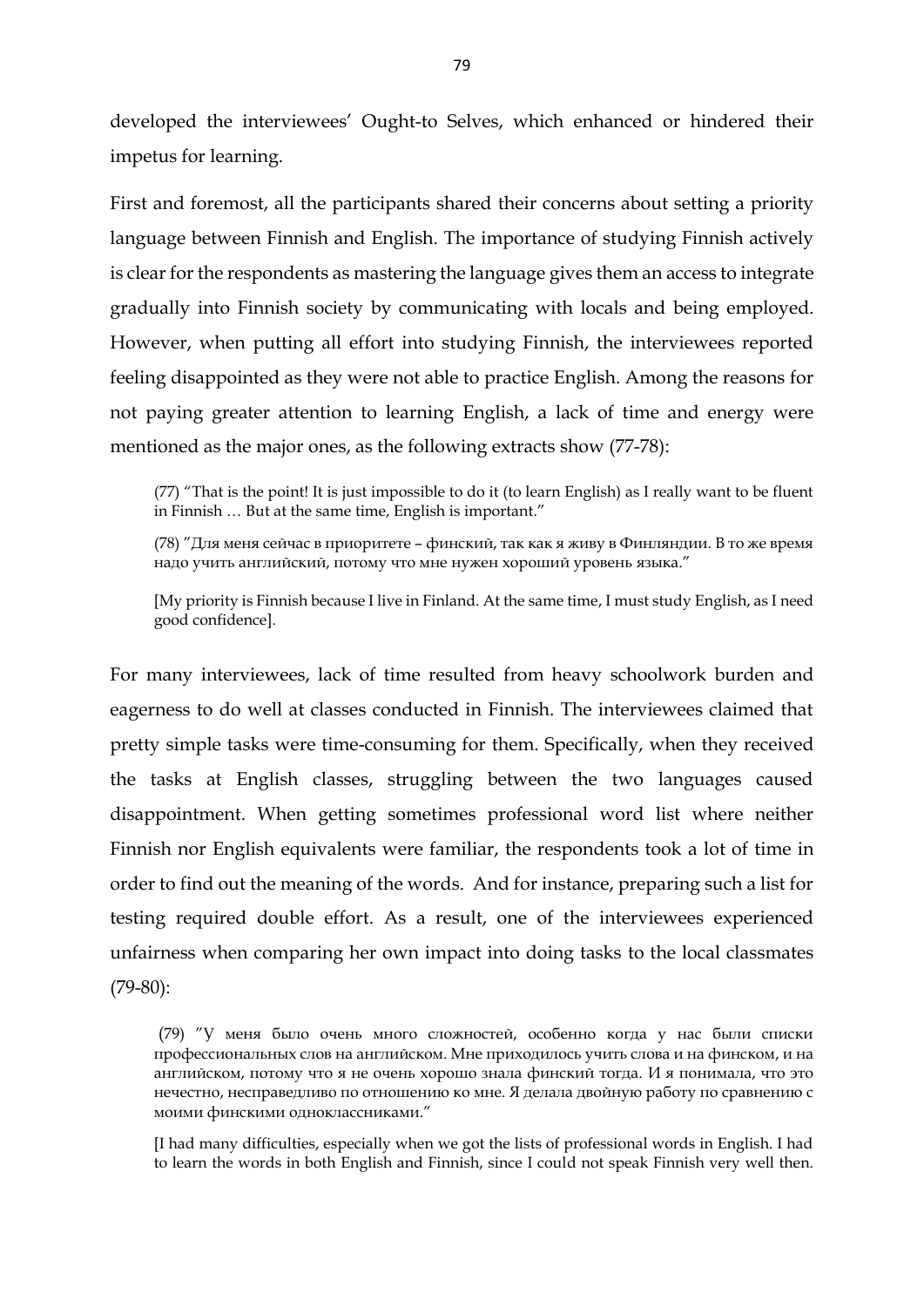And I understood that it is unfair regarding me. I did double work compared to my Finnish classmates].

(80) "Joo, täytyy aina kääntää, jos en tiedä sanoja. Mutta minulla on tosi vähän aikaa, koska tulee paljon tehtäviä: matematiikkaa, suomen kieli … Se oli pakko tehdä. Jos en opi paljon suomea, en saa todistusta."

[Yes, I should always translate if I do not know the words. But I do not have time to do translations a lot because I have many school tasks: maths, the Finnish language … I had to do (them). If I do not study Finnish well, I will not get a professional certificate].

For one of the participants, the language priority changed several times after moving to Finland. The interviewee has a part-time job where his communication happens in both languages. Moreover, his organisation is about to make English the working language. As he claimed, his current priority language is changing into English as it helped him to receive full-time job there (81):

(81) "The importance is changing. Now it is English. I have many studies in English. And the company where I work wants to make English as a working language."

Losing good proficiency in English after moving to Finland was acknowledged by the interviewees as a disadvantage. Two interviewees experienced regret about impossibility to develop their English language proficiency. As it was pointed out, everybody had to speak Finnish at Finnish classes supervised by the teachers. In those circumstances English of the respondents had been practiced little and confidence was shattered (81-82):

(81) "Kyllä, osasin hyvin englantia, kun tulin Suomeen. Mutta nyt on pakko oppia suomea. Ja jos sinä puhut englantia (suomen tunnilla), opettaja ei halua, on pakko puhua suomea. Ja minun englanti meni huonoksi."

[Yes, I was able to speak good English, when I came. But now I must study Finnish. And if you speak English (at the Finnish class), a teacher does not want you to speak Finnish. And my English proficiency is getting worse].

(82) "I think I spoke better English when I came. When I had to speak only Finnish at the beginning of life in Finland, I noticed that I was losing English vocabulary. Now when I am at work, I feel confidence again in English."

In addition to disadvantages of simultaneous learning, it was pointed out that using the two languages for analysing the vocabulary can facilitate understanding. Some rare languages are not provided with good dictionaries and thus, applying two languages was considered a rescue. Thus, limited Swahili-Finnish or Arabic-Finnish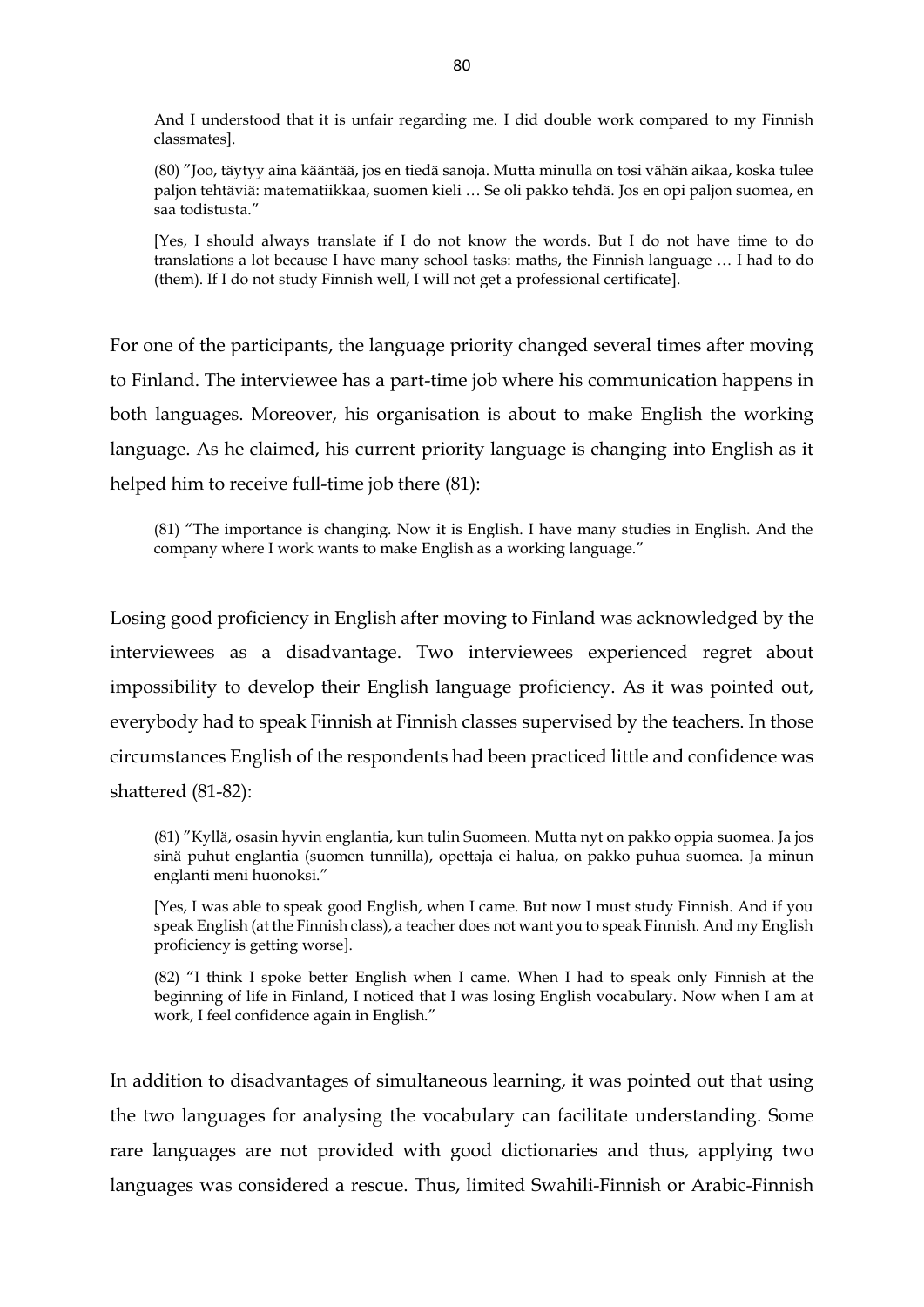translators do not usually give fair explanations and, hence, the English language comes to the help. The participants told that they could often check unfamiliar words up both through Finnish and English dictionaries. Also, as it was argued by the respondent, this skill did not come immediately but after gaining proficiency in both languages (81-82):

(81) "Joskus englannin kieli auttaa kääntämään. Joskus minä kirjoitan sanakirjaan suahiliksi ja joskus tulee eri sanasto, ei samaa. Mutta englanniksi tulee totta, 100%. Joo, jos minä osaan englantia, sitten opin suomen kieltä paljon. So, englanti on tärkeää."

[Sometimes the English language helps to translate. Sometimes I write in Swahili to the dictionary and sometimes I get incorrect words, not the same. But English dictionaries translate correctly, 100%. Yes, if I am fluent in English, then I can learn Finnish a lot. So, English is important].

(82) "I use google translator, but it is not reliable. So, sometimes I use both languages and Arabic to find out the meaning. Of course, now it is easier because my confidence in both languages is better."

Another positive finding about simultaneous learning was found. Competence in English helped the interviewees to learn the Finnish language immediately after moving to Finland. As it was pointed out by one of the participants, he even could not imagine how he would do without English at first Finnish courses. English became a bridge between the two languages when there was no mutual language between the respondents and Finnish teachers (83-84):

(83) "When I studied the Finnish language, English made it easier to understand Finnish, especially at first times … Yes, English helped me to study Finnish, otherwise how could I ask the questions at Finnish classes … When I started living in Finland English was my main thing to understand Finnish. I understood Finnish through English."

(84) "Joo, englanti auttoi tosi paljon. Kun tulin Suomeen, puhuin vain englantia. Ja suomen kurssilla ymmärsin paremmin koska puhuin englantia."

[Yes, English has helped a lot. when I came to Finland, I spoke only English. And I understood better at Finnish language course because I spoke English].

To sum up, the findings reveal positiveness and disappointment regarding simultaneous learning of two languages among the interviewees of this study. Learning English and Finnish at the same time was considered demotivating by most of the participants. Choosing priority between the two important languages was considered to be hard or even impossible. The reasons of feeling frustrated were the desire to do well at Finnish classes and, as a consequence, putting more effort into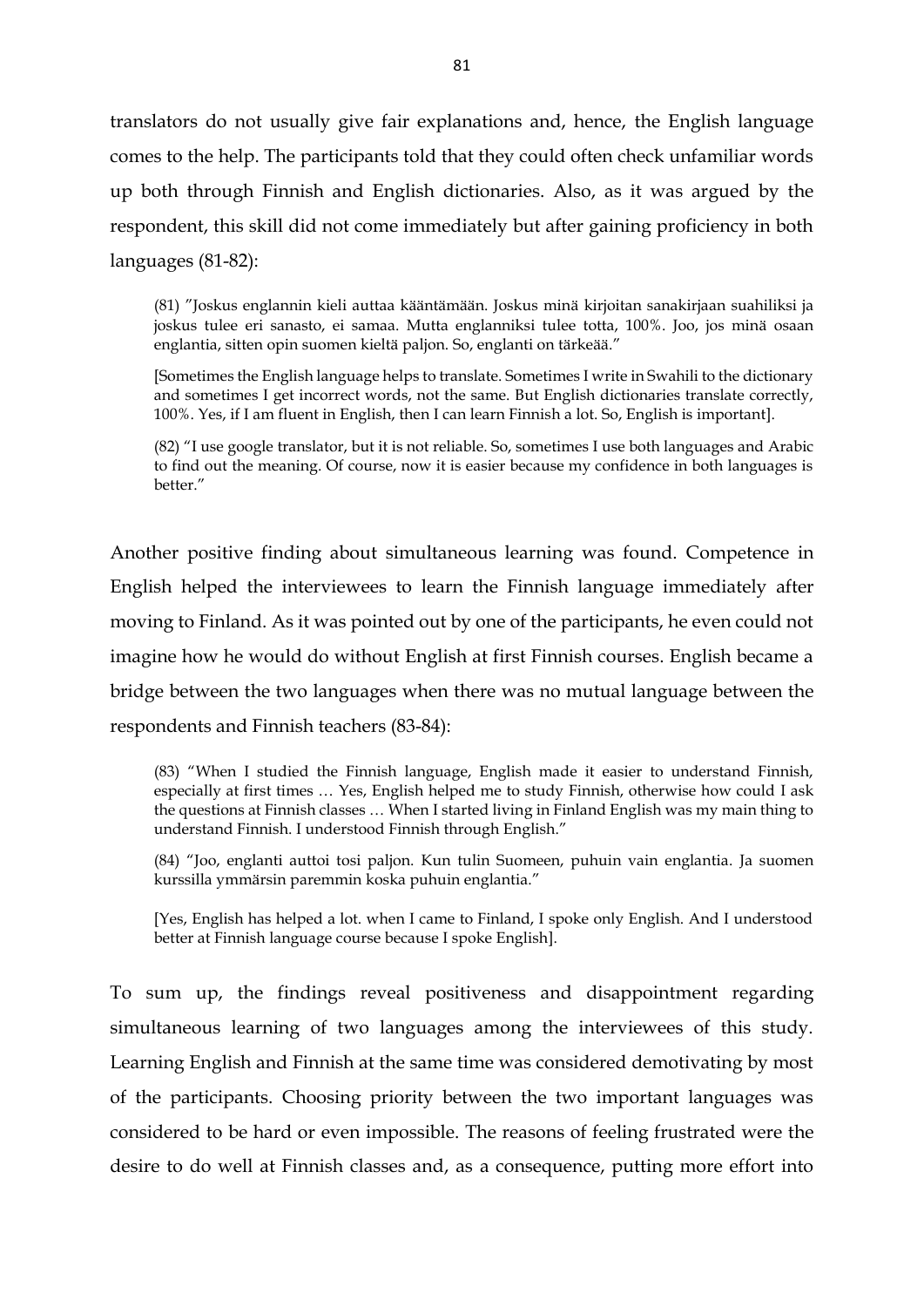Finnish learning and less attention into studying English. Also, the inability to train English actively made the respondents feel regret and frustration. However, simultaneous learning was experienced positively as well. Proficiency in English language helped the participants to assimilate into Finnish society as well as acquire the Finnish language better at the beginning of immigration and still then, at the moment of conducting the interviews.

#### **7 DISCUSSION AND CONCLUSION**

The study has intended to investigate motivation to study English in the light of Dörnyei's (2005, 2009) theory among six adult immigrants. The immigrants live in Finland permanently and participate in vocational studies in three educational institutions in Southern Finland. In this study, semi-structured interviews were applied. In general, the findings revealed that the three dimensions of L2MSS have an effect on learning the target language, even though the impact of each constituents seemed to be varied. When answering the questions of the study, this chapter discusses the findings by relating them to the results of previous research.

## *Ideal L2 Self and Ought-to L2 Self*

In line with previous studies (Dörnyei & Chan 2013), it was found that Ideal L2 Self and Ought-to L2 Self are strong predictors in acquiring the target language. The analysis of the present study showed that the English language is presented in both Ideal and Ought-to L2 Selves, albeit in varying degrees. Thus, the present study confirms earlier studies (Iwaniec and Ullakonoja 2016) concerning the fact that the dimensions are presented with varying level of experience depending on the respondents' background constituents. Equally, these dimensions are not in entirely antithetical positions, and the Ideal L2 Self can sometimes be understood as the Oughtto L2 Self, or vice versa (Dörnyei & Ushioda 2009: 289). When being in such firm correlation, the dimensions seem to be challenging to separate easily from each other. Thus, although the Ideal L2 visions are fulfilled with authentic desire to achieve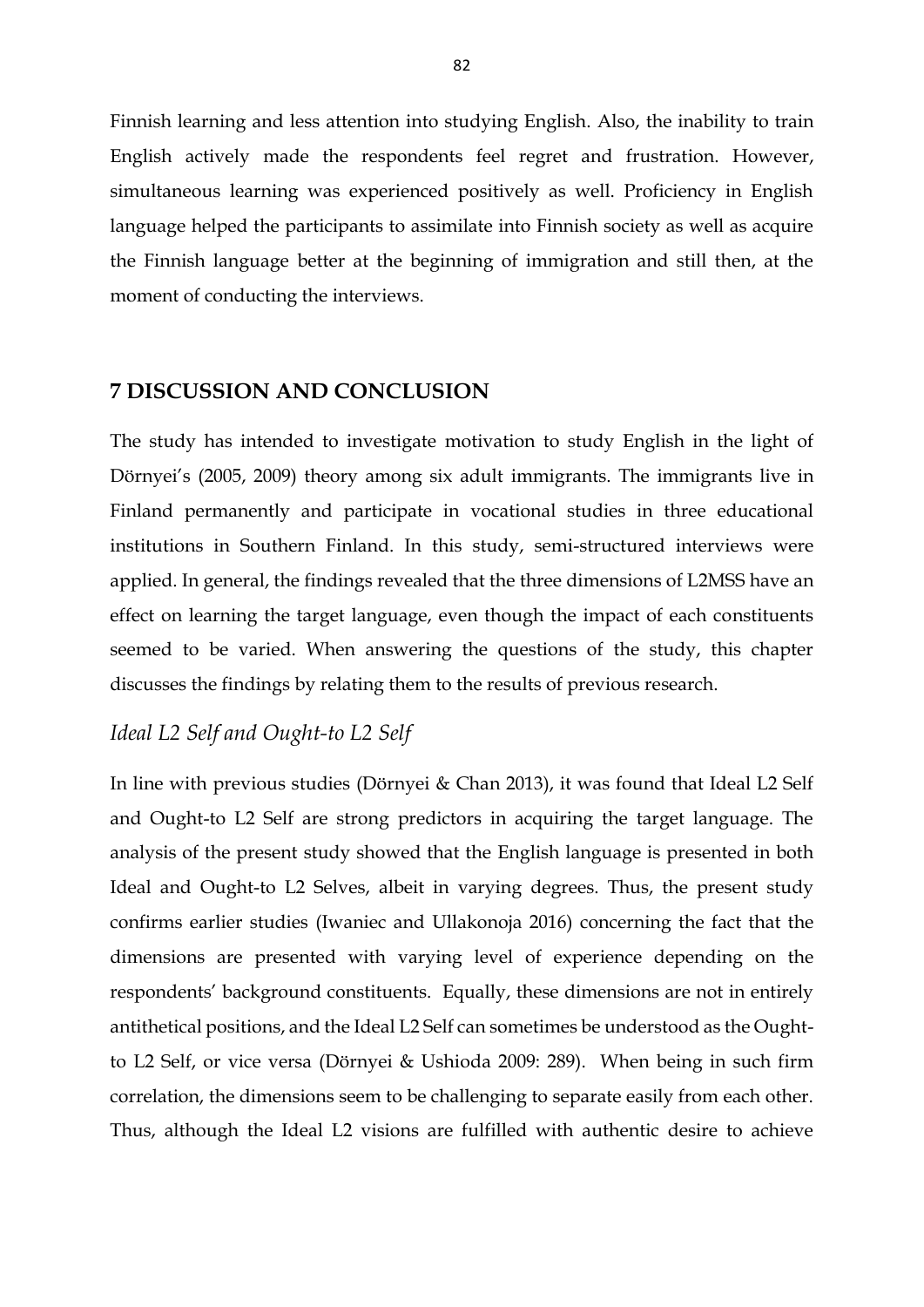proficiency in English, reward expectations still appeared in the narratives of the interviewees.

When considering the Ideal L2 Self-visions, English was seen a prerequisite for successful competition in the future job market and for participation in communication both in Finland and outside. In terms of career expectations, English is recognized as an essential tool in achieving a desired working place, and for some respondents, as a crucial aspect in a career move. Thus, the visions of working at international organisations, where partners communicate in English, appeared clearly in the interviews. Furthermore, a good proficiency in English was viewed as an opportunity to find a prestige job abroad, even if it was not considered a primary career goal. The findings also revealed that for some interviewees, serving foreigners in English seems to be an essential aspect in their working life. The reason for such an intention is the respondents' experiences in Finnish service places when they felt challenges in communication during the first days of immigration. As a consequence of career progress, mastering the English language was viewed as an attribute of future life success in general, and this displays motivated behaviour towards learning English.

However, experiencing English to be vital in working life might vary depending on the occupation. As the participants of this study represented different professional areas, the importance of good English competence was observed with different degree. Thus, when working in Health Care with minimal needs in communication, the role of English was regarded to be minor. Searching for professional sphere with minimum foreign language performance might be purposeful, especially among immigrants with language anxiety. These findings acknowledged the need to develop proficiency in Finnish along with English among Finnish immigrants. Similar outlooks were proposed in the previous study by Virtanen (2013), in which immigrants' future selves were not displayed strongly if students did not experience the progress in Finnish competence.

The visions of the Ideal L2 Self were also caught up while talking about the desire to obtain good communicative competence in English. However, the participants did not express their wishes to become as fluent as native speakers or belong to the community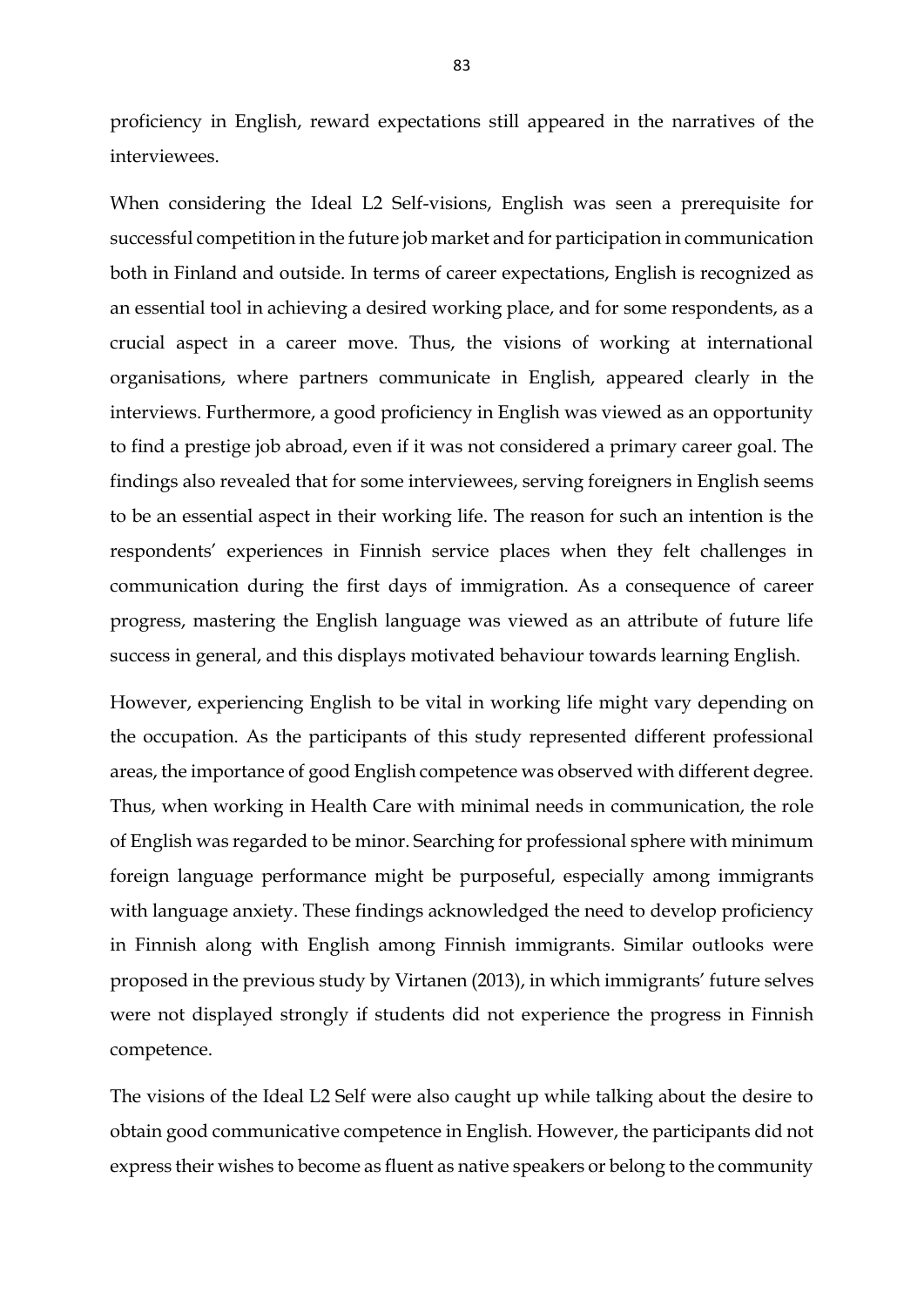of English-speaking countries, as the Gardner's Integrativeness is characterised. Still, the interviewees wished to understand everyday English with no difficulty as well to be able to communicate in day-to-day life. This wish to master everyday English was largely provoked by moving to Finland when needs to keep contacts with new foreign acquaintances and friends emerged. Thus, communication with people whose proficiency in English is good was found to be motivating to learn the language. Also, the importance of social networks and communication in the internet should not be neglected as a provoker to keep English competence up.

In my analysis of the data, I encountered some unexpected findings concerning Directed Motivational Currents, unique highly motivated behaviour introduced in the theory of DMCs (Dörnyei, Ibrahim and Muir 2014). The DMCs were recognised when the participants reported to be fully engaged in studying English in particular periods of time. Some of them were triggered by more proficient English-speaking friends, while others changed the learning environment into an English-speaking one, which served as a motivator to them. Accordingly, such findings belong to the Ideal L2 Self dimension as experiencing DMCs generates authentic desire to work on the language proficiency.

While the Ideal L2 visions are characterised by a strong desire to master English triggered mostly internally, the Ought-to L2 Self vision emerges under the pressure of external motives. Although the Ideal L2 Self is considered to motivate learners with greater efficiency, Ought-to L2 visions were found to be largely positive contributors to boosting motivation. That is contrary to the previous studies proposed by Claro (2016) where the relationship between the Ought-to L2 Self and the intended learning effort is revealed to be weak. The findings of the current study indicate that English is viewed as a necessary attribute of an educated person, even if it becomes a "must" language to acquire. Equally, the interviewees demonstrate their knowledge about the globality of the language by being aware of the role of English as a lingua franca. The need to move with the times forced the respondents to put effort into learning English. As a consequence of global English, it is getting more difficult to explain motivation in terms of interest towards the English language culture or community (Ushioda 2013: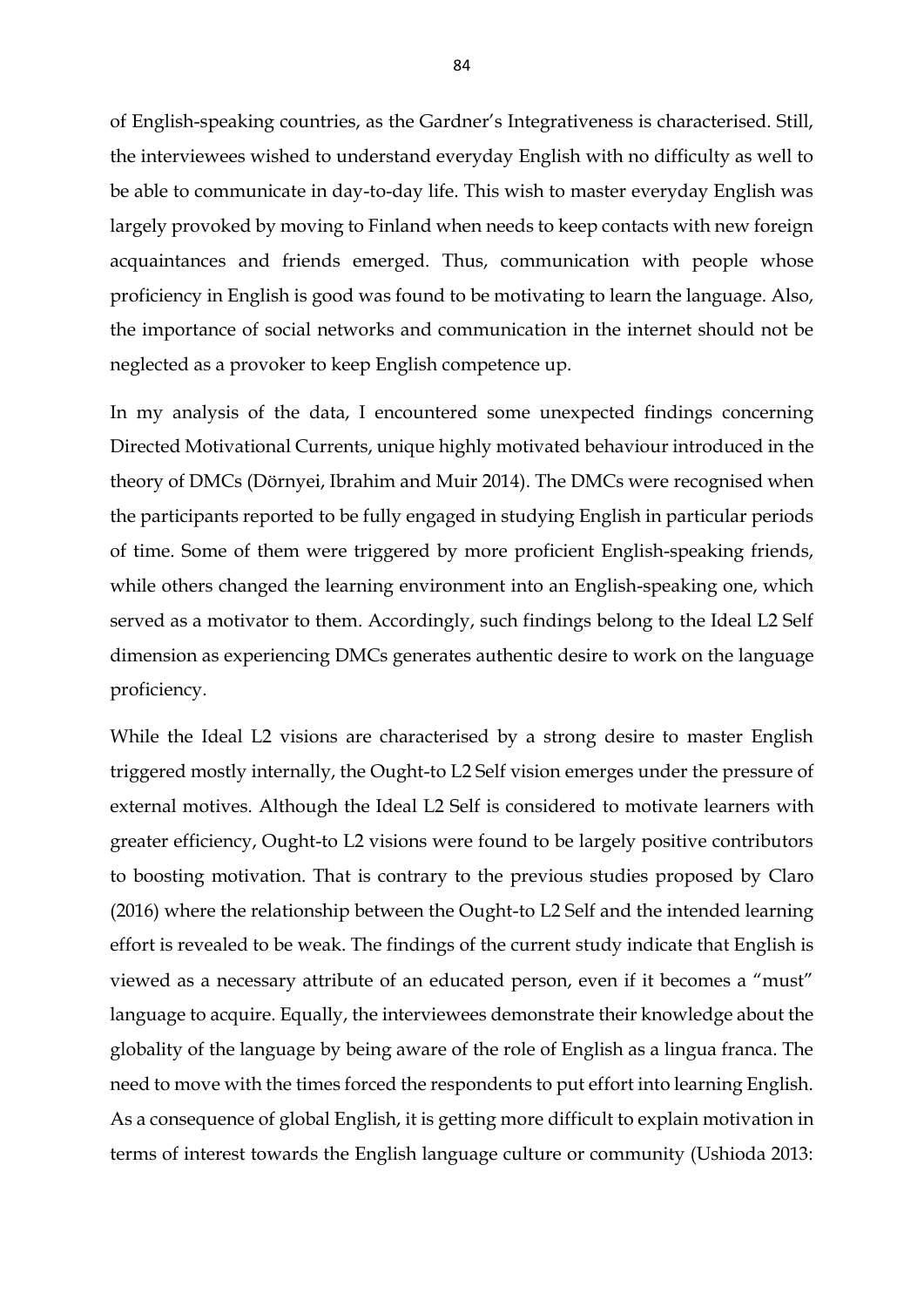232). In this light, grouping the learners' motives into internal and external seems to be challenging.

When communicating in English, the interviewees reported experiencing frequently a fear of failure. Despite the negative characteristics of fear in general, it was recognized to be a motivational trigger for learning English. In this respect, fear or language anxiety as one of the most frustrated aspects in language learning can be overcome by exercising English in a more effective way. The findings also reveal that some of the interviewees were under the pressure of social expectations of their close family members. The interviewees' parents repeatedly reminded about importance of English and demanded good school grades from their children. It is necessary to take into consideration that the home countries of the respondents do not belong to Europe, and thus, family cultural hopes regarding the children might be expected to be higher. This finding also provides support for the study conducted by Claro in Japan (2016), where Japanese parents also have hopes for their children. Regarding English, Japanese parents want their children to master the language in order to gain a successful future.

All in all, the findings show that the degree of the participants' motivation on Ideal L2 as well as Ought-to L2 Selves is positive and great. The narratives received from the interviews seem to contain realistic desired future selves triggered by the L2MSS dimensions, and that accordingly enhances the impetus to learn the language. The data strongly supports the evidence that learning English tends to be an advantage to the respondents in the light of the visions of their Ideal L2 Selves or by being under the pressure of the Ought-to L2 Selves. As the current study is not quantitative, it was not possible to measure effectiveness of each dimension and compare one to the other. Still it seems safe to acknowledge that both constituents of L2 Motivational Self-System motivate language learners despite having distinct level of influence.

## *L2 language experience*

The findings demonstrate that motivation is strongly tied to L2 learning experience. First and foremost, discussions about language learning experience were related to the school context including teachers, teaching methods, and textbooks along with English course content. Teachers were found to play an essential role in L2 motivation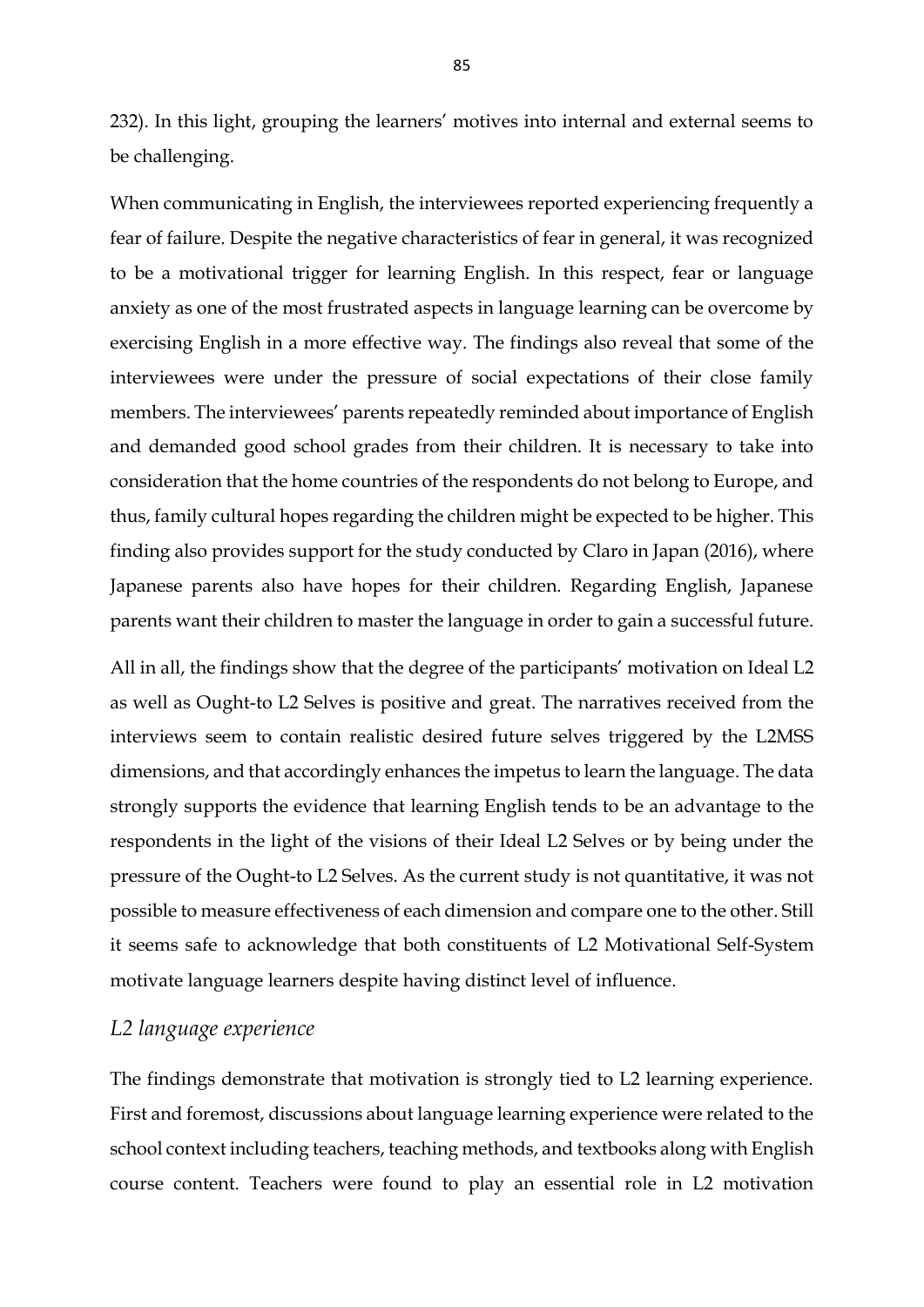formation. Thus, passionate and fully engaged teachers were able to promote a driving force towards studying English while formal strict teaching was considered to hinder motivation. When talking about teacher's characteristics, kindness, positiveness, readiness to be helpful and ability to take individual needs into account were regarded as effective in providing the impetus to learn English.

When getting comprehensive education and, in some cases, professional training in different countries, the interviewees compared the styles of teaching English in them to Finland. Experiences received in schools of home countries were different. For most respondents, studying English was seen as a process of completing grammar or written exercises at the lessons. Practicing English out of school was not available then. In addition, the findings illustrate largely positive experience received in Finnish educational institutions. Thus, the respondents emphasized that many English teachers in Finland have an excellent capability of being easy-going and firm at once. Also, teaching in Finland was reported to be provided with digital equipment and multiple group projects, which were considered funny and effective methods. Yet, in parallel with positiveness, criticism was expressed regarding English teaching in Finland. When being foreigners, the respondents felt frustrated about the schoolwork burden and putting lots of effort in doing the English tasks as their fluency in Finnish was not good yet. However, the teachers did not always take this fact into account and evaluated the interviewees strictly with bad grades. When feeling frustrated, some of the respondents began working with a greater effect, while for some of the interviewees, frustration was crucial, and they gave up studying actively.

English textbooks were found to influence motivation. As the findings showed, if a textbook contained uninteresting content with many grammar exercises, it was experienced as unmotivating. In contrast, when a textbook included attractive communicative tasks it could increase the understanding of language areas and, thus, change the attitude towards the language as a whole. As mentioned in findings, one of the interviewees came to understand why English was studied for after the textbook was replaced. However, focusing on grammar was not experienced entirely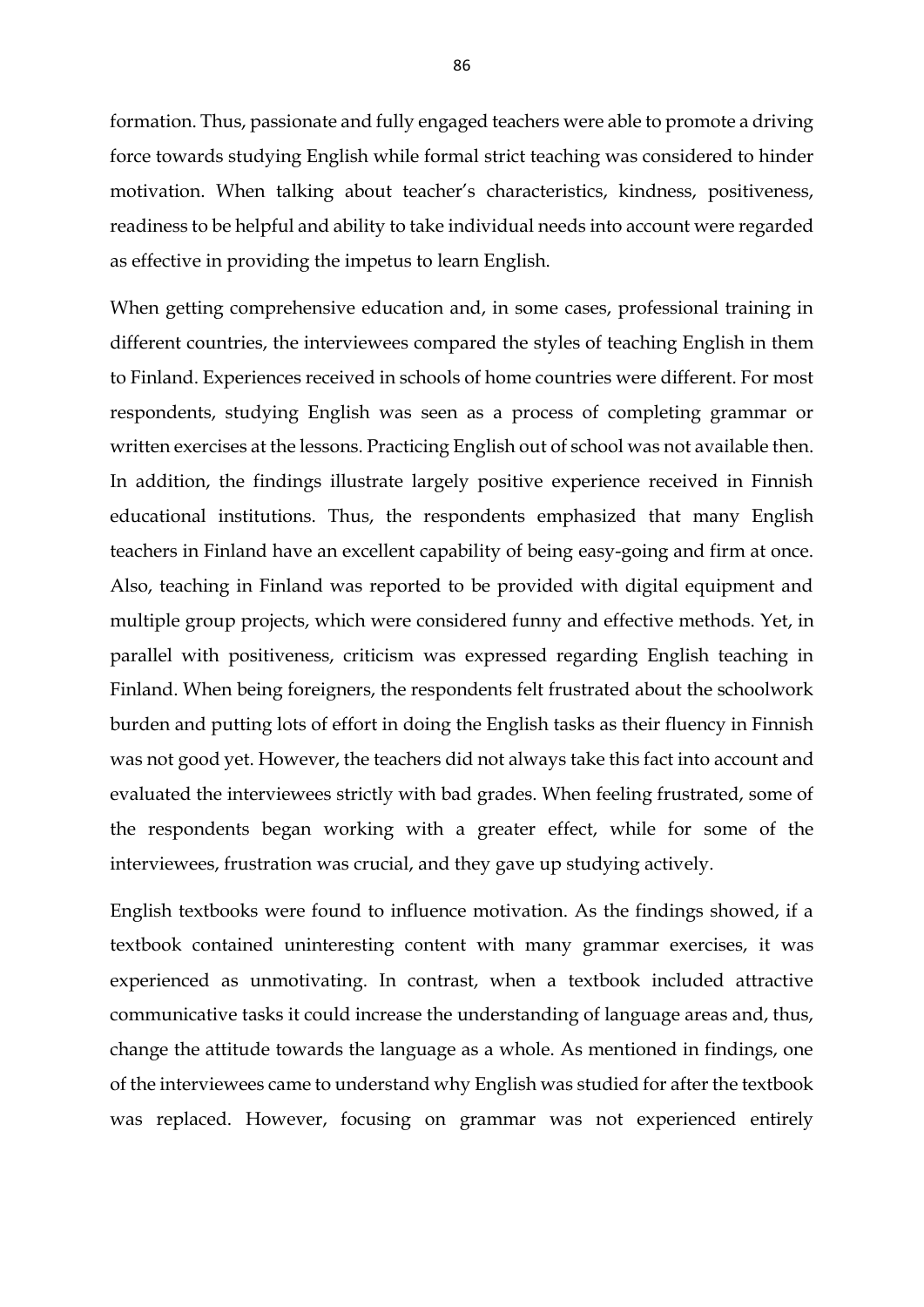negatively. Grammar exercises as a considerable language area was regarded to facilitate comprehension and hence, feel confidence in English.

L2 learning experience is not related only to school context. For the respondents of this study, moving to Finland turned into an English learning experience through communication in Finnish society. When being originally from non-English-speaking countries, the respondents found themselves in another language environment, where English language knowledge became a rescue in communicative situations. Accordingly, there was a need to pay attention to the lack of English proficiency and improve it. In contrast, moving to Finland from English-speaking countries was eventually frustrating for the respondents. It was found that Finnish society as a language learning environment hindered English language proficiency.

#### *Simultaneous learning of the two languages*

Simultaneous learning of Finnish and English was presented as a separate issue in this study as a consequence of the specificity of the target group. Learning the two languages simultaneously was found to have both positive and negative outcomes regarding motivation to study English. Concerning benefits, simultaneous language learning might facilitate understanding the two languages together by comparing the structures and translating vocabulary. This aspect especially seems to be relevant when the mother tongues of the learners belong to a rare language group, and good dictionaries are not available. Thus, Swahili-Finnish translations did not always make sense and searching for the English equivalent of the words was the only option. In addition, when moving to another country, where one is supposed to study the local language in the local language, individuals can find themselves in trouble. Thus, for some participants, English turned into a "bridge" between Finnish and native languages, which simplifies understanding the Finnish on language courses as well as integrate into Finnish society successfully.

Simultaneous learning of Finnish and English languages was also viewed as demotivating. Lack of time and putting effort into studying Finnish were a cause for hindering English language competence. Concerns grew when the participants realized the role of English today and felt an urgent need to improve their proficiency.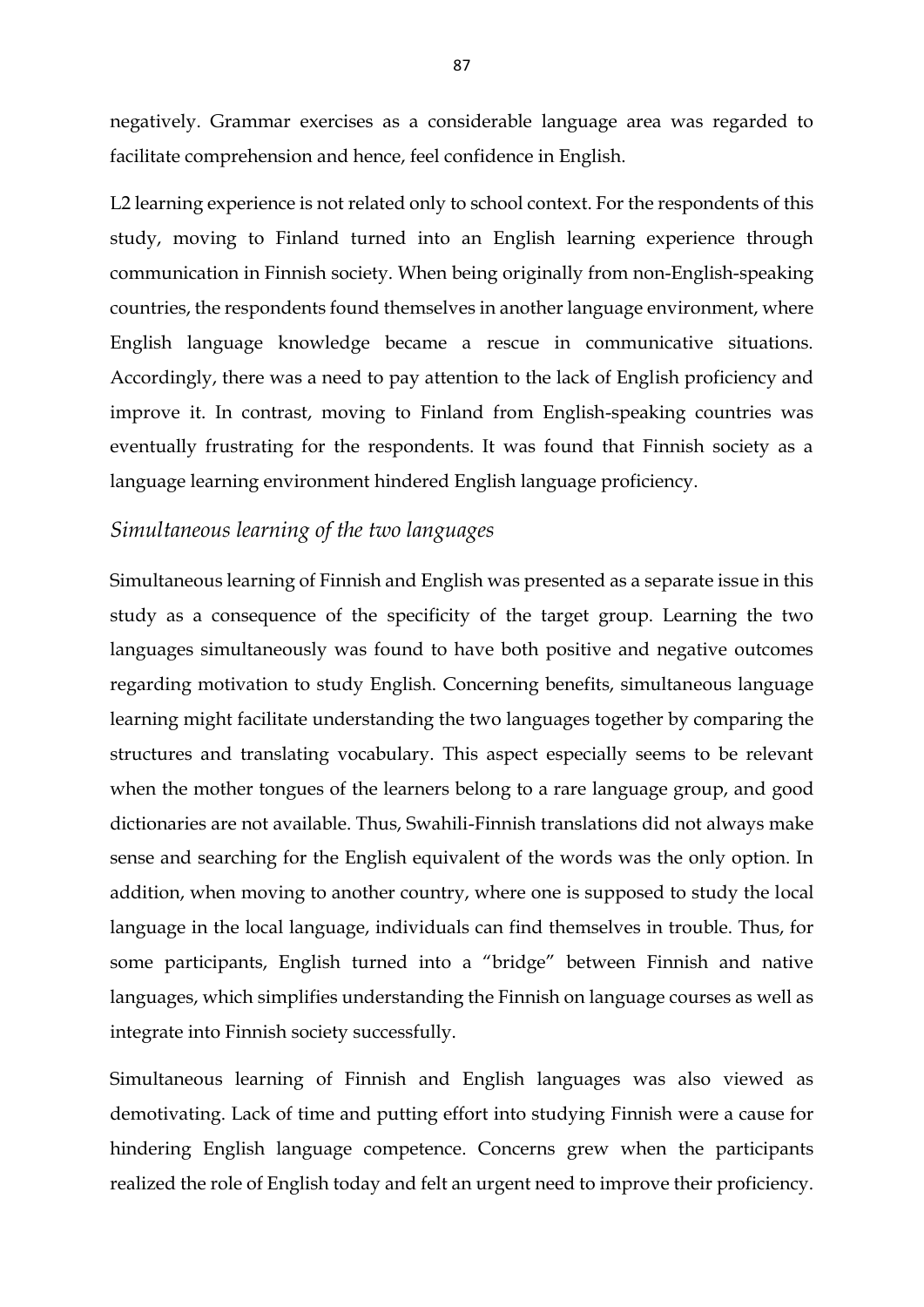Still, working on school tasks in Finnish did not allow them to succeed in English learning exactly as they would like to do. As a consequence of psychological struggling, the respondents reported experiencing frustration. Moreover, disappointment became stronger when the interviewees were evaluated with bad grades, even when they spent a lot of time doing homework or preparing for tests.

#### *Implications*

There are certain implications for the field of second language motivation in general and L2 motivation focusing on immigrant learners in particular that can be drawn from this study. Specifically, the implications concern future L2 visions along with experiences of Finnish adult immigrants by revealing the essential role of different aspects that might be not of great importance among mainstream population. The present study applied the L2 Motivational Self system as a framework that was not a novel approach to investigating Language 2 motivation. Still, it has been challenging to use the model as a foundation in the study since, in the context of Finland, it has been applied rarely and the target group was unconventional.

Several practical implications can be drawn for English teachers who work with foreign learners in Finland. The findings gave a promising message to the teachers including both positiveness and criticism towards teaching methods, materials and evaluation. As pointed out, teachers are able to enhance motivation to language learning as well as be a source of demotivation for the students. Moreover, when learners begin experiencing motivation or demotivation towards the language in the classroom, it formulates general attitude to language learning. In addition, for immigrant students, English teachers should be able to recognize individual needs and suggest support when necessary. When working with immigrants, English teachers should be aware of the evidence that immigrant learners are often under double work burden even if they do not show their concerns up.

Also, practical implications for immigrant learners could be also suggested based on the current study. The findings revealed that future visions can be powerful for language learning motivation. Motivated language learners of the study boosted their own motivational behaviour with strong future selves. When conducting the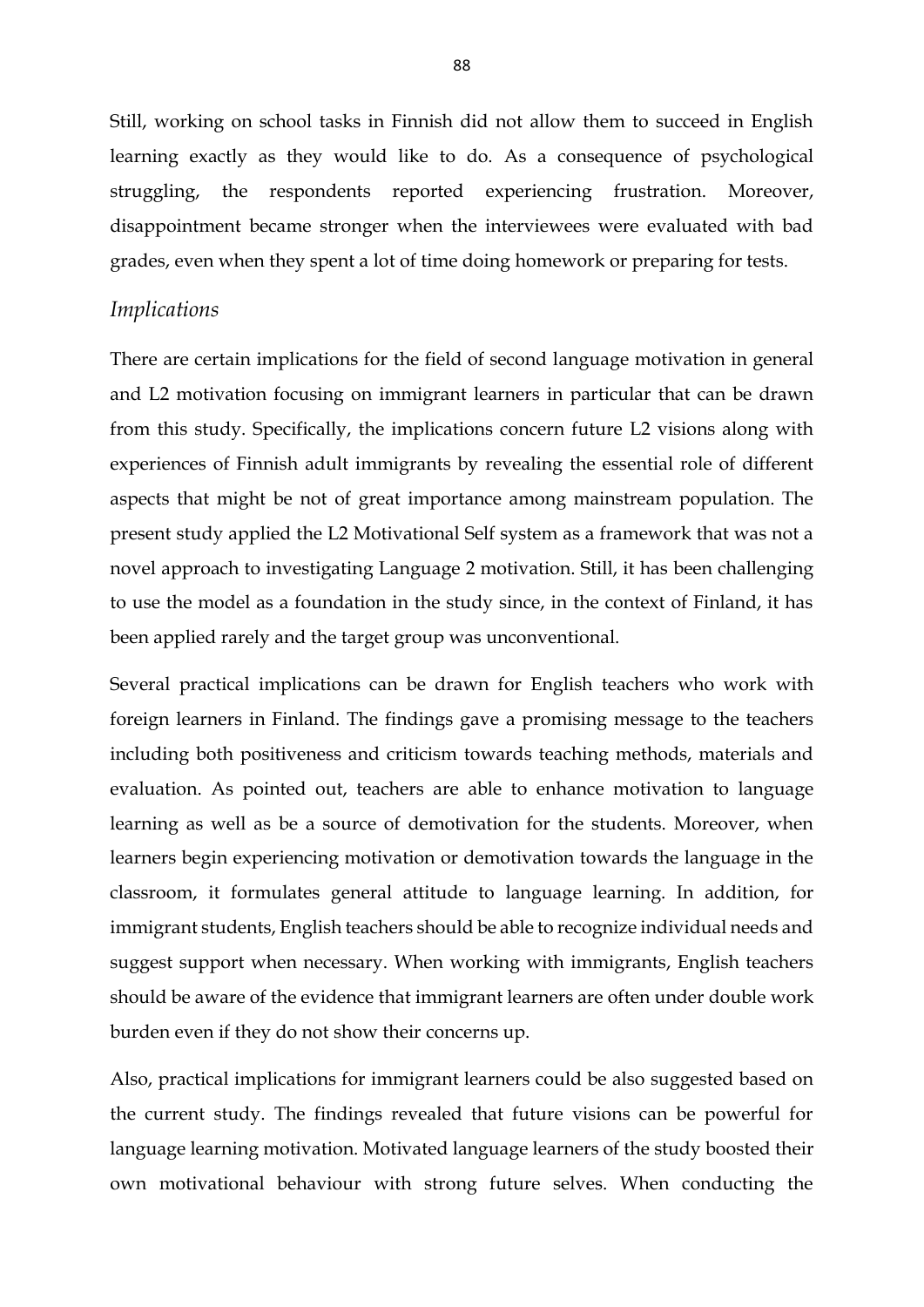interviews, such respondents described visions especially clearly and in detail as well as told about their future desired achievements in English studies. Hence, the message of the study for immigrant learners is to try to evaluate constantly the English proficiency and try to imagine yourself as an ideal language learner. This mental training can help to understand the gap between the levels and boost intention to reduce this gap.

When considering the chosen method for data collection, it seems that a qualitative approach with a semi-structured interview was the most appropriate one to answer the research questions. I am sure that there is even necessity to apply qualitative approach when discussing motivation as a phenomenon. The interviewees allowed me to receive deep and context-bound data through nicely emotional narratives. Another piece of evidence in favour of interviews is that I did not have a mutual native language with all the respondents. Thus, I encouraged the interviewees to use all other languages including English, Finnish or Russian, if they experienced difficulties to express their opinions. Hence, when conducting the interviewees, I had an opportunity to interpret responses deeper than it could be possible by using only one language or applying, for instance, a quantitative approach. Piece of criticism, however, can be drawn from interview as a data collection method. For the respondents, there was no anonymity in expressing their opinions as the themes constantly concerned sensitive issues of the participants' private life.

Finally, when making conclusions, it can be asked whether the study could have been done in another way and which elements of the process could have been done differently. First, I would focus more on the research by Dörnyei and his co-researchers at the very beginning of my investigation, when searching for theoretical clues for my study. Research of other scientists, definitely, were useful and suggested various angels for considering the phenomena. Still, Dörnyei's research provided me with a great foundation in understanding details of language learning motivation as well as how constituents of motivation are all bound up together. Secondly, for the interviewing, I would probably take the participants from all different home countries. Although the participants were originally from the three non-European countries with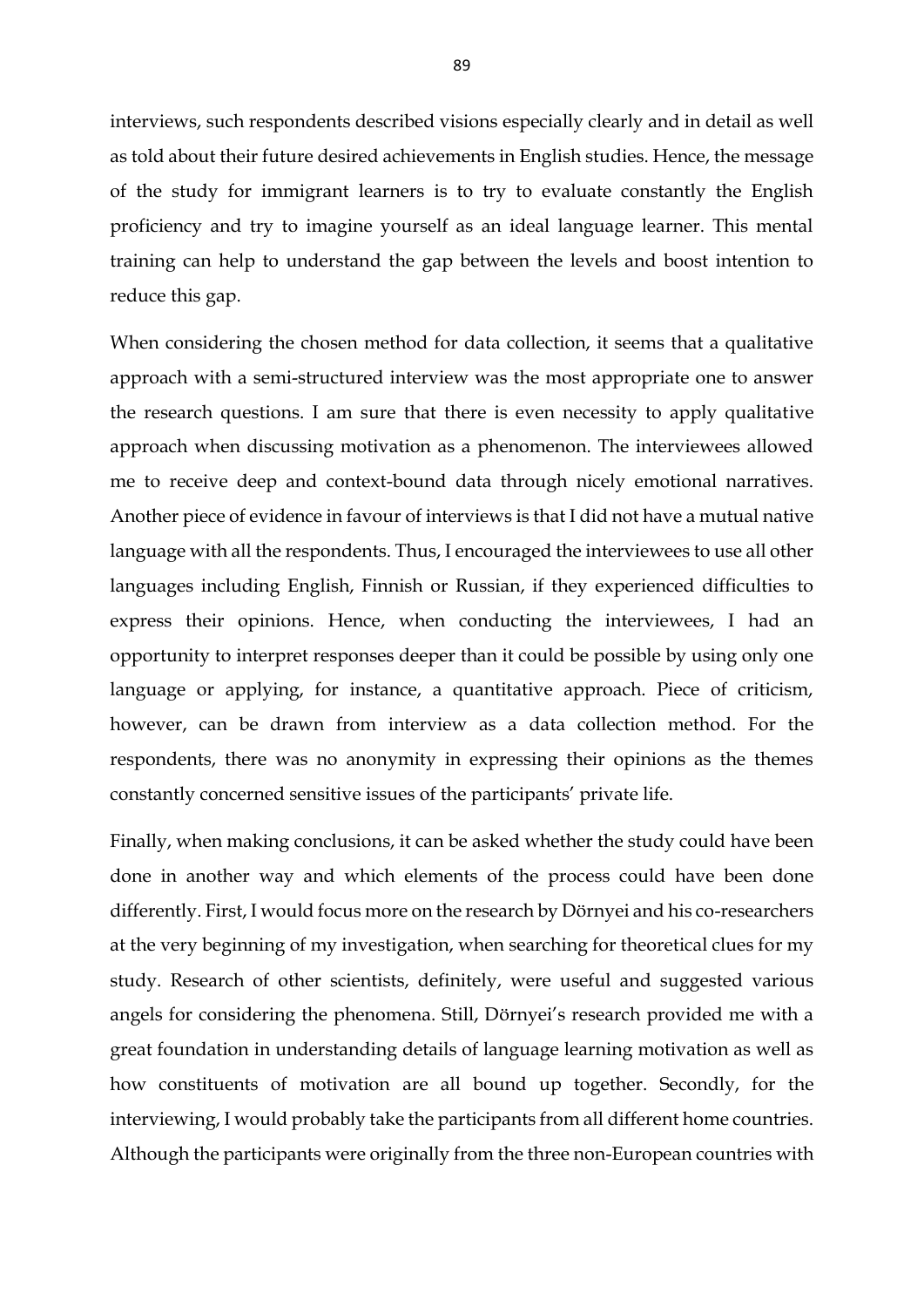completely different background including school education level, age or sex, still, the interviewees from the same home country often gave similar responses. Thus, completely different home backgrounds could hint to more interesting insights towards language learning and particularly L2 motivation among Finnish immigrants.

It seems safe to acknowledge that the study was successful: the aim was fulfilled, and research questions were answered. However, as the current work was a case study, more studies focusing on L2 motivation among Finnish immigrants are needed to confirm the findings of the study. Correlation in the dimensions of L2MSS should be considered more in further studies and focusing on each dimension separately would provide new insights. Equally, more quantitative research is also needed with immigrant English learners in the Finnish context as a target group. This would allow to reach a higher sample size and receive even statistical data. The reasons for such research are completely justified for the Finnish context as the amount of immigrant population is gradually growing.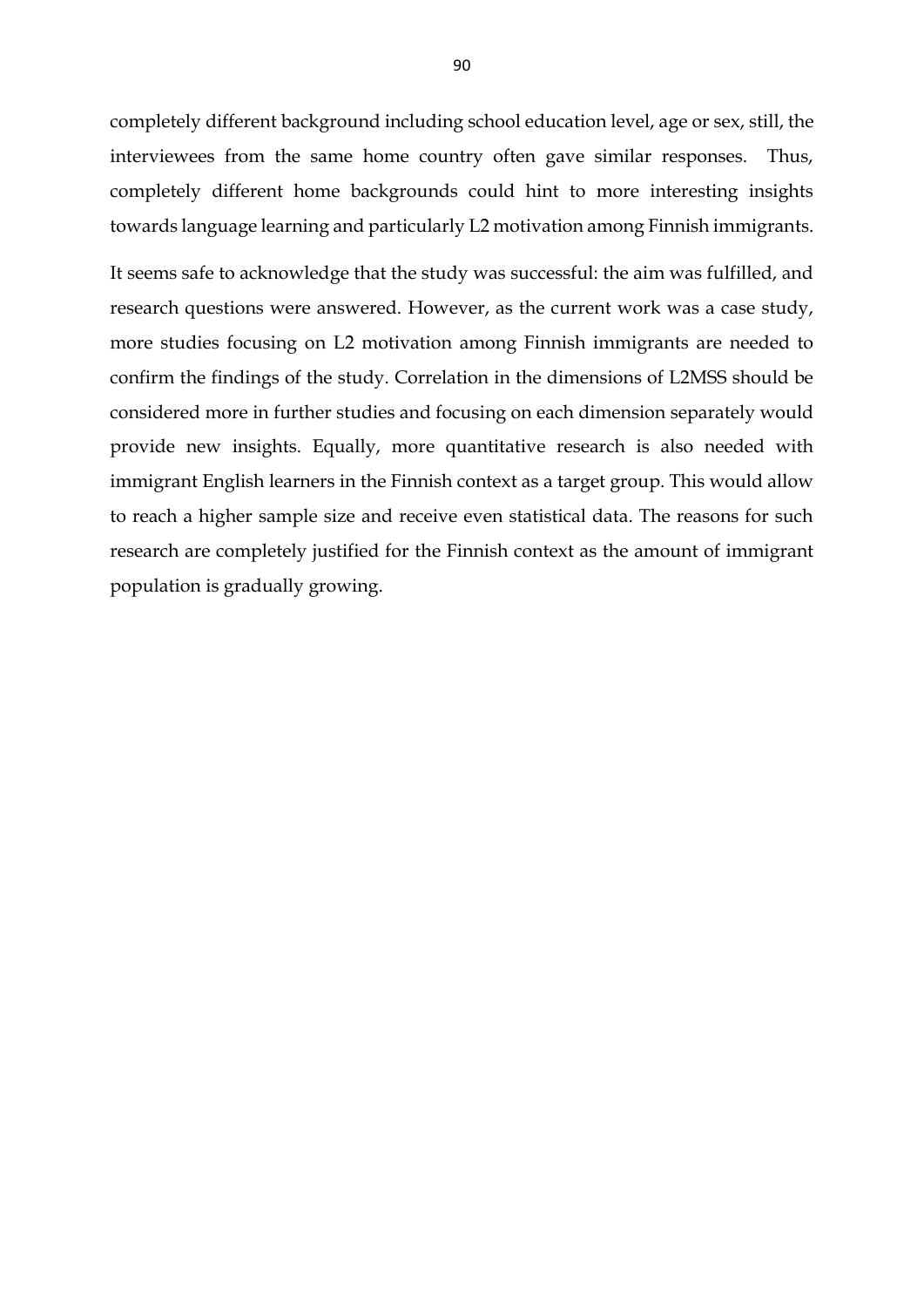# **BIBLIOGRAPHY**

Al-Hoorie, Ali H. (2017). Sixty Years of Language Motivation Research: Looking Back and Looking Forward. SAGE Open, January-March 2017: 1–11. DOI: 10.1177/2158244017701976

Al-Shehri, A. S. (2009). Motivation and vision: The relation between the ideal L2 self, imagination and visual style. In Z. Dörnyei, & E. Ushioda (Eds.), Motivation, language identity and the L2 self (pp. 164-171). Bristol, England: Multilingual Matters.

Bengtsson, M. (2016). How to Plan and Perform a Qualitative Study Using Content Analysis. Nursing Plus Open, 2, 8-14.

Bower, K. (2017) Explaining Motivation in Language Learning: a Framework for Evaluation and Research. *The Language Learning Journal.*  <http://dx.doi.org/10.1080/09571736.2017.1321035>

Brophy, J. (1987). Synthesis of research on strategies for motivating students to learn. *Educational Leadership, 45*(2), 40-48.

Campbell, E., & Storch, N. (2011). The changing face of motivation: A study of second language learners' motivation over time. Australian Review of Applied Linguistics, 34(2), 166-192.

Chen, S. (2012). Motivation and Possible Selves: An Interview Study of Taiwanese EFL Learners. Language Education in Asia, 3(1): 50-59.

Claro, J. (2016). Japanese first-year engineering students' motivation to learn English. Studies of Human Science, 12. 67-105.

Clément, R., Gardner, R. C., & Smythe, P. C. (1977). Motivational variables in second language acquisition: A study of Francophones learning English. *Canadian Journal of Behavioural Science / Revue canadienne des sciences du comportement, 9*(2), 123-133.

Cohen, L., Manion, L. & Morrison, K. (2007). Research methods in education. New York: Routledge. Electronic version. Retrieved from [http://knowledgeportal.pakteachers.org/sites/knowledgeportal.pakteachers.org/fil](http://knowledgeportal.pakteachers.org/sites/knowledgeportal.pakteachers.org/files/resources/RESEARCH%25METHOD%20COHEN%20ok.pdf) [es/resources/RESEARCH%METHOD%20COHEN%20ok.pdf.](http://knowledgeportal.pakteachers.org/sites/knowledgeportal.pakteachers.org/files/resources/RESEARCH%25METHOD%20COHEN%20ok.pdf)

Csizér, K. & Dörnyei, Z. (2005). The internal structure of language learning motivation and its relationship with language choice and learning effort*. Modern Language Journal 89(1).* 19–36.

Csizér, K., & Kormos, J. (2009). Learning experiences, selves and motivated learning behaviour: A comparative analysis of structural models for Hungarian secondary and university learners of English. In Z. Dörnyei, & E. Ushioda (Eds.), Motivation, language identity and the L2 self (pp. 98-119). Bristol, England: Multilingual Matters.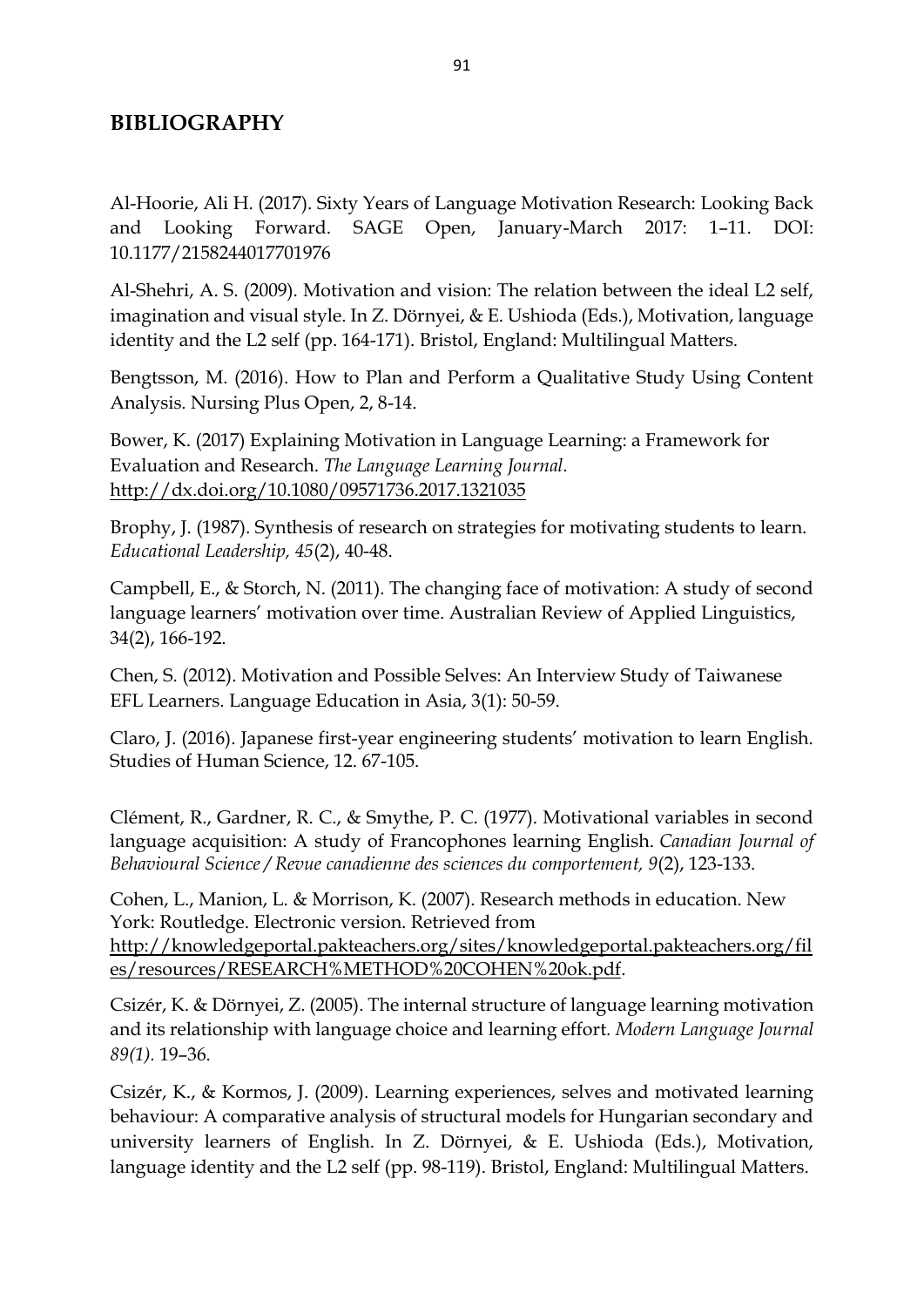Deci, E.L. (1971). Effects of externally mediated rewards on intrinsic motivation. *Journal of Personality and Social Psychology 18,* 105–115.

Deci, E.L., & Ryan, R.M. (2000). The "what" and "why" of goal pursuits: Human needs and the self-determination of behaviour. Psychological Inquiry, 11, 227–268.

Dziomba, S. (2019). Does vocationally oriented foreign language teaching meet the needs of Finnish and German vocational school students? Kieli, koulutus ja yhteiskunta, 10 (1). Retrieved from https://www.kieliverkosto.fi/fi/journals/kielikoulutus-ja-yhteiskunta...

Dörnyei, Z. (1990). Conceptualizing motivation in foreign-language learning. Language Learning, 40, 45–78

Dörnyei, Z. (1994). Motivation and motivating in the foreign language classroom. *The Modern Language Journal* 78 (3), 273-284.

Dörnyei, Z. (1998). Motivation in second and foreign language teaching. Language teaching, 31(3), 117-135.

Dörnyei, Z. (2001). *Motivational Strategies in the Language Classroom*. Cambridge: Cambridge University Press.

Dörnyei, Z. (2001a). *Teaching and researching motivation*. Harlow: Pearson Education.

Dörnyei Z. (2002). The motivational basis of language learning tasks. Individual differences in second language acquisition, ed. by Peter Robinson, 137-58. Amsterdam: John Benjamins.

Dörnyei, Z. (2003). Attitudes, orientations, and motivations in language learning: Advances in theory, research, and applications. In Dörnyei, Z. (ed.) Attitudes, orientations, and motivations in language learning: advances in theory, research, and applications (pp. 1-2). Malden, MA: Language Learning Research Club, University of Michigan.

Dörnyei, Z. (2005). The psychology of the language learner. Individual differences in second language acquisition. Mahwah, NJ: Lawrence Erlbaum.

Dörnyei, Z. (2009). The L2 Motivational Self System. In motivation, language identity and the L2 self. Edited by Dönyei Z. and Ushioda E, 9-42. Bristol: Multilingual matters.

Dörnyei, Z. (2014). Future self-guides and vision. In K Csizér & M. Magid (Eds.), The impact of self-concept on language learning (pp. 7-18). Bristol: Multilingual Matters.

Dörnyei, Z. (2014a). Motivation in second language learning. In M. Celce-Murcia, D. M. Brinton & M. A. Snow (Eds.), Teaching English as a second or foreign language (4th ed., pp. 518-531). Boston, MA: National Geographic Learning/Cengage Learning.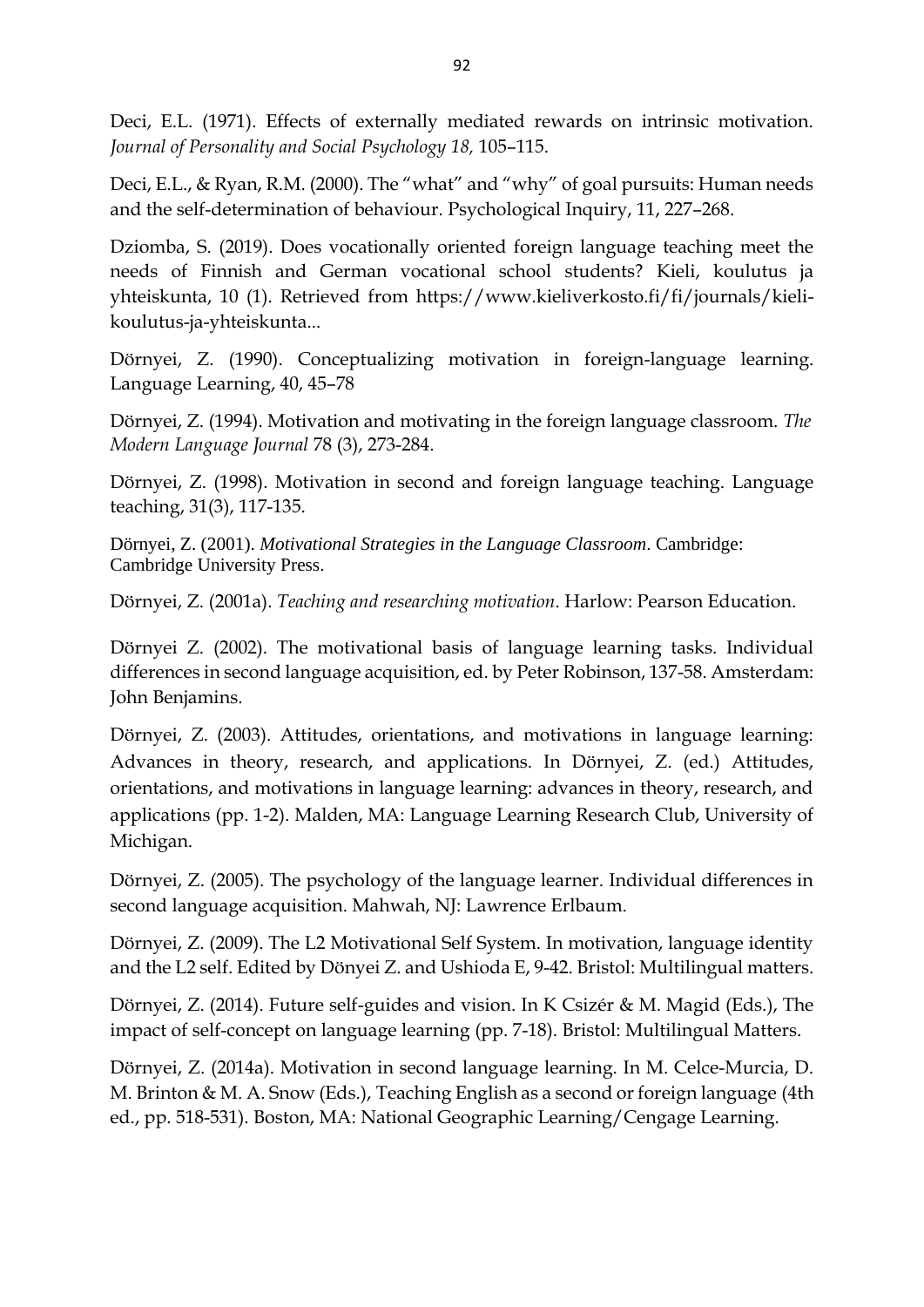Dörnyei, Z. & Chan, L. (2013) Motivation and vision: An analysis of future L2 selfimages, sensory styles, and imagery capacity across two target languages. Language learning 63 (3), 437-462.

Dörnyei, Z. & Csizér, K. & Németh, N. (2006). Motivation, language attitudes and globalisation: A Hungarian perspective. Clevedon: Multilingual Matters.

Dörnyei, Z., Henry, A., & Muir, C. (2016). Motivational Currents in Language Learning: Frameworks for focused interventions. London: Routledge.

Dörnyei, Z., MacIntyre, P. D., & Henry, A. (Eds.). (2015a). Motivational dynamics in language learning. Bristol, UK: Multilingual Matters.

Dörnyei, Z., Muir, C., & Ibrahim, Z. (2014). Directed Motivational Currents: Energising language learning through creating intense motivational pathways. In D. Lasagabaster, A. Doiz and J.M. Sierra (Eds.), Motivation and foreign language learning: From theory to practice (pp. 9-29). Amsterdam: John Benjamins.

Dörnyei Z. & Schmidt R. (2001b). Motivation and Second Language Acquisition. Honolulu: University of Hawaii Press (5).

Dörnyei, Z. & Ryan, S. (2015). The psychology of language learner. Revisited. New York: Routledge.

Dörnyei, Z. and Ushioda, E. (2009). Motivation, language identities and the L2 self: a theoretical overview. In Z. Dörnyei and E. Ushioda (eds.) Motivation, language identity and the L2 self. Bristol: Multilingual Matters, 1-8.

Dörnyei, Z. & Ushioda, E. (2010). Teaching and researching motivation. Harlow UK: Pearson Education.

Education International. (2017). Finland: government increases support for education of immigrant students and teachers. Accessed 21.08.2017 [<https://www.ei](https://www.ei-ie.org/en/detail/15320/finland-government-increases-support-for-education-of-immigrant-students-and-teachers)[ie.org/en/detail/15320/finland-government-increases-support-for-education-of](https://www.ei-ie.org/en/detail/15320/finland-government-increases-support-for-education-of-immigrant-students-and-teachers)[immigrant-students-and-teachers>](https://www.ei-ie.org/en/detail/15320/finland-government-increases-support-for-education-of-immigrant-students-and-teachers).

Eizadirad, A. (2019). Decolonizing Educational Assessment: Ontario Elementary Students and the EQAO. Palgrave Macmillan, Cham. TorontoCanada. 96-100.

Emert, H. & Pearson, D. (2007). Expanding the Vision of International Education: Collaboration, Assessment, and Intercultural Development. New Directions for Community Colleges, 138, 67-75.

Finnish National Agency for Education (2019). Key figures on vocational education and training in Finland. Finnish VET is competence-based and customer-oriented. Reports and surveys 2019: 7. PunaMusta Oy, Helsinki 2019.

Gardner, R.C. (1985). Social psychology and second language learning: the role of attitudes and motivation. London: Edward Arnold.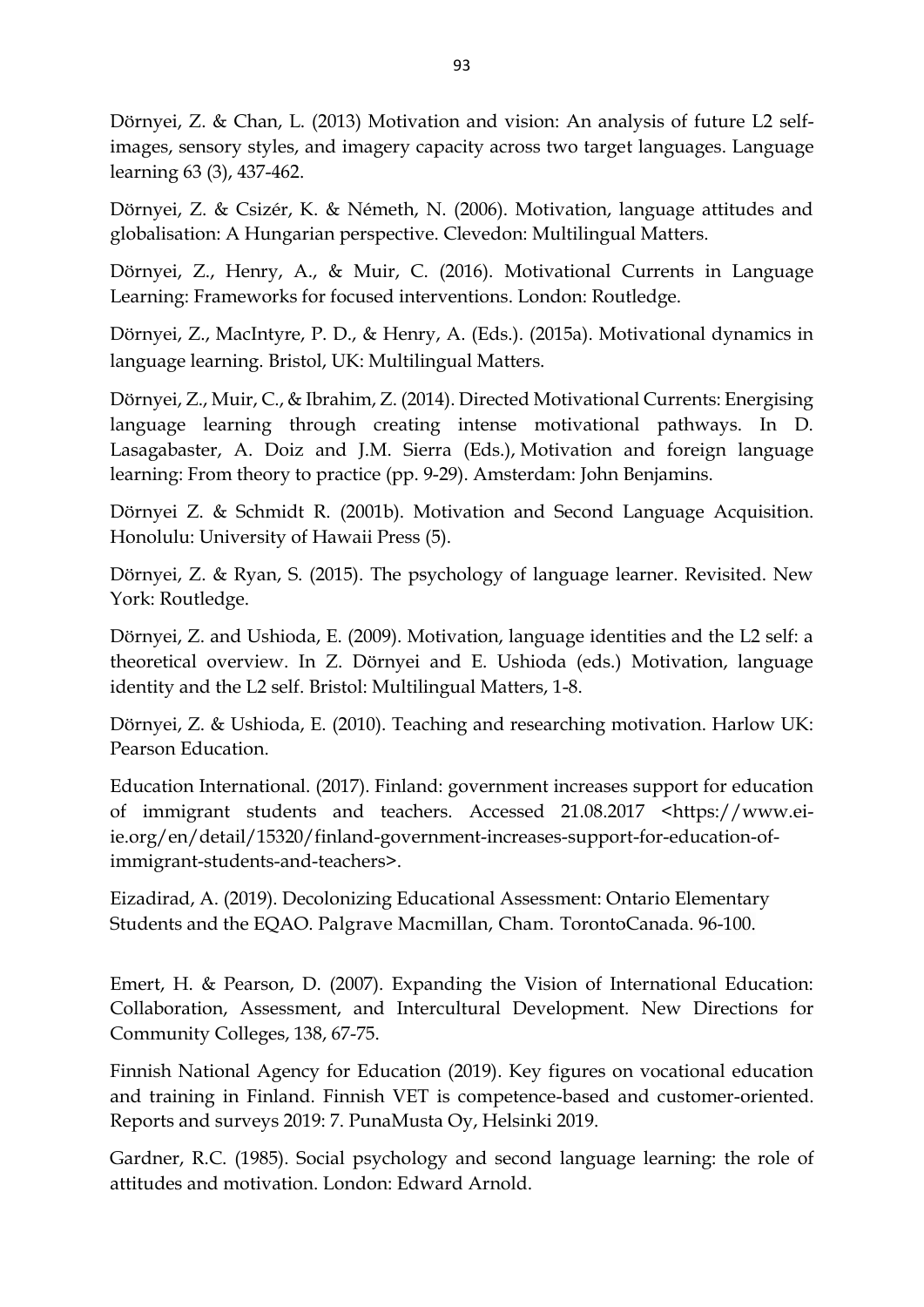Gardner, R.C. (2001). Integrative motivation and second language acquisition. In Z.Dörnyei & R.Schmidt (Eds.), Motivation and Second Language Acquisition. Honolulu: University of Hawaii Press (5).

Gardner, R. C. & Lambert, W. E. (1959). Motivational variables in second language acquisition. Canadian Journal of Psychology, 13, 266–272.

Gardner, R. C.; Lambert, W. E. (1972). Attitudes and motivation in second language learning. Rowley, MA: Newbury House Publishers.

Gardner, R. C. & MacIntyre, P. D. (1991). An instrumental motivation in language studies: Who says it isn't effective? Studies in Second Language Acquisition, 13, 57–72

Gardner, R., P. Smythe, R. Clement, and L. Gliksman (1976) 'Second-Language learning: a social psychological perspective'. Canadian Modern Language Review 32: 198-213.

Gröndahl, S. & Rantonen, E. (Eds.) (2018). Migrants and literature in Finland and Sweden. Studia Fennica. Helsinki.

Guerrero, M. (2014). Motivation in second language learning: A historical overview and its relevance in a public high school in Pasto, Colombia. *HOW, 22*(1), 95- 106. [http://dx.doi.org/10.19183/how.22.1.135.](http://dx.doi.org/10.19183/how.22.1.135)

Henry, A. (2018). Online media creation and L2 motivation: A socially-situated perspective. TESOL Quarterly. Advance online publication. <http://doi.org/10.1002/tesq.485>

Hiromori, T. (2009). A process model of L2 learners' motivation: From the perspectives of general tendency and individual differences. System, 37, 313-321.

Huhtala, A. M., Kursisa, A., & Vesalainen, M. R. (2019). "This language still motivates me!" Advanced language students and their L2 motivation. *Studies in Second Language Learning and Teaching*, *9*(2), 287-311. <https://doi.org/10.14746/ssllt.2019.9.2.3>

Hämäläinen, K. & Sarvimäki, M. (2016). Integrating Immigrants: The Impact of Restructuring ALMP. Journal of Labor Economics, 2016, Vol. 34, issue 2, 479 – 508.

Iwaniec, J., & Ullakonoja, R. (2016). Polish and Finnish teenagers' motivation to learn English: the role of context. *European Journal of Applied Linguistics*, *4*(2), 277- 300 <https://doi.org/10.1515/eujal-2015-0034>

Kyrö, M. (2006) Vocational education and training in Finland: Short description. European Centre for the Development of Vocational Training. Luxembourg: Office for Official Publications of the European Communities.

Larsen-Freeman, D., & Cameron, L. (2008). Complex systems and applied linguistics. Oxford, UK: Oxford University Press.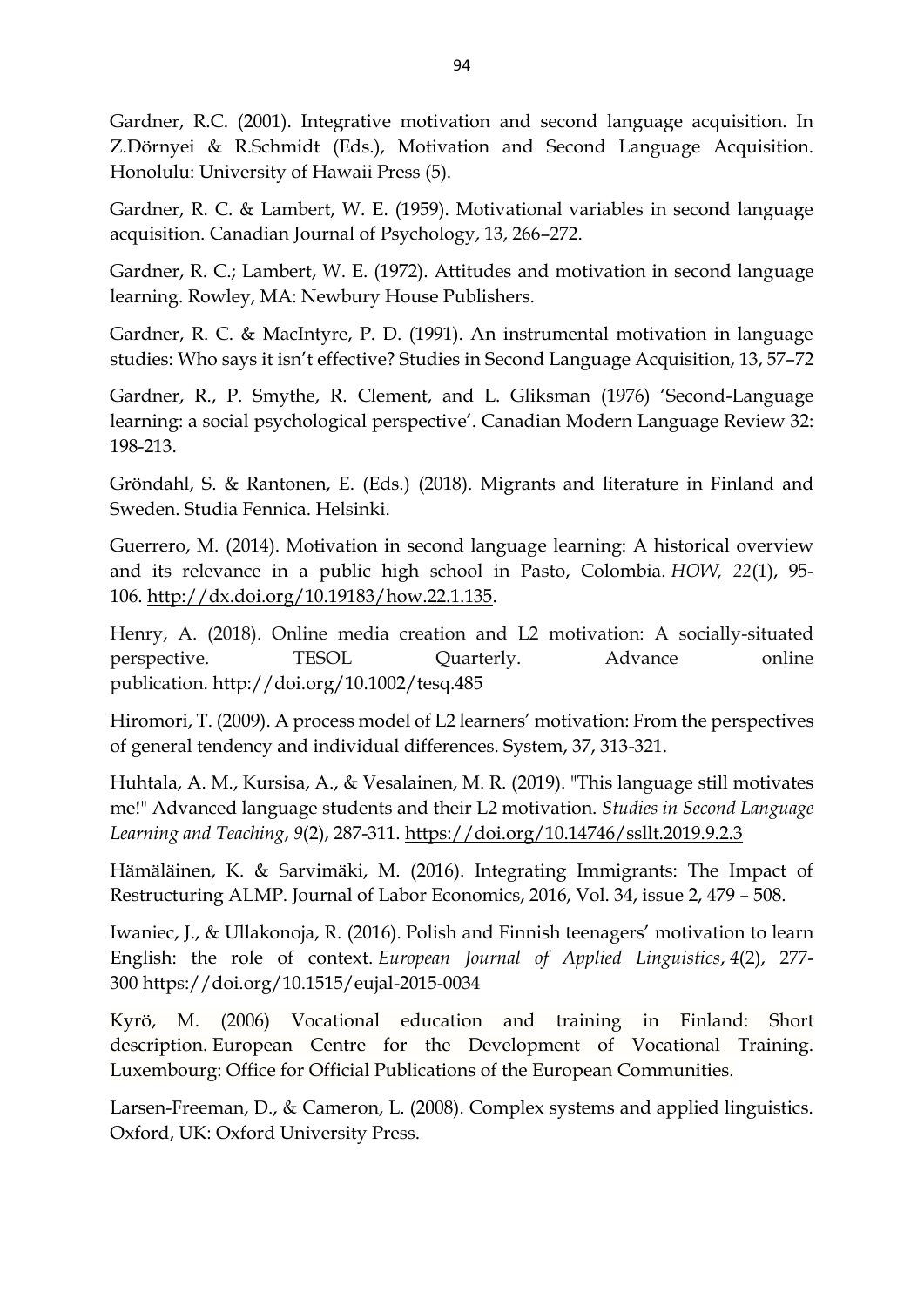Lasagabaster, D., Doiz, A. and Sierra, J. M. (Eds.). (2014). Motivation and foreign language learning: From theory to practice. Amsterdam, Netherlands; Philadelphia, Pennsylvania: John Benjamins Publishing Company.

Lee, M., Y. & Zaharlick, A. (2013). Culturally competent research: using ethnography as a metaframework, Oxford University Press, New York.

Lee, S. (1998). Gakushusha's eigoryoku to ishikikozoniokeru ingakankei (Functional relationships among the variables which effect SLA. Ryukoku Kiyo, 20, 125–234.

Lenton, A. P., Slabu, L., Sedikides, C., & Power, K. (2013). I feel good, therefore I am real: Testing the causal influence of mood on state authenticity. Cognition and Emotion, 27, 1202-1224. Retrieved from https:/doi.org/10.1080/02699931.2013.778818

Macaro, E., Handley, Z., & Walter, C. (2012). A systematic review of CALL in English as a second language: Focus on primary and secondary education. Language Teaching, 45, 1– 43. doi:10.1017/S0261444811000395s

Martinović, A. (2018). The L2 motivational self-system: Differences among learners. Jezikoslovlje, 19(1), 133-157.

Ministry of Education and Culture (Finland) (2016). The educational tracks and integration of immigrants – problematic areas and proposals for actions. Ministry of education and and culture. Helsinki. <http://julkaisut.valtioneuvosto.fi/bitstream/handle/10024/64986/okm6.pdf>

Piechurska-Kuciel, E. & Piasecka, L. (2012). Variability in Delivery Mode Choice – Stability in Comprehension Results. In Variability and Stability in Foreign and Second Language Contexts, eds. Vol. 2., 187-206. Newcastle: Cambridge Scholars Publishing.

Masgoret, A.-M. and R.C. Gardner 2003. Attitudes, motivation, and second language learning: a meta-analysis of studies conducted by Gardner and associates. *Language Learning* 53 (supplement 2), 167–210.

Mariani, L. (2014). Language learning motivation: a multi-dimensional competence. Journal of Tesol-Italy, 54 (1), 54-78.

Markland D. (1999) Self-determination moderates the effects of perceived competence on intrinsic motivation in an exercise setting. Journal of Sport and Exercise Psychology. 351–361.

Mercer, S., Ryan, S., & Williams. M. (Eds.). (2012). Psychology for language learning: Insights from research, theory and practice. Basingstoke: Palgrave MacMillan.

Mohammadi, A. & Sharififar, M. (2016). Attributions for success and failure: gender and language proficiency differences among Iranian EFL learners. Theory and practice in language studies, 6(3), 518-524.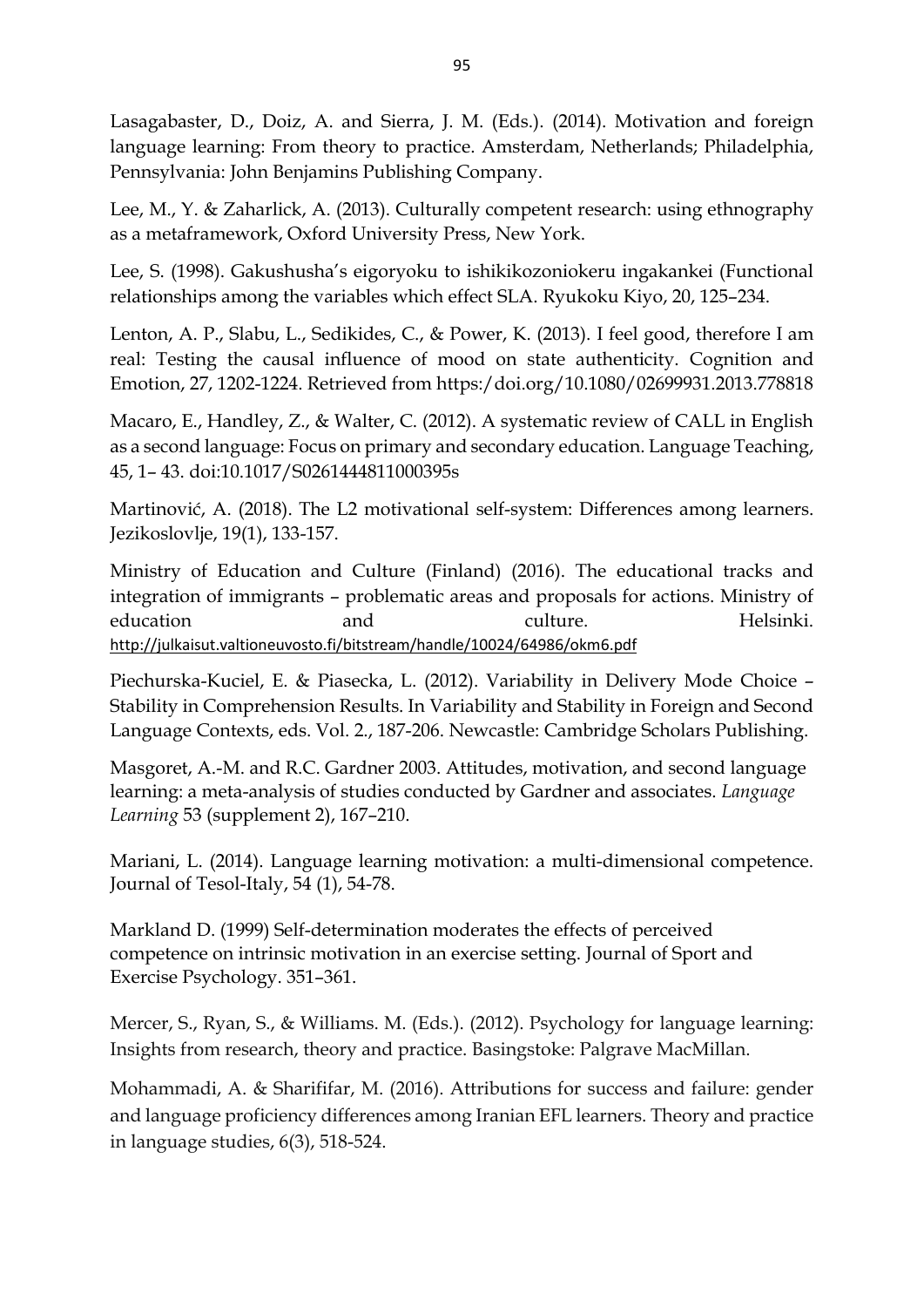National Core Curriculum for Basic Education for adults 2017. The Finnish National Agency of Education.

Nicholson, S. J. (2013). Influencing Motivation In The Foreign Language Classroom. *Journal of International Education Research (JIER)*, *9*(3), 277-286. https://doi.org/10.19030/jier.v9i3.7894

Niemiec, C. P., & Ryan, R. M. (2009). Autonomy, Competence, and Relatedness in the Classroom Applying Self-Determination Theory to Educational Practice. Theory and Research in Education, 7, 133-144. <https://doi.org/10.1177/1477878509104318>

Niven, A. G., and Markland, D. (2016). Using self-determination theory to understand motivation for walking: instrument development and model testing using Bayesian structural equation modeling. *Psychol. Sport Exer.* 23, 90–100. doi: 10.1016/j.psychsport.2015.11.004

Noels, K. (2001). New orientations in language learning motivation: towards a model of intrinsic, extrinsic, and integrative orientations and motivation. In Z. Dörnyei and R. Schmidt (eds.), *Motivation and second language acquisition*. Honolulu, HI: University of Hawai'i, 43-68.

Noels, K. A., Pelletier, L. G., Clement, R., Vallernad, R. J. (eds). Why are you learning a second language? Motivational orientations and self-determination theory. Language Learning 2000; 50, 57-85.

Olsson F.M. (Ed), (2008). *New developments in the psychology of motivation*. Hauppauge, NY, US: Nova Science Publishers, 5.

Oxford, R. & Shearin, J. (1994). Language learning motivation: Expanding the theoretical framework. The modern language journal. 78 (1), 12-28.

Patrick, H. & Canevello, A. (2011). Methodological Overview of a Self-Determination Theoty-Based Computerized Intervention to Promote Leisure-Time Physical Activity. Psychology of Sport and Exercise, 14.

Pawlak, M. (2012). The dynamic nature of motivation in language learning: A classroom perspective. Studies in second language learning and teaching 2 (2), 249- 278.

Pfenninger, S. E. Singleton D. (2017). Beyond Age Effects – Facets, Facts and Factors of Foreign Language Instruction in a Multilingual State. Bristol: Multilingual Matters, 180 -186.

Ragnarsdottir, H. (2016). Competence for Active Communication and Participation in Diverse Societies: Views of young People in Iceland. In Dervin, F. & Gross, Z. (Eds.),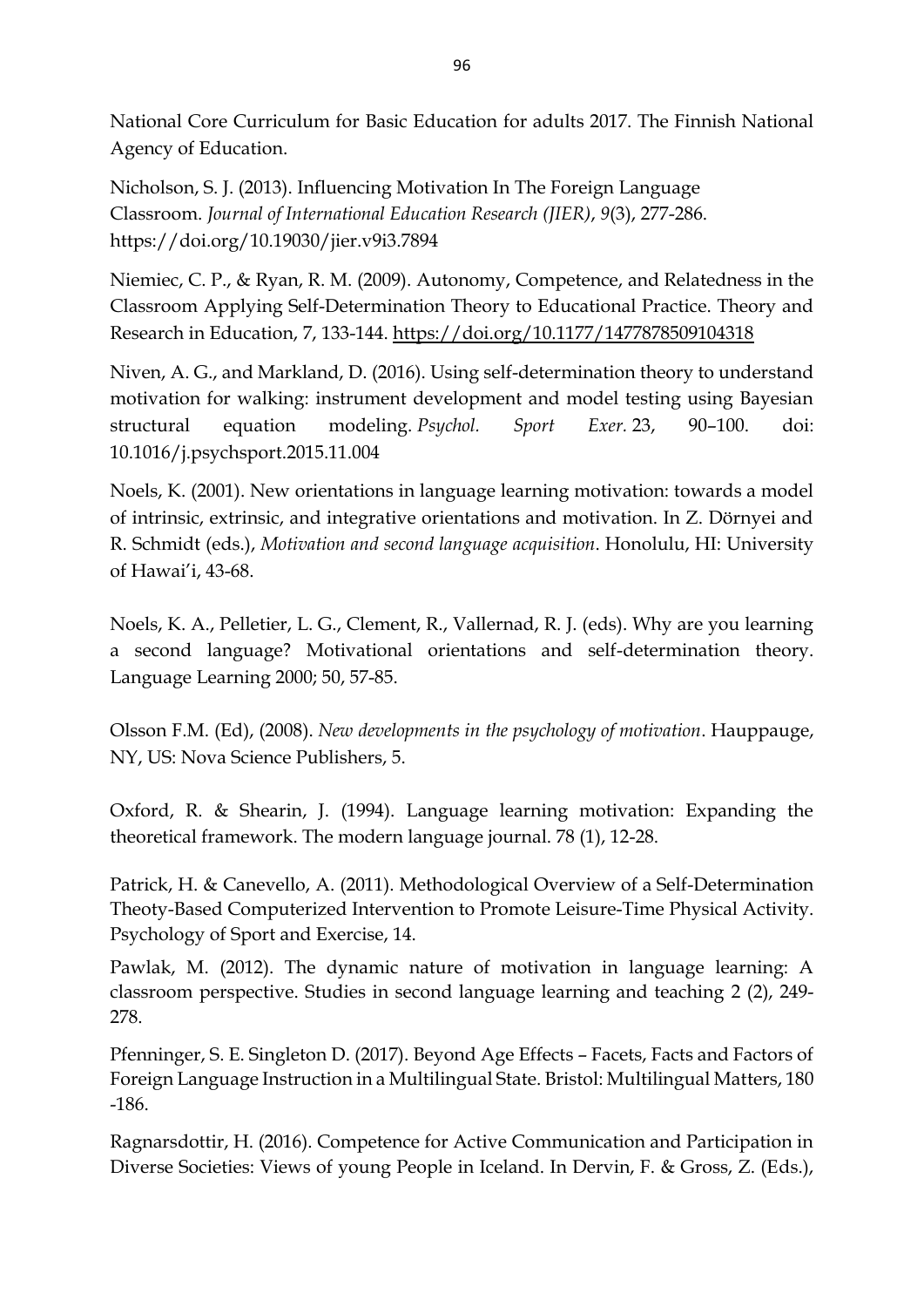Intercultural Competence in Education: Alternative Approaches for Different Times. (pp. 73-93). London: Palgrave Macmillan.

Ravindran, V. (2019). Data analysis in qualitative research. Indian J Cont Nsg Edn 2019; 20:40-5.

Rogoff, B. (2009). Side by side: Learning by observing and pitching in*. Journal of the Society for Psychological Anthropology*, 102-138.

Ryan, S. (2009). Self and identity in L2 motivation in Japan: The ideal L2 self and Japanese learners of English. In Z. Dörnyei, & E. Ushioda (Eds.), Motivation, language identity and the L2 self (pp. 120-143). Bristol, England: Multilingual Matters.

Ryan, R. M. and Deci, E. L. (2000 a). Intrinsic and extrinsic motivations: Classic definitions and new directions. Contemporary Educational Psychology, 25:54–67.

Ryan, R. M., & Deci, E. L. (2000 b). Self-determination theory and the facilitation of intrinsic motivation, social development, and well-being. *American Psychologist, 55*(1), 68-78.

Sampson, R. J. (2016). *Complexity in classroom foreign language learning motivation: A practitioner perspective from japan*. Bristol, Buffalo: Multilingual Matters.

Shaukat, S., Abiodullah, M., Rashid, K. (2010). [Student's causal attribution towards](javascript:void(0))  [their success and failure in examination at post graduate level.](javascript:void(0)) Pakistan Journal of Psychology 41 (1), 81-98.

Spaulding, S., Mauch, J., Lin, L. (2001). The internationalization of higher education. In P. O'Meara, H.D.Mehlinger & R.M. Newman (Eds.), Changing perspectives on international education. 190-212. Bloomigton: Indiana University Press.

Statistics Finland. Population Structure 2018 [https://www.stat.fi/til/vaerak/2018/02/vaerak\\_2018\\_02\\_2019-06-19\\_en.pdf](https://www.stat.fi/til/vaerak/2018/02/vaerak_2018_02_2019-06-19_en.pdf)

Taguchi, T., Magid, M., & Papi, M. (2009). The L2 motivational Self System among Japanese, Chinese and Iranian learners of English: A comparative study. In Z. Dörnyei, & E. Ushioda (Eds.), Motivation, language identity and the L2 self (pp. 66-97). Bristol, England: Multilingual Matters.

Takač V.P. & Berka N (2014). Motivation in foreign language learning: a look at type of school environment as a contextual variable. ExELL (Explorations in English Language and Linguistics) 2.2: 77-103

Tuomi, J., & Sarajärvi, A. (2009). Laadullinen tutkimus ja sisällönanalyysi (5th edition). Helsinki: Tammi.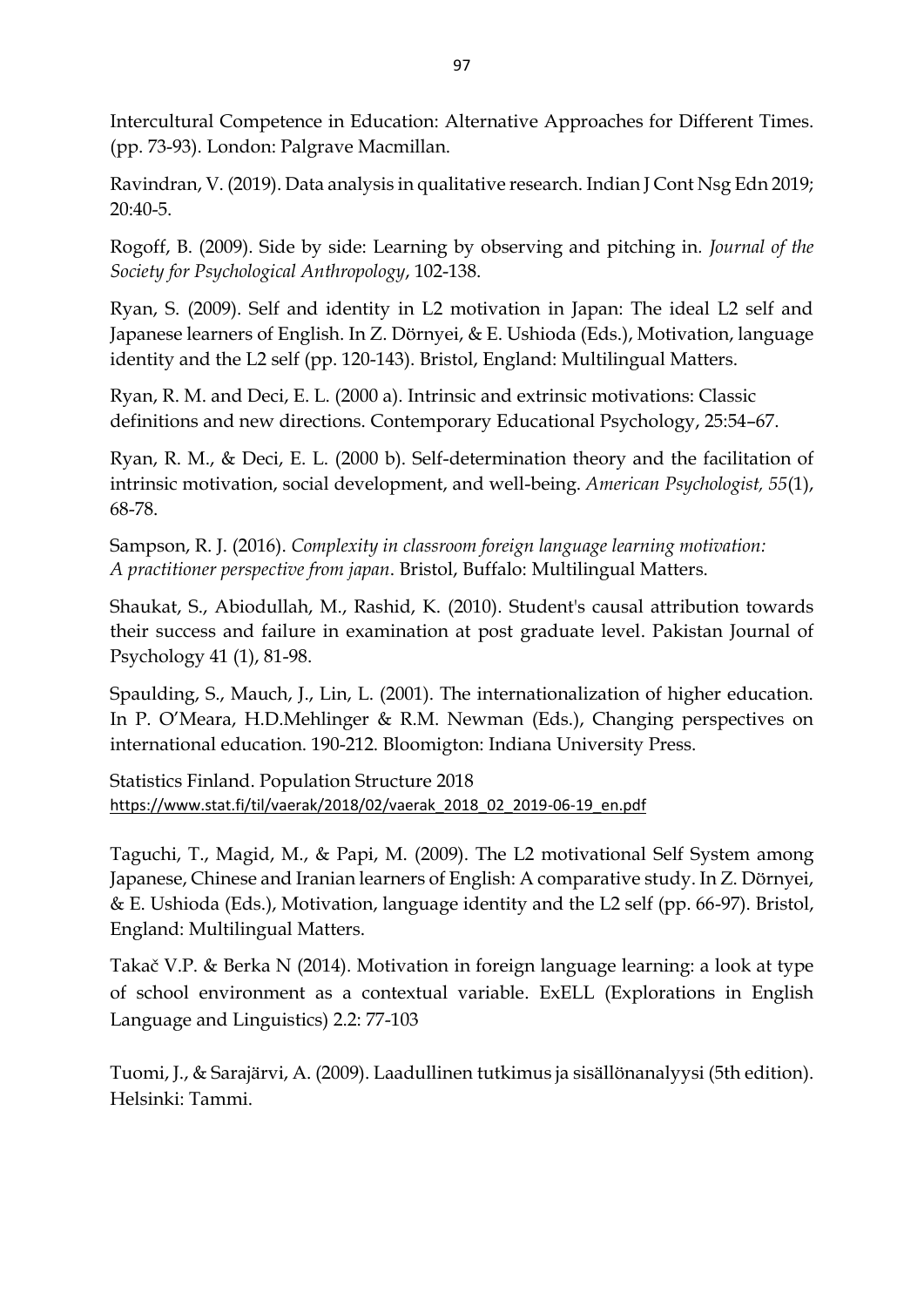Ushioda E (2013). Motivation and ELT: Global issues and local concerns. In: Ushioda E (ed) *International Perspectives on Motivation: Language Learning and Professional Challenges.* Basingstoke: Palgrave Macmillan, 230 - 235.

Virtanen, A. (2013). Minä sairaanhoitajana: tulevaisuuden minuudet motivaatiota muokkaamassa. *Lähivõrdlusi-Lähivertailuja*, 2013 (23), 403-427.

Wen Z. & Ahmadian M. (2019), *Researching L2 task performance and pedagogy: In honor of Peter Skehan* Amsterdam: John Benjamins.

Yashima, T. (2000). Orientations and motivations in foreign language learning: A study of Japanese college students. JACET Bulletin, 31, 121–133.

Yu, B., & Watkins, D.A. (2008) Motivational and cultural correlates of second language acquisition: An investigation of international students in the universities of the people's Republic of China. *Australian Review of Applied Linguistics, 31 (2).*

Öztürk E. Ö. (2012) Contemporary motivation theories in educational psychology and language: learning overview The International journal of social sciences, 2012, Vol.3 No.1.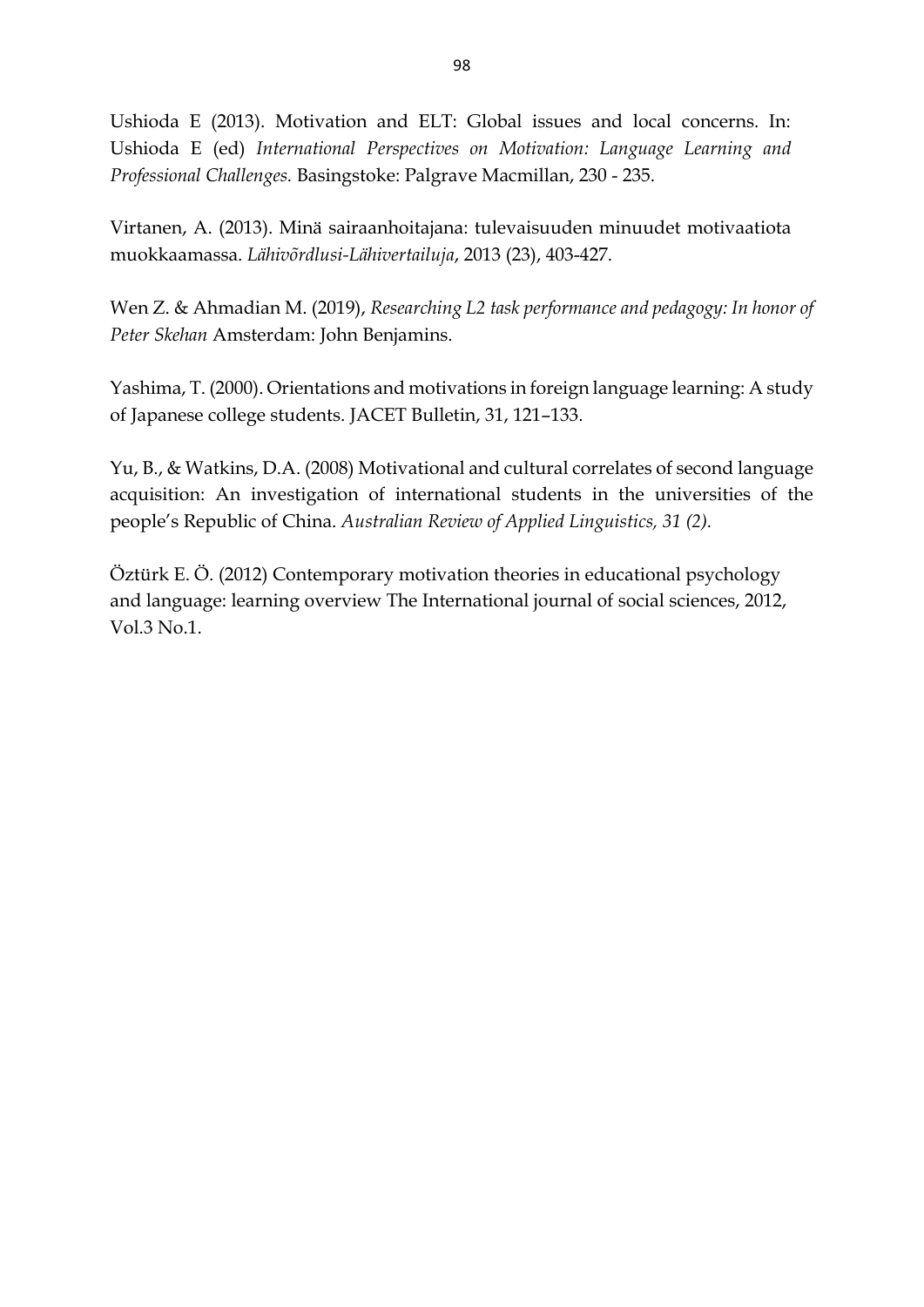# **APPENDIX 1: The schedule of the semi-structured interview**

**1) Background questions**

- **Age**
- **Home country and mother tongue**
- **Educational background in the home country**
- **Studies in Finland**
- **Date of moving to Finland**

# **2) Warm-up:**

- 1) What do you think about the importance of the English language?
- 2) Why do you study it?

# **3) L2 learning experience (past/ present):**

1) Tell me when you began to study English? How was it?

2) What about experience in a comprehensive school? Please tell me about studying English during your comprehensive school studies. How was it? Did you like the atmosphere at your English classes? What is it?

3) Do you remember any nice English class/classes? What did you do on it/ them?

4) What about boring English class/ classes? Can you describe it/them? What did you do then?

5) Do you find English learning interesting? What tasks do you find interesting at English classes?

6) What feelings do you have when you know that today you are going to the English class? Do you look forward to it?

7) What can you say about your English teacher(s)? Do you like how she/he teaches? Why?

8) Tell me about your peers at the English classes? Do they help if you need help?

9) How can you communicate in English today? Can you describe your English competence right now? Would you like to improve it? What do you still want to learn?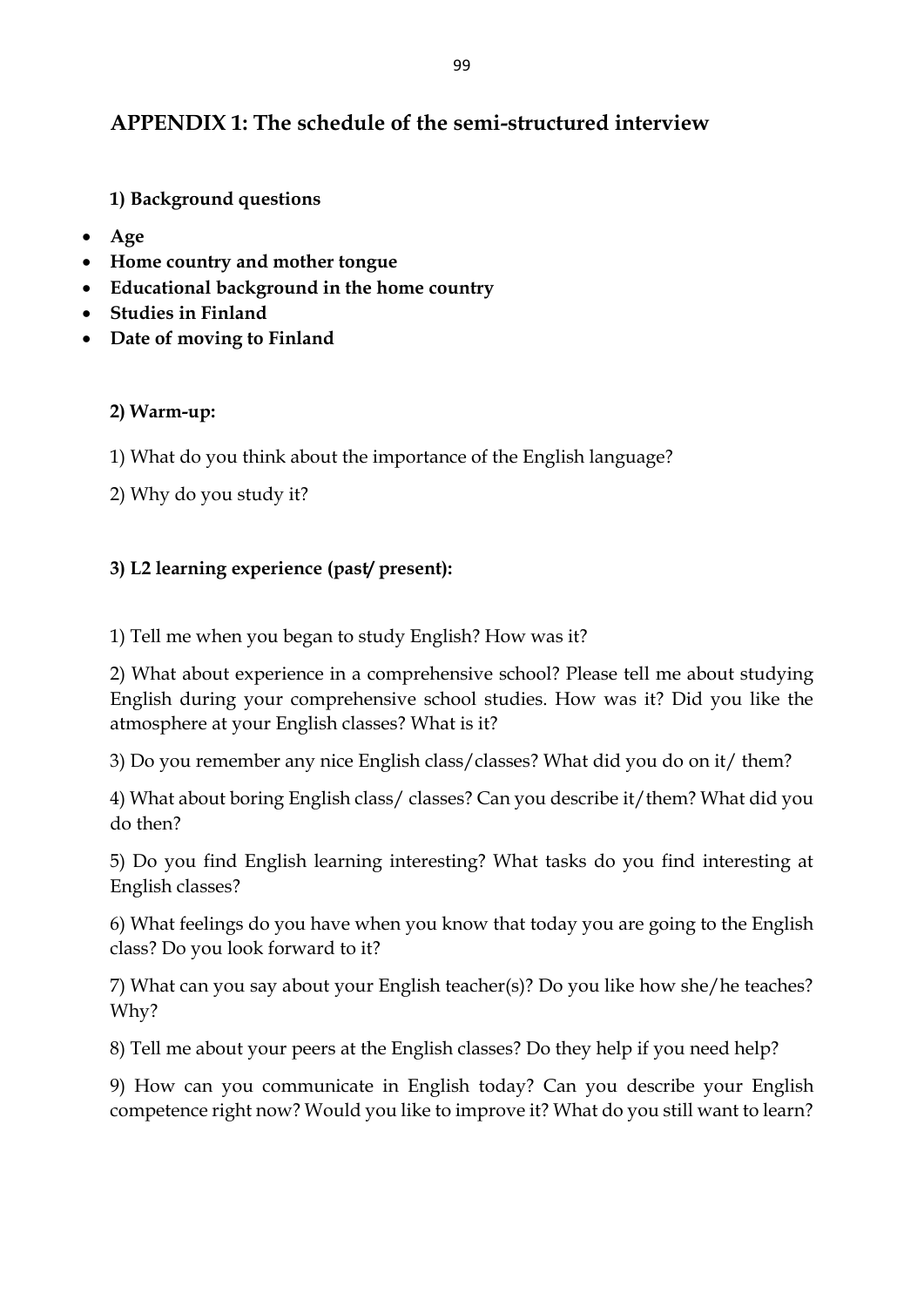# **4) Ought-to L2 Self: (present/ future)**

1) Imagine your future working place. Do you need English there? Describe, please, the situations where you are using English there. Do you think that English ability would help you get a better paying job?

2) Is there something that scares you regarding English at your future working place? Can you describe these situations?

3) Do you have somebody from your own family or close people who think that you need study English? Do you affect your decision to study English? How? Why?

4) How does your English teacher affect your studying? Does he/she give you energy to study? Do you have feelings (from time to time/ every time) that "Yes, I want to learn English, I need it!" at your English classes.

5) Imagine a situation that you have a choice to stop studying English. Do you accept it? What feelings does it bring? What happens if you do not learn English? Do you think that if you fail to learn English, you will be letting other people down (for ex. your parents, teacher, other relatives)?

6) How can English help you when you travel abroad? Can you describe these situations?

7) Do you think that studying English is important to you because an educated person should speak English?

## **5) Ideal L2 Self (future):**

1) Do you think that it is important/ not important to study English? Why?

2) Imagine yourself speaking English. Where and how could it be? Describe, please, these situations.

3) Do you think that you will use English in your future? Can you describe these situations? How will you use?

4) Imagine a situation where you are speaking English with foreigners? Where could it happen? With international friends? With native speakers?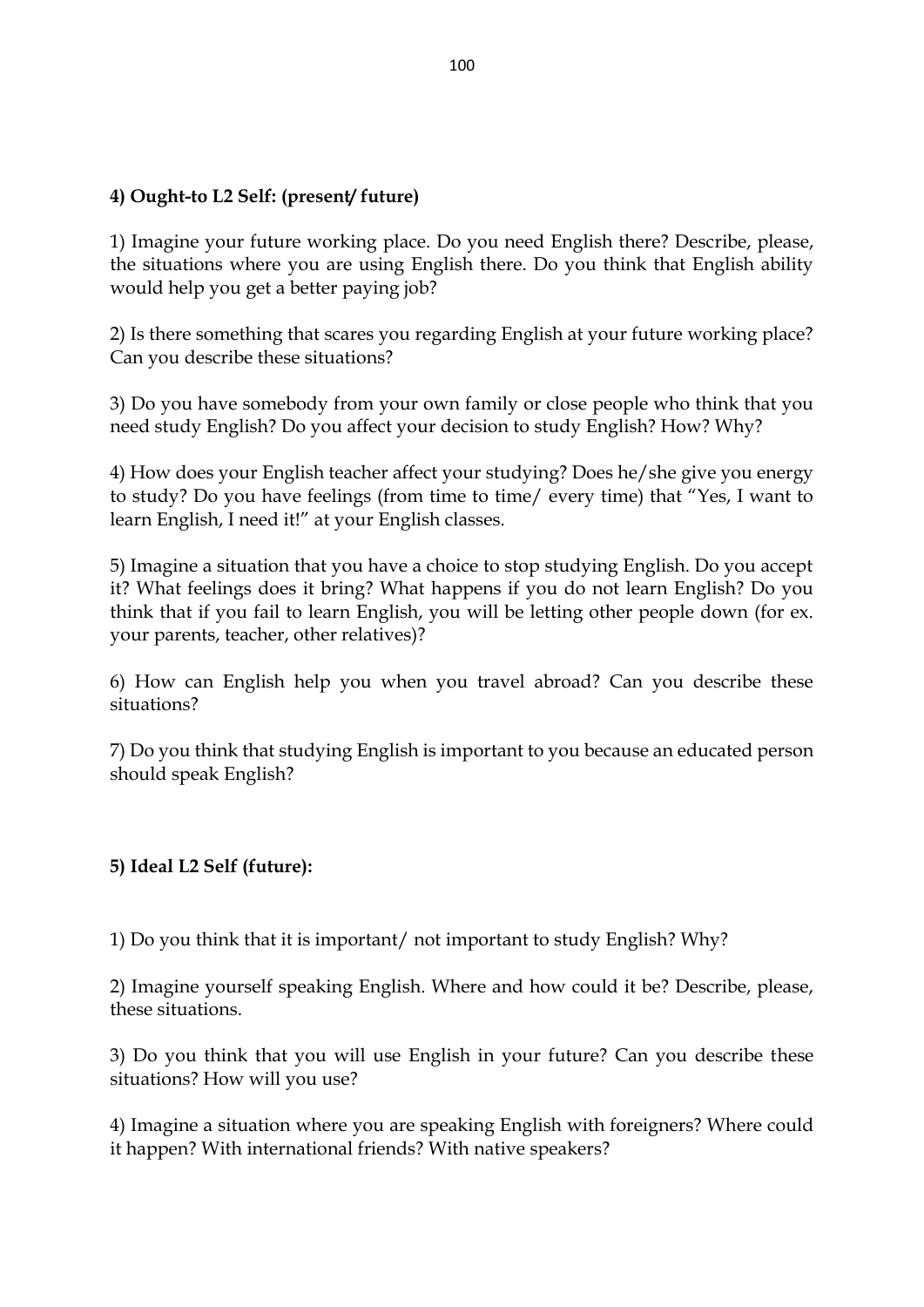5) Imagine that you are speaking English at your future working place. Do you think that it is possible? Can you describe these situations?

6) What feelings do you have when you are studying English? Have you ever had the situations when you managed in English and you were proud of yourself? Can you describe them? What did you feel after these situations?

7) Imagine a situation that you are studying in a university where all of your courses are taught in English? Is it possible? What do you study?

8) Do you write e-mails or messages in English? Can you imagine yourself writing English messages or e-mails?

9) Imagine a situation that you have a chance to go to any English-speaking country. What country could it be? Why?

10) What music do you like listening to? What about music in English language?

11) What films do you watch? Do you like Hollywood films? Do you watch TV-shows or other programs in English language? How do you find them? Do you think that it is useful for your English language level?

12) What newspapers and magazines do you like to read? Do you read newspapers and magazines in English language?

13) If you have a chance to study English more, would you do it? What would you do?